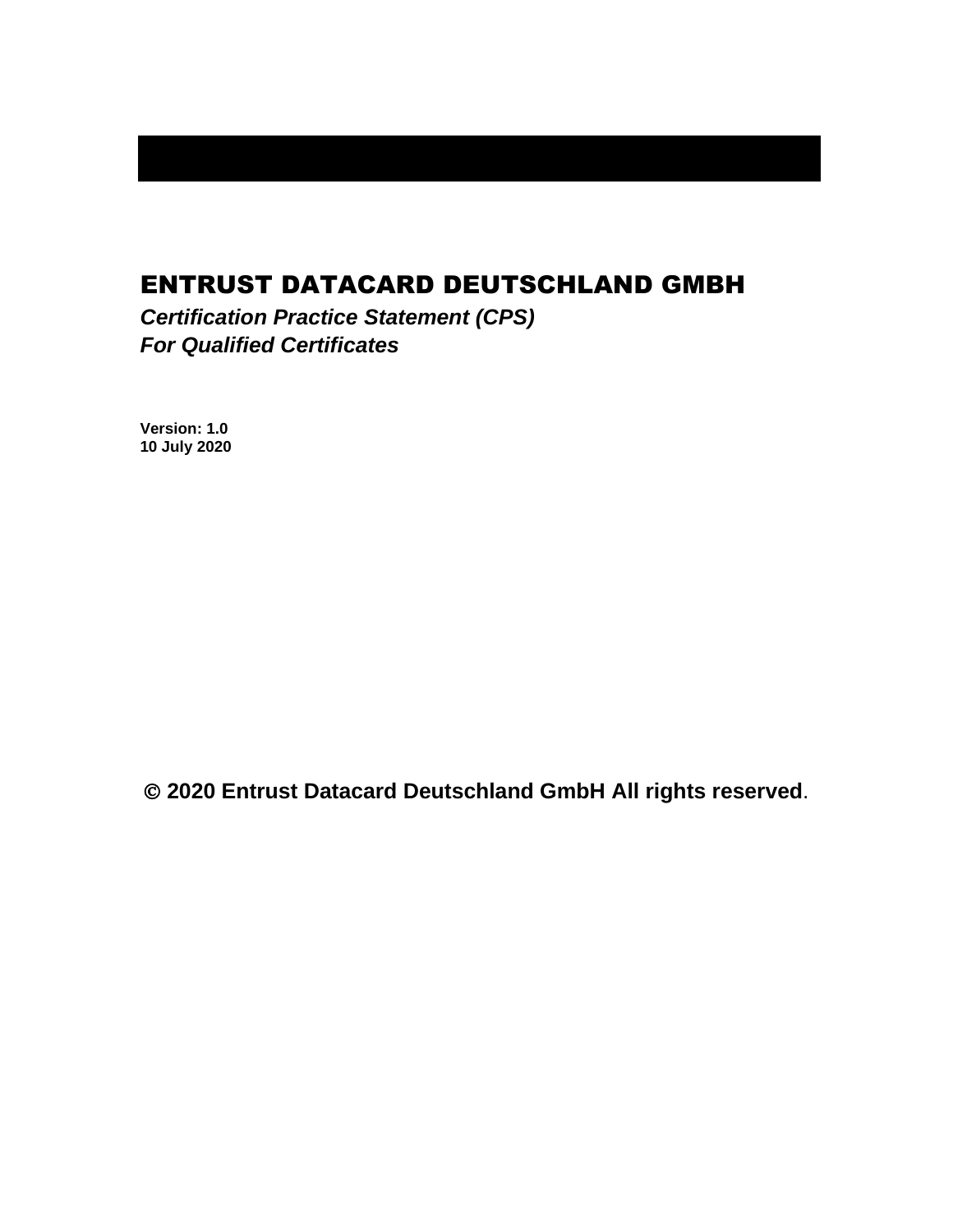# **Revision History**

| <i>ssue</i> | )ate         | Changes in this Revision |
|-------------|--------------|--------------------------|
|             | 10 July 2020 | Initial version.         |
|             |              |                          |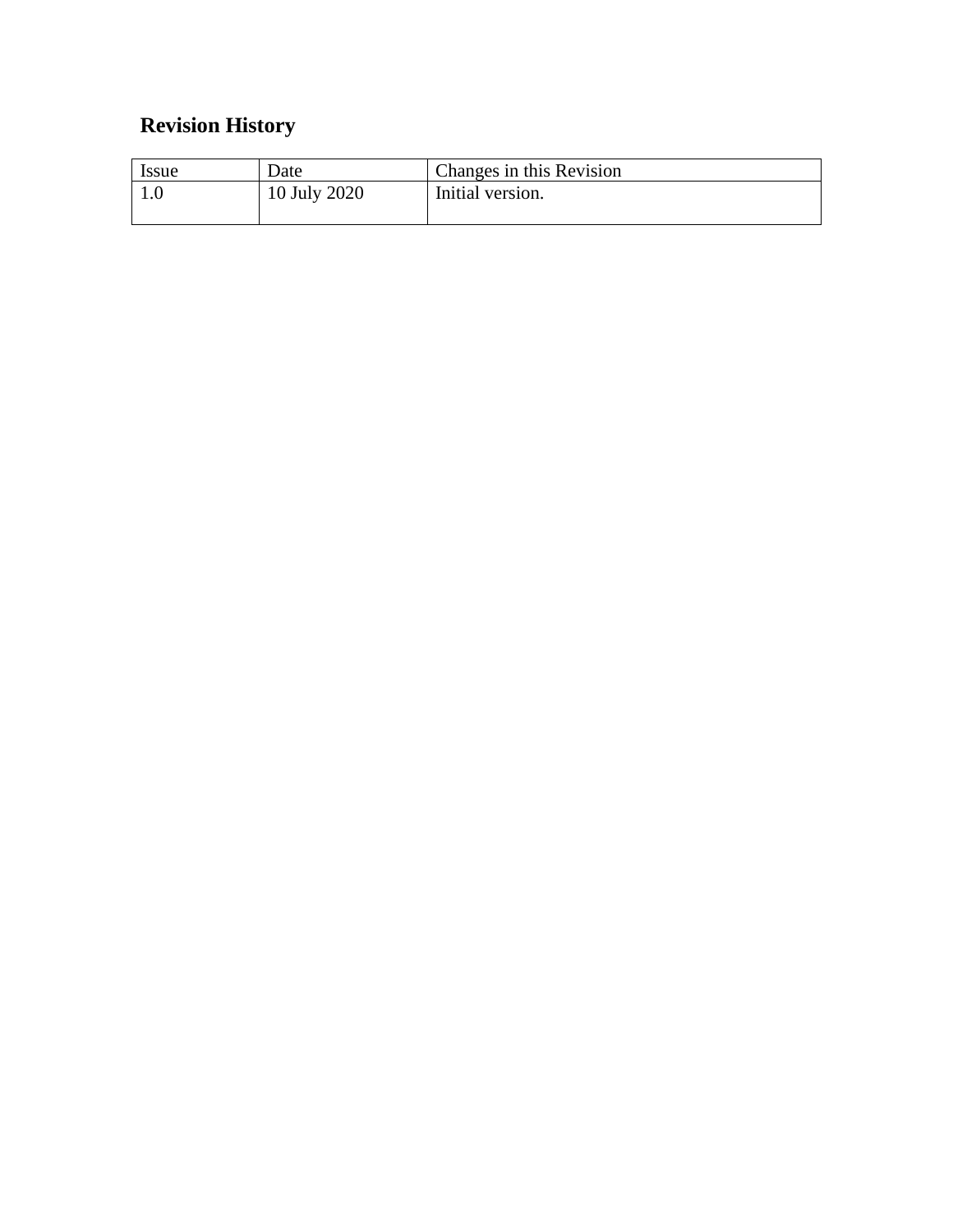# **TABLE OF CONTENTS**

| $\mathbf{I}$ . |                                |  |
|----------------|--------------------------------|--|
|                | 1.1                            |  |
|                | 1.2                            |  |
|                | 1.3<br>1.3.1                   |  |
|                | 1.3.2<br>1.3.3                 |  |
|                | 1.3.4<br>1.3.5                 |  |
|                | 1.4<br>1.4.1                   |  |
|                | 1.4.2                          |  |
|                | 1.5<br>1.5.1<br>1.5.2<br>1.5.3 |  |
|                | 1.5.4                          |  |
|                | 1.6<br>1.6.1                   |  |
|                | 1.6.2                          |  |
| 2.             |                                |  |
|                | 2.1                            |  |
|                |                                |  |
|                | 2.2                            |  |
|                | 2.3                            |  |
|                | 2.4                            |  |
| 3.             |                                |  |
|                | 3.1                            |  |
|                | 3.1.1                          |  |
|                | 3.1.2                          |  |
|                | 3.1.3                          |  |
|                | 3.1.4                          |  |
|                | 3.1.5                          |  |
|                | 3.1.6                          |  |
|                | 3.2                            |  |
|                | 3.2.1                          |  |
|                | 3.2.2                          |  |
|                | 3.2.2.2                        |  |
|                | 3.2.2.3                        |  |
|                | 3.2.2.4                        |  |
|                | 3.2.2.4.1                      |  |
|                | 3.2.2.4.2                      |  |
|                | 3.2.2.4.3                      |  |
|                | 3.2.2.4.4<br>3.2.2.4.5         |  |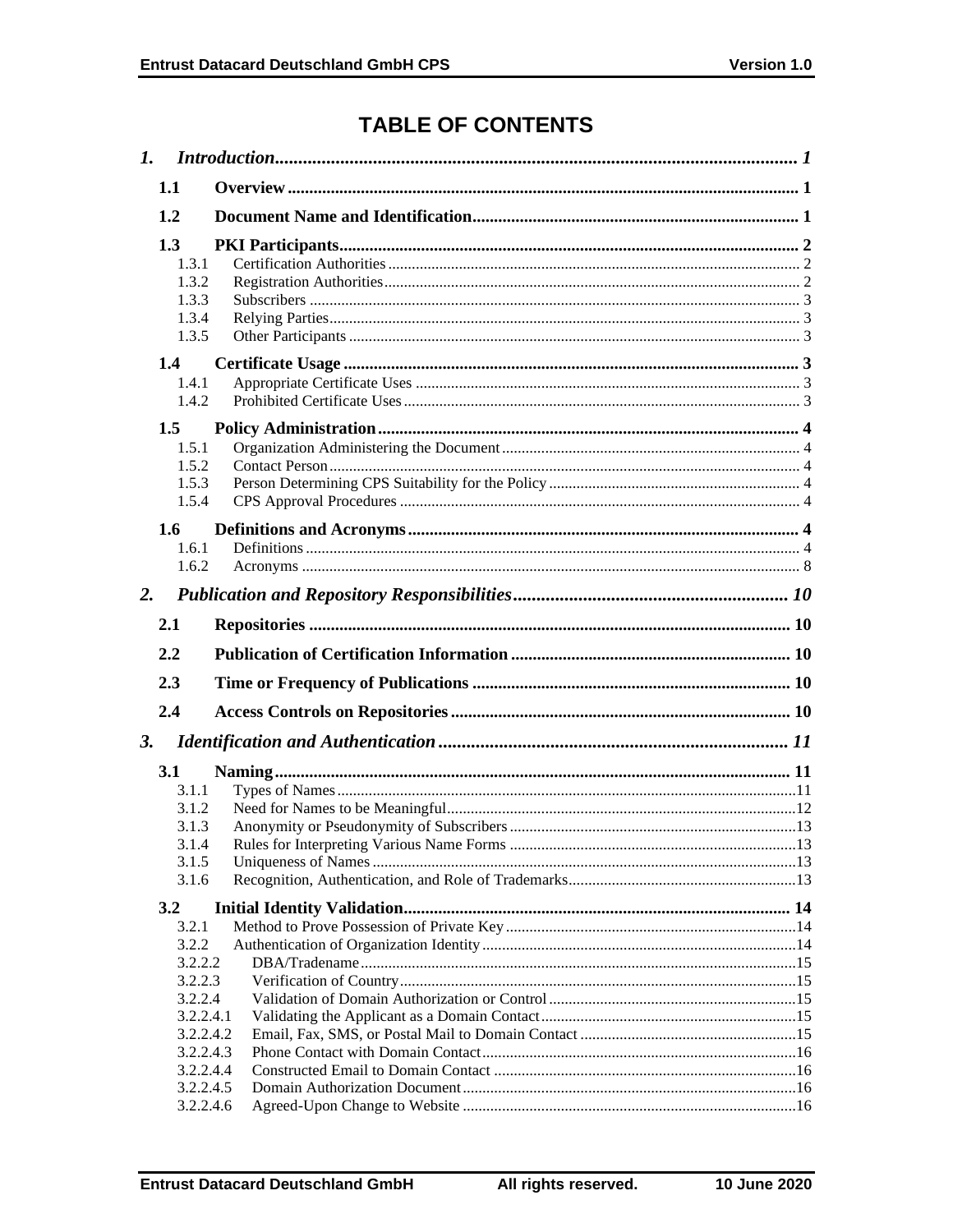|    | 3.2.2.4.7          |  |
|----|--------------------|--|
|    | 3.2.2.4.8          |  |
|    | 3.2.2.4.9          |  |
|    | 3.2.2.4.10         |  |
|    | 3.2.2.4.11         |  |
|    | 3.2.2.4.12         |  |
|    | 3.2.2.4.13         |  |
|    | 3.2.2.4.14         |  |
|    | 3.2.2.4.15         |  |
|    | 3.2.2.4.16         |  |
|    | 3.2.2.4.17         |  |
|    | 3.2.2.4.18         |  |
|    | 3.2.2.4.19         |  |
|    | 3.2.2.5            |  |
|    | 3.2.2.6            |  |
|    | 3.2.2.7<br>3.2.2.8 |  |
|    | 3.2.2.9            |  |
|    | 3.2.2.10           |  |
|    | 3.2.3              |  |
|    | 3.2.4              |  |
|    | 3.2.5              |  |
|    | 3.2.6              |  |
|    |                    |  |
|    | 3.3                |  |
|    | 3.3.1              |  |
|    | 3.3.2              |  |
|    | 3.4                |  |
|    |                    |  |
| 4. |                    |  |
|    | 4.1                |  |
|    | 4.1.1              |  |
|    | 4.1.2              |  |
|    |                    |  |
|    | 4.2                |  |
|    | 4.2.1              |  |
|    | 4.2.2              |  |
|    | 4.2.3              |  |
|    | 424                |  |
|    | 4.3                |  |
|    | 4.3.1              |  |
|    | 4.3.2              |  |
|    | 4.4                |  |
|    | 4.4.1              |  |
|    | 4.4.2              |  |
|    | 4.4.3              |  |
|    |                    |  |
|    | 4.5                |  |
|    | 4.5.1              |  |
|    | 4.5.2              |  |
|    | 4.6                |  |
|    | 4.6.1              |  |
|    | 4.6.2              |  |
|    | 4.6.3              |  |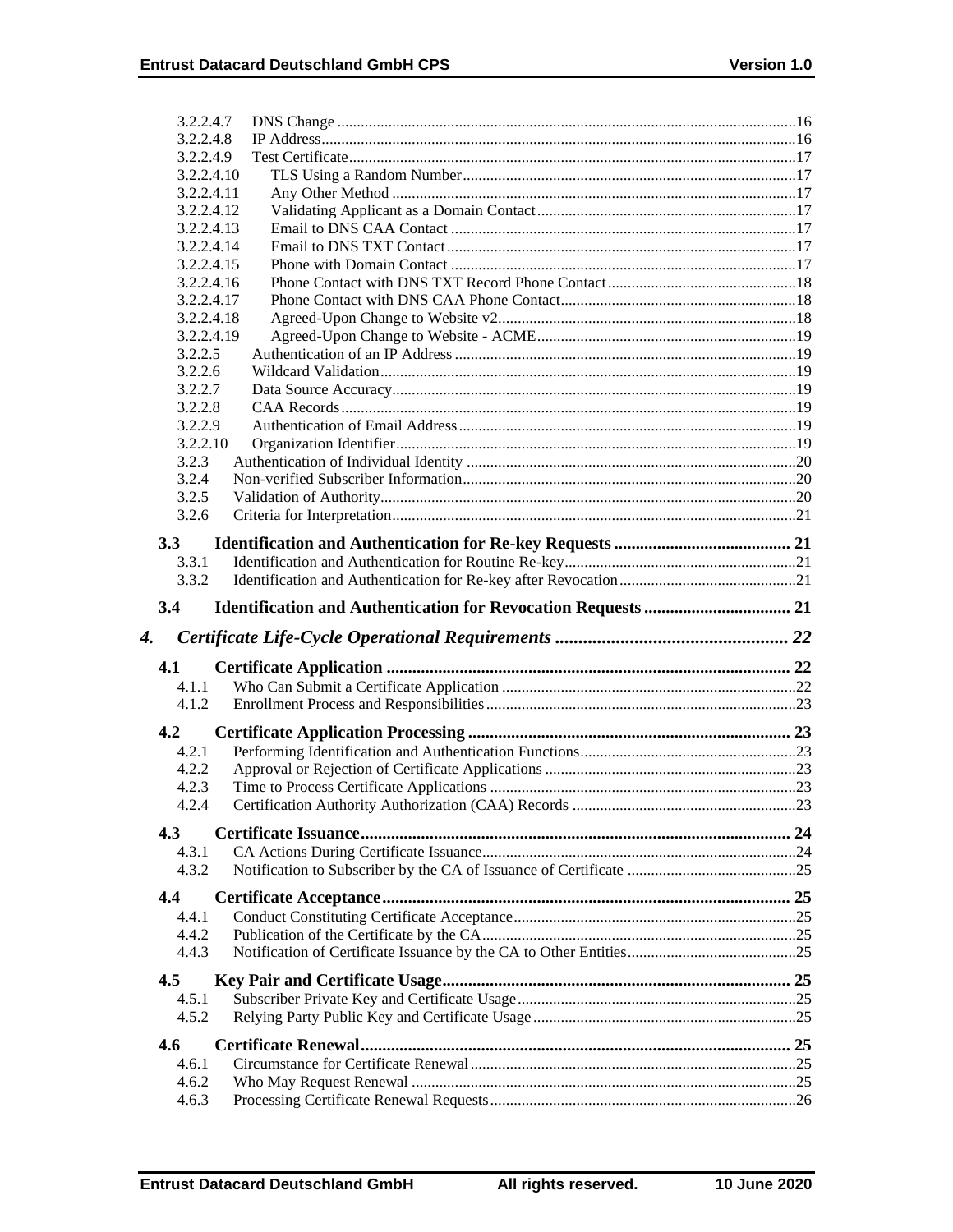| 4.6.4            |  |
|------------------|--|
| 4.6.5            |  |
| 4.6.6            |  |
| 4.6.7            |  |
| 4.7              |  |
|                  |  |
| 4.7.1            |  |
| 4.7.2            |  |
| 4.7.3<br>4.7.4   |  |
|                  |  |
| 4.7.5            |  |
| 4.7.6            |  |
| 4.7.7            |  |
| 4.8              |  |
| 4.8.1            |  |
| 4.8.2            |  |
| 4.8.3            |  |
| 4.8.4            |  |
| 4.8.5            |  |
| 4.8.6            |  |
| 4.8.7            |  |
|                  |  |
| 4.9              |  |
| 4.9.1            |  |
| 4.9.1.1          |  |
| 4.9.1.2          |  |
| 4.9.2            |  |
| 4.9.3            |  |
| 4.9.4            |  |
| 4.9.5            |  |
| 4.9.6            |  |
| 4.9.7            |  |
| 4.9.8            |  |
| 4.9.9            |  |
| 4.9.10           |  |
| 4.9.11           |  |
| 4.9.12           |  |
| 4.9.13           |  |
| 4.9.14<br>4.9.15 |  |
| 4.9.16           |  |
|                  |  |
| 4.10             |  |
| 4.10.1           |  |
| 4.10.2           |  |
| 4.10.3           |  |
|                  |  |
| 4.11             |  |
| 4.12             |  |
| 4.12.1           |  |
| 4.12.2           |  |
| 5.               |  |
|                  |  |
| 5.1              |  |
| 5.1.1            |  |
| 5.1.2            |  |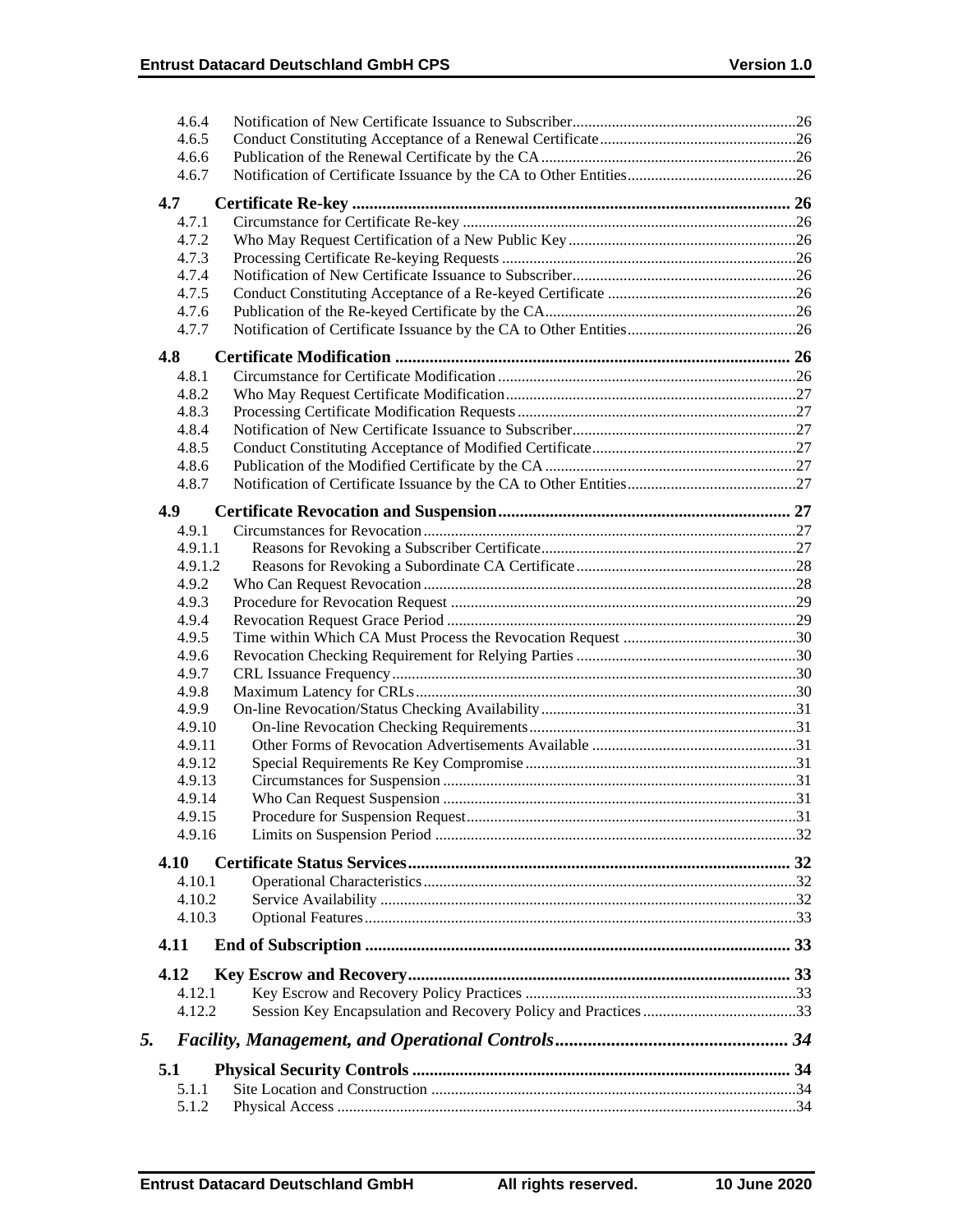| 5.1.3          |  |
|----------------|--|
| 5.1.4          |  |
| 5.1.5          |  |
| 5.1.6          |  |
| 5.1.7          |  |
| 5.1.8          |  |
| 5.2            |  |
| 5.2.1          |  |
| 5.2.2          |  |
| 5.2.3          |  |
| 5.2.4          |  |
| 5.3            |  |
| 5.3.1          |  |
| 5.3.2          |  |
| 5.3.3          |  |
| 5.3.4          |  |
| 5.3.5          |  |
| 5.3.6          |  |
| 5.3.7          |  |
| 5.3.8          |  |
| 5.4            |  |
| 5.4.1          |  |
| 5.4.2          |  |
| 5.4.3          |  |
| 5.4.4          |  |
| 5.4.5          |  |
| 5.4.6          |  |
| 5.4.7          |  |
| 5.4.8          |  |
|                |  |
| 5.5            |  |
| 5.5.1          |  |
| 5.5.2          |  |
| 5.5.3          |  |
| 5.5.4<br>5.5.5 |  |
|                |  |
| 5.5.6<br>5.5.7 |  |
|                |  |
| 5.6            |  |
| 5.7            |  |
| 5.7.1          |  |
| 5.7.2          |  |
| 5.7.3          |  |
| 5.7.4          |  |
| 5.8            |  |
| 6.             |  |
|                |  |
| 6.1            |  |
| 6.1.1          |  |
| 6.1.2          |  |
| 6.1.3          |  |
| 6.1.4          |  |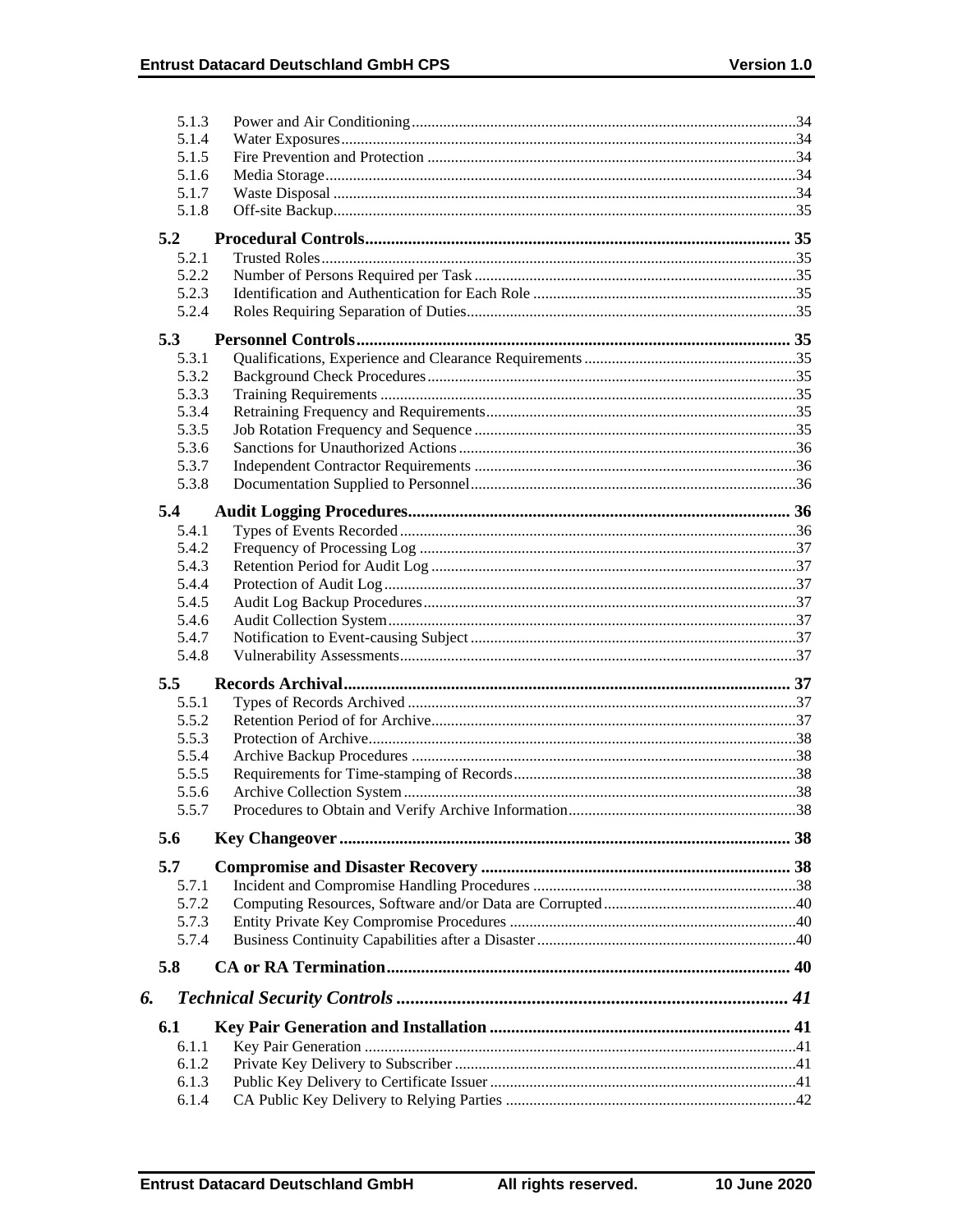|    | 6.1.5          |                                                                          |  |
|----|----------------|--------------------------------------------------------------------------|--|
|    | 6.1.6          |                                                                          |  |
|    | 6.1.7          |                                                                          |  |
|    | 6.2            | Private Key Protection and Cryptographic Module Engineering Controls  42 |  |
|    | 6.2.1          |                                                                          |  |
|    | 6.2.2          |                                                                          |  |
|    | 6.2.3          |                                                                          |  |
|    | 6.2.4          |                                                                          |  |
|    | 6.2.5          |                                                                          |  |
|    | 6.2.6          |                                                                          |  |
|    | 6.2.7          |                                                                          |  |
|    | 6.2.8          |                                                                          |  |
|    | 6.2.9          |                                                                          |  |
|    | 6.2.10         |                                                                          |  |
|    | 6.2.11         |                                                                          |  |
|    | 6.3            |                                                                          |  |
|    | 6.3.1          |                                                                          |  |
|    | 6.3.2          |                                                                          |  |
|    | 6.4            |                                                                          |  |
|    | 6.4.1          |                                                                          |  |
|    | 6.4.2          |                                                                          |  |
|    | 6.4.3          |                                                                          |  |
|    |                |                                                                          |  |
|    | 6.5            |                                                                          |  |
|    | 6.5.1          |                                                                          |  |
|    | 6.5.2          |                                                                          |  |
|    | 6.6            |                                                                          |  |
|    |                |                                                                          |  |
|    | 6.6.1          |                                                                          |  |
|    | 6.6.2          |                                                                          |  |
|    | 6.6.3          |                                                                          |  |
|    | 6.7            |                                                                          |  |
|    | 6.8            |                                                                          |  |
|    |                |                                                                          |  |
| 7. |                |                                                                          |  |
|    | 7.1            |                                                                          |  |
|    | 7.1.1          |                                                                          |  |
|    | 7.1.2          |                                                                          |  |
|    | 7.1.3          |                                                                          |  |
|    | 7.1.4<br>7.1.5 |                                                                          |  |
|    | 7.1.6          |                                                                          |  |
|    | 7.1.7          |                                                                          |  |
|    | 7.1.8          |                                                                          |  |
|    | 7.1.9          |                                                                          |  |
|    | 7.2            |                                                                          |  |
|    | 7.2.1          |                                                                          |  |
|    | 7.2.2          |                                                                          |  |
|    | 7.3            |                                                                          |  |
|    | 7.3.1          |                                                                          |  |
|    | 7.3.2          |                                                                          |  |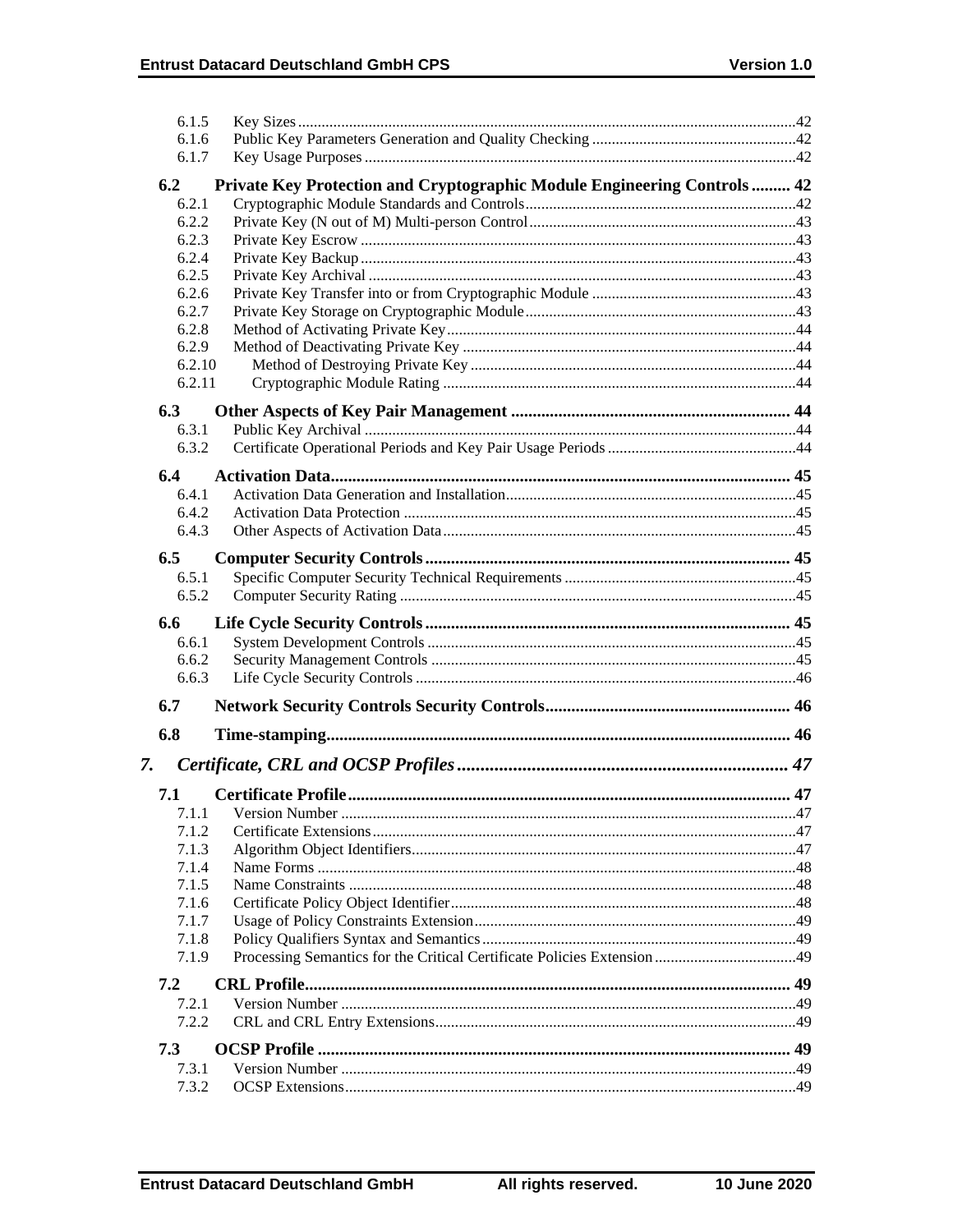| 8. |                |  |
|----|----------------|--|
|    | 8.1            |  |
|    | 8.2            |  |
|    | 8.3            |  |
|    | 8.4            |  |
|    | 8.5            |  |
|    | 8.6            |  |
|    | 8.7            |  |
| 9. |                |  |
|    | 9.1            |  |
|    | 9.1.1          |  |
|    | 9.1.2          |  |
|    | 9.1.3          |  |
|    | 9.1.4          |  |
|    | 9.1.5          |  |
|    |                |  |
|    | 9.2            |  |
|    | 9.2.1          |  |
|    | 9.2.2<br>9.2.3 |  |
|    |                |  |
|    | 9.3            |  |
|    | 9.3.1          |  |
|    | 9.3.2          |  |
|    | 9.3.3          |  |
|    | $9.4^{\circ}$  |  |
|    | 9.4.1          |  |
|    | 9.4.2          |  |
|    | 9.4.3          |  |
|    | 9.4.4          |  |
|    | 9.4.5          |  |
|    | 9.4.6          |  |
|    | 9.4.7          |  |
|    | 9.5            |  |
|    | 9.6            |  |
|    | 9.6.1          |  |
|    | 9.6.2          |  |
|    | 9.6.3          |  |
|    | 9.6.4          |  |
|    | 9.6.5          |  |
|    | 9.7            |  |
|    | 9.8            |  |
|    | 9.9            |  |
|    | 9.9.1          |  |
|    | 9.9.2          |  |
|    | 9.9.3          |  |
|    |                |  |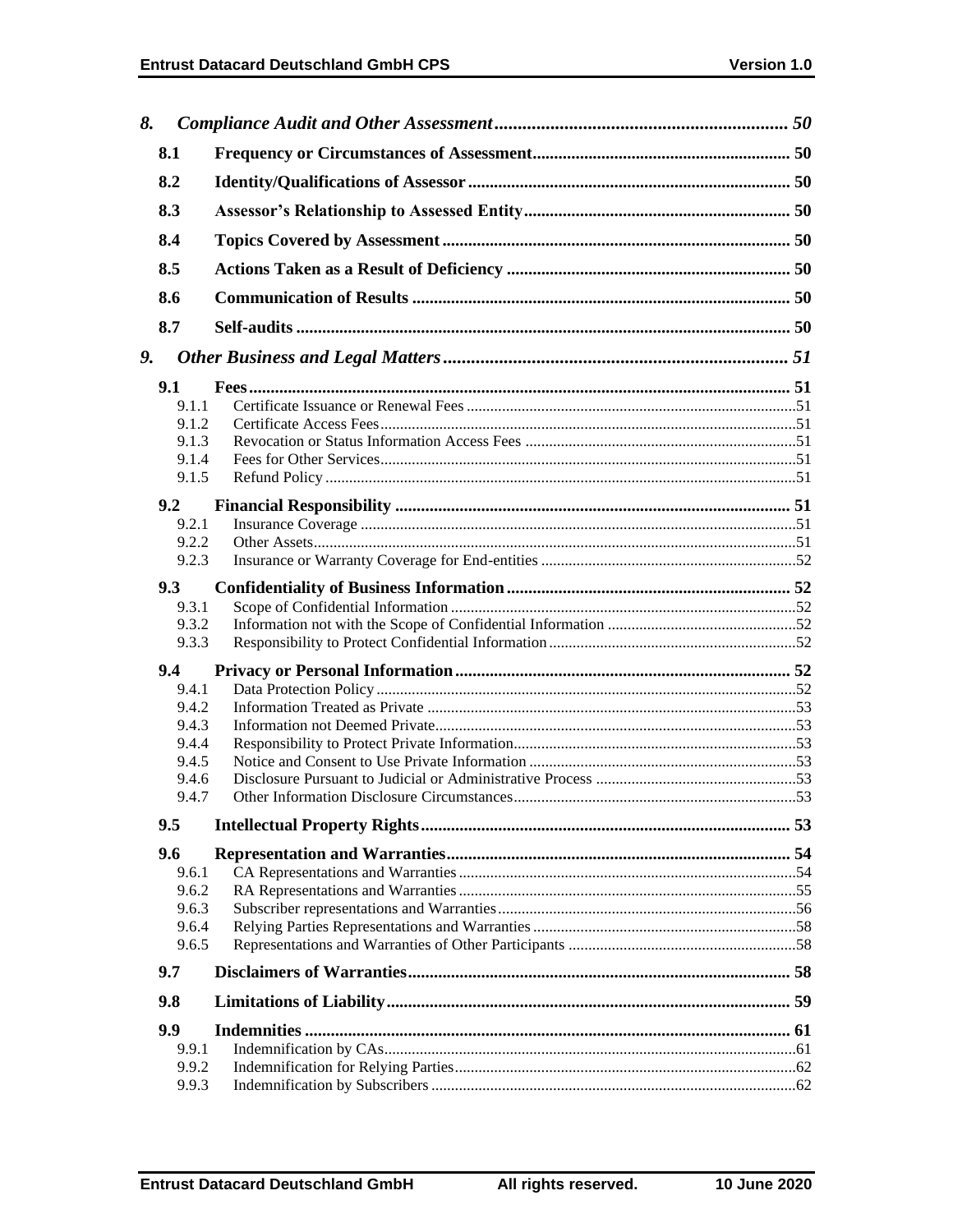| 9.10             |  |
|------------------|--|
| 9.10.1           |  |
| 9.10.2           |  |
| 9.10.3           |  |
| 9.11             |  |
| 9.12             |  |
| 9.12.1           |  |
| 9.12.2           |  |
| 9.12.3           |  |
| 9.13             |  |
| 9.14             |  |
| 9.15             |  |
| 9.16             |  |
| 9.16.1           |  |
| 9.16.2           |  |
| 9.16.3           |  |
| 9.16.4<br>9.16.5 |  |
|                  |  |
| 9.17             |  |
| 9.17.1<br>9.17.2 |  |
| 9.17.3           |  |
| 9.17.4           |  |
|                  |  |
|                  |  |
|                  |  |
|                  |  |
|                  |  |
|                  |  |
|                  |  |
|                  |  |
|                  |  |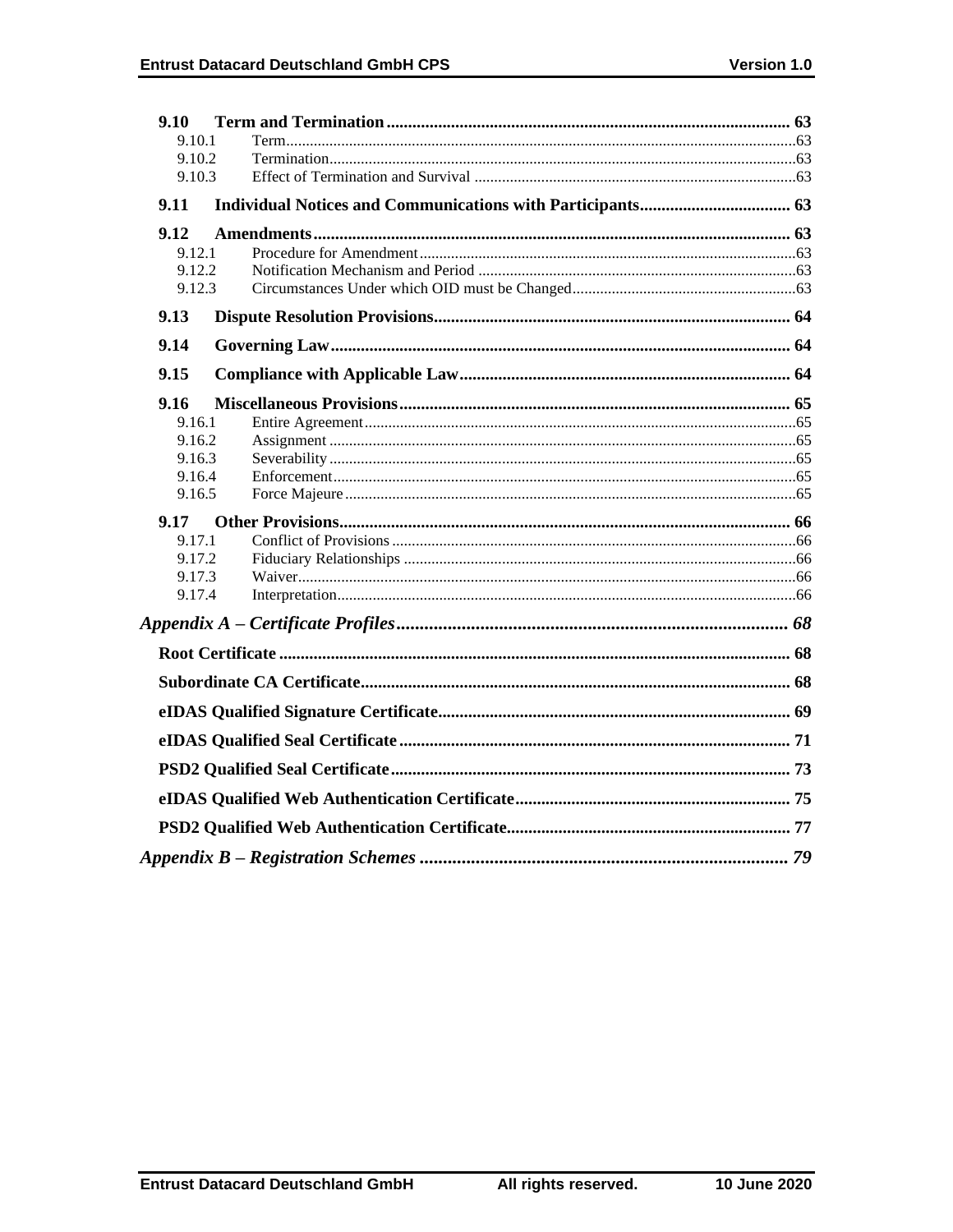## **1. Introduction**

Entrust Datacard Deutschland GmbH ("Entrust Datacard") uses its suite of software products to provide standards-compliant digital certificates that enable more secure on-line communications.

The Entrust Datacard CAs issue Certificates, which include the following Certificate types:

- eIDAS Qualified Signature Certificate(s) ("eIDAS QSigC(s)")
- eIDAS Qualified Seal Certificate(s) ("eIDAS QSealC(s)")
- PSD2 Qualified Seal Certificate(s) ("PSD2 QSealC(s)")
- eIDAS Qualified Web Authentication Certificate(s) ("eIDAS QWAC(s)")
- PSD2 Qualified Web Authentication Certificate(s) ("PSD2 QWAC(s)")

## **1.1 Overview**

This CPS describes the practices and procedures of (i) the CAs, and (ii) RAs operating under the CAs. This CPS also describes the terms and conditions under which Entrust Datacard makes CA and RA services available in respect to Certificates. This CPS is applicable to all persons, entities, and organizations, including, without limitation, all Applicants, Subscribers, Relying Parties, Resellers, Comarketers and any other persons, entities, or organizations that have a relationship with (i) Entrust Datacard in respect to Certificates and/or any services provided by Entrust Datacard in respect to Certificates, or (ii) any RAs operating under a CAs, or any Resellers or Co-marketers providing any services in respect to Certificates. This CPS is incorporated by reference into all Certificates issued by Entrust Datacard CAs. This CPS provides Applicants, Subscribers, Relying Parties, Resellers, Comarketers and other persons, entities, and organizations with a statement of the practices and policies of the CAs and also of the RAs operating under the CAs. This CPS also provides a statement of the rights and obligations of Entrust Datacard, any third parties that are operating RAs under the CAs, Applicants, Subscribers, Relying Parties, Resellers, Co-marketers and any other persons, entities, or organizations that may use or rely on Certificates or have a relationship with a CA or a RA operating under a CA in respect to Certificates and/or any services in respect to Certificates. This CPS is structured in accordance with and includes all the information required by RFC 3647.

In respect to Qualified Certificates, Entrust Datacard conforms to Regulation (EU) No 910/2014 of the European Parliament And Of The Council of 23 July 2014 on electronic identification and trust services for electronic transactions in the internal market and repealing Directive 1999/93/EC, including its Annex IV ("eIDAS"). If there is any inconsistency between this document and eIDAS requirements, the eIDAS requirements take precedence over this document.

In respect to PSD2 Certificates, Entrust Datacard conforms to Regulation (EU) No 910/2014 of the European Parliament And Of The Council of 23 July 2014 on electronic identification and trust services for electronic transactions in the internal market and repealing Directive 1999/93/EC, including its Annex IV ("eIDAS"); and to Directive (EU) 2015/2366 [i.2] of the European Parliament and of the Council of 25 November 2015 on payment services in the internal market, amending Directives 2002/65/EC, 2009/110/EC and 2013/36/EU and Regulation (EU) No 1093/2010, and repealing Directive 2007/64/EC ("PSD2"). If there is any inconsistency between this document and PSD2 requirements, the PSD2 requirements take precedence over this document.

Additionally, in respect to eIDAS QWACs and PSD2 QWACs, Entrust Datacard conforms to the current version of the Guidelines for the Issuance and Management of Extended Validation Certificates published at http://www.cabforum.org. The EV SSL Guidelines describe certain minimum requirements that a CA must meet in order to issue EV SSL Certificates. In the event of any inconsistency between this CPS and the EV SSL Guidelines, the EV SSL Guidelines take precedence over this CPS.

## **1.2 Document Name and Identification**

This document is called the Entrust Datacard Deutschland GmbH Certification Practice Statement.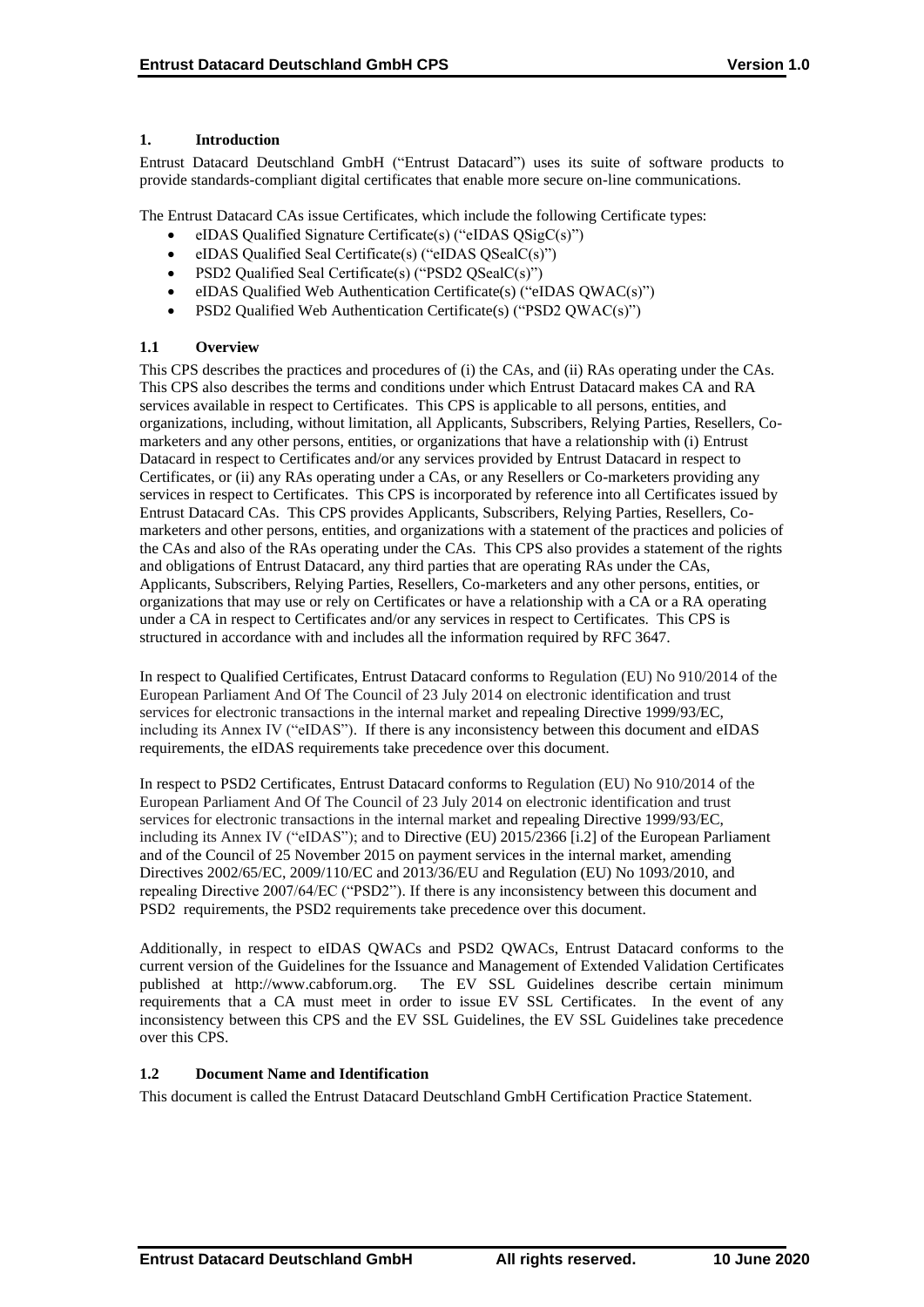## **1.3 PKI Participants**

## **1.3.1 Certification Authorities**

In the Entrust Datacard public-key infrastructure, CAs may accept Certificate Signing Requests (CSRs) and Public Keys from Applicants whose identity has been verified as provided herein by an RA. If a Certificate Application is verified, the verifying RA will send a request to a CA for the issuance of a Certificate. The CA will create a Certificate containing the Public Key and identification information contained in the request sent by the RA to that CA. The Certificate created in response to the request will be digitally signed by the CA.

This CPS covers all Certificates issued and signed by the following CAs. The purpose of these CAs is to enable Entrust Datacard to issue the trusted Qualified certificate types listed in Section 1 in accordance with applicable rules and regulations.

## **Root**

CN: Entrust Root Certification Authority – G2 Key Identifier: 6a 72 26 7a d0 1e ef 7d e7 3b 69 51 d4 6c 8d 9f 90 12 66 ab Thumbprint (SHA-1): 8c f4 27 fd 79 0c 3a d1 66 06 8d e8 1e 57 ef bb 93 22 72 d4

## **Subordinate CA(s) to G2**

CN: Entrust Certification Authority – DE QWAC1 Subject Key Identifier:

CN: Entrust Certification Authority – AATL1 Subject Key Identifier: 63:f1:84:dd:03:be:a3:9f:64:fa:76:7a:47:c4:56:7e:c0:6d:a0:20

#### **Subordinate CA(s) to AATL1**

CN: Entrust Certification Authority – DE QSeal1 Subject Key Identifier: 6d:86:65:84:8c:52:6c:86:2f:8a:f7:f0:2e:5b:9b:45:72:66:8c:7c

Subordinate CA(s) CN: Entrust Certification Authority – DE QSig1 Subject Key Identifier: 31:ec:07:13:30:c7:e2:d1:2d:5e:11:f8:37:a5:7d:a9:63:5f:53:64

Entrust Datacard shall be responsible for ensuring that all Subordinate CAs complies with all applicable policy requirements for the Root "Entrust Root Certification Authority –  $G2$ ".

#### **Externally Issued Cross Certificates**

Issuer:  $CN = Microsoft Code Verification Root. O = Microsoft Corporation. L = Redmond.$  $S =$ Washington,  $C = US$ Subject:  $CN =$  Entrust Root Certification Authority - G2,  $OU = (c)$  2009 Entrust, Inc. - for authorized use only,  $OU = See$  www.entrust.net/legal-terms,  $O =$  Entrust, Inc.,  $C = US$ Serial Number: 33 00 00 00 42 00 ba 5e 23 b0 a1 f3 99 00 00 00 00 00 42 Subject Key Identifier: 6a 72 26 7a d0 1e ef 7d e7 3b 69 51 d4 6c 8d 9f 90 12 66 ab Valid until: July 7, 2025 Thumbprint (SHA-1): d8 fc 24 87 48 58 5e 17 3e fb fb 30 75 c4 b4 d6 0f 9d 8d 08

## **1.3.2 Registration Authorities**

RAs under the CA may accept Certificate Applications from Applicants and perform verification of the information contained in such Certificate Applications, according to the procedures established by the Policy Authority. A RA operating under a CA may send a request to such CA to issue a Certificate to the Applicant. Only RAs authorized by Entrust Datacard are permitted to submit requests to a CA for the issuance of Certificates.

Third Party RAs may not be delegated to validate FQDNs nor IP Addresses per §3.2.2.4 or §3.2.2.5.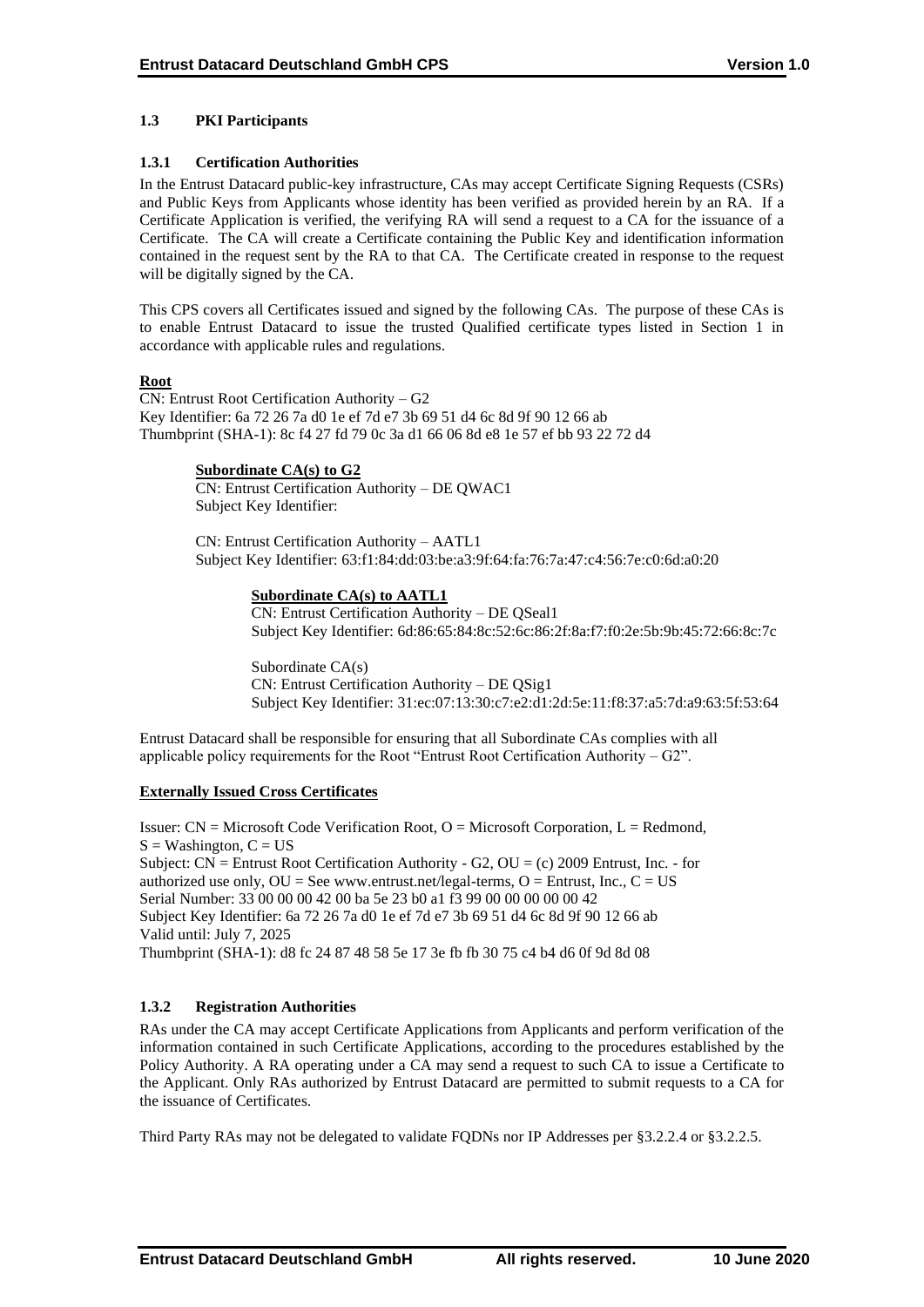The CA may designate an Enterprise RA to verify Certificate requests from the Enterprise RA's own organization or from an organization of which the Enterprise RA is an agent. The requested FQDNs must be within the Enterprise RA's domain namespace.

## **1.3.3 Subscribers**

Subscribers may use CA services to support transactions and communications. The Subject of a Certificate is the party named in the Certificate. A Subscriber, as used herein, may refer to both the Subject of the Certificate and the entity that contracted with the CA for the Certificate's issuance. Prior to verification of identity and issuance of a Certificate, a Subscriber is an Applicant.

Entrust Datacard will make its services accessible to all Applicants and Subscribers whose activities fall within its declared field of operation and who agree to abide by all obligations as specified in Entrust Datacard's Subscription Agreement and this CPS.

## **1.3.4 Relying Parties**

Relying Parties are entities that act in reliance on a Certificate and/or digital signature. Relying Parties should ensure the Certificate is not expired or revoked before relying on the Certificate or digital signature. Certificate revocation status can be confirmed by checking the appropriate CRL or OCSP response. The location of the CRL distribution point and/or OCSP response is detailed within the Certificate..

## **1.3.5 Other Participants**

The CA may make use of third parties to provide parts of the certification service as described in this CPS. Third parties providing services to support the activities will abide by the current practices declared in this CPS.

#### **1.4 Certificate Usage**

## **1.4.1 Appropriate Certificate Uses**

This CPS is applicable to the following Certificate types.

#### eIDAS QSigC

eIDAS QSigCs issued under this CPS are aimed to support the advanced electronic signatures based on a qualified certificate defined in articles 26 and 27 of the Regulation (EU) No 910/2014.

#### eIDAS QSealC

eIDAS QSealCs issued under this CPS are aimed to support the advanced electronic seals based on a qualified certificate defined in articles 36 and 37 of the Regulation (EU) No 910/2014.

#### eIDAS QWAC

eIADS QWACs issued under this CPS are aimed to support website authentication based on a qualified certificate defined in articles 3 (38) and 45 of the Regulation (EU) No 910/2014.

#### PSD2 Certificates

PSD2 Certificates issued under this CPS are aimed to support the PSD2 Regulatory Technical Standards for use of qualified certificates as defined in eIDAS (Regulation (EU) No 910/2014), including Annex IV to meet the regulatory requirements of PSD2 (Directive (EU) 2015/2366), including the requirements of ETSI TS 119 495 and related ETSI Guidelines.

#### **1.4.2 Prohibited Certificate Uses**

The use of all Certificates issued by the CA shall be for lawful purposes and consistent with applicable laws, including without limitation, applicable export or import laws.

Certificates and the services provided by Entrust Datacard in respect to Certificates are not designed, manufactured, or intended for use in or in conjunction with hazardous activities or uses requiring failsafe performance, including the operation of nuclear facilities, aircraft navigation or communications systems, air traffic control, medical devices or direct life support machines.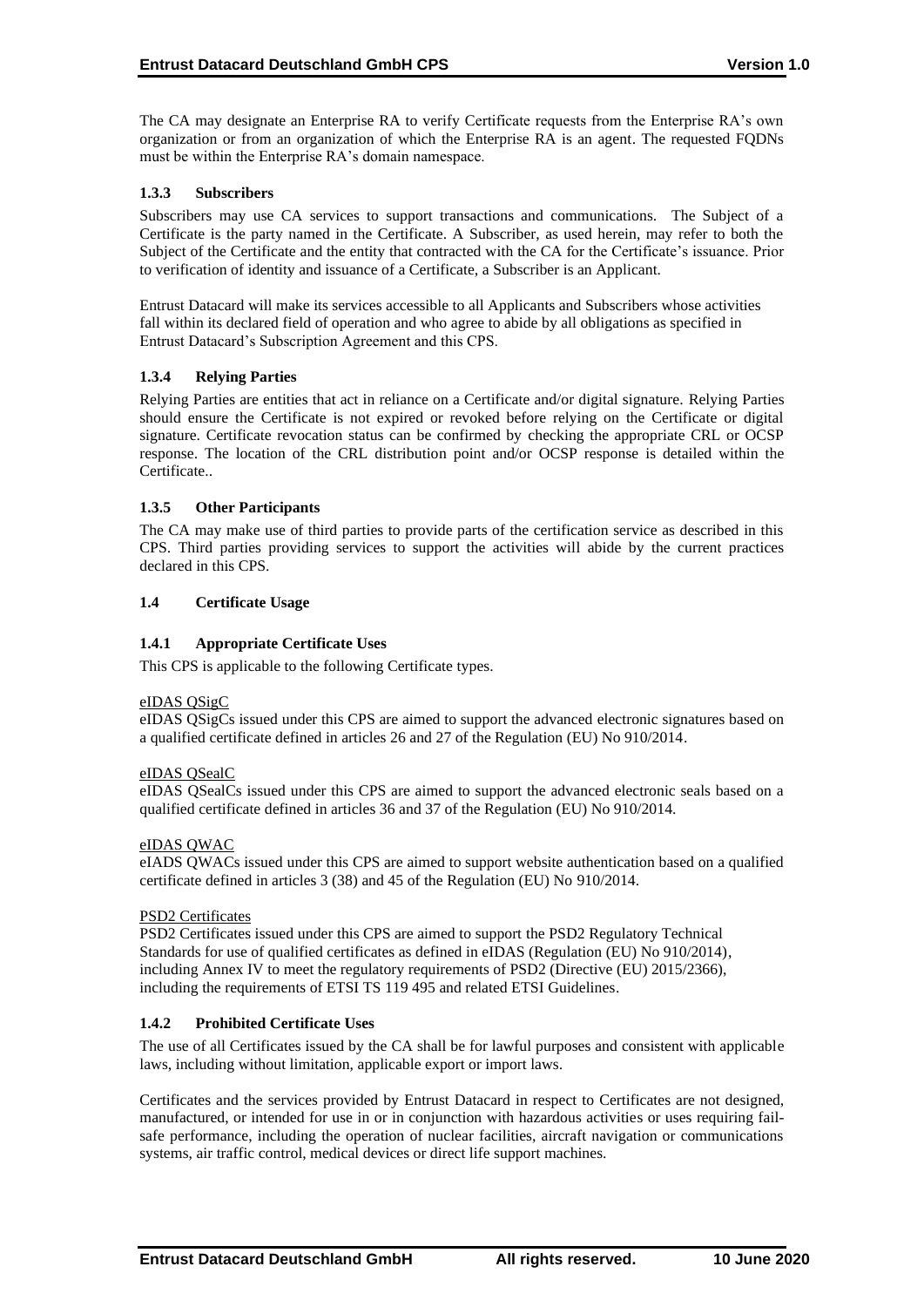Certificates issued under this CPS may not be used for "traffic management" or "man-in-the-middle" purposes.

## **1.5 Policy Administration**

#### **1.5.1 Organization Administering the Document**

The CPS is administered by the Policy Authority; it is based on the policies established by Entrust Datacard Deutschland GmbH.

## **1.5.2 Contact Person**

The contact information for questions about Certificates is:

Entrust Datacard Limited 1000 Innovation Drive Ottawa, Ontario Canada K2K 3E7 Attn: Entrust Certificate Services

Tel: 1-866-267-9297 or 1-613-270-2680 Email: [ecs.support@entrustdatacard.com](mailto:ecs.support@entrustdatacard.com)

Certificate Problem Reports, such as Certificate misuse, vulnerability reports or external reports of key compromise, must be emailed t[o ecs.support@entrustdatacard.com.](mailto:ecs.support@entrustdatacard.com)

## **1.5.3 Person Determining CPS Suitability for the Policy**

The Policy Authority determines the suitability and applicability of this CPS. The Policy Authority shall ensure the CPS meets the requirements of any applicable Certificate Policy.

## **1.5.4 CPS Approval Procedures**

This CPS and any subsequent changes shall be approved by the Policy Authority.

This CPS will be published to the Entrust Datacard Repository, where it may be viewed by all Applicants, Subscribers, Relying Parties, and other third parties. After changes to this CPS have been approved by the Policy Authority they will be circulated to those Entrust Datacard employees, agents, and third parties who participate in providing the services provided herein and are affected by the changes.

Entrust Datacard may (i) revise the terms of this CPS; and/or (ii) change part of the services provided herein at any time. Any such change will be binding and effective immediately upon publication of the change in Entrust Datacard's Repository. If you do not agree with the change, you should terminate your use of or reliance on any Entrust Datacard Certificate immediately. By continuing to use or rely on any Entrust Datacard Certificate after such change, you agree to abide by and be bound thereby. Applicants, Subscribers, Relying Parties, and other third parties should look for updated versions of this CPS from time to time by checking our Repository. These provisions apply to all Applicants, Subscribers, Relying Parties, and other third parties.

#### **1.6 Definitions and Acronyms**

#### **1.6.1 Definitions**

**Affiliate**: means collectively, Entrust Datacard Corporation and any person or entity that directly, or indirectly through one or more intermediaries, controls, is controlled by or is under common control with a party hereto. In this context, a party "controls" a corporation or another entity if it directly or indirectly owns or controls fifty percent (50%) or more of the voting rights for the board of directors or other mechanism of control or, in the case of a non-corporate entity, an equivalent interest.

**Applicant**: means a person, entity, or organization applying for a Certificate, but which has not yet been issued a Certificate, or a person, entity, or organization that currently has a Certificate or Certificates and that is applying for renewal of such Certificate or Certificates or for an additional Certificate or Certificates.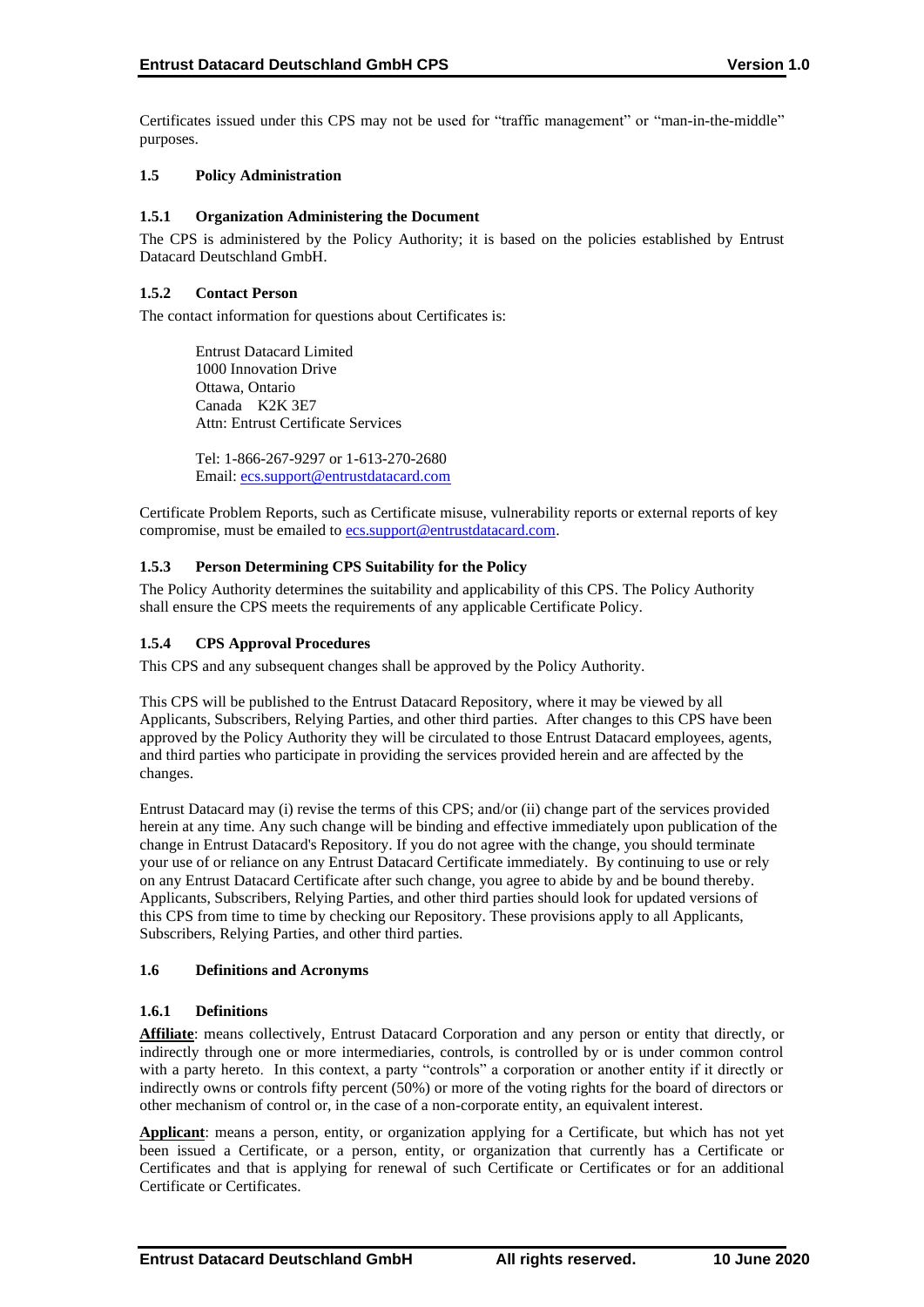**Applicant Representative**: as defined in the Baseline Requirements.

**Application Software Vendor**: means a developer of Internet browser software or other software that displays or uses Certificates.

**Attestation Letter:** as defined in the Baseline Requirements.

**Authorization Domain Name:** as defined in the Baseline Requirements.

**Authorized Port**: as defined in the Baseline Requirements.

**Authorized Representative:** An authorized representative of a legal person.

**Base Domain Name**: as defined in the Baseline Requirements.

**Baseline Requirements**: means the CA/Browser Forum Guidelines Baseline Requirements for the Issuance and Management of Publicly-Trusted Certificates published at http://www.cabforum.org. The Baseline Requirements describe certain minimum requirements that a CA must meet in order to issue SSL Certificates. In the event of any inconsistency between this CPS and the Baseline Requirements, the Baseline Requirements take precedence over this CPS.

**Business Day:** means any day, other than a Saturday, Sunday, statutory or civic holiday in the City of Düsseldorf, Germany.

**Certificate:** means a digital document issued by the CA that, at a minimum: (a) identifies the CA issuing it, (b) names or otherwise identifies a Subject, (c) contains a Public Key of a Key Pair, (d) identifies its operational period, and (e) contains a serial number and is digitally signed by a CA. Certificate includes, without limitation, the following Certificate types issued by the CA; Qualified Certificate and PSD2 Certificate.

**Certificate Application:** means the form and application information requested by an RA operating under a CA and submitted by an Applicant when applying for the issuance of a Certificate.

**Certificate Approver:** means an employee or agent authorized to approve a request for a Certificate for an organization.

**Certificate Beneficiaries**: means, collectively, all Application Software Vendors with whom Entrust Datacard has entered into a contract to include its root Certificate(s) in software distributed by such Application Software Vendors, and all Relying Parties that actually rely on such Certificate during the Operational Period of such Certificate.

**Certificate Requester**: means an employee or agent authorized to request a Certificate for an organization.

**Certificate Revocation List:** means a time-stamped list of the serial numbers of revoked Certificates that has been digitally signed by a CA.

**Certificate Problem Report**: as defined in the Baseline Requirements.

**Certificate Transparency:** a method for publicly logging Certificates in accordance with IETF RFC 6962.

**Certification Authority:** means a certification authority operated by or on behalf of Entrust Datacard for the purpose of issuing, managing, revoking, renewing, and providing access to Certificates. The CA (i) creates and digitally signs Certificates that contain among other things a Subject's Public Key and other information that is intended to identify the Subject, (ii) makes Certificates available to facilitate communication with the Subject identified in the Certificate, and (iii) creates and digitally signs Certificate Revocation Lists containing information about Certificates that have been revoked and which should no longer be used or relied upon.

**Certification Practice Statement:** means this document, which is a statement of the practices that the CA uses in issuing, managing, revoking, renewing, and providing access to Certificates, and the terms and conditions under which the CA makes such services available.

**Co-marketers:** means any person, entity, or organization that has been granted by Entrust Datacard or an RA operating under a CA the right to promote Certificates.

**Compromise:** means a suspected or actual loss, disclosure, or loss of control over sensitive information or data.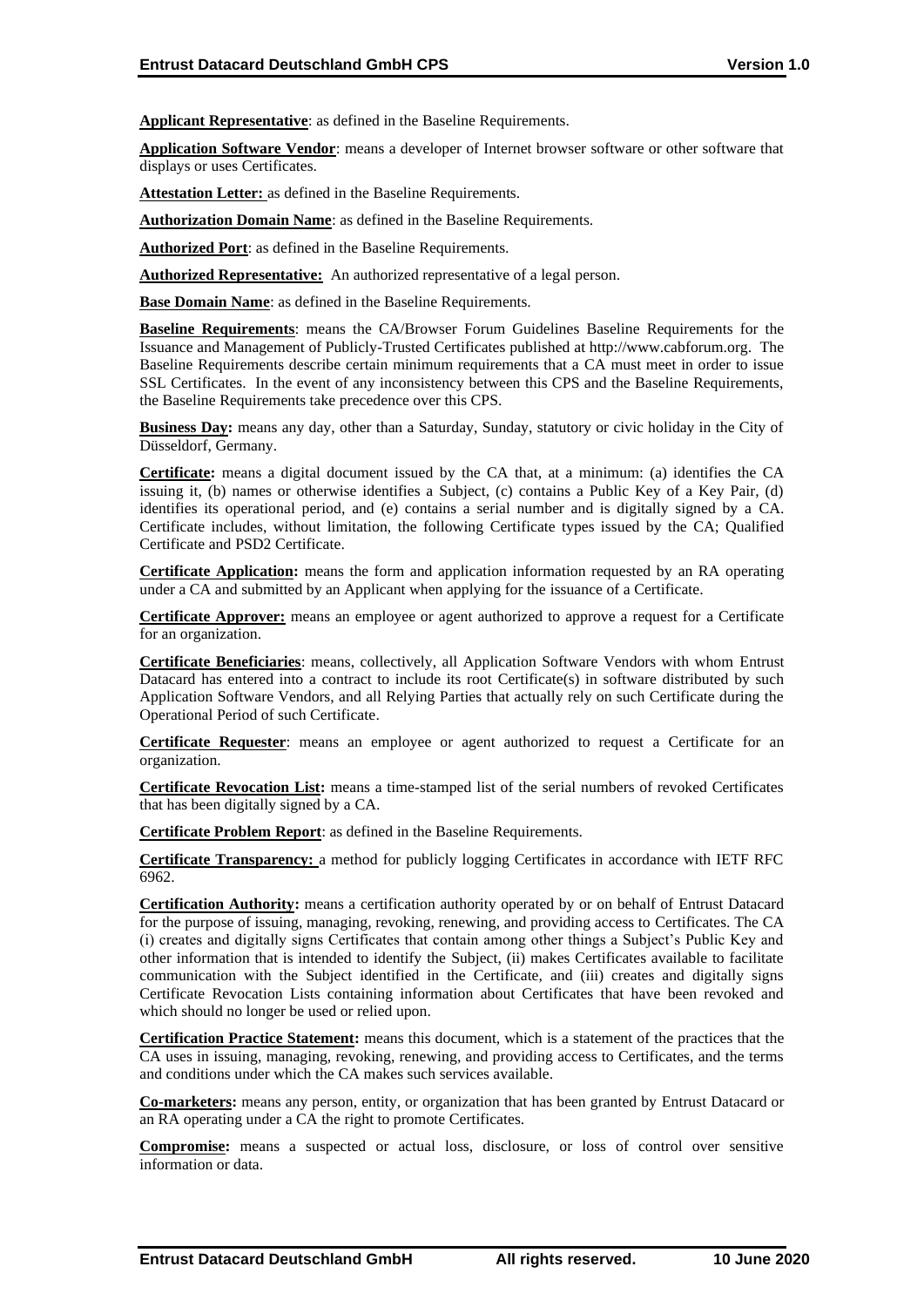**Contract Signer:** means an employee or agent authorized to sign the subscription agreement on behalf of the organization.

**Cross Certificate(s)**: as defined in the Baseline Requirements.

**Domain Contact**: as defined in the Baseline Requirements.

**Domain Name Registrant:** as defined in the Baseline Requirements.

**Domain Name Registrar**: as defined in the Baseline Requirements.

**DNS CAA Email Contact:** as defined in the Baseline Requirements.

**DNS CAA Phone Contact:** as defined in the Baseline Requirements.

**DNS TXT Record Email Contact:** as defined in the Baseline Requirements.

**DNS TXT Record Phone Contact:** as defined in the Baseline Requirements.

**Enterprise RA:** as defined in the Baseline Requirements.

**Entrust:** means Entrust Datacard Limited.

**Entrust.net**: means Entrust Datacard Limited.

**Entrust Datacard:** means Entrust Datacard Deutschland GmbH.

**Entrust Datacard Group:** Collectively Entrust Holdings, Inc., its subsidiaries, its licensors (including for the avoidance of any doubt Microsoft), its resellers, its suppliers, and the directors, officers, employees, agents and independent contractors of any of them.

**Entrust Datacard Group Affiliates**: Collectively, Entrust Datacard Limited and Affiliates.

**ETSI Guidelines:** Collectively, the ETSI guidelines as contained in ETSI EN 319 411-1 (V1.2.2); ETSI EN 319 411-2 (V2.2.2); ETSI TS 119 495 (V1.3.1) and related documents that apply to Qualified Certificates and PSD2 Certificates.

**EV SSL Certificate:** means an SSL Certificate issued by a CA meeting the requirements of the EV SSL Guidelines.

**EV SSL Guidelines:** means the CA/Browser Forum Guidelines For The Issuance and Management of Extended Validation Certificates published at http://www.cabforum.org. The EV SSL Guidelines describe the requirements that a CA must meet in order to issue EV SSL Certificates. In the event of any inconsistency between this CPS and the EV SSL Guidelines, the EV SSL Guidelines take precedence over this CPS.

**FIPS:** means the Federal Information Processing Standards. These are U.S. Federal standards that prescribe specific performance requirements, practices, formats, communication protocols, and other requirements for hardware, software, data, and telecommunications operation.

**Fully-Qualified Domain Name**: as defined in the Baseline Requirements.

**IETF:** means the Internet Engineering Task Force. The Internet Engineering Task Force is an international community of network designers, operators, vendors, and researchers concerned with the evolution of the Internet architecture and the efficient operation of the Internet.

**Internal Name:** as defined in the Baseline Requirements.

**IP Address:** as defined in the Baseline Requirements.

**IP Address Contact:** as defined in the Baseline Requirements.

**IP Address Registration Authority:** as defined in the Baseline Requirements.

**Issuing CA:** In relation to a particular Certificate, the CA that issued the Certificate. This could be either a Root CA or a Subordinate CA.

**Key Compromise:** as defined in the Baseline Requirements.

**Key Pair:** means two mathematically related cryptographic keys, having the properties that (i) one key can be used to encrypt a message that can only be decrypted using the other key, and (ii) even knowing one key, it is believed to be computationally infeasible to discover the other key.

**National Competent Authority:** as used under ETSI TS 119 495.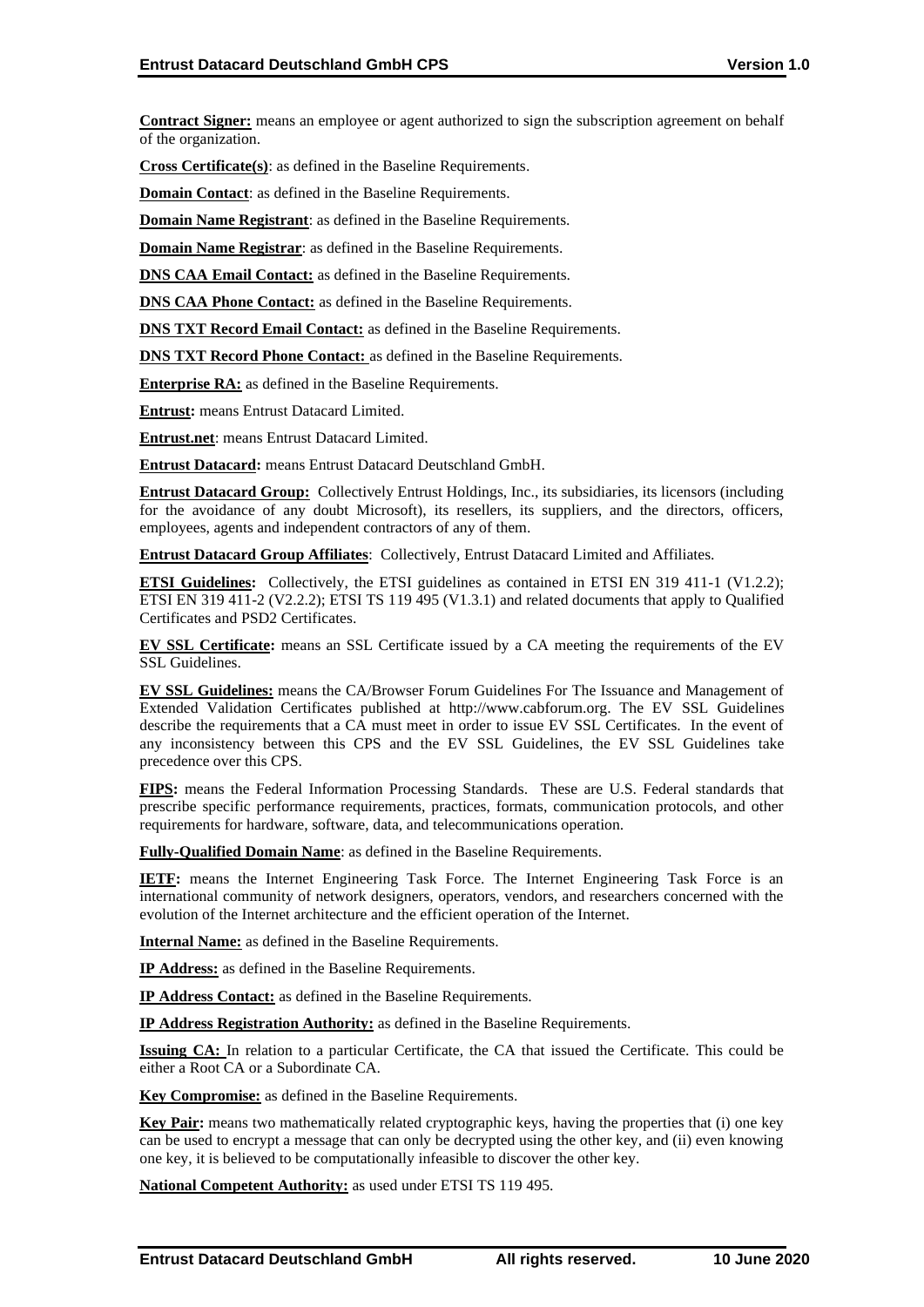**Object Identifier:** means a specially-formatted sequence of numbers that is registered in accordance with internationally-recognized procedures for object identifier registration.

**Operational Period:** means, with respect to a Certificate, the period of its validity. The Operational Period would typically begin on the date the Certificate is issued (or such later date as specified in the Certificate), and ends on the date and time it expires as noted in the Certificate or earlier if the Certificate is Revoked.

**Parent Company:** as defined in the Baseline Requirements.

**PKIX:** means an IETF Working Group developing technical specifications for PKI components based on X.509 Version 3 Certificates.

**Policy Authority:** means those personnel who work for or on behalf of Entrust Datacard and who are responsible for determining the policies and procedures that govern the operation of the CAs. The Policy Authority is responsible for creating, implementing, and maintaining a statement of the practices and procedures used to address all the requirements identified for the applicable Entrust Datacard policy and its work is supervised by the senior executive management of Entrust Datacard Deutschland GmbH.

**Private Key:** means the key of a Key Pair used to decrypt an encrypted message. This key must be kept secret.

**PSD2 Certificates:** means PSD2 Qualified Web Authentication Certificate(s) and/or PSD2 Qualified Seal Certificate(s).

**PSD2 Qualified Seal Certificate:** means a Qualified Seal Certificate which is additionally issued under the requirements of the PSD2 Regulatory Technical Standards for use of qualified certificates as defined in eIDAS (Regulation (EU) No 910/2014) including Annex IV to meet the regulatory requirements of PSD2 (Directive (EU) 2015/2366), including the requirements of ETSI TS 119 495 and related ETSI Guidelines.

**PSD2 Qualified Web Authentication Certificate:** means a Qualified Web Authentication Certificate which is additionally issued under the requirements of the PSD2 Regulatory Technical Standards for use of qualified certificates as defined in eIDAS (Regulation (EU) No 910/2014) including Annex IV to meet the regulatory requirements of PSD2 (Directive (EU) 2015/2366), including the requirements of ETSI TS 119 495 and related ETSI Guidelines.

**Public Key:** means the key of a Key Pair used to encrypt a message. The Public Key can be made freely available to anyone who may want to send encrypted messages to the holder of the Private Key of the Key Pair. The Public Key is usually made publicly available in a Certificate issued by a CA and is often obtained by accessing a repository or database. A Public Key is used to encrypt a message that can only be decrypted by the holder of the corresponding Private Key.

**Qualified Certificate:** means eIDAS Qualified Web Authentication Certificate(s), eIDAS Qualified Seal Certificate(s) and/or eIDAS Qualified Signature Certificate.

**Qualified Seal Certificate:** means a Certificate issued for use as a qualified seal certificate as defined in eIDAS (Regulation (EU) No 910/2014), including Annex III and the requirements of ETSI EN 319 411-2 and related ETSI Guidelines

**Qualified Signature Certificate:** means a Certificate issued for use as a qualified signature certificate as defined in eIDAS (Regulation (EU) No 910/2014), including Annex I and the requirements of ETSI EN 319 411-2 and related ETSI Guidelines

**Qualified Web Authentication Certificate:** means a Certificate issued for use as a qualified web authentication certificate as defined in eIDAS (Regulation (EU) No 910/2014), including Annex IV and the requirements of ETSI EN 319 411-2 and related ETSI Guidelines.

**Random Value:** as defined in the Baseline Requirements.

**Registration Authority:** means an entity that performs two functions: (1) the receipt of information from a Subject to be named in a Certificate, and (2) the performance of verification of information provided by the Subject following the procedures prescribed by the CAs. In the event that the information provided by a Subject satisfies the criteria defined by the CAs, an RA may send a request to a CA requesting that the CA generate, digitally sign, and issue a Certificate containing the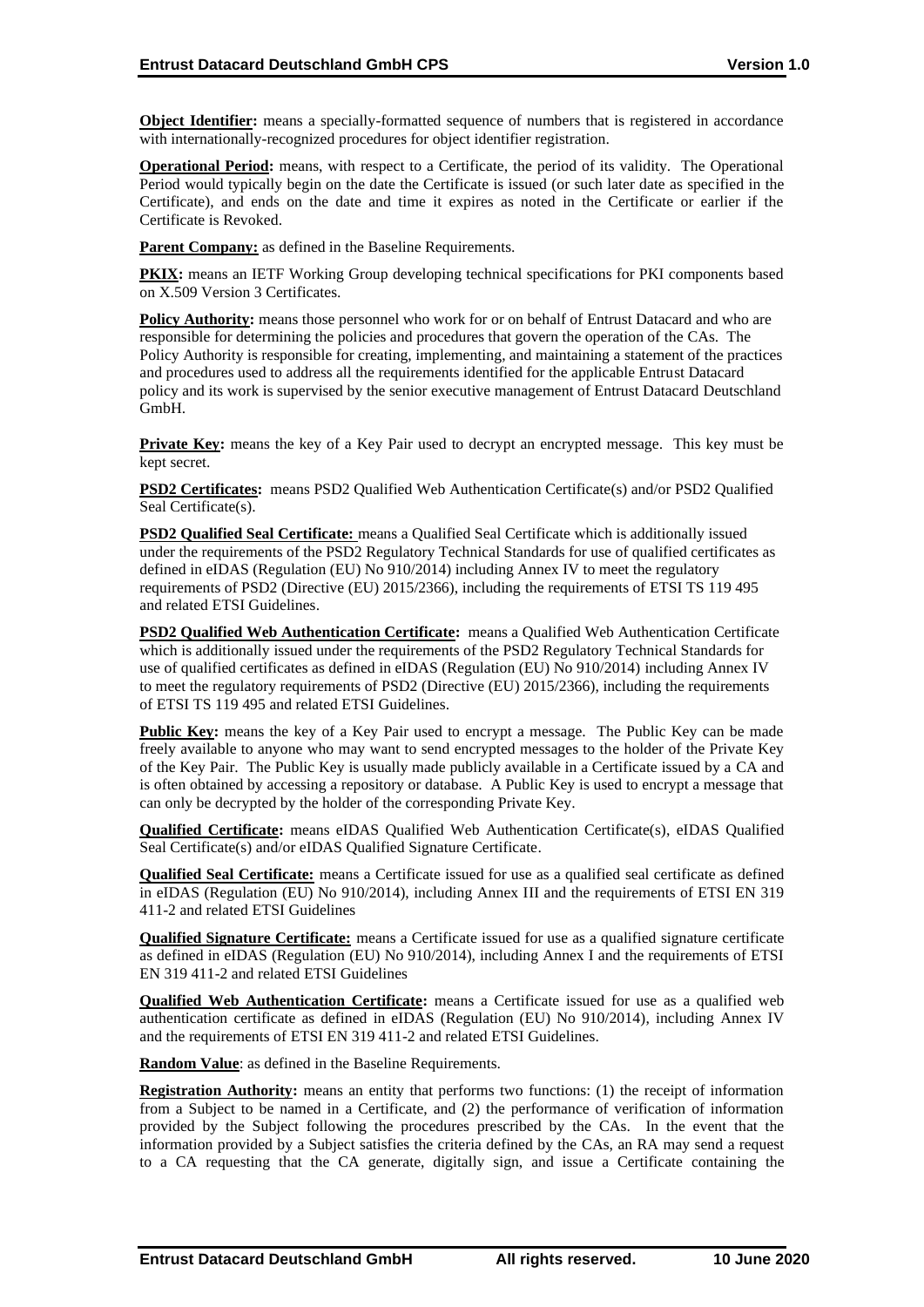information verified by the RA. An RA may be operated by Entrust Datacard or by an independent third-party.

**Reliable Data Source:** as defined in the Baseline Requirements.

**Relying Party:** means a person, entity, or organization that relies on or uses a Certificate and/or any other information provided in a Repository under a CA to obtain and confirm the Public Key and identity of a Subscriber. For avoidance of doubt, an ASV is not a "Relying Party" when software distributed by such ASV merely displays information regarding a Certificate.

**Relying Party Agreement:** means the agreement between a Relying Party and Entrust Datacard or between a Relying Party and an independent third-party RA or Reseller under a CA in respect to the provision and use of certain information and services in respect to Certificates.

**Repository:** means a collection of databases and web sites that contain information about Certificates issued by a CA including among other things, the types of Certificates and services provided by the CA, fees for the Certificates and services provided by the CA, Certificate Revocation Lists, OCSP responses, descriptions of the practices and procedures of the CA, and other information and agreements that are intended to govern the use of Certificates issued by the CA.

**Request Token:** as defined in the Baseline Requirements.

**Request Value:** as defined in the Baseline Requirements.

**Required Website Content:** as defined in the Baseline Requirements.

**Resellers:** means any person, entity, or organization that has been granted by Entrust Datacard or an RA operating under a CA the right to license the right to use Certificates.

**Reserved IP Address:** as defined in the Baseline Requirements.

**Revoke or Revocation:** means, with respect to a Certificate, to prematurely end the Operational Period of that Certificate from a specified time forward.

**Root CA:** mean the top level CAs listed in §1.3.1.

**SSL Certificate:** means a Certificate issued by a CA for use on secure servers.

**Subordinate CA:** means collectively, the subordinate CAs listed in §1.3.1.

**Subordinate CA Certificate**: shall mean a Certificate that (i) includes the Public Key of a Public-Private Key Pair generated by a certification authority; and (ii) includes the digital signature of a Root CA.

**Subject:** means a person, entity, or organization whose Public Key is contained in a Certificate.

**Subscriber:** means a person, entity, or organization that has applied for and has been issued a Certificate.

**Subscription Agreement:** means the agreement between a Subscriber and Entrust Datacard (or an Affiliate of Entrust Datacard) or between a Subscriber and an independent third-party RA or Reseller under a CA in respect to the issuance, management, and provision of access to a Certificate and the provision of other services in respect to such Certificate.

**Subsidiary Company:** as defined in the Baseline Requirements.

**Technically Constrained Subordinate CA:** as defined in the Baseline Requirements.

**Validation Specialist:** as defined in the Baseline Requirements.

**Wildcard Domain Name:** A Domain Name consisting of a single asterisk character followed by a single full stop character ("\*.") followed by a Fully-Qualified Domain Name.

#### **1.6.2 Acronyms**

| ADN<br><b>Authorization Domain Name</b> |  |
|-----------------------------------------|--|
|-----------------------------------------|--|

- ASV Application Software Vendor
- CA Certification Authority
- CAA Certification Authority Authorization
- CPR Certificate Problem Report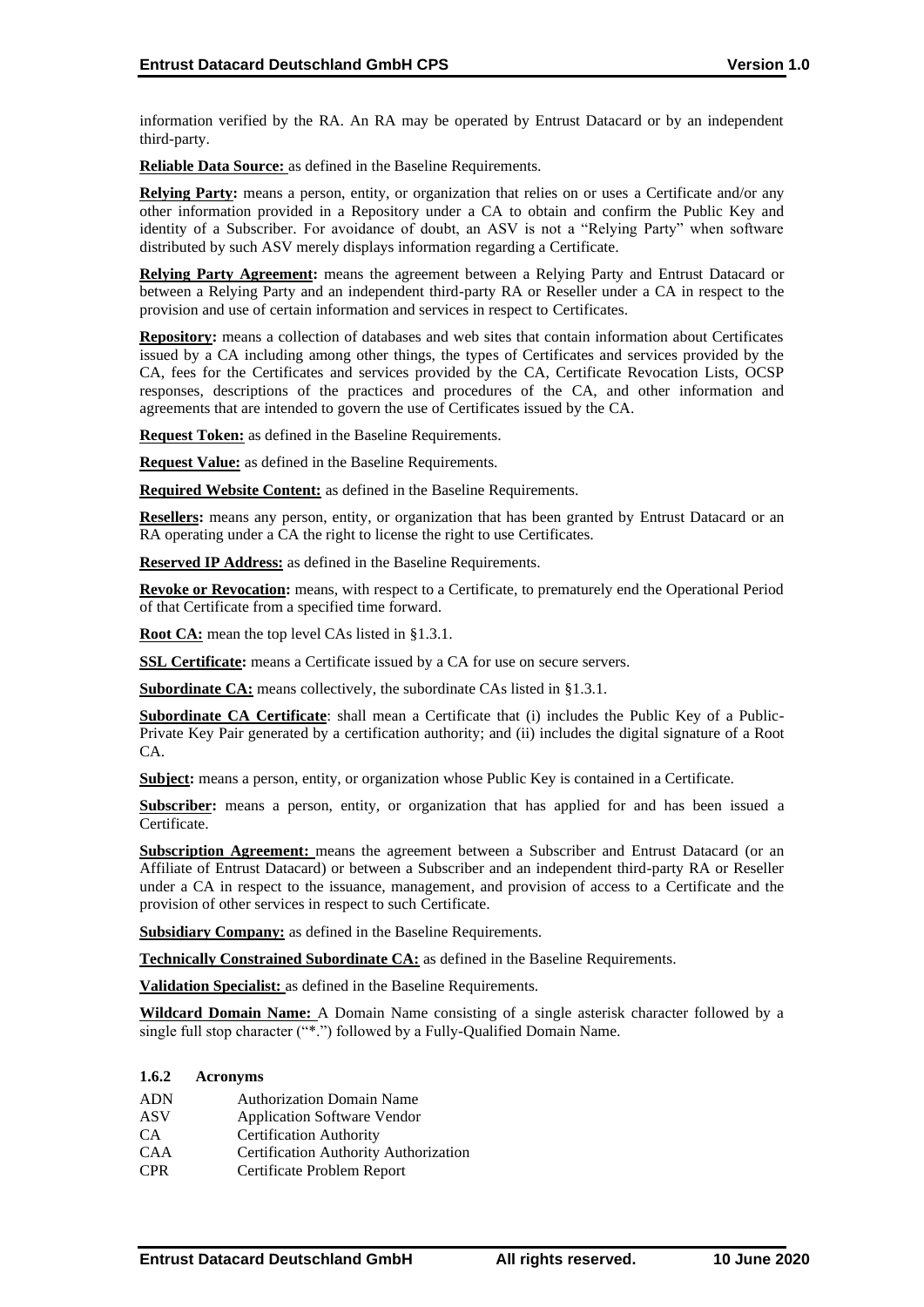| <b>CPS</b>       | <b>Certification Practice Statement</b>                                          |
|------------------|----------------------------------------------------------------------------------|
| <b>CRL</b>       | Certificate Revocation List                                                      |
| <b>CSR</b>       | <b>Certificate Signing Request</b>                                               |
| <b>CT</b>        | Certificate Transparency                                                         |
| DBA              | Doing Business As                                                                |
| DN               | Distinguished Name                                                               |
| <b>DNS</b>       | Domain Name System                                                               |
| <b>DNSSEC</b>    | Domain Name System Security Extensions                                           |
| EAL              | <b>Evaluation Assurance Level</b>                                                |
| eIDAS            | Electronic Identification, Authentication and Trust Services                     |
| <b>EKU</b>       | <b>Extended Key Usage</b>                                                        |
| <b>ETSI</b>      | European Telecommunications Standards Institute                                  |
| EV.              | <b>Extended Validation</b>                                                       |
| <b>FIPS</b>      | (US Government) Federal Information Processing Standard                          |
| <b>FQDN</b>      | Fully Qualified Domain Name                                                      |
| <b>HTTP</b>      | Hyper Text Transfer Protocol                                                     |
| <b>HTTPS</b>     | <b>Hyper Text Transfer Protocol Secure</b>                                       |
| <b>JANA</b>      | <b>Internet Assigned Numbers Authority</b>                                       |
| <b>ICANN</b>     | Internet Corporation for Assigned Names and Numbers                              |
| <b>IETF</b>      | <b>Internet Engineering Task Force</b>                                           |
| <b>ISO</b>       | International Organization for Standardization                                   |
| ITU-T            | International Telecommunication Union - Telecommunication Standardization Sector |
| <b>NCA</b>       | <b>National Competent Authority</b>                                              |
| <b>NIST</b>      | (US Government) National Institute of Standards and Technology                   |
| <b>OCSP</b>      | Online Certificate Status Protocol                                               |
| <b>OID</b>       | Object Identifier                                                                |
| PA               | Policy Authority                                                                 |
| PSD <sub>2</sub> | (Revised) Payment Services Directive                                             |
| <b>PDS</b>       | <b>PKI</b> Disclosure Statement                                                  |
| PIN              | Personal Identification Number                                                   |
| PKI              | Public-Key Infrastructure                                                        |
| <b>PSP</b>       | Payment Service Provider                                                         |
| QSealC           | <b>Qualified Seal Certificate</b>                                                |
| QSigC            | Qualified Signature Certificate                                                  |
| QWAC             | Qualified Web Authentication Certificate                                         |
| <b>RA</b>        | <b>Registration Authority</b>                                                    |
| <b>RFC</b>       | <b>Request for Comment</b>                                                       |
| <b>RSA</b>       | Rivest-Shamir-Adleman cryptosystem                                               |
| <b>SAN</b>       | <b>Subject Alternative Name</b>                                                  |
| <b>SSL</b>       | Secure Sockets Layer                                                             |
| <b>TLS</b>       | <b>Transport Layer Security</b>                                                  |
| <b>TSA</b>       | Time-Stamp Authority                                                             |
| <b>URL</b>       | Universal Resource Locator                                                       |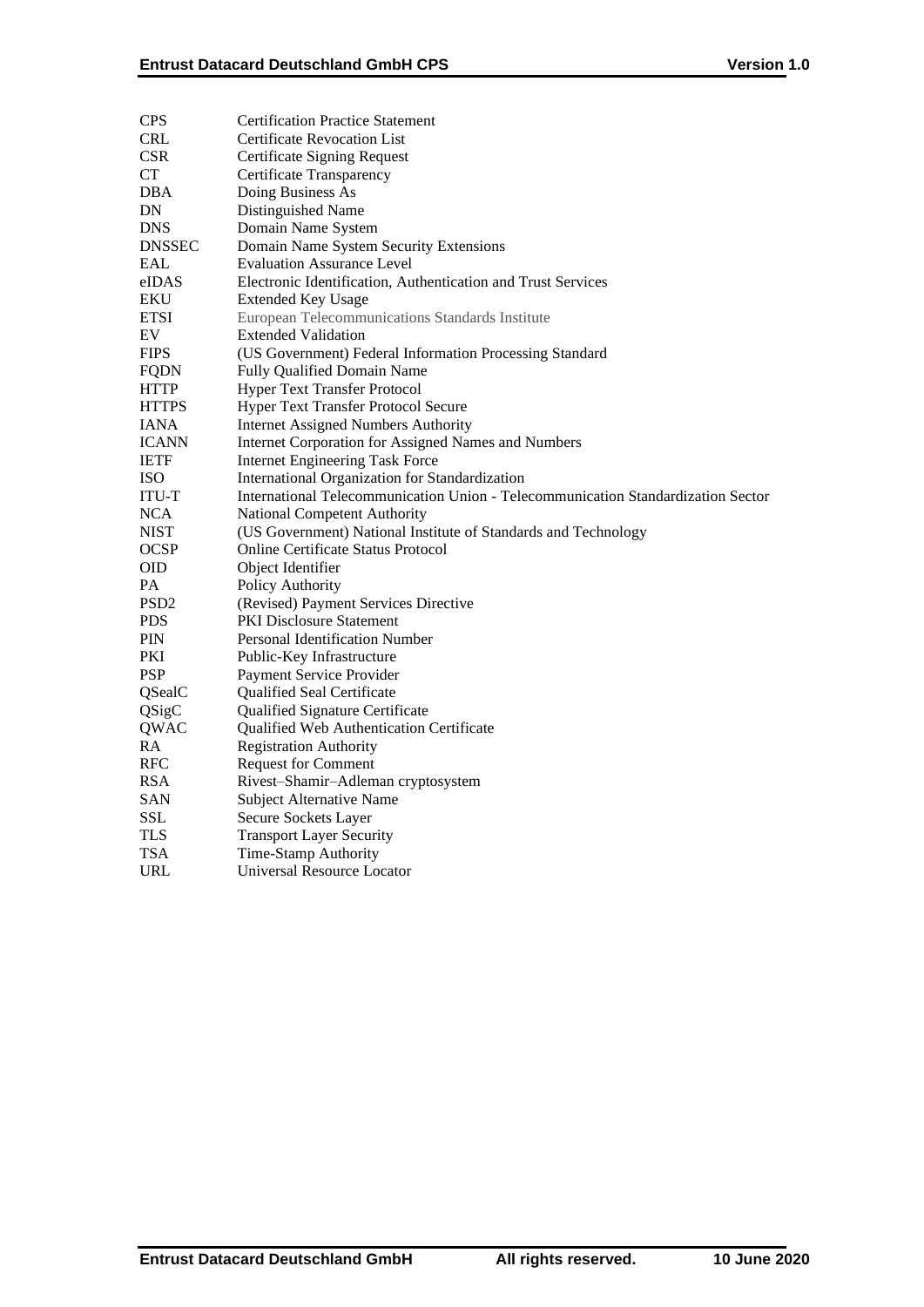## **2. Publication and Repository Responsibilities**

Entrust Datacard maintains the Repository to store various information related to Certificates and the operation of the CAs and RAs. The CPS and various other related information is published in the Repository.

## **2.1 Repositories**

The CAs maintain the Repositories to allow access to Certificate-related and Certificate revocation information. The information in the Repositories is accessible through a web interface, available on a 24x7 basis and is periodically updated as set forth in this CPS. The Repositories are the only approved source for CRL and other information about Certificates.

The CA will adhere to the latest version of the CPS published in the Repository.

The Repository can be accessed at [https://www.entrust.net/CPS.](https://www.entrust.net/CPS)

Web pages that can be used by ASVs to test their software with Certificates that chain up to each publicly trusted Root Certificate are hosted a[t https://www.entrust.net/CPS.](https://www.entrust.net/CPS)

## **2.2 Publication of Certification Information**

The CA publishes its CPS, CA Certificates, Subscription Agreements, PKI Disclosure Statement, Relying Party Agreements, and CRLs in the Repositories.

## **2.3 Time or Frequency of Publications**

The CPS will be re-issued and published at least once per year.

CRLs will be updated as per §4.9.7.

OCSP responses will be updated as per §4.9.10.

#### **2.4 Access Controls on Repositories**

Information published in the Repository is public information. Read only access is unrestricted. The CAs have implemented logical and physical controls to prevent unauthorized write access to its Repositories.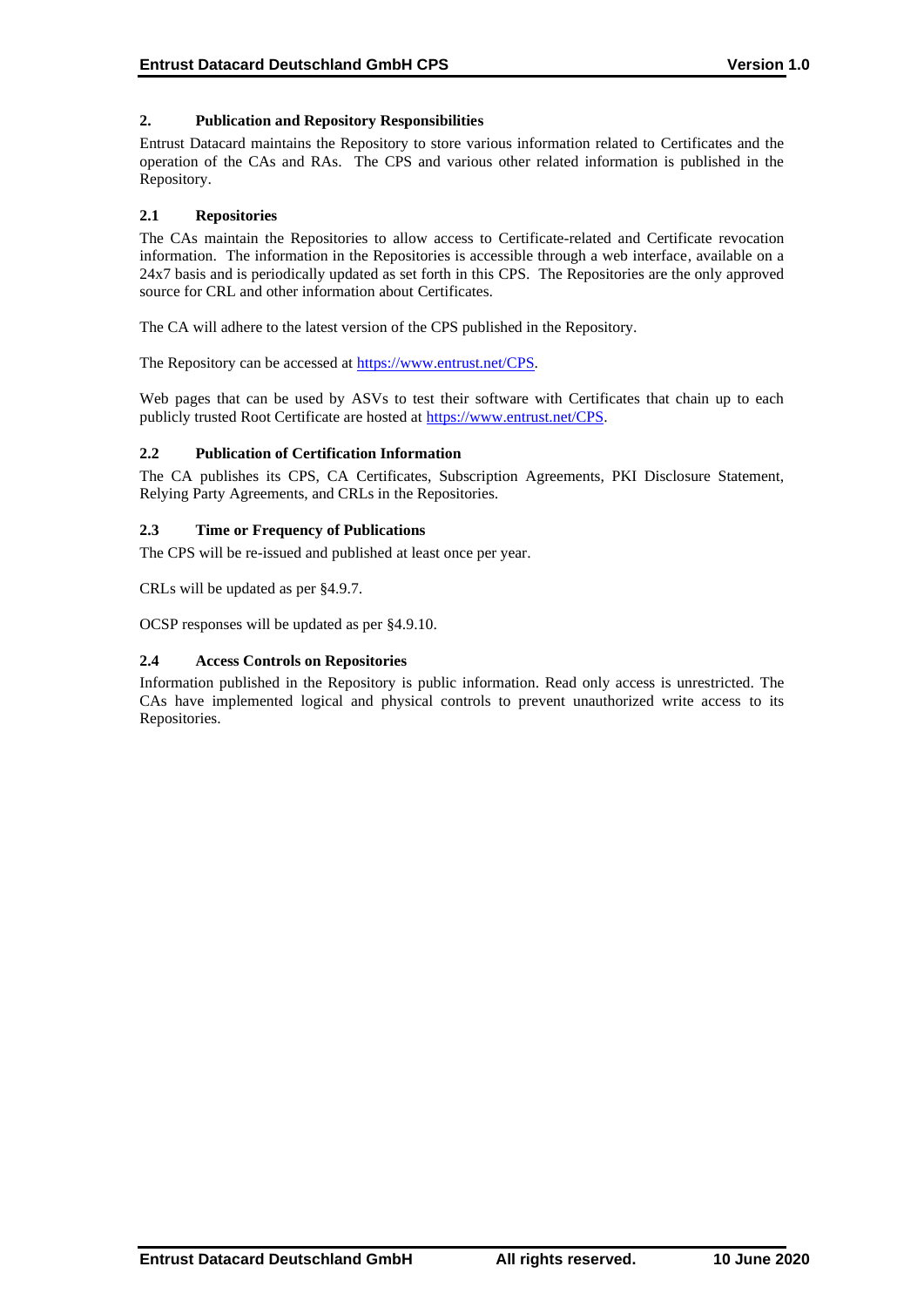## **3. Identification and Authentication**

The Policy Authority mandates the verification practices for verifying identification and authentication, and may, in its discretion, update such practices.

#### **3.1 Naming**

Before issuing an Certificate, the CAs ensure that all Subject organization information in the Certificate conforms to the requirements of, and has been verified in accordance with the procedures prescribed in this CPS and matches the information confirmed and documented by the RA pursuant to its verification processes.

## eIDAS QWAC and PSD2 QWAC

The CA and RA must follow the verification procedures in this CPS, the EV SSL Guidelines, and the ETSI Guidelines and match the information confirmed and documented by the RA pursuant to its verification processes. Such verification procedures are intended to accomplish the following:

- (i) Verify the Applicant's existence and identity, including;
	- a. Verify the Applicant's legal existence and identity (as stipulated in the EV SSL Guidelines and ETSI Guidelines),
	- b. Verify the Applicant's physical existence (business presence at a physical address) , and c. Verify the Applicant's operational existence (business activity).
- (ii) Verify the Applicant's authorization for the Certificate, including;
	- a. Verify the name, title, and authority of the Contract Signer, Certificate Approver, and Certificate Requester;
	- b. Verify that Contract Signer signed the Subscription Agreement; and
	- c. Verify that a Certificate Approver has signed or otherwise approved the Certificate request.
- (iii) For PSD2 QWAC, verify the additional information required by ETSI TS 119 495, including the Applicant's organizationIdentifier assigned by an NCA and the Applicant's approved payment service provider roles.

## **3.1.1 Types of Names**

The Subject names in a Certificate comply with the X.501 Distinguished Name (DN) form. The CAs shall use a single naming convention as set forth below.

Qualified Signature Certificates

- (i) "Country Name" (C) which is the two-letter ISO 3166 code for the country in which the Applicant is located;
- (ii) "State" (ST) (if applicable), which is the state or province of the organization's place of business;
- (iii) "Locality" (L), which is the city or locality of the organization's place of business;
- (iv) "Organization Name" (O) which is the name of the organization in the case of a corporation, partnership, or other entity. In the case of a sole proprietorship, the organization name can be the name of the Applicant;
- (v) "Organizational Unit Name" (OU) which is an optional field. The OU field may be used to distinguish between different organizational groups within an organization (for example, to distinguish between human resources, marketing, and development);
- (vi) "Surname" which is the validated surname of the Subject:
- (vii) "First Name" which is the validated first name of the Subject;
- (viii) "Serial Number" which is randomly generated and assigned to the Subject
- (ix) "Common Name" (CN) which is the first name and the surname of the Subject .

Qualified Seal Certificates

(i) "Country Name" (C) which is the two-letter ISO 3166 code for the country in which the Applicant is located;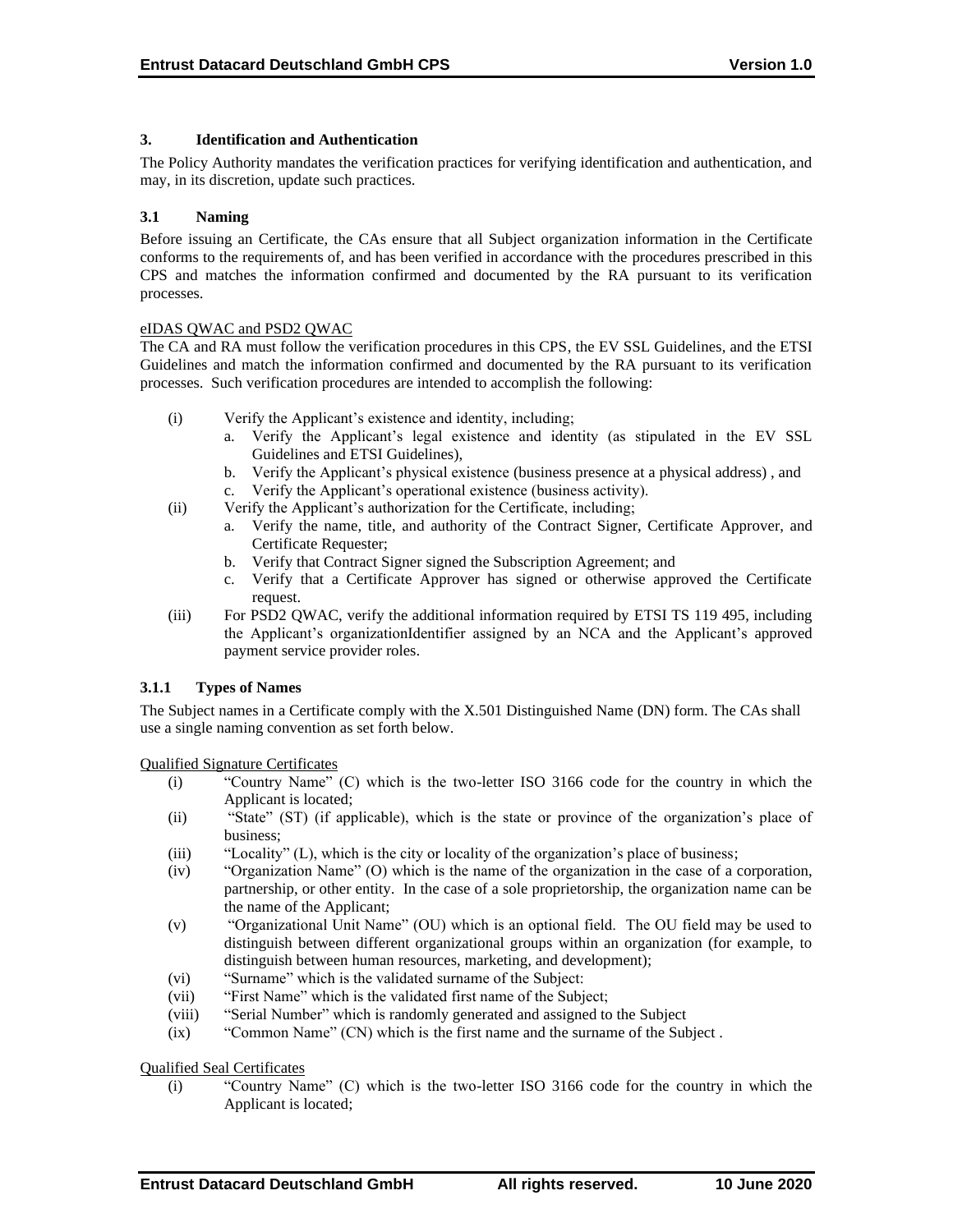- (ii) "State" (ST) (if applicable), which is the state or province of the organization's place of business;
- (iii) "Locality" (L), which is the city or locality of the organization's place of business;
- (iv) "Organization Name" (O) which is the name of the organization in the case of a corporation, partnership, or other entity. In the case of a sole proprietorship, the organization name can be the name of the Applicant;
- (v) "Organization Identifier" which is the Organization Identifier;
- (vi) "Organizational Unit Name" (OU) which is an optional field. The OU field may be used to distinguish between different organizational groups within an organization (for example, to distinguish between human resources, marketing, and development);
- (vii) "Common Name" (CN) which is commonly used by the subject to represent itself .

Qualified Web Authentication Certificates

- (i) "Country Name" (C) which is the two-letter ISO 3166 code for the country in which the Applicant is located and plans to host the secure server on which the Applicant is intending to install the Certificate;
- (ii) "Organization Name" (O) which is the name of the organization in the case of a corporation, partnership, or other entity. In the case of a sole proprietorship, the organization name can be the name of the Applicant;
- (iii) "Organizational Unit Name" (OU) which is an optional field. The OU field may be used to distinguish between different organizational groups within an organization (for example, to distinguish between human resources, marketing, and development);
- (iv) "Common Name" (CN) which is the hostname, the fully qualified hostname or path used in the DNS of the secure server on which the Applicant is intending to install the Certificate;
- (v) "Locality" (L), which is the city or locality of the organization's place of business; and
- (vi) "State" (ST) (if applicable), which is the state or province of the organization's place of business.
- (vii) "serialNumber" which is the registration number of Subscriber,
- (viii) "businessCategory" which is the applicable business category clause per the EV SSL Guidelines,
- (ix) "jurisdictionOfIncorporationLocalityName" (if applicable) which is the jurisdiction of registration or incorporation locality of Subscriber,
- (x) "jurisdictionOfIncorporationStateOrProvinceName" (if applicable) which is the jurisdiction of registration or incorporation state or province of Subscriber, and
- (xi) "jurisdictionOfIncorporationCountry" which is the jurisdiction of registration or incorporation country of Subscriber.

#### PSD2 Certificates

- (i) Same as Qualified Seal Certificate or Qualified Web Authentication Certificates, plus
- (ii) Applicant's "organizationIdentifier" assigned by an NCA.

## **3.1.2 Need for Names to be Meaningful**

The Certificates issued pursuant to this CPS are meaningful only if the names that appear in the Certificates can be understood and used by Relying Parties. Names used in the Certificates must identify the person or object to which they are assigned in a meaningful way. CAs shall not issue Certificates to the Subscribers that contain domain names, IP Addresses, DN, URL, and/or e-mail addresses that the Subscribers do not legitimately own or control. Examples of fields and extensions where these names appear include subject DN and subject alternative names.

## eIDAS QSigC

The value of the Common Name to be used in eIDAS QSigC shall be the Subject's first name and surname.

#### eIDAS QSEalC and PSD2 QSealC

The value of the Common Name to be used in eIDAS QSealC and PSD2 QSealC shall be the Applicant's organization name.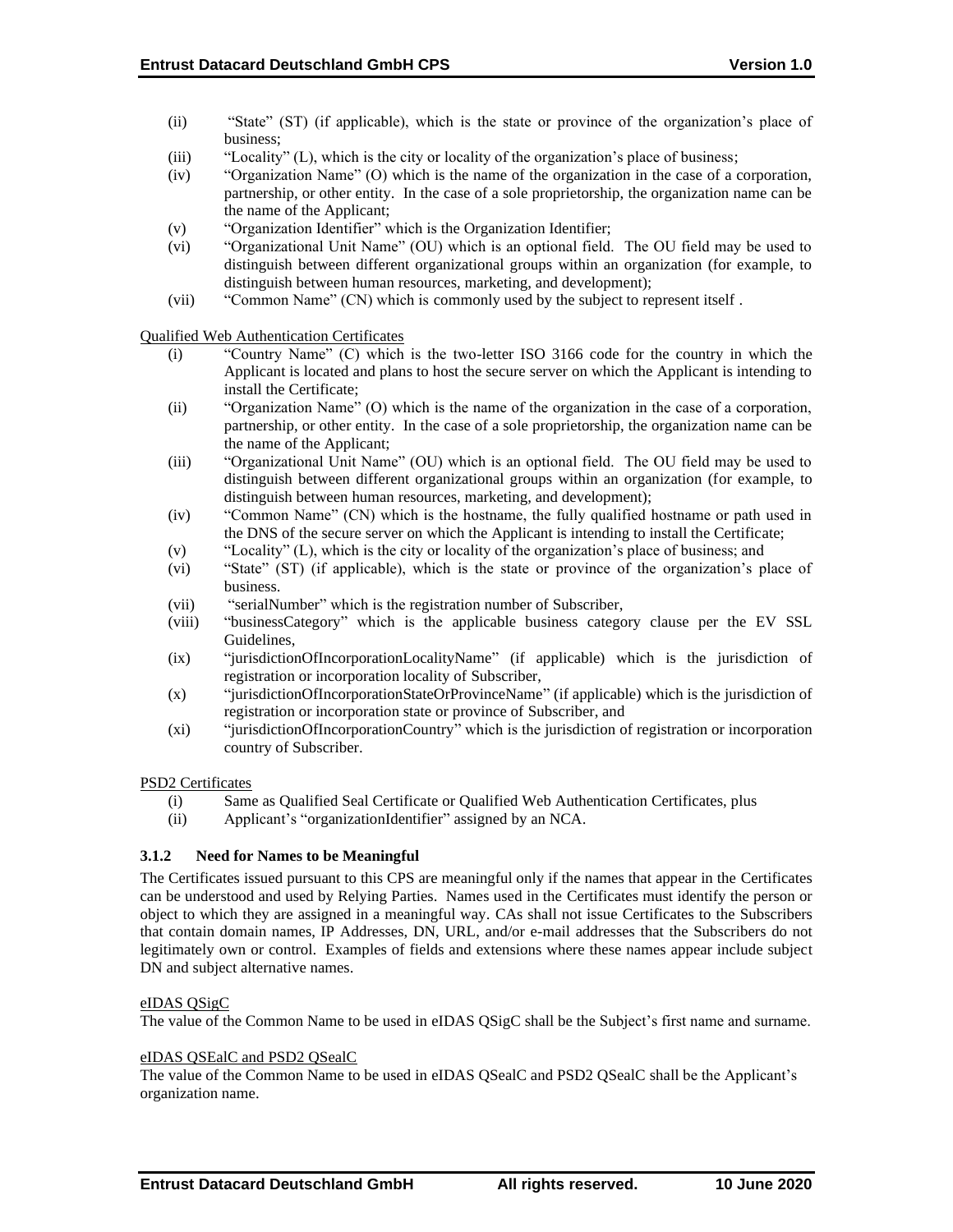## eIDAS QWAC and PSD2 QWAC

The value of the Common Name to be used in an eIDAS QWAC or PSD2 QWAC shall be the Applicant's FQDN that is used in the DNS of the secure server on which the Applicant is intending to install the Certificate. The FQDN for an eIDAS QWAC or PSD2 QWAC cannot be an IP address or a Wildcard Domain Name.

#### **3.1.3 Anonymity or Pseudonymity of Subscribers**

No stipulation.

#### **3.1.4 Rules for Interpreting Various Name Forms**

No stipulation.

## **3.1.5 Uniqueness of Names**

Names shall be defined unambiguously for each Subject in a Repository. The Distinguished Name attribute will usually be unique to the Subject to which it is issued. Each Certificate shall be issued a unique serial number within the name space of the Subordinate CA.

## **3.1.6 Recognition, Authentication, and Role of Trademarks**

The Subject names in Certificates are issued on a "first come, first served" basis. By accepting a Subject name for incorporation into a Certificate, an RA operating under a CA does not determine whether the use of such information infringes upon, misappropriates, dilutes, unfairly competes with, or otherwise violates any intellectual property right or any other rights of any person, entity, or organization. The CAs and any RAs operating under the CAs neither act as an arbitrator nor provide any dispute resolution between Subscribers or between Subscribers and third-party complainants in respect to the use of any information in an Certificate. The CPS does not bestow any procedural or substantive rights on any Subscriber or thirdparty complainant in respect to any information in a Certificate. Neither the CAs nor any RAs operating under the CAs shall in any way be precluded from seeking legal or equitable relief (including injunctive relief) in respect to any dispute between Subscribers or between Subscribers and third-party complainants or in respect to any dispute between Subscribers and a CA or an RA operating under a CA or between a third-party complainant and a CA or an RA operating under a CA arising out of any information in an Certificate. The CAs and RAs operating under the CAs shall respectively have the right to revoke and the right to request revocation of Certificates upon receipt of a properly authenticated order from an arbitrator or court of competent jurisdiction requiring the revocation of a Certificate.

A CA or an RA operating under a CA may, in certain circumstances, take action in respect to a Certificate containing information that possibly violates the trademark rights of a third-party complainant. In the event that a third-party complainant provides a CA or an RA operating under a CA with (i) a certified copy that is not more than three (3) months old of a trademark registration from the principal trademark office in any one of the United States, Canada, Japan, Australia or any of the member countries of the European Union, and further provided that such registration is still in full force and effect, and (ii) a copy of a prior written notice to the Subscriber of the Certificate in dispute, stating that the complainant believes that information in the Subscriber's Certificate violates the trademark rights of the complainant, and (iii) a representation by the complainant indicating the means of notice and basis for believing that such notice was received by the Subscriber of the Certificate in dispute, a CA or an RA operating under a CA may initiate the following actions. The CA or the RA operating under a CA may determine whether the issue date of the Subscriber's Certificate predates the registration date on the trademark registration provided by the complainant. If the date of issuance of the Subscriber's Certificate predates the trademark registration date, the CA or the RA operating under the CA will take no further action unless presented with an authenticated order from an arbitrator or court of competent jurisdiction. If the date of issuance of the Certificate is after the registration date on the trademark registration provided by the complainant, the CA or the RA operating under the CA shall request that the Subscriber provide a proof of ownership for the Subscriber's own corresponding trademark registration from the principal trademark office in any one of the United States, Canada, Japan, Australia or any of the member countries of the European Union. If the Subscriber can provide a certified copy, as set forth above, that predates or was issued on the same date as the complainant's trademark registration, the CA or the RA operating under the CA will take no further action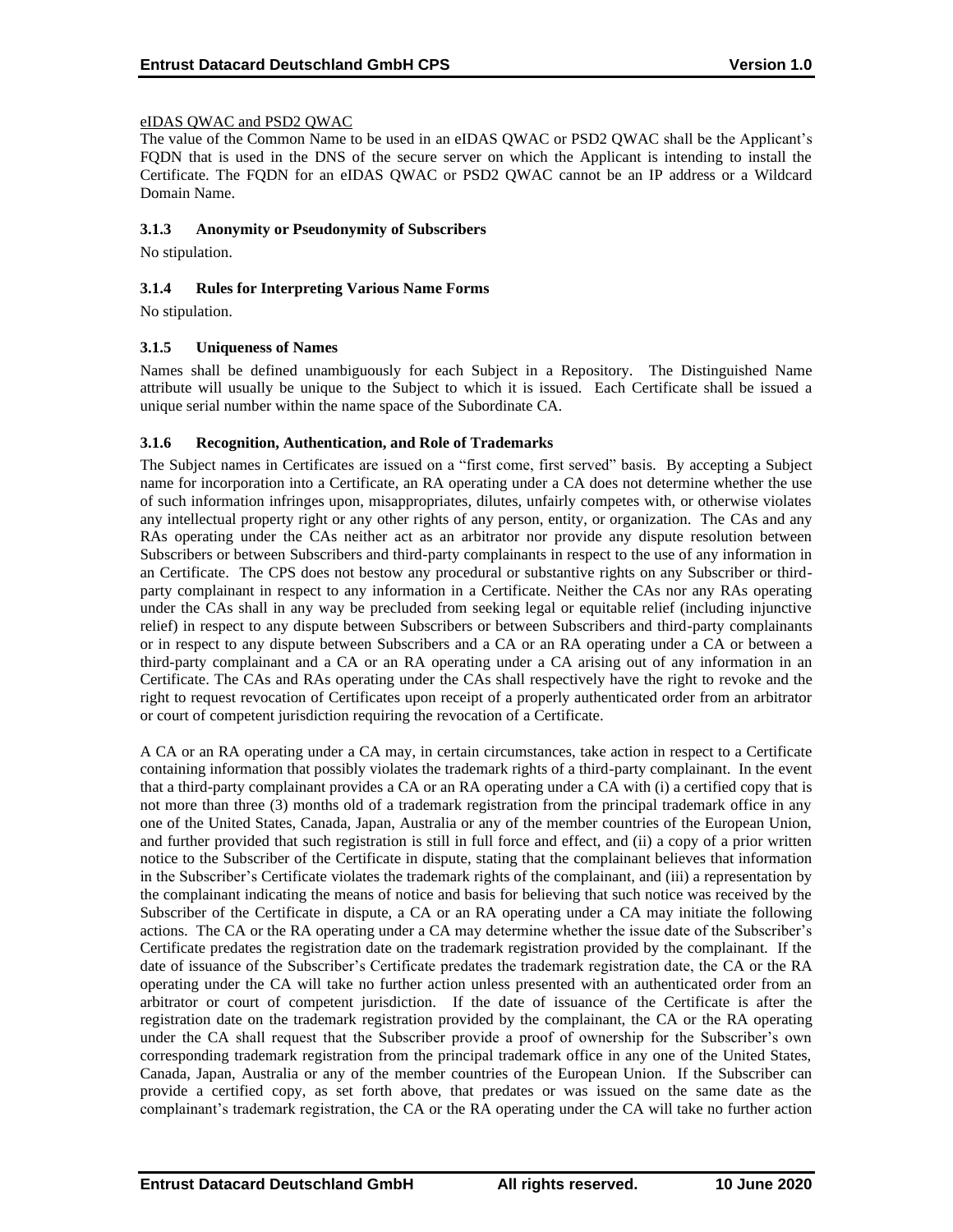unless presented with an authenticated order from an arbitrator or court of competent jurisdiction. If the Subscriber does not respond within ten (10) Business Days, or if the date on the certified copy of the trademark registration provided by the Subscriber postdates the certified copy of the trademark registration provided by the complainant, the CA and the RAs operating under that CA respectively may revoke or may request revocation of the disputed Certificate.

If a Subscriber files litigation against a complainant, or if a complainant files litigation against a Subscriber, and such litigation is related to any information in an issued Certificate, and if the party instigating the litigation provides a CA or an RA operating under a CA with a copy of the file-stamped complaint or statement of claim, the CA will maintain the current status of the Certificate or the RA operating under the CA will request that the CA maintain the current status of the Certificate, subject to any requirements to change the status of such Certificate otherwise provided or required under this CPS, a Subscription Agreement, or any Relying Party Agreement. During any litigation, a CA will not revoke and an RA operating under a CA will not request revocation of a Certificate that is in dispute unless ordered by an arbitrator or a court of competent jurisdiction or as otherwise provided or required under this CPS, a Subscription Agreement, or any Relying Party Agreement. In the event of litigation as contemplated above, the CAs and RAs operating under the CAs will comply with any directions by a court of competent jurisdiction in respect to a Certificate in dispute without the necessity of being named as a party to the litigation. If named as a party in any litigation in respect to a Certificate, Entrust Datacard and/or any third party operating an RA under a CA shall be entitled to take any action that it deems appropriate in responding to or defending such litigation. Any Subscriber or Relying Party that becomes involved in any litigation in respect to a Certificate shall remain subject to all of the terms and conditions of the CPS, the Subscriber's Subscription Agreement, and the Relying Party's Relying Party Agreement.

RAs operating under a CA shall notify the CA of any disputes of which such RA is aware and which relate to any information contained in a Certificate whose issuance was requested by such RA.

## **3.2 Initial Identity Validation**

## **3.2.1 Method to Prove Possession of Private Key**

For Key Pairs generated by the Applicant, the CAs perform proof of possession tests for CSRs created using reversible asymmetric algorithms (such as RSA) by validating the signature on the CSR submitted by the Applicant with the Certificate Application.

#### **3.2.2 Authentication of Organization Identity**

## **3.2.2.1 Identity**

RAs operating under the CAs shall perform verification of any organizational identities that are submitted by an Applicant or Subscriber in accordance with the practices mandated by the Policy Authority. RAs operating under the CAs shall determine whether the organizational identity, address, and domain name provided with a Certificate Application are consistent with information contained in third-party databases and/or governmental sources. The information and sources used for the verification of Certificate Applications may vary depending on the jurisdiction of the Applicant or Subscriber.

In the case of organizational identities that are not registered with any governmental sources, RAs operating under the CAs shall use commercially reasonable efforts to confirm the existence of the organization. Such commercially reasonable efforts may include site visits or third-party attestation letter.

#### eIDAS QWAC and PSD2 QWAC

The CA or RA will identify the organization and, if applicable, any specific attributes of the organization, will be verified by an Authorized Representative.

#### eeIDAS QWAC

RAs operating under the CAs shall also determine:

(i) Business Category;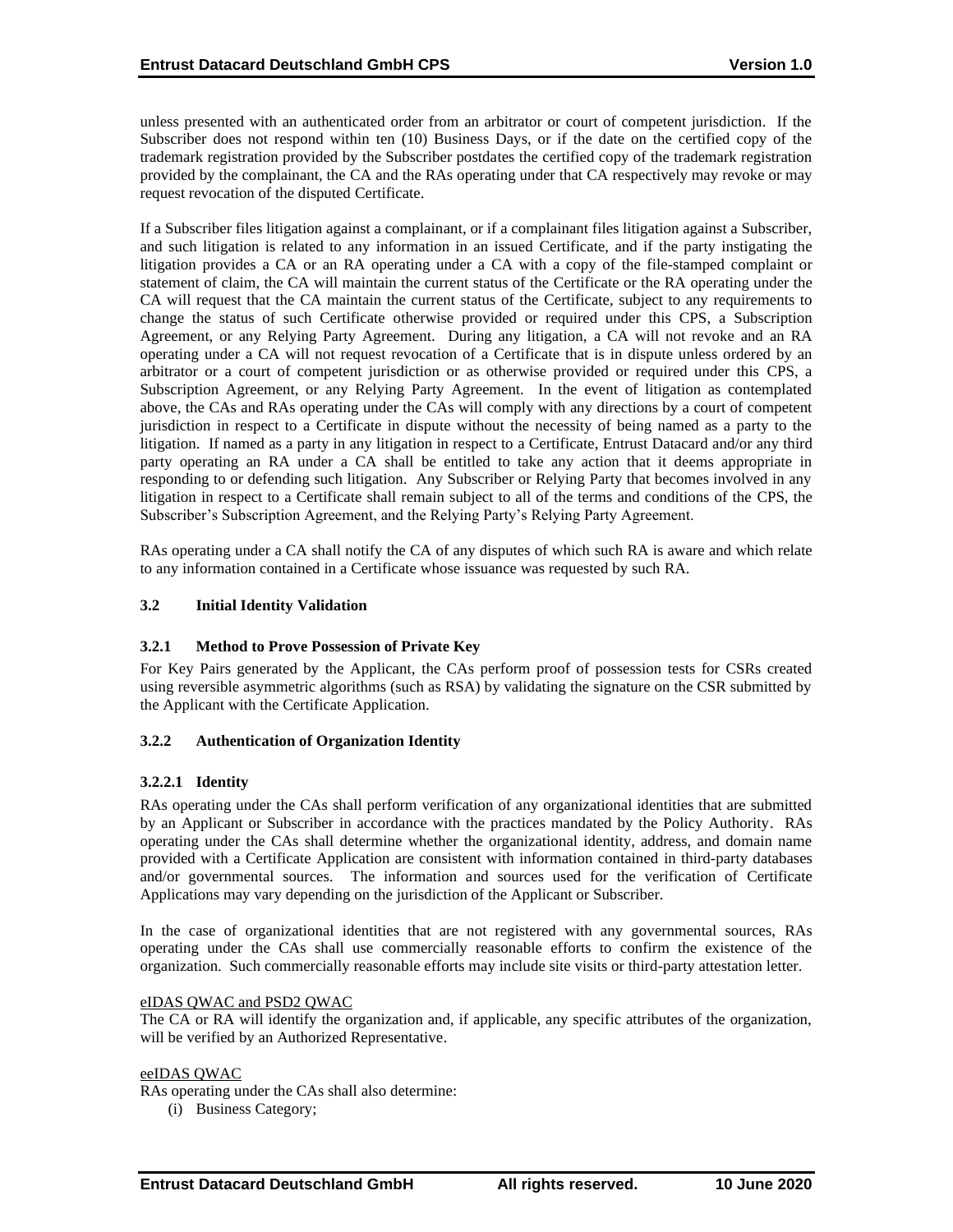- (ii) Jurisdiction of Incorporation or Registration;
- (iii) Registration Number;
- (iv) Physical address of Place of Business; and
- (v) Operational Existence.

## PSD2 Certificates

RAs operating under the CAs shall also determine:

- (vi) Applicable NCA;
- (vii)organizationIdentifier assigned by the NCA; and
- (viii) Payment service provider roles approved by the NCA.
- Note: RAs shall conform to the specific NCA rules for verifying these attributes.

## **3.2.2.2 DBA/Tradename**

If the subject identity information is to include a DBA or tradename, the RA must verify the Applicant's right to use the DBA/tradename using at least one of the following:

- (i) The RA may verify the assumed name through use of a Qualified Government Information Source operated by, or on behalf of, an appropriate government agency in the jurisdiction of the Applicant's Place of Business, or by direct contact with such government agency in person or via mail, e-mail, Web address, or telephone; or
- (ii) The RA may verify the assumed name through use of a Qualified Independent Information Source provided that the QIIS has verified the assumed name with the appropriate government agency.
- (iii) The RA may rely on a Verified Professional Letter that indicates the assumed name under which the Applicant conducts business, the government agency with which the assumed name is registered, and that such filing continues to be valid.

## **3.2.2.3 Verification of Country**

Verification of country will be done in accordance with the methods of § 3.2.2.1.

## **3.2.2.4 Validation of Domain Authorization or Control**

The CA shall confirm that prior to issuance, the CA or the RA validated each Fully‐Qualified Domain Name (FQDN) listed in the Certificate using at least one of the methods listed below.

Completed validations of Applicant authority may be used for the issuance of multiple Certificates over time. For purposes of domain validation, the term Applicant includes the Applicant's Parent Company, Subsidiary Company, or Affiliate.

The CA shall maintain a record of which domain validation method was used to validate every domain.

## **3.2.2.4.1 Validating the Applicant as a Domain Contact**

This method of domain validation is not used.

## **3.2.2.4.2 Email, Fax, SMS, or Postal Mail to Domain Contact**

Confirm the Applicant's control over the FQDN by sending a Random Value via email, fax, SMS, or postal mail and then receiving a confirming response utilizing the Random Value. The Random Value must be sent to an email address, fax/SMS number, or postal mail address identified as a Domain Contact.

Each email, fax, SMS, or postal mail may confirm control of multiple ADNs.

The CA or RA may send the email, fax, SMS, or postal mail identified under this section to more than one recipient provided that every recipient is identified by the Domain Name Registrar as representing the Domain Name Registrant for every FQDN being verified using the email, fax, SMS, or postal mail.

The Random Value is unique in each email, fax, SMS, or postal mail.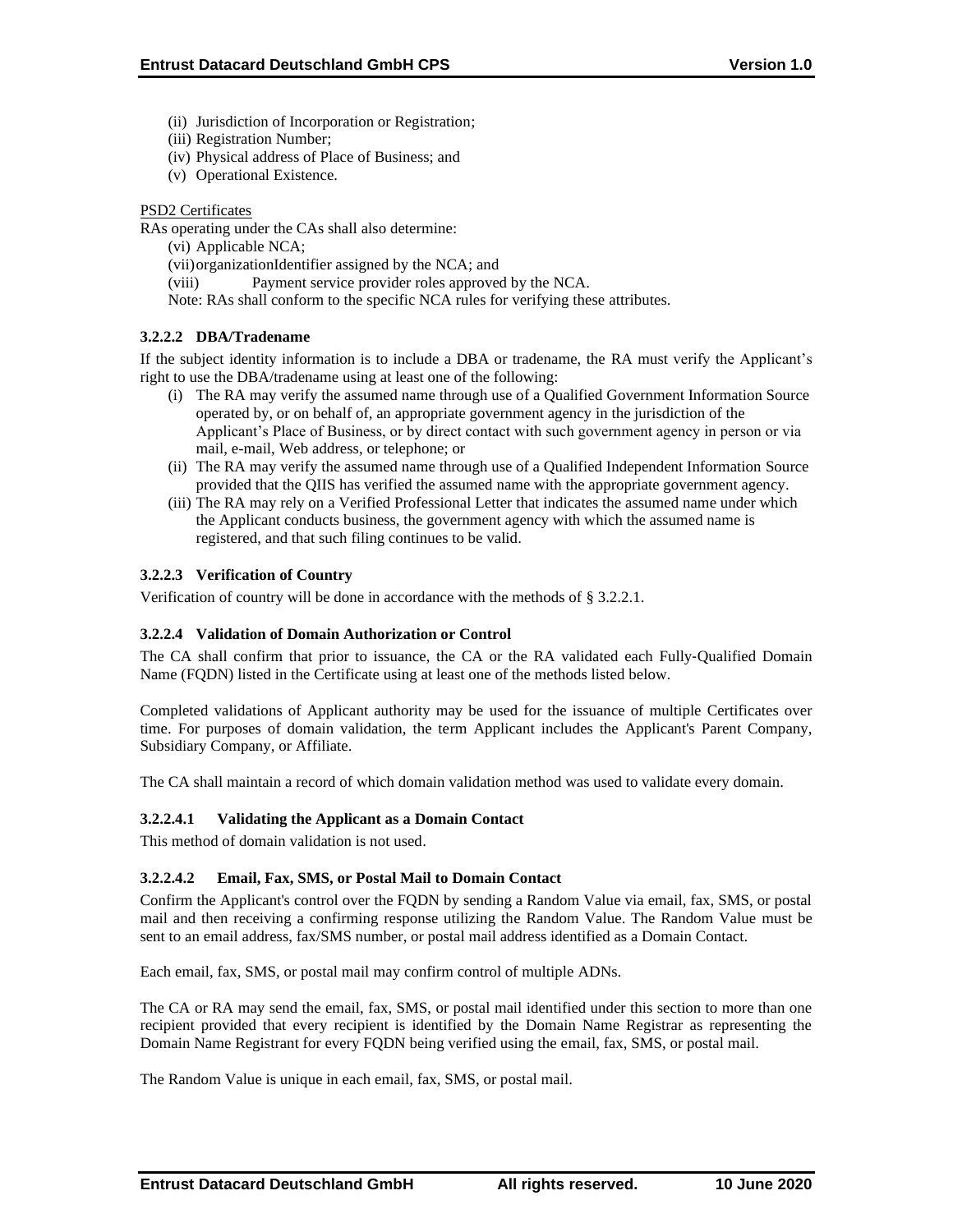The CA or RA may resend the email, fax, SMS, or postal mail in its entirety, including re‐use of the Random Value, provided that the communication's entire contents and recipient(s) remain unchanged.

The Random Value will remain valid for use in a confirming response for no more than 30 days from its creation.

#### **3.2.2.4.3 Phone Contact with Domain Contact**

Confirm the Applicant's control over the FQDN by calling the Domain Name Registrant's phone number and obtaining a response confirming the Applicant's request for validation of the FQDN. The CA or RA shall place the call to a phone number identified by the Domain Name Registrar as the Domain Contact.

Each phone call shall be made to a single number and may confirm control of multiple FQDNs, provided that the phone number is identified by the Domain Registrar as a valid contact method for every Base Domain Name being verified using the phone call.

This method will not be re-used after May 31, 2019.

## **3.2.2.4.4 Constructed Email to Domain Contact**

Confirm the Applicant's control over the FQDN by (i) sending an email to one or more addresses created by using 'admin', 'administrator', 'webmaster', 'hostmaster', or 'postmaster' as the local part, followed by the at-sign (" $@$ "), followed by an ADN, (ii) including a Random Value in the email, and (iii) receiving a confirming response utilizing the Random Value.

Each email may confirm control of multiple FQDNs, provided the ADN used in the email is an ADN for each FQDN being confirmed.

The Random Value shall be unique in each email.

The email may be re-sent in its entirety, including the re-use of the Random Value, provided that its entire contents and recipient shall remain unchanged.

The Random Value shall remain valid for use in a confirming response for no more than 30 days from its creation.

#### **3.2.2.4.5 Domain Authorization Document**

This method of domain validation is not used.

#### **3.2.2.4.6 Agreed-Upon Change to Website**

This method of domain validation is not used.

#### **3.2.2.4.7 DNS Change**

Confirm the Applicant's control over the FQDN by confirming the presence of a Random Value in a DNS CNAME, TXT or CAA record for an ADN or an ADN that is prefixed with a label that begins with an underscore character.

If a Random Value is used, the CA or RA shall provide a Random Value unique to the Certificate request and shall not use the Random Value after (i) 30 days or (ii) if the Applicant submitted the Certificate request, the timeframe permitted for reuse of validated information relevant to the Certificate.

#### **3.2.2.4.8 IP Address**

Confirming the Applicant's control over the FQDN by confirming that the Applicant controls an IP Address returned from a DNS lookup for A or AAAA records for the FQDN in accordance with § 3.2.2.5.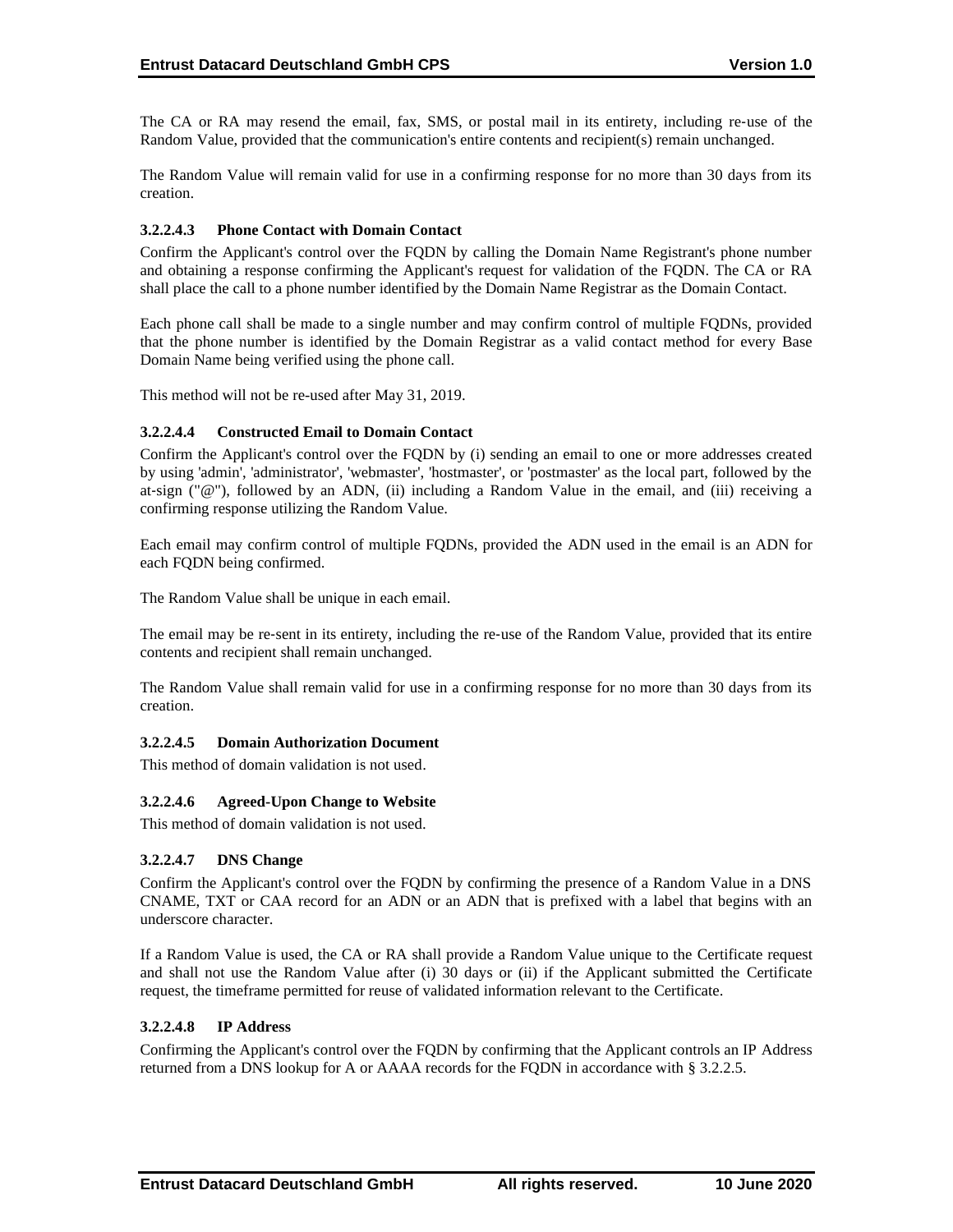Once the FQDN has been validated using this method, the CA MAY NOT also issue Certificates for FODNs for higher level domain levels that end in the validated FODN unless the CA performs a separate validation for that FQDN using an authorized method. This method is NOT suitable for validating Wildcard Domain Names.

## **3.2.2.4.9 Test Certificate**

This method of domain validation is not used.

## **3.2.2.4.10 TLS Using a Random Number**

This method of domain validation is not used.

## **3.2.2.4.11 Any Other Method**

This method of domain validation is not used.

## **3.2.2.4.12 Validating Applicant as a Domain Contact**

This method of domain validation is not used.

## **3.2.2.4.13 Email to DNS CAA Contact**

Confirm the Applicant's control over the FQDN by sending a Random Value via email and then receiving a confirming response utilizing the Random Value. The Random Value will be sent to a DNS CAA Email Contact. The relevant CAA Resource Record Set will be found using the search algorithm defined in RFC 6844 Section 4, as amended by Errata 5065 (Appendix A).

Each email may confirm control of multiple FQDNs, provided that each email address is a DNS CAA Email Contact for each ADN Name being validated. The same email may sent to multiple recipients as long as all recipients are the DNS CAA Email Contacts for each ADN being validated.

The Random Value shall be unique in each email. The email may be re-sent in its entirety, including the reuse of the Random Value, provided that its entire contents and recipient(s) remain unchanged. The Random Value shall remain valid for use in a confirming response for no more than 30 days from its creation.

#### **3.2.2.4.14 Email to DNS TXT Contact**

Confirm the Applicant's control over the FQDN by sending a Random Value via email and then receiving a confirming response utilizing the Random Value. The Random Value will be sent to a DNS TXT Record Email Contact for the ADN selected to validate the FQDN.

Each email may confirm control of multiple FQDNs, provided that each email address is DNS TXT Record Email Contact for each ADN being validated. The same email may be sent to multiple recipients as long as all recipients are the DNS TXT Record Email Contacts for each ADN being validated.

The Random Value shall be unique in each email. The email may be re-sent in its entirety, including the reuse of the Random Value, provided that its entire contents and recipient(s) remain unchanged. The Random Value shall remain valid for use in a confirming response for no more than 30 days from its creation.

#### **3.2.2.4.15 Phone with Domain Contact**

Confirm the Applicant's control over the FQDN by calling the Domain Contact's phone number and obtain a confirming response to validate the ADN. Each phone call may confirm control of multiple ADNs provided that the same Domain Contact phone number is listed for each ADN being verified and they provide a confirming response for each ADN.

In the event that someone other than a Domain Contact is reached, the CA may request to be transferred to the Domain Contact.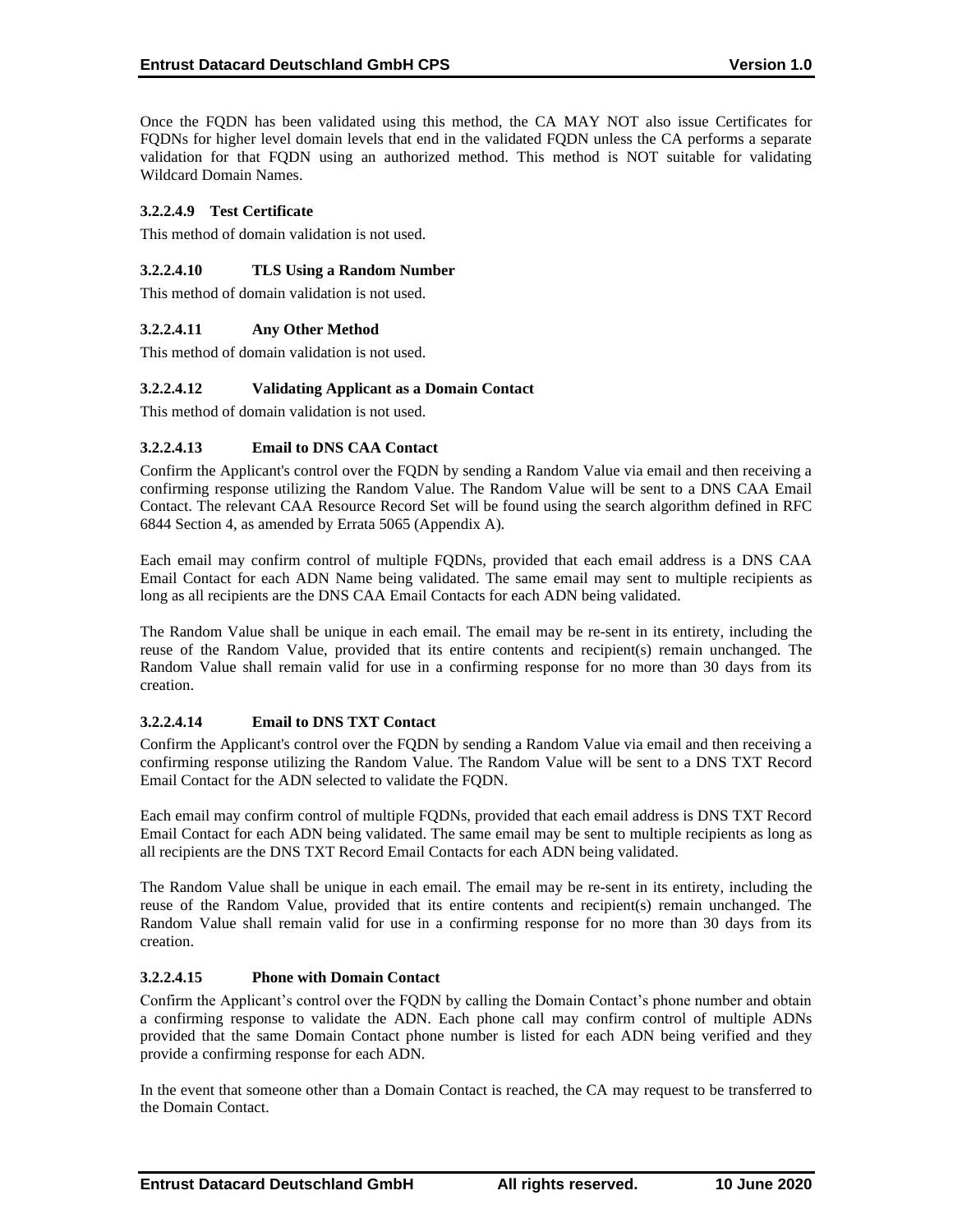In the event of reaching voicemail, the CA may leave the Random Value and the ADN(s) being validated. The Random Value must be returned to the CA to approve the request.

The Random Value shall remain valid for use in a confirming response for no more than 30 days from its creation.

#### **3.2.2.4.16 Phone Contact with DNS TXT Record Phone Contact**

Confirm the Applicant's control over the FQDN by calling the DNS TXT Record Phone Contact's phone number and obtain a confirming response to validate the ADN. Each phone call may confirm control of multiple ADNs provided that the same DNS TXT Record Phone Contact phone number is listed for each ADN being verified and they provide a confirming response for each ADN.

The CA may not knowingly be transferred or request to be transferred as this phone number has been specifically listed for the purposes of domain validation.

In the event of reaching voicemail, the CA may leave the Random Value and the ADN(s) being validated. The Random Value must be returned to the CA to approve the request.

The Random Value shall remain valid for use in a confirming response for no more than 30 days from its creation.

## **3.2.2.4.17 Phone Contact with DNS CAA Phone Contact**

Confirm the Applicant's control over the FQDN by calling the DNS CAA Phone Contact's phone number and obtain a confirming response to validate the ADN. Each phone call may confirm control of multiple ADNs provided that the same DNS CAA Phone Contact phone number is listed for each ADN being verified and they provide a confirming response for each ADN. The relevant CAA Resource Record Set must be found using the search algorithm defined in RFC 6844 Section 4, as amended by Errata 5065 (Appendix A).

The CA may not knowingly be transferred or request to be transferred as this phone number has been specifically listed for the purposes of domain validation.

In the event of reaching voicemail, the CA may leave the Random Value and the ADN(s) being validated. The Random Value must be returned to the CA to approve the request.

The Random Value shall remain valid for use in a confirming response for no more than 30 days from its creation.

#### **3.2.2.4.18 Agreed-Upon Change to Website v2**

Confirm the Applicant's control over the FQDN by verifying that the Request Token or Random Value is contained in the contents of a file.

- (i) The entire Request Token or Random Value must not appear in the request used to retrieve the file, and
- (ii) the CA MUST receive a successful HTTP response from the request (meaning a 2xx HTTP status code must be received).

The file containing the Request Token or Random Number:

- (iii) Must be located on the Authorization Domain Name, and
- (iv) Must be located under the "/.well-known/pki-validation" directory, and
- (v) Must be retrieved via either the "http" or "https" scheme, and
- (vi) Must be accessed over an Authorized Port.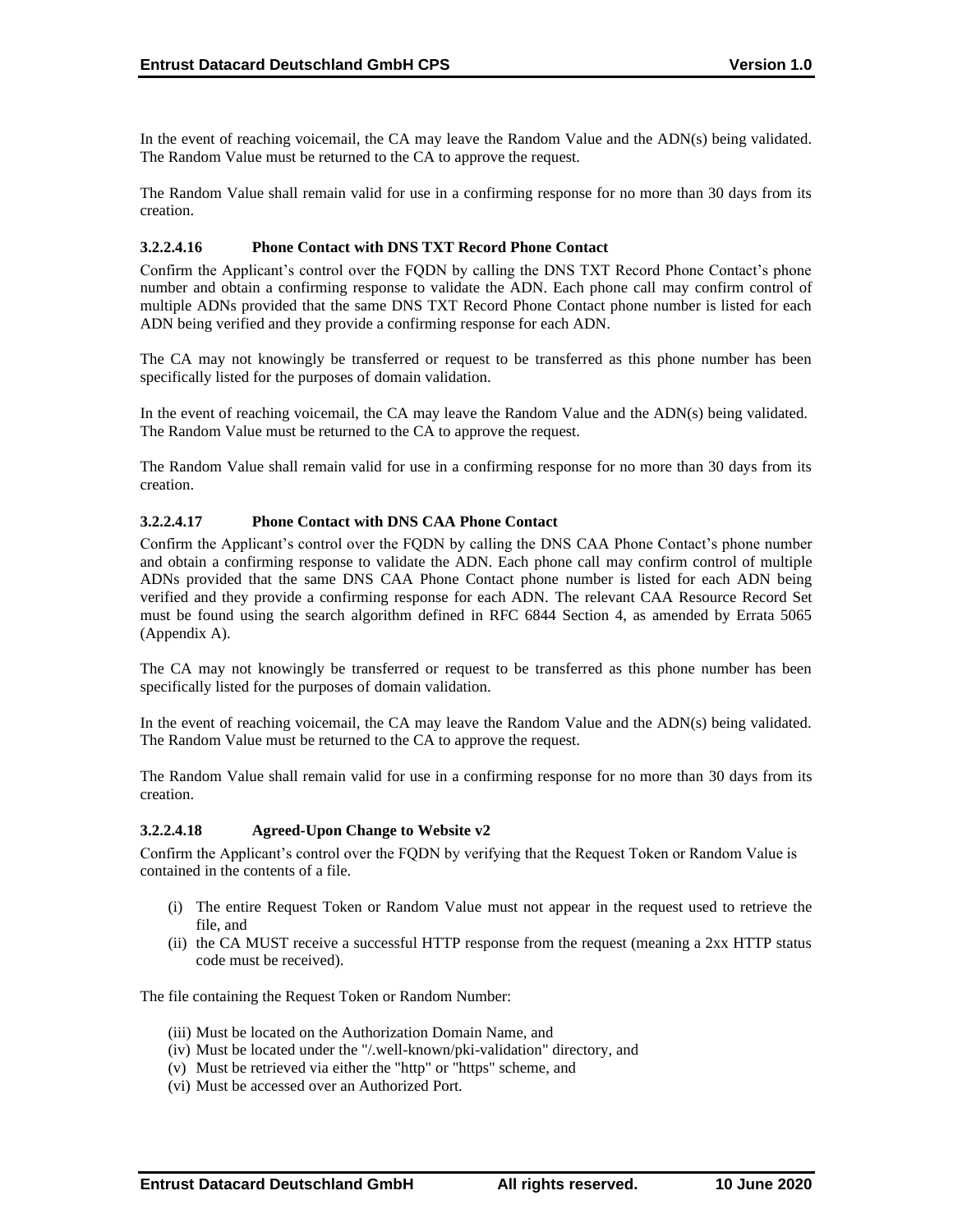If the CA follows redirects the following apply:

- (vii) Redirects must be initiated at the HTTP protocol layer (e.g. using a 3xx status code).
- (viii) Redirects must be the result of an HTTP status code result within the 3xx Redirection class of status codes, as defined in RFC 7231, Section 6.4.
- (ix) Redirects must be to resource URLs with either via the "http" or "https" scheme.
- (x) Redirects must be to resource URLs accessed via Authorized Ports.

If a Random Value is used, then:

- (xi) The CA must provide a Random Value unique to the certificate request.
- (xii)The Random Value must remain valid for use in a confirming response for no more than 30 days from its creation. The CPS MAY specify a shorter validity period for Random Values, in which case the CA must follow its CPS.

Note: Once the FQDN has been validated using this method, the CA may also issue Certificates for other FQDNs that end with all the labels of the validated FQDN. This method is suitable for validating Wildcard Domain Names.

## **3.2.2.4.19 Agreed-Upon Change to Website - ACME**

This method of domain validation is not used.

## **3.2.2.5 Authentication of an IP Address**

IP addresses are not permitted for Certificates.

#### **3.2.2.6 Wildcard Validation**

Wildcards are not permitted for eIDAS QWAC or PSD2 QWAC.

## **3.2.2.7 Data Source Accuracy**

Prior to using any data source as a Reliable Data Source, the RA shall evaluate the source for its reliability, accuracy, and resistance to alteration or falsification.

## **3.2.2.8 CAA Records**

Entrust Datacard policy on CAA records is stated in §4.2.4.

#### **3.2.2.9 Authentication of Email Address**

The CA uses one of the following methods to confirm that the Applicant has control of or right to use email addresses:

- (i) Sending a URL including a random value to the email address and then receiving an acknowledgement click-through with passphrase on the web page utilizing the random value URL; or
- (ii) Using a domain validation process from §3.2.2.4 to demonstrate control over or right to use an FQDN. Once verified, the Enterprise RA can approve issuance of Certificates containing email addresses under that FQDN or associated Base Domain Name.

#### **3.2.2.10 Organization Identifier**

The organization identifier must contain a registration reference for a legal entity assigned in accordance to the identified registration scheme.

The registration scheme must be identified using the using the following structure in the presented order:

- (i) 3 character registration scheme identifier;
- (ii) 2 character ISO 3166 country code for the nation in which the registration scheme is operated, or if the
- (iii) scheme is operated globally ISO 3166 code "XG" shall be used;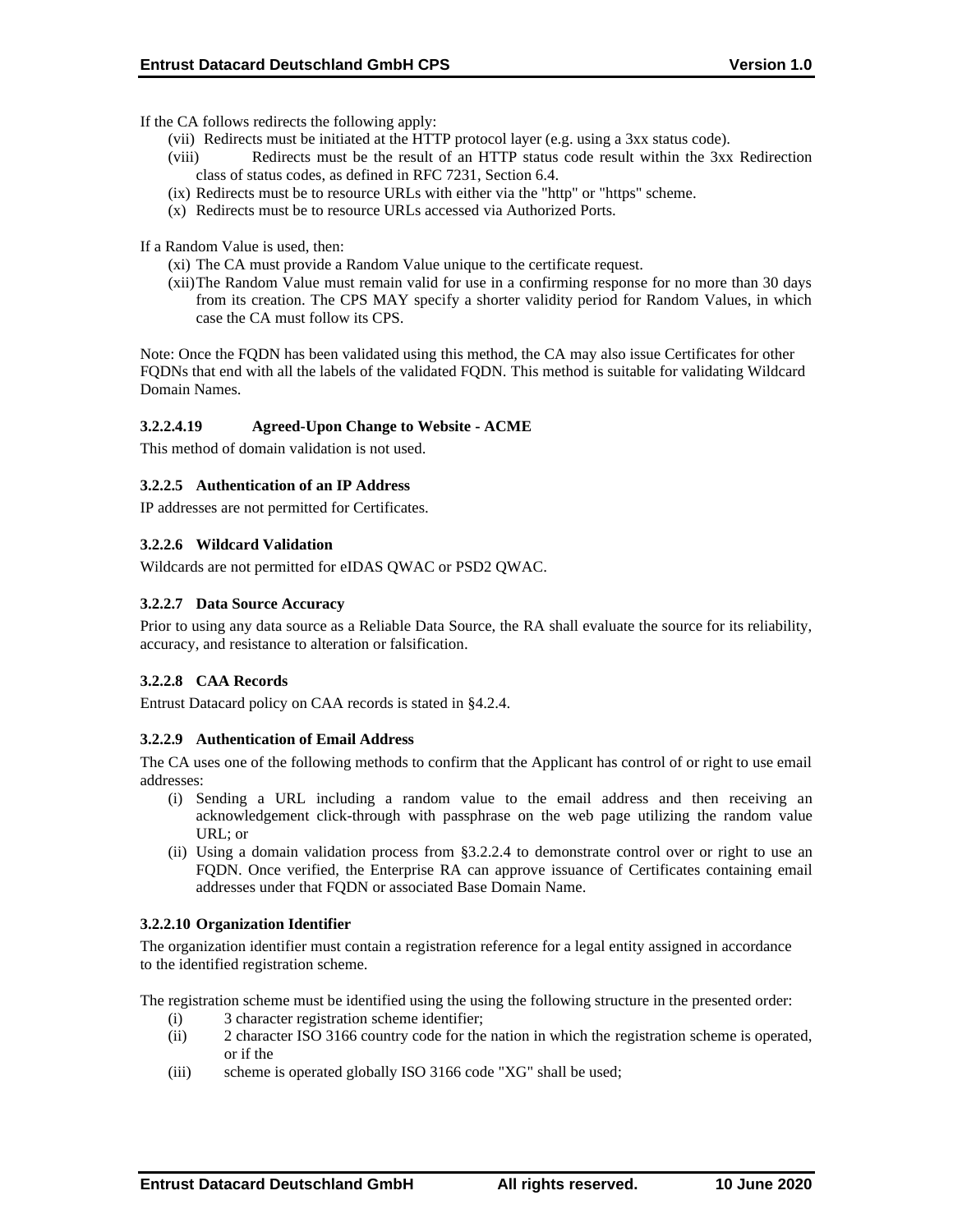- (iv) For the NTR registration scheme identifier, if required, a 2 character ISO 3166-2 identifier for the subdivision (state or province) of the nation in which the registration scheme is operated, preceded by plus "+"  $(0x2B (ASCII), U+002B (UTF-8));$
- (v) a hyphen-minus "-"  $(0x2D (ASCII), U+002D (UTF-8));$
- (vi) Registration Reference allocated in accordance with the identified Registration Scheme

Note: Registration references may contain hyphens, but registration schemes, ISO 3166 country codes, and ISO 3166-2 identifiers do not. Therefore if more than one hyphen appears in the structure, the leftmost hyphen is a separator, and the remaining hyphens are part of the registration reference.

The CA or RA shall:

- (vii) Confirm that the organization represented by the registration reference is the same as the organization named within the context of the Subject's jurisdiction per §3.2.2.1;
- (viii) Further verify the registration reference matches other information verified in accordance with §3.2.2;
- (ix) Take appropriate measures to disambiguate between different organizations as described in Appendix B for each registration scheme;
- (x) Apply the validation rules relevant to the registration scheme as specified in Appendix B.

#### **3.2.3 Authentication of Individual Identity**

RAs operating under the CAs shall use the methods set out below to verify any individual identities that are submitted by an Applicant or Subscriber.

The CA or RA will verify the Authorized Representative or Subject by:

- (i) Physical presence; or
- (ii) Means of a Certificate of a qualified electronic signature or of a qualified electronic seal (except that a qualified electronic signature or qualified electronic seal certificate may not be used for this purpose to obtain a new qualified electronic signature or qualified electronic seal); or
- (iii) For qualified electronic signature and qualified electronic seal certificates only, by using video transmission as permitted under German law when the Authorized Representative is a natural person. If this method is used, the certificates will have validity periods of no more than 24 hours.

#### eIDAS QWAC and PSD2 QWAC

RAs operating under the CAs shall perform a verification of the identity and authority of the Contract Signer, the Certificate Approver, and the Certificate Requestor associated with Certificate Applications that are submitted by an Applicant or Subscriber. In order to establish the accuracy of an individual identity, the RA operating under a CA shall perform identity and authority verification consistent with the requirements set forth in the EV SSL Guidelines published by the CA/Browser Forum and the ETSI Guidelines.

#### **3.2.4 Non-verified Subscriber Information**

No stipulation.

#### **3.2.5 Validation of Authority**

If the Applicant for a Certificate containing subject identity information is an organization, the RA will use a reliable method of communication to verify the authenticity of the Applicant representative's Certificate request.

The RA may use the sources listed in §3.2.2.1 to verify the reliable method of communication. Provided that the RA uses a reliable method of communication, the RA may establish the authenticity of the Certificate request directly with the Applicant representative or with an authoritative source within the Applicant's organization, such as the Applicant's main business offices, corporate offices, human resource offices, information technology offices, or other department that the RA deems appropriate.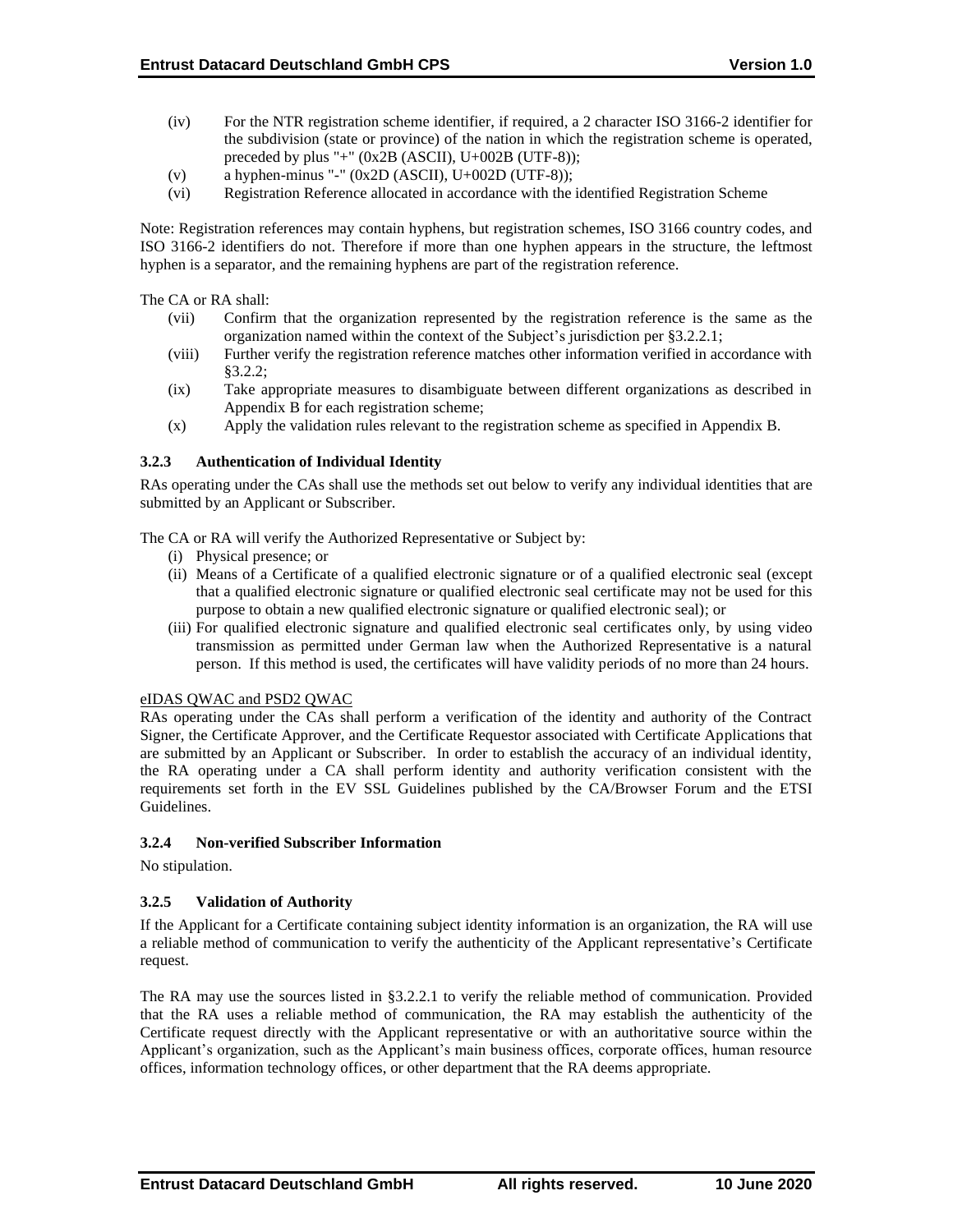The CA allows a Subscriber to specify the individuals who may request Certificates and will not accept any Certificate requests that are outside this specification. The CAs will provide a Subscriber with a list of its authorized Certificate Requesters upon the Subscriber's verified written request.

## eIDAS QWAC and PSD2 QWAC

The CA or RA must verify the identity and authority of the Contract Signer and Certificate Approver in accordance with EV SSL Guidelines section 11.8.

## **3.2.6 Criteria for Interpretation**

Externally issued Cross Certificates that identify Entrust Datacard as the subject are disclosed in §1.3.1, provided that Entrust Datacard arranged for or accepted the establishment of the trust relationship (i.e. the Cross Certificate at issue).

## **3.3 Identification and Authentication for Re-key Requests**

## **3.3.1 Identification and Authentication for Routine Re-key**

Each Certificate shall contain a Certificate expiration date. The reason for having an expiration date for a Certificate is to minimize the exposure of the Key Pair associated with the Certificate. For this reason, when processing a new Certificate Application, the CA recommends that a new Key Pair be generated and that the new Public Key of this Key Pair be submitted with the Applicant's Certificate Application. If a Subscriber wishes to continue to use a Certificate beyond the expiry date for the current Certificate, the Subscriber must obtain a new Certificate and replace the Certificate that is about to expire. Subscribers submitting a new Certificate Application will be required to complete the initial application process, as described in §4.1. The RA may reuse documents and data provided in §3.2 to verify Certificate information per §4.2.1.

The RA that processed the Subscriber's Certificate Application shall make a commercially reasonable effort to notify Subscribers of the pending expiration of their Certificate by sending an email to the technical contact listed in the corresponding Certificate Application. Upon expiration of a Certificate, the Subscriber shall immediately cease using such Certificate and shall remove such Certificate from any devices and/or software in which it has been installed.

#### eIADS QWAC and PSD2 QWAC

The Subscriber may request a replacement Certificate using an existing key pair.

#### **3.3.2 Identification and Authentication for Re-key after Revocation**

The CAs and RAs operating under the CAs do not renew Certificates that have been revoked. If a Subscriber wishes to use a Certificate after revocation, the Subscriber must apply for a new Certificate and replace the Certificate that has been revoked. In order to obtain another Certificate, the Subscriber shall be required to complete the initial application process, as described in §4.1. Upon revocation of a Certificate, the Subscriber shall immediately cease using such Certificate and shall remove such Certificate from any devices and/or software in which it has been installed.

#### **3.4 Identification and Authentication for Revocation Requests**

A Subscriber may request revocation of their Certificate at any time provided that the Subscriber can validate to the RA that processed the Subscriber's Certificate Application that the Subscriber is the person, organization, or entity to whom the Certificate was issued. The RA shall authenticate a request from a Subscriber for revocation of their Certificate by authenticating the Subscriber or confirming authorization of the Subscriber through a reliable method of communication. Upon receipt and confirmation of such information, the RA shall then process the revocation request as stipulated in §4.9.

An Enterprise RA may use multi-factor authentication to request revocation of a Certificate.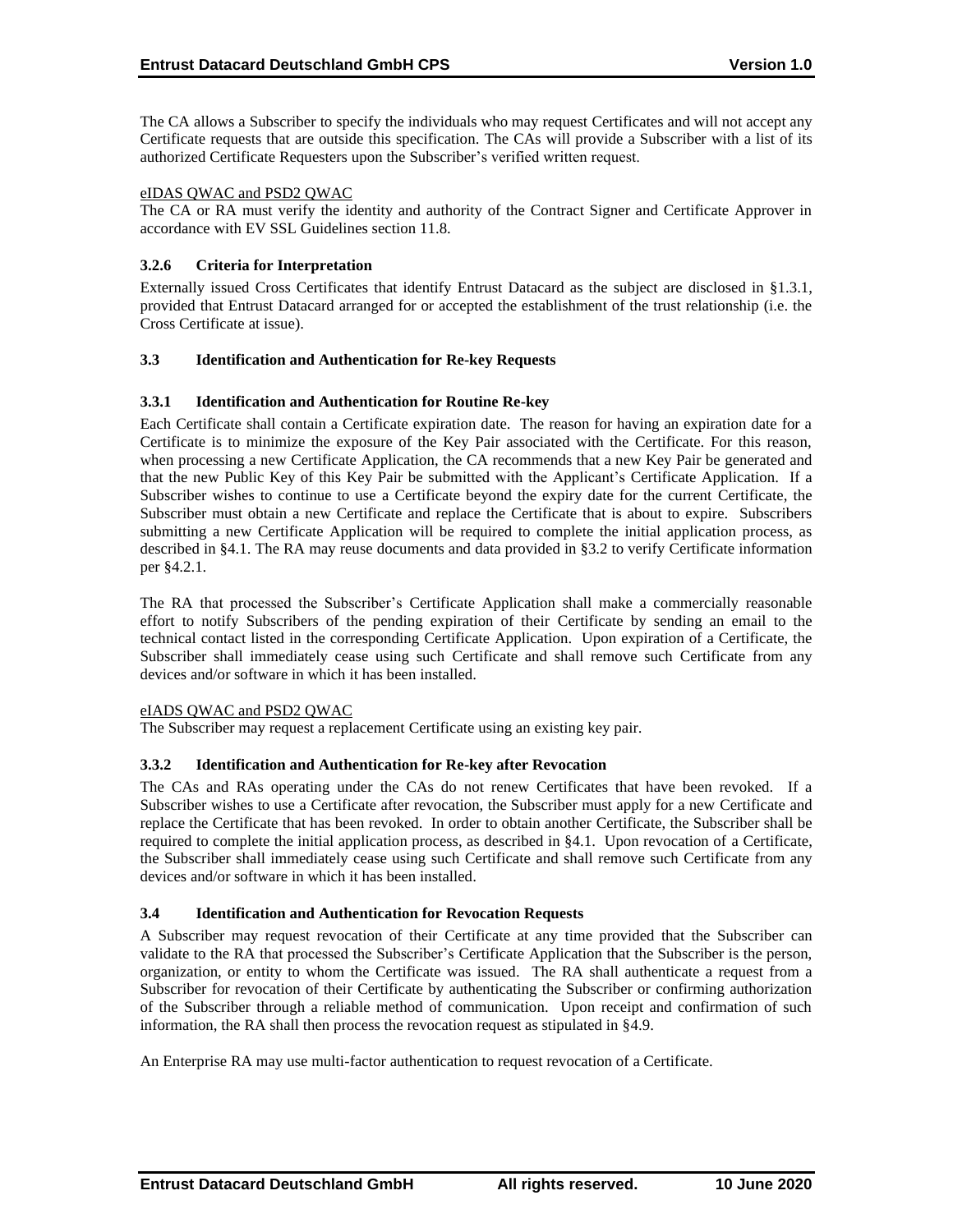#### **4. Certificate Life-Cycle Operational Requirements**

#### **4.1 Certificate Application**

To obtain a Certificate, an Applicant must:

- (i) generate a secure and cryptographically sound Key Pair, if not generated by a CA
- (ii) agree to all of the terms and conditions of the CPS and the Subscription Agreement, and
- (iii) complete and submit a Certificate Application, providing all information requested by an RA without any errors, misrepresentation, or omissions.

If the Applicant is not the same as the Subject of the Certificate being requested by the Applicant, then both the Applicant and the Subject must agree to all of the terms and conditions of the CPS and the Subscription Agreement.

To avoid any conflicts of interests, the Subscriber and Entrust Datacard shall be separate entities. The only exception is Entrust Datacard running all or part of the RA tasks when subscribing a certificate for itself or for persons identified in association with Entrust Datacard as the Subject.

Upon an Applicant's completion of the Certificate Application and acceptance of the terms and conditions of this CPS and the Subscription Agreement, an RA shall follow the procedures described in §3.2 to perform verification of the information contained in the Certificate Application. If the verification performed by an RA is successful, the RA may, in its sole discretion, request the issuance to the Applicant of a Certificate from a CA. If an RA refuses to request the issuance of a Certificate, the RA shall (i) use commercially reasonable efforts to notify the Applicant by email of any reasons for refusal, and (ii) promptly refund any amounts that have been paid in connection with the Certificate Application.

In the event of successful verification of a Certificate Application, the RA shall submit a request to a CA for the issuance of a Certificate and shall notify the Applicant. The CA will provide the Certificate pickup through either email, URL link or through the API.

#### eIDAS QWAC and PSD2 QWAC

- (iv) Certificate Requester The Certificate request must be signed and submitted by an authorized Certificate Requester.
- (v) Certificate Approver The Certificate request must be reviewed and approved by an authorized Certificate Approver.
- (vi) Contract Signer A Subscription Agreement applicable to the requested Certificate must be signed by an authorized Contract Signer.

One person may be authorized by the Applicant to fill one, two, or all three of these roles. An Applicant may also authorize more than one person to fill each of these roles.

#### **4.1.1 Who Can Submit a Certificate Application**

Either the Applicant or an individual authorized to request Certificates on behalf of the Applicant may submit Certificate requests. Applicants are responsible for any data that the Applicant or an agent of the Applicant supplies to the RA.

The CAs shall identify subsequent suspicious Certificate requests in accordance with the high risk process per §4.2.1.

The CAs do not issue Certificates to any persons or entities on a government denied list maintained by Germany and Canada or that is located in a country with which the laws of Germany or Canada prohibit doing business.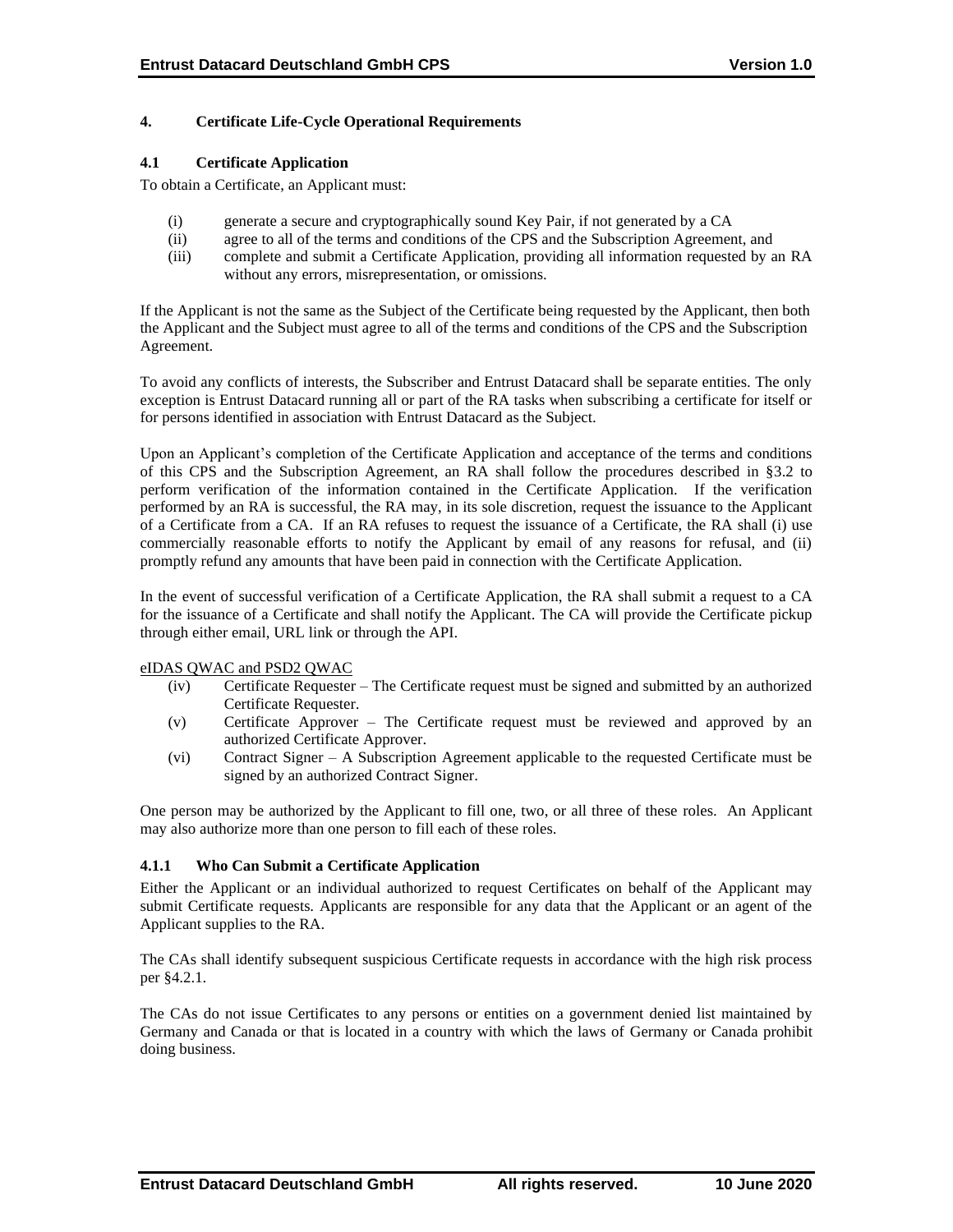## **4.1.2 Enrollment Process and Responsibilities**

The CAs require each Applicant to submit a Certificate request and application information prior to issuing a Certificate. The CAs or RAs authenticates all communication from an Applicant and protects communication from modification.

Generally, Applicants request a Certificate by completing the request forms online. Applicants are solely responsible for submitting a complete and accurate Certificate request for each Certificate.

The enrollment process includes:

- (i) Agreeing to the applicable Subscription Agreement,
- (ii) Paying any applicable fees,
- (iii) Submitting a complete Certificate application,
- (iv) Generating a key pair, and
- (v) Delivering the public key of the key pair to the CA.

By executing the Subscription Agreement, Subscribers warrant that all of the information contained in the Certificate request is correct.

The Subscription Agreement may be signed in either of the following two methods:

- If the Subscription Agreement is in electronic form, it will be signed with an online click-through process.
- In the alternative, Subscribers may print and sign a signature page referring to the Subscription Agreement, and email or upload the signed document to Entrust Datacard.

#### **4.2 Certificate Application Processing**

#### **4.2.1 Performing Identification and Authentication Functions**

The CAs and RAs may use the documents and data provided in §3.2 to verify Certificate information.

The CAs maintain procedures to identify high risk Certificate requests that require additional verification activity prior to Certificate issuance. High risk certificate procedures include processes to verify high risk domain names and/or evaluate deceptive domain names.

#### eIDAS QWAC and PSD2 QWAC

With the exception of PSD2 specific attributes, reuse of previous validation data or documentation obtained from a source specified under §3.2 may be used no more than 13 months after such data or documentation was validated.

#### PSD2 Certificates

PSD2 specific attributes shall only be used for 30 days after validation is completed.

#### **4.2.2 Approval or Rejection of Certificate Applications**

The CAs shall not issue Certificates containing Internal Names.

#### **4.2.3 Time to Process Certificate Applications**

No stipulation.

#### **4.2.4 Certification Authority Authorization (CAA) Records**

Prior to issuing eIDAS QWAC or PSD2 QWAC, the CA checks for certification authority authorization (CAA) records for each dNSName in the subjectAltName extension of the Certificate to be issued, according to the procedure in RFC 6844, following the processing instructions set down in RFC 6844 for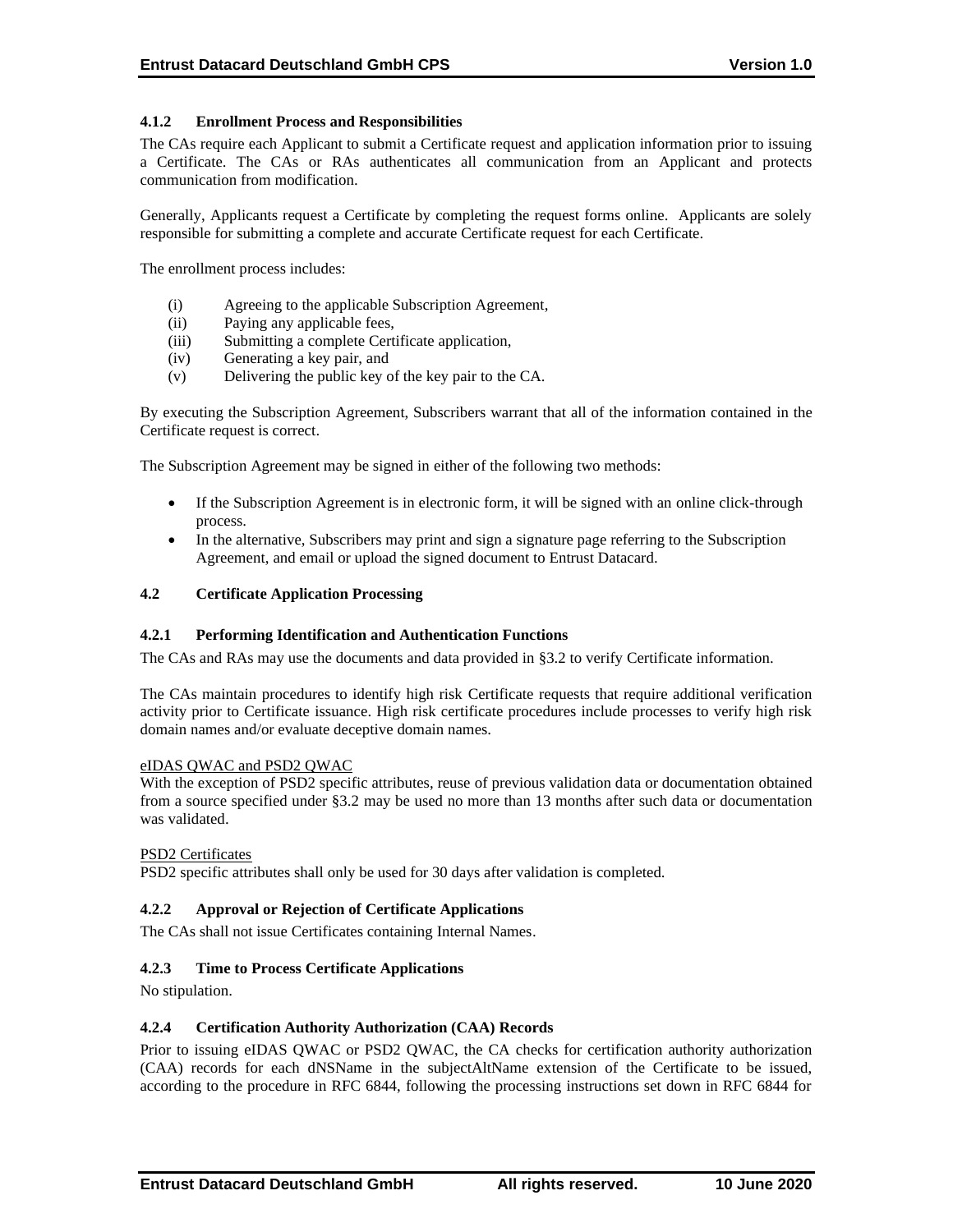any records found. If the Certificate is issued, it will be issued within the TTL of the CAA record, or 8 hours, whichever is greater.

When processing CAA records, the CAs process the issue, issuewild, and iodef property tags as specified in RFC 6844. The CA may not act on the contents of the iodef property tag. The CAs respect the critical flag and will not issue a Certificate if they encounter an unrecognized property with this flag set.

The CAs may not check CAA records for the following exceptions:

- (i) For Certificates for which a Certificate Transparency pre‐certificate was created and logged in at least two public logs, and for which CAA was checked.
- (ii) For Certificates issued by a Technically Constrained Subordinate CA Certificate as set out in Baseline Requirements section 7.1.5, where the lack of CAA checking is an explicit contractual provision in the contract with the Applicant.
- (iii) If the CA or an Affiliate of the CA is the DNS Operator (as defined in RFC 7719) of the domain's DNS.

The CA treats a record lookup failure as permission to issue if:

- (iv) the failure is outside the CA's infrastructure; and
- (v) the lookup has been retried at least once; and
- (vi) the domain's zone does not have a DNSSEC validation chain to the ICANN root.

The CA documents potential issuances that were prevented by a CAA record in sufficient detail to provide feedback to the CAB Forum on the circumstances, and will dispatch reports of such issuance requests to the contact(s) stipulated in the CAA iodef record(s), if present. The CAs support mailto: and https: URL schemes in the iodef record.

Entrust Datacard CAA identifying domain is '**entrust.net**'.

#### **4.3 Certificate Issuance**

After performing verification of the information provided by an Applicant with a Certificate Application, an RA operating under a CA may request that a CA issue a Certificate. Upon receipt of a request from an RA operating under a CA, the CA may generate and digitally sign an Certificate in accordance with the Certificate profile described in §7. An Enterprise RA can approve issuance of Certificates and submit the certificate request to an RA.

Entrust Datacard shall not issue certificates whose lifetime exceeds that of the CA's Certificate.

Upon issuance of a Certificate, neither Entrust Datacard nor any independent third-party RA operating under a CA, nor any Resellers or Co-marketers, or any subcontractors, distributors, agents, suppliers, employees, or directors of any of the foregoing shall have any obligation to perform any ongoing monitoring, investigation, or verification of the information provided in a Certificate Application.

#### eIDAS QWAC and PSD2 QWAC

The CA assigns a person who is not responsible for the collection of information to review all of the information and documentation assembled in support of the Certificate Application and look for discrepancies or other details requiring further explanation. Upon successful completion of this final crosscorrelation and due diligence step, the CA may generate and digitally sign a Certificate.

## **4.3.1 CA Actions During Certificate Issuance**

Certificate issuance by the Root CA shall require an individual authorized by the CA (i.e. the CA system operator, system officer, or PKI administrator) to deliberately issue a direct command in order for the Root CA to perform a certificate signing operation.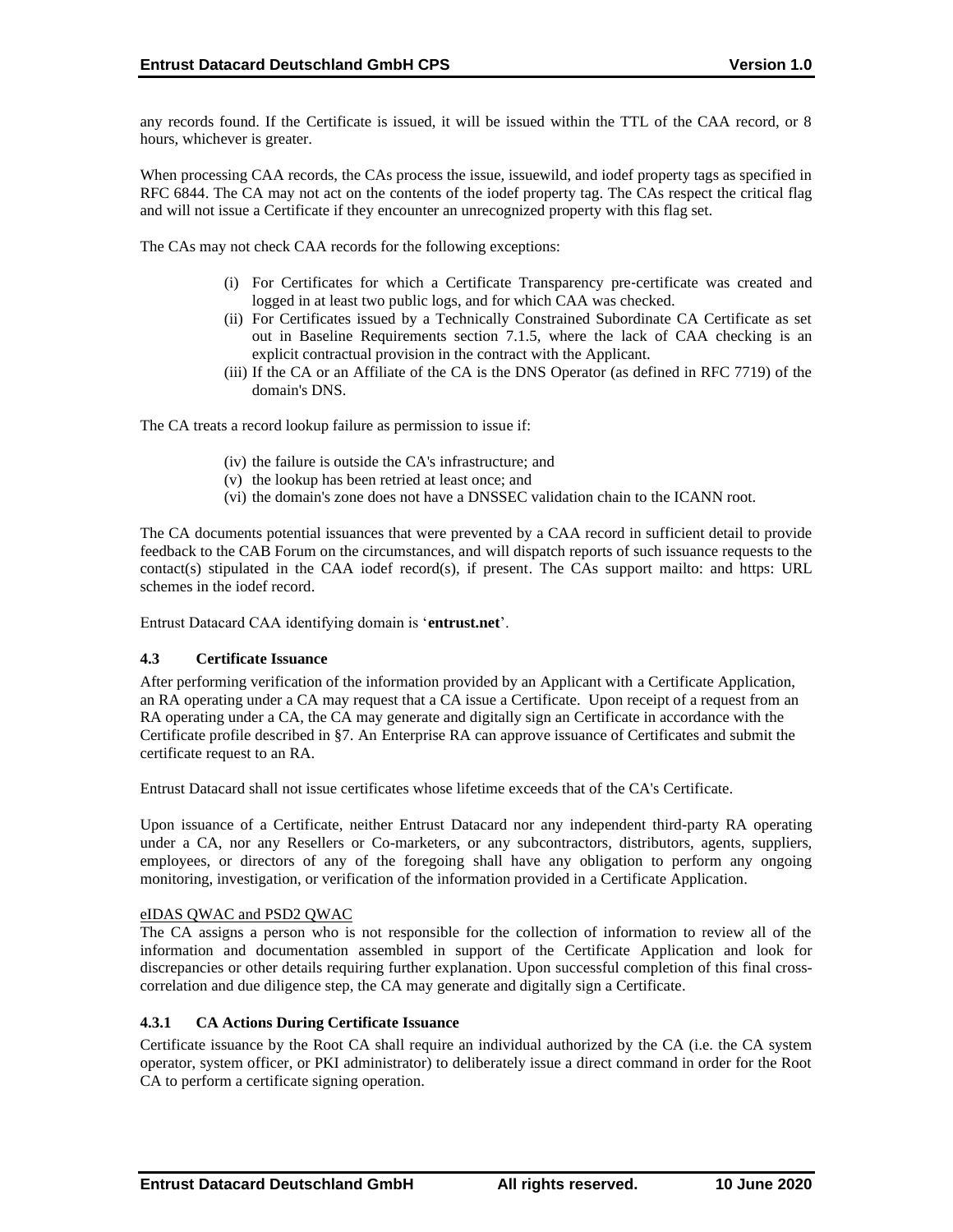## eIDAS QSigC

If the CA generated the Key Pair, the secure cryptographic device containing the Private Key shall be securely delivered to the registered Subject or, in the case of the CA managing the Private Key on behalf of the Subject, the CA shall ensure that the Subject has sole control over its Private Key.

## **4.3.2 Notification to Subscriber by the CA of Issuance of Certificate**

Once a Certificate has been generated and placed in a Repository, the RA that requested the issuance of the Certificate shall use commercially reasonable efforts to notify the Applicant by email that the Applicant's Certificate is available. The email may contain a URL for use by the Applicant to retrieve the Certificate.

## **4.4 Certificate Acceptance**

## **4.4.1 Conduct Constituting Certificate Acceptance**

No stipulation.

#### **4.4.2 Publication of the Certificate by the CA**

No stipulation.

#### **4.4.3 Notification of Certificate Issuance by the CA to Other Entities**

#### Subordinate CA Certificates

Subordinate CA Certificates shall be disclosed in the CA Common Database (i.e., https://ccadb.force.com) within one week of Certificate issuance.

#### eIDAS QWAC and PSD2 QWAC

eIDAS QWAC and PSD2 QWAC will include two or more signed certificate timestamps (SCT) from ASV approved independent Certificate Transparency logs.

#### PSD2 Certificates

If the NCA provides an email address where the CA can inform the NCA identified in a newly issued Certificate then the CA shall send to that email address information on the content of the Certificate in plain text including the Certificate serial number in hexadecimanl, the subject distinguished name, the issuer distinguished name, the Certificate validity period, as well as contact information and instructions for revocation requests and a copy of the Certificate file.

#### **4.5 Key Pair and Certificate Usage**

#### **4.5.1 Subscriber Private Key and Certificate Usage**

Subscriber shall conform to §9.6.3.

#### **4.5.2 Relying Party Public Key and Certificate Usage**

No stipulation.

#### **4.6 Certificate Renewal**

#### **4.6.1 Circumstance for Certificate Renewal**

In accordance with the Subscription Agreement, CAs or RAs will provide a Certificate lifecycle monitoring service which will support Certificate renewal.

#### **4.6.2 Who May Request Renewal**

Subscribers or Subscriber agents may request renewal of Certificates.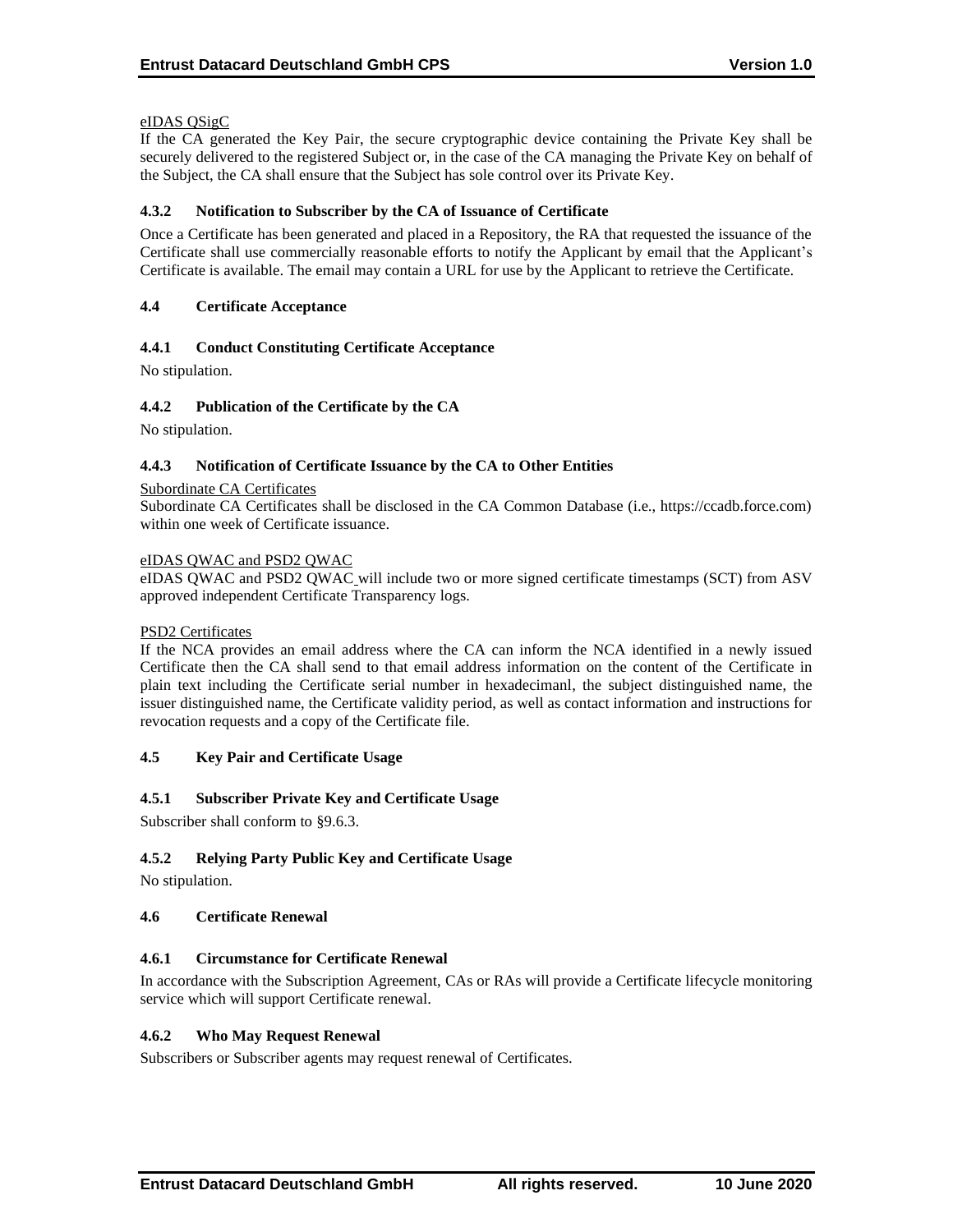## **4.6.3 Processing Certificate Renewal Requests**

CAs or RAs will process Certificate renewal requests with validated verification data. Previous verification data may be used as specified in §4.2.1.

Certificates may be renewed using the previously accepted Public Key, if the Public Key meets the key size requirements of §6.1.5.

## **4.6.4 Notification of New Certificate Issuance to Subscriber**

CAs or RAs will provide Certificate renewal notification to the Subscriber or Subscriber agents through an Internet link or by email.

Subscribers or Subscriber agents may request that email renewal notices are not sent for their expiring Certificates.

## **4.6.5 Conduct Constituting Acceptance of a Renewal Certificate**

No stipulation.

## **4.6.6 Publication of the Renewal Certificate by the CA**

CAs or RAs will provide the Subscriber with a Certificate through an Internet link.

## **4.6.7 Notification of Certificate Issuance by the CA to Other Entities**

No stipulation.

## **4.7 Certificate Re-key**

## **4.7.1 Circumstance for Certificate Re-key**

No stipulation.

# **4.7.2 Who May Request Certification of a New Public Key**

No stipulation.

## **4.7.3 Processing Certificate Re-keying Requests**

No stipulation.

# **4.7.4 Notification of New Certificate Issuance to Subscriber**

No stipulation.

## **4.7.5 Conduct Constituting Acceptance of a Re-keyed Certificate**

No stipulation.

## **4.7.6 Publication of the Re-keyed Certificate by the CA**

No stipulation.

**4.7.7 Notification of Certificate Issuance by the CA to Other Entities** No stipulation.

#### **4.8 Certificate Modification**

## **4.8.1 Circumstance for Certificate Modification**

No stipulation.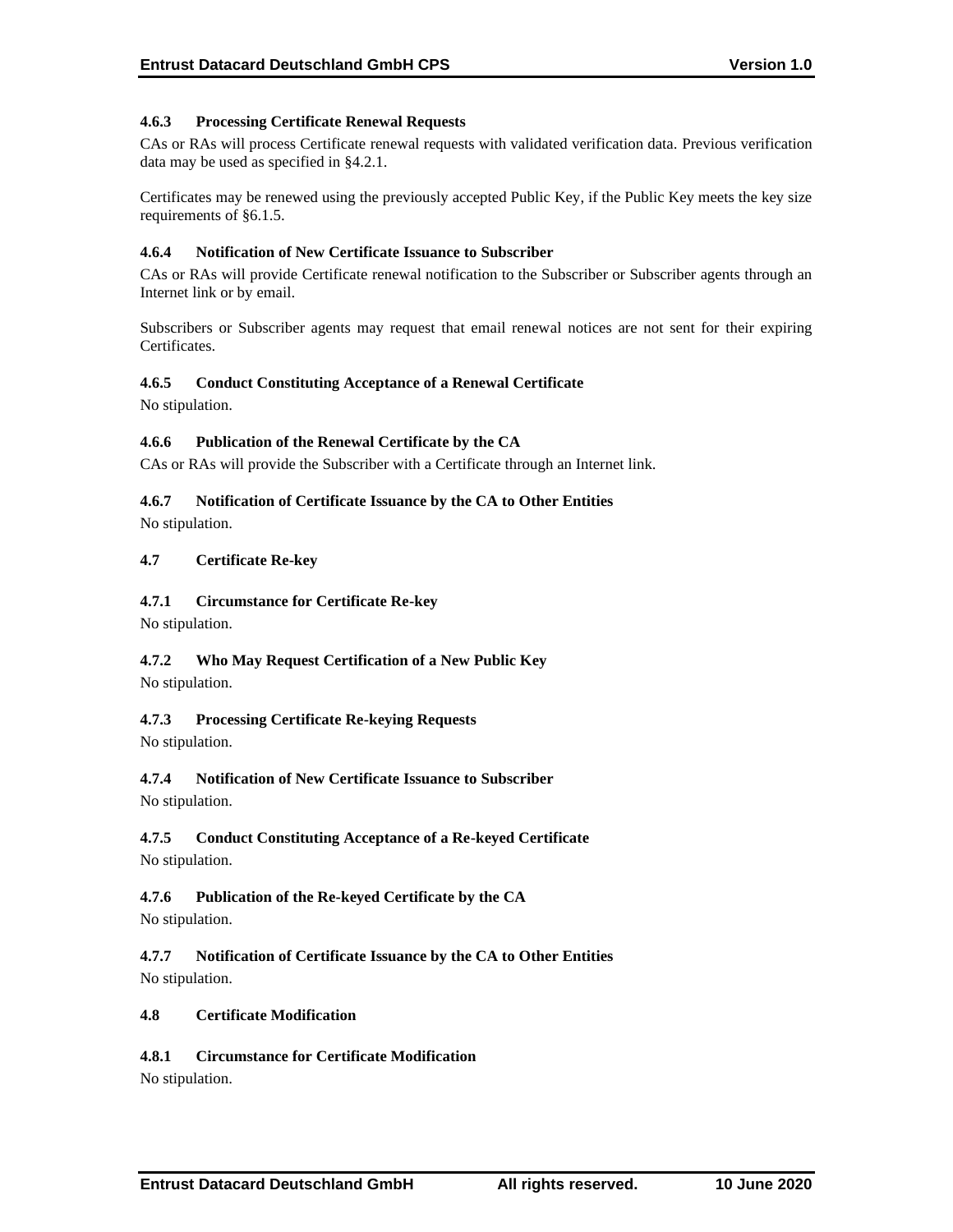## **4.8.2 Who May Request Certificate Modification**

No stipulation.

## **4.8.3 Processing Certificate Modification Requests**

No stipulation.

## **4.8.4 Notification of New Certificate Issuance to Subscriber**

No stipulation.

## **4.8.5 Conduct Constituting Acceptance of Modified Certificate** No stipulation.

**4.8.6 Publication of the Modified Certificate by the CA**

No stipulation.

## **4.8.7 Notification of Certificate Issuance by the CA to Other Entities**

No stipulation.

## **4.9 Certificate Revocation and Suspension**

The CA shall revoke a Certificate after receiving a valid revocation request from an RA operating under such CA. An RA operating under a CA shall be entitled to request and may request that a CA revoke a Certificate after such RA receives a valid revocation request from the Subscriber for such Certificate. An RA operating under a CA shall be entitled to request and shall request that a CA revoke a Certificate if such RA becomes aware of the occurrence of any event that would require a Subscriber to cease to use such Certificate.

The CA shall revoke all single-use qualified electronic signature and qualified electronic seal certificates after use if the certificate was issued by using video transmission to verify the Authorized Representative as described in CPS Sec. 3.2.3(iii).

CAs do not support the suspension of Certificates.

## **4.9.1 Circumstances for Revocation**

## **4.9.1.1 Reasons for Revoking a Subscriber Certificate**

The CA shall be entitled to revoke and may revoke, and an RA operating under a CA shall be entitled to request revocation of and shall request revocation of, a Subscriber's Certificate if the CA or RA has knowledge of or a reasonable basis for believing that of any of the events listed in this section have occurred.

The CA will revoke a Certificate within 24 hours if one or more of the following occurs:

- (i) The Subscriber requests in writing that the CA revoke the Certificate;
- (ii) The Subscriber notifies the CA that the original Certificate request was not authorized and does not retroactively grant authorization;
- (iii) The CA obtains evidence that the Subscriber's Private Key corresponding to the Public Key in the Certificate suffered a Key Compromise; or
- (iv) The CA obtains evidence that the validation of the domain authorization or control for any FQDN or IP Address in the Certificate should not be relied upon.

The CA should revoke a Certificate within 24 hours and must revoke a Certificate within 5 days if one or more of the following occurs: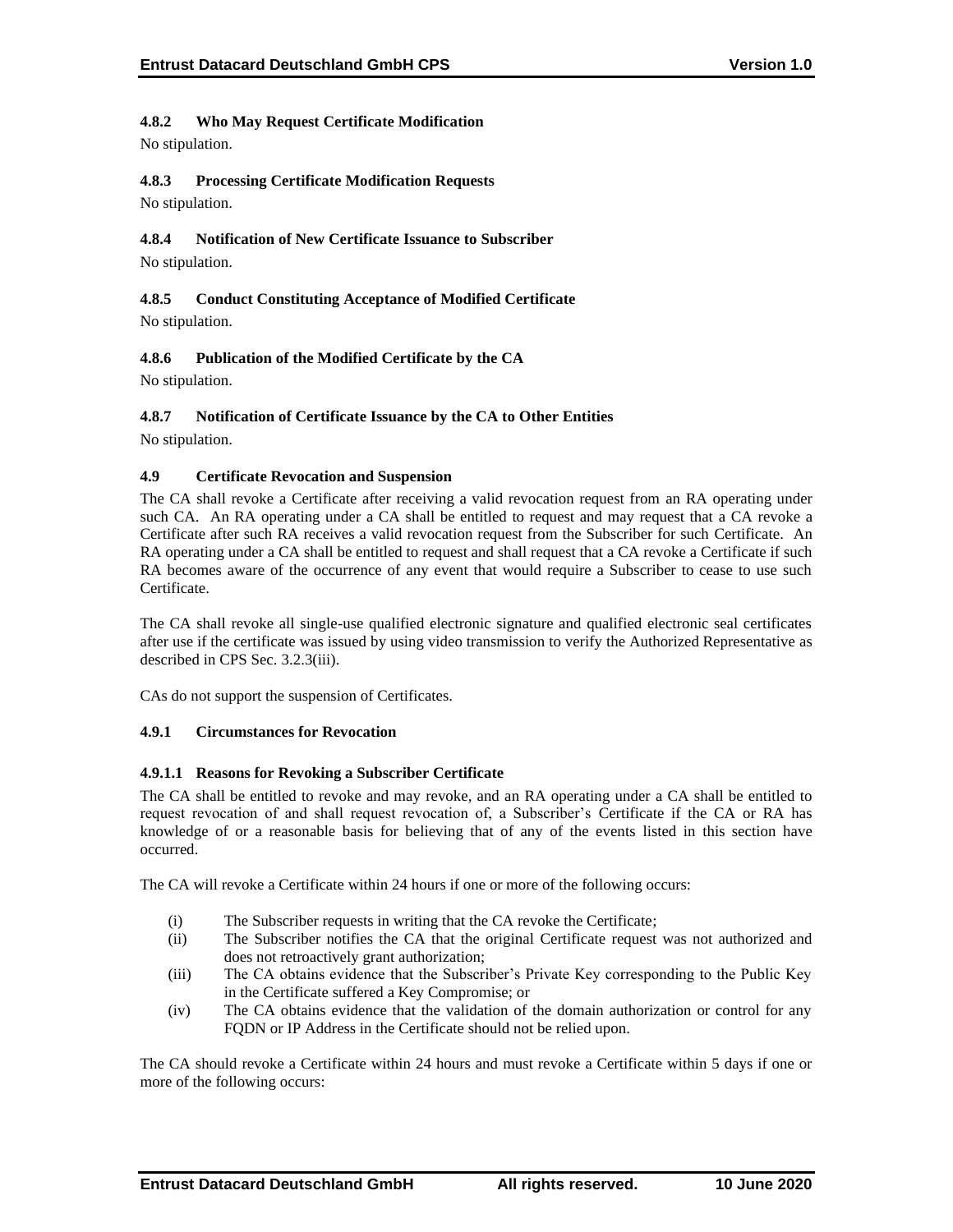- (v) The Certificate no longer complies with the requirements of Sections 6.1.5 and 6.1.6;
- (vi) The CA obtains evidence that the Certificate was misused;
- (vii) The CA is made aware that a Subscriber has violated one or more of its material obligations under the Subscription Agreement;
- (viii) The CA is made aware of any circumstance indicating that use of a FQDN or IP Address in the Certificate is no longer legally permitted (e.g. a court or arbitrator has revoked a Domain Name Registrant's right to use the Domain Name, a relevant licensing or services agreement between the Domain Name Registrant and the Applicant has terminated, or the Domain Name Registrant has failed to renew the Domain Name);
- (ix) The CA is made aware that a Certificate with a Wildcard Domain Name has been used to authenticate a fraudulently misleading subordinate FQDN;
- (x) The CA is made aware of a material change in the information contained in the Certificate;
- (xi) The CA is made aware that the Certificate was not issued in accordance with this CPS;
- (xii) The CA determines that any of the information appearing in the Certificate is inaccurate;
- (xiii) The CA's right to issue Certificates under this CPS expires or is revoked or terminated, unless the CA has made arrangements to continue maintaining the CRL/OCSP Repository;
- (xiv) Revocation is required by any other section in this CPS;
- (xv) The CA is made aware of a demonstrated or proven method that exposes the Subscriber's Private Key to compromise, methods have been developed that can easily calculate it based on the Public Key (such as a Debian weak key, see [http://wiki.debian.org/SSLkeys\)](http://wiki.debian.org/SSLkeys), or if there is clear evidence that the specific method used to generate the Private Key was flawed;
- (xvi) The technical content or format of the Certificate presents an unacceptable risk to ASVs or Relying Parties;
- (xvii) A Certificate is used to digitally sign hostile code, including spyware or other malicious software (malware); or
- (xviii) Any other reason that may be reasonably expected to affect the integrity, security, or trustworthiness of a Certificate or CA.

### **4.9.1.2 Reasons for Revoking a Subordinate CA Certificate**

The Issuing CA shall revoke a Subordinate CA Certificate within seven (7) days if one or more of the following occurs:

- (i) The Subordinate CA requests revocation in writing;
- (ii) The Subordinate CA notifies the Issuing CA that the original Certificate request was not authorized and does not retroactively grant authorization;
- (iii) The Issuing CA obtains evidence that the Subordinate CA's Private Key corresponding to the Public Key in the Certificate suffered a Key Compromise or no longer complies with the requirements of §6.1.5 and §6.1.6,
- (iv) The Issuing CA obtains evidence that the Certificate was misused;
- (v) The Issuing CA is made aware that the Certificate was not issued in accordance with or that Subordinate CA has not complied with the Baseline Requirements, EV SSL Guidelines, Minimum Requirements for Code Signing or this CPS;
- (vi) The Issuing CA determines that any of the information appearing in the Certificate is inaccurate or misleading;
- (vii) The Issuing CA or Subordinate CA ceases operations for any reason and has not made arrangements for another CA to provide revocation support for the Certificate;
- (viii) The Issuing CA's or Subordinate CA's right to issue Certificates under the Baseline Requirements expires or is revoked or terminated, unless the Issuing CA has made arrangements to continue maintaining the CRL/OCSP Repository; or
- (ix) Revocation is required by the Issuing CA's CPS.

### **4.9.2 Who Can Request Revocation**

CAs, RAs and Subscribers may initiate revocation.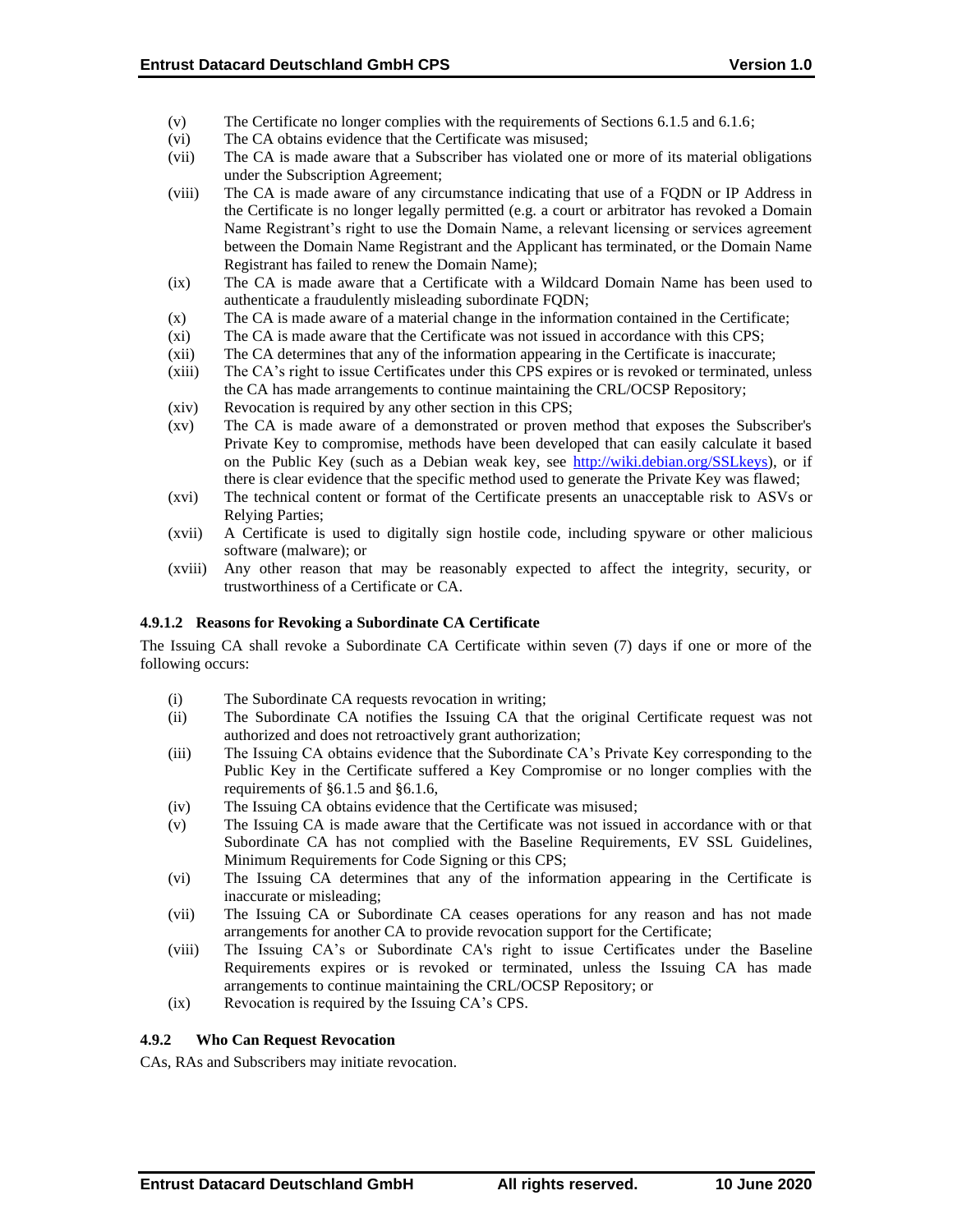A Subscriber or another appropriately authorized party (such as an administrative contact, a Contract Signer, Certificate Approver, or Certificate Requester) may request revocation of their Certificate at any time for any reason. If a Subscriber requests revocation of their Certificate, the Subscriber must be able to validate themselves as set forth in §3.4 to the RA that processed the Subscriber's Certificate Application. The CAs shall not be required to revoke and the RAs operating under the CAs shall not be required to request revocation of an Certificate until a Subscriber can properly validate themselves as set forth in §4.9.3. A CA shall be entitled to revoke and shall revoke, and an RA operating under a CA shall be entitled to request revocation of and shall request revocation of, a Subscriber's Certificate at any time for any of the reasons set forth in §4.9.1.

Subscribers, Relying Parties, ASVs, Anti-Malware Organizations and other third parties may submit CPRs informing the CA of a reasonable cause to revoke the Certificate.

### **4.9.3 Procedure for Revocation Request**

A Subscriber shall request revocation of their Certificate if the Subscriber has a suspicion or knowledge of or a reasonable basis for believing that of any of the following events have occurred:

- (i) Compromise of the Subscriber's Private Key;
- (ii) Knowledge that the original Certificate request was not authorized and such authorization will not be retroactively granted;
- (iii) Change in the information contained in the Subscriber's Certificate;
- (iv) Change in circumstances that cause the information contained in Subscriber's Certificate to become inaccurate, incomplete, or misleading.

A Subscriber request for revocation of their Certificate may be verified by (i) Subscriber authentication credentials, or (ii) authorization of the Subscriber through a reliable method of communication.

If a Subscriber's Certificate is revoked for any reason, the Subscriber shall be notified by sending an email to the technical and security contacts listed in the Certificate Application. Revocation of a Certificate shall not affect any of the Subscriber's contractual obligations under this CPS, the Subscriber's Subscription Agreement, or any Relying Party Agreements.

Subscribers, Relying Parties, ASVs, Anti-Malware Organizations and other third parties may submit a CPR by notification through the contact information specified in §1.5.2. If a CPR is received, the CA shall:

- (v) Log the CPR as high severity into a ticketing system for tracking purposes;
- (vi) Review the CPR and engage the necessary parties to verify the CPR, draft a CPR investigation report and provide the CPR investigation report to the Subscriber and the party that provided the CPR within 24 hours from receipt of the CPR;
- (vii) Determine if there was Certificate mis-issuance. In the case of Certificate miss-issuance, the incident must be 1) escalated to the policy authority team and to service management and 2) a Certificate mis-issuance report must be publicly post within one business day;
- (viii) If Certificate revocation is required, perform revocation in accordance with the requirements of §4.9.1.1;
- (ix) Update Certificate mis-issuance report within 5 days from receipt of CPR; and
- (x) Complete the CPR investigation report when the incident is closed and provide to the Subscriber and the party that provided the CPR.

### PSD2 Certificates

Additional provisions concerning revocation of PSD2 Certificates are addressed in §4.9.17.

### **4.9.4 Revocation Request Grace Period**

In the case of Private Key Compromise, or suspected Private Key Compromise, a Subscriber shall request revocation of the corresponding Certificate immediately upon detection of the Compromise or suspected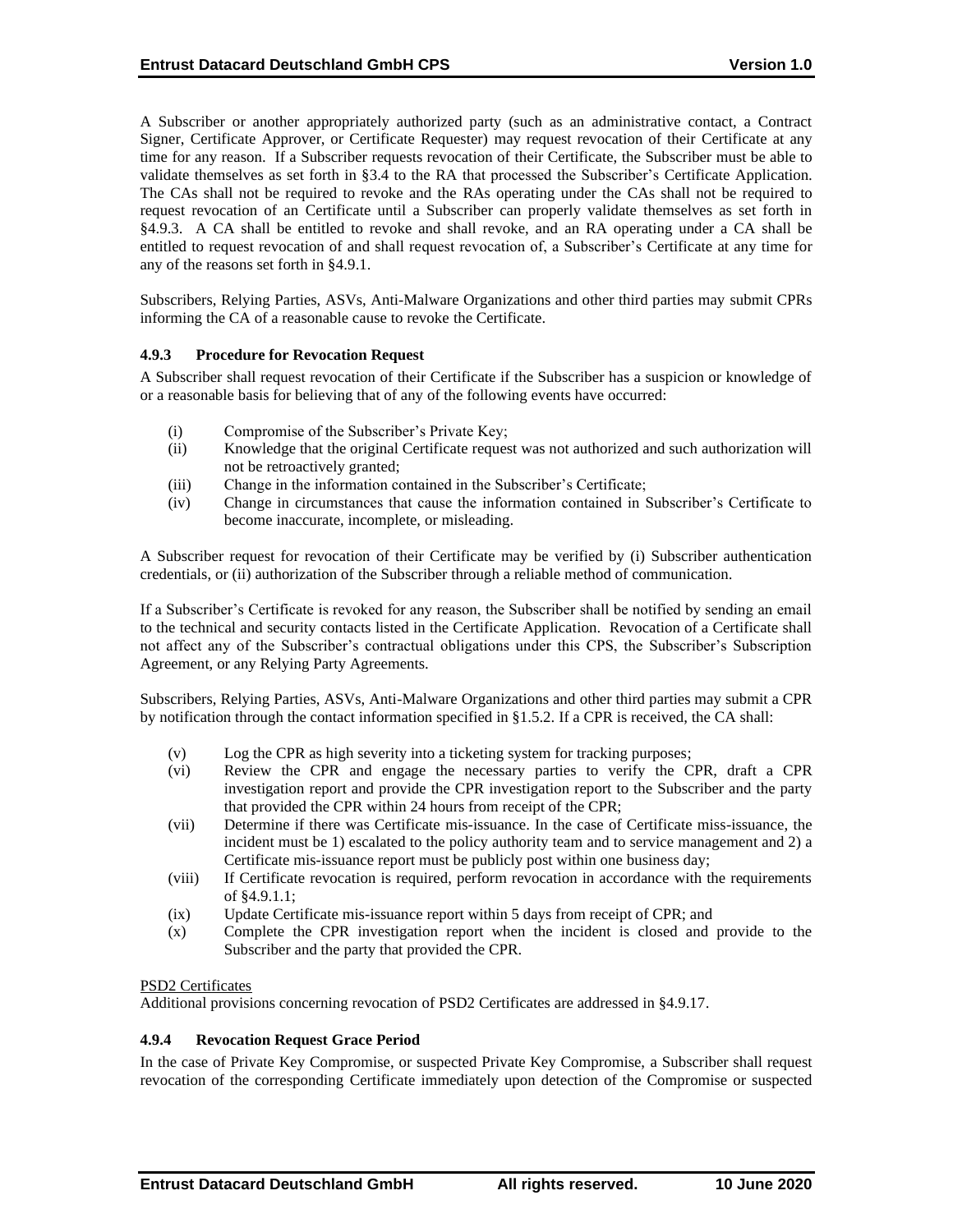Compromise. Revocation requests for other required reasons shall be made as soon as reasonably practicable.

## **4.9.5 Time within Which CA Must Process the Revocation Request**

Within 24 hours after receiving a CPR, the CA will investigate the facts and circumstances related to the CPR and provide a preliminary report to both the Subscriber and the entity who filed the CPR.

After reviewing the facts and circumstances, the CA will work with the Subscriber and any entity reporting the CPR or other revocation-related notice to establish whether or not the Certificate will be revoked, and if so, a date which the CA will revoke the Certificate. The period from receipt of the CPR or revocationrelated notice to published revocation will not exceed the timeframe set forth in §4.9.1.1. The date selected by the CA will consider the following criteria:

- (i) The nature of the alleged problem (scope, context, severity, magnitude, risk of harm);
- (ii) The consequences of revocation (direct and collateral impacts to Subscribers and Relying Parties);
- (iii) The number of CPRs received about a particular Certificate or Subscriber;
- (iv) The entity making the complaint (for example, a complaint from a law enforcement official that a Web site is engaged in illegal activities should carry more weight than a complaint from a consumer alleging that they didn't receive the goods they ordered); and
- (v) Relevant legislation.

The maximum time between the confirmation of the revocation of a certificate to become effective and the actual change of the status information of the certificate in Entrust's revocation services shall be at most 60 minutes. Entrust Datacard synchronizes its system time at least every 24 hours using a real time value distributed by a recognized UTC(k) laboratory or National Measurement Institute.

### **4.9.6 Revocation Checking Requirement for Relying Parties**

A Relying Party shall check whether the Certificate that the Relying Party wishes to rely on has been revoked. A Relying Party shall check the Certificate Revocation Lists maintained in the appropriate Repository or perform an on-line revocation status check using OCSP to determine whether the Certificate that the Relying Party wishes to rely on has been revoked. In no event shall the Entrust Datacard Group be liable for any damages whatsoever due to (i) the failure of a Relying Party to check for revocation or expiration of a Certificate, or (ii) any reliance by a Relying Party on a Certificate that has been revoked or that has expired.

### **4.9.7 CRL Issuance Frequency**

The CAs shall issue CRLs as follows:

- (i) CRLs for Certificates issued to Subordinate CAs shall be issued at least once every twelve months or within 24 hours after revoking a Subordinate CA Certificate. The next CRL update shall not be more than twelve months from the last update.
- (ii) CRLs for Certificates shall be issued within 60 minutes of revocation of a certificate, and at least once every 24 hours. The next CRL update is 24 hours from the last update.
- (iii) Revocation status information for a Certificate shall be made available beyond the validity period of the certificate. Entrust Datacard will not remove from the CRL revoked certificates after they have expired and the CRL shall include the X.509 "ExpiredCertsOnCRL" extension.
- (iv) Entrust Datacard shall not issue a last CRL until all certificates in the scope of the CRL are either expired or revoked. If Entrust Datacard decides or is required to terminate a CRL, Entrust Datacard will issue and publish at the corresponding CRL Distribution Point a last CRL with a nextUpdate field value in the CRL set to "99991231235959Z";
- (v) CRLs and OCSP services shall be consistent over time taking into account different delays in updating the status information for both methods. The revocation status information shall be publicly and internationally available.

### **4.9.8 Maximum Latency for CRLs**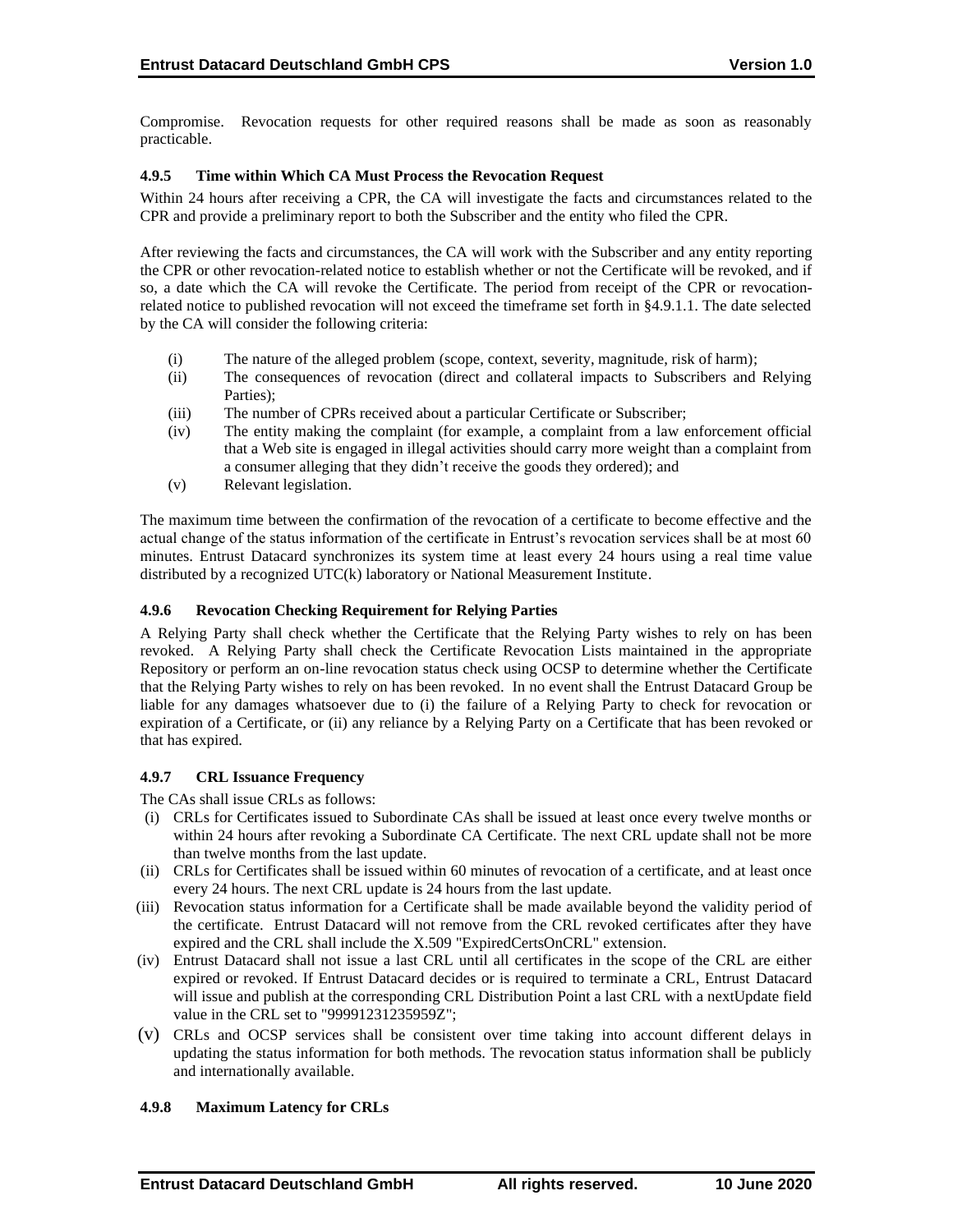No stipulation.

### **4.9.9 On-line Revocation/Status Checking Availability**

On-line revocation/status checking of Certificates is available on a continuous basis by CRL or On-line Certificate Status Protocol (OCSP).

OCSP responses are signed by an OCSP responder whose Certificate is signed by the CA that issued the Certificate whose revocation status is being checked. The OCSP signing Certificate contains an extension of type id-pkix-ocsp-nocheck, as defined by RFC6960.

### **4.9.10 On-line Revocation Checking Requirements**

The CAs support an OCSP capability using the GET and POST methods for Certificates issued in accordance with this CPS.

The CAs shall sign and make available OCSP as follows:

- (i) OCSP responses for Certificates issued to Subordinate CAs shall be issued at least once every twelve months or within 24 hours after revoking a Subordinate CA Certificate.
- (ii) OCSP responses for Subscriber Certificates shall be issued within 60 minutes of revocation of a certificate, and at least once every 24 hours. OCSP responses will have a maximum expiration time of 10 days.
- (iii) The OCSP responder will use the ArchiveCutOff extension as specified in IETF RFC 6960, with the archiveCutOff date set to the CA's certificate "notBefore" time and date value. Entrust Datacard's issuing certificate is about to expire, the Entrust Datacard will compute a last OCSP answer for each and every issued certificate (whether revoked or not), with the "nextUpdate" field set to "99991231235959Z.

If the OCSP responder receives a request for status of a Certificate serial number that is "unused", then the responder will not respond with a "good" status.

The on-line locations of the CRL and the OCSP response are included in the Certificate to support software applications that perform automatic Certificate status checking. A Relying Party can also be check Certificate revocation status directly with the Repository at [https://www.entrust.net/CPS.](https://www.entrust.net/CPS) 

### **4.9.11 Other Forms of Revocation Advertisements Available**

CAs do not rely on stapling for OCSP responses.

### **4.9.12 Special Requirements Re Key Compromise**

If a Subscriber suspects or knows that the Private Key corresponding to the Public Key contained in the Subscriber's Certificate has been Compromised, the Subscriber shall immediately notify the RA that processed the Subscriber's Certificate Application, using the procedures set forth in §3.4, of such suspected or actual Compromise. The Subscriber shall immediately stop using such Certificate and shall remove such Certificate from any devices and/or software in which such Certificate has been installed. The Subscriber shall be responsible for investigating the circumstances of such Compromise or suspected Compromise and for notifying any Relying Parties that may have been affected by such Compromise or suspected Compromise.

# **4.9.13 Circumstances for Suspension**

The Repository will not include entries that indicate that a Certificate has been suspended.

### **4.9.14 Who Can Request Suspension**

Not applicable.

### **4.9.15 Procedure for Suspension Request**

Not applicable.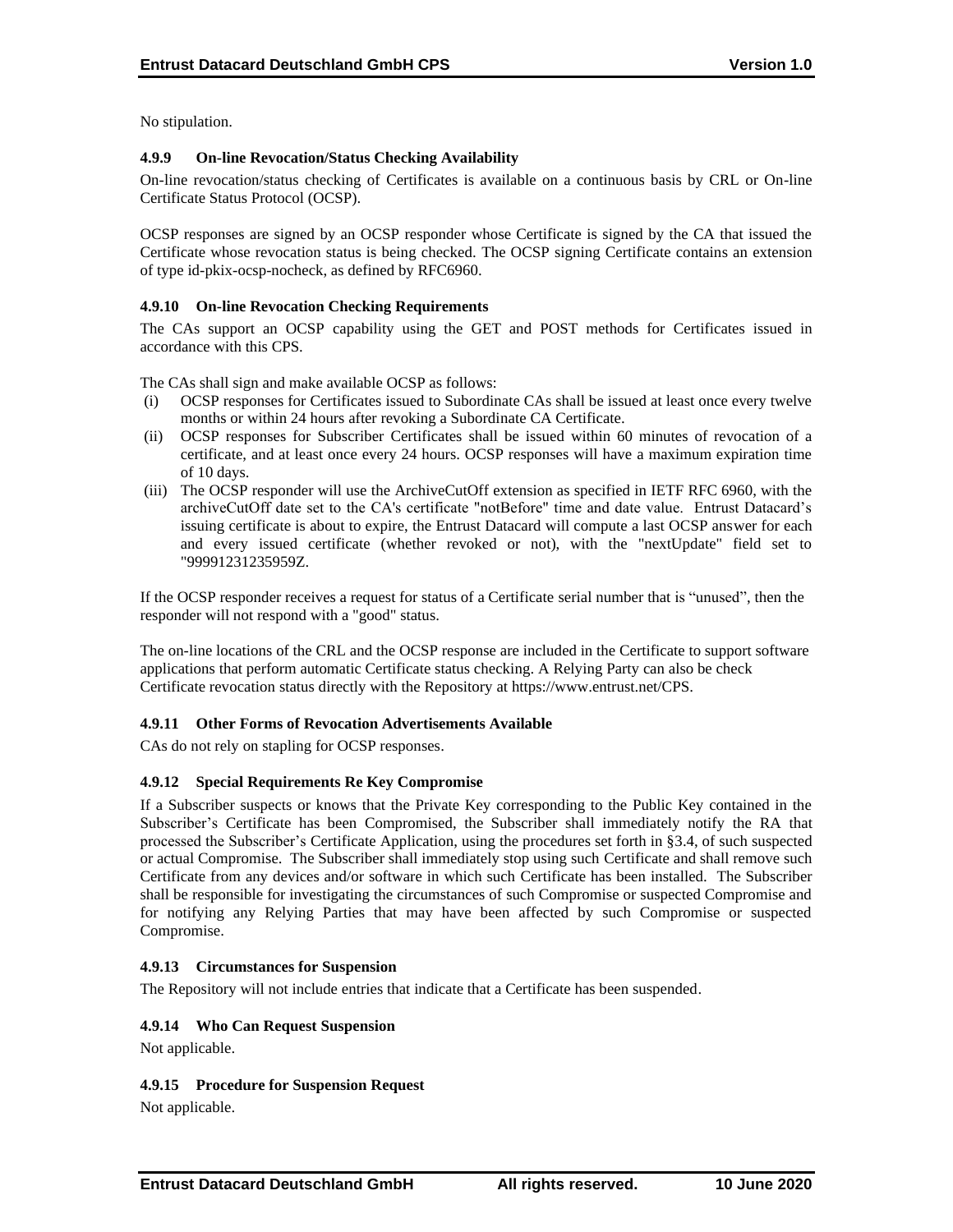### **4.9.16 Limits on Suspension Period**

Not applicable.

### **4.9.17 Additional Provisions for PSD2 Certificates**

The following additional provisions concerning revocation shall apply to PSD2 Certificates:

Certificate revocation requests by NCAs may be submitted by email to [nca@entrustdatacard.com.](mailto:nca@entrustdatacard.com) Entrust Datacard will check the authenticity of all certificate revocation requests submitted by NCAs using either of the following methods of authentication of the NCA's revocation request as selected by the NCA:

- a shared secret if it was provided by Entrust Datacard to the NCA for revocation purposes, or
- a digital signature supported by a certificate issued to the NCA by Entrust Datacard compliant with a qualified certificate policy.

If Entrust Datacard is notified of an email address where it can contact the respective NCA then Entrust Datacard will inform the NCA, using this email address, how the NCA can authenticate itself in revocation requests.

Entrust Datacard shall allow the NCA, as the owner of the PSD2 specific information, to request certificate revocation by the following procedure. The NCA may specify a reason, which can be descriptive rather than in a standard form, for the revocation. Entrust Datacard shall process such requests, and shall validate their authenticity. If it is not clearly indicated or implied why the revocation is requested or the reason is not in the area of responsibility of the NCA then the Entrust Datacard may decide to not take action. Based on an authentic request from an NCA, the Entrust Datacard shall revoke the certificate in a timely manner, and in any event within 24 hours after the receipt of the acceptable revocation request, if any of the following conditions holds (in addition to any general requirements of Section 4.9 of this CPS):

- the authorization of the Subscriber has been revoked, or
- any PSP role included in the certificate has been revoked.

If the NCA as the owner of the PSD2 specific information notifies Entrust Datacard that information has changed which can affect the validity of the certificate, but without a properly authenticated request with an acceptable reason for why the certificate should be revoked, Entrust Datacard shall investigate this notification regardless of its content and format, and shall revoke the affected certificate(s) if necessary. This notification need not be processed within 24 hours.

NCAs may send notifications about changes of relevant PSD2 regulatory information of the PSP which can affect the validity of the certificate to the following email address: [nca@entrustdatacard.com.](mailto:nca@entrustdatacard.com) The content and format of these notifications may be agreed between the NCA and Entrust Datacard. However, Entrust Datacard shall investigate this notification regardless of its format. If Entrust Datacard is notified of an email address where it can inform the NCA identified in a revoked certificate then Entrust Datacard shall send to that email address information about the certificate revocation.

### **4.10 Certificate Status Services**

### **4.10.1 Operational Characteristics**

Revocation entries on a CRL or OCSP response are not removed until after the expiration of the issuing CA.

### **4.10.2 Service Availability**

The CA operates and maintains its CRL and OCSP capability with resources sufficient to provide a response time of ten seconds or less under normal operating conditions.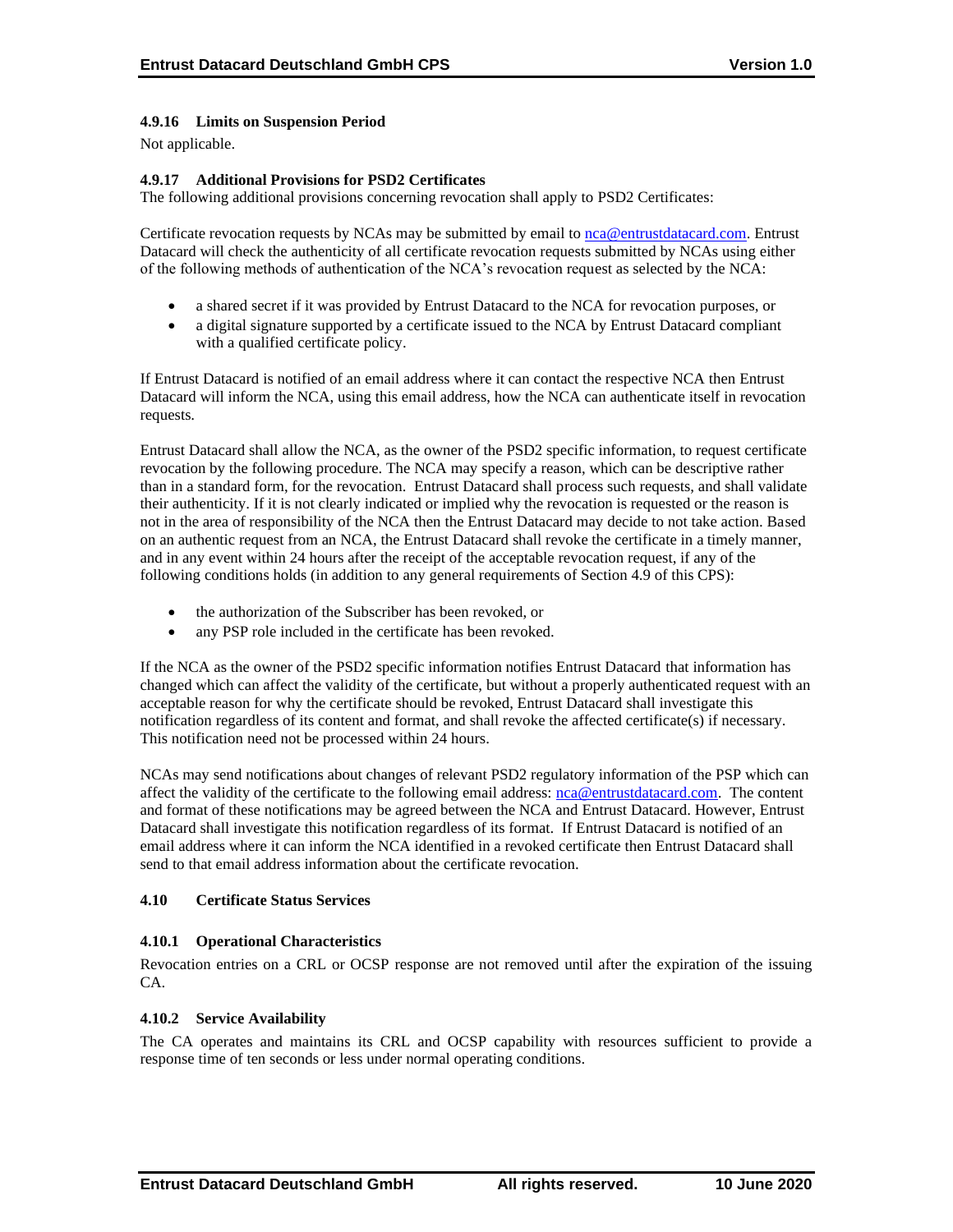The CA maintains an online 24x7 Repository that application software can use to automatically check the current status of all unexpired Certificates issued by the CA.

The CA maintains a continuous 24x7 ability to respond internally to a high-priority CPR. Where appropriate, the CA forwards such a complaint to law enforcement authorities, and/or revokes a Certificate that is the subject of such a complaint.

# **4.10.3 Optional Features**

No stipulation.

### **4.11 End of Subscription**

No stipulation.

### **4.12 Key Escrow and Recovery**

### **4.12.1 Key Escrow and Recovery Policy Practices**

No stipulation.

# **4.12.2 Session Key Encapsulation and Recovery Policy and Practices**

No stipulation.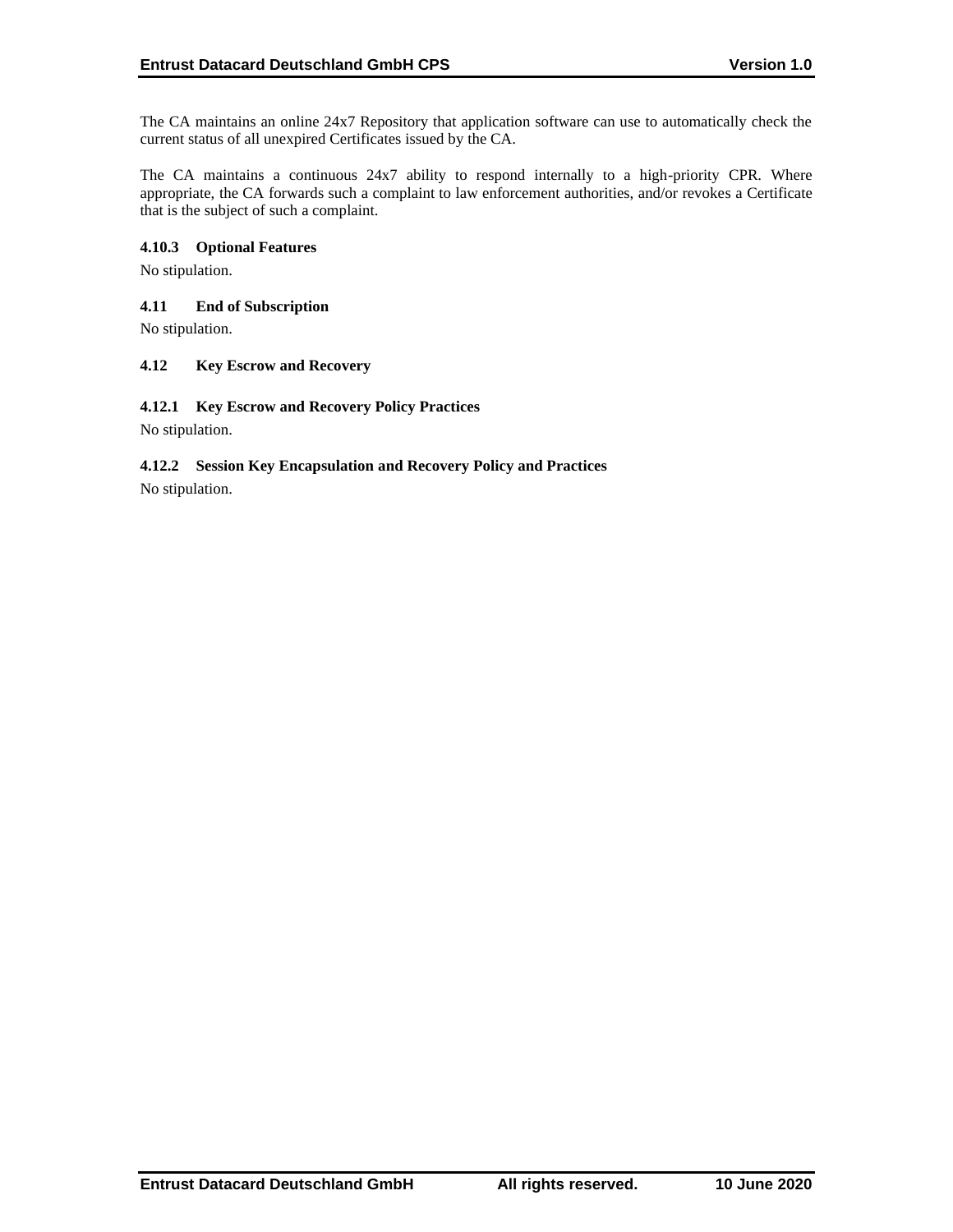### **5. Facility, Management, and Operational Controls**

The CA/Browser Forum's Network and Certificate System Security Requirements are incorporated by reference as if fully set forth herein. Entrust Datacard retains overall responsibility for conformance with the procedures prescribed in its information security policy even as to those policies whose functionality is undertaken by outsourcers.

## **5.1 Physical Security Controls**

### **5.1.1 Site Location and Construction**

The computing facilities that host the CA services are located in Ottawa, Canada. The CA equipment is located in a security zone that is physically separated from Entrust Datacard's other systems to restrict access to personnel in trusted roles. The security zone is constructed slab-to-slab with drywall and wire mesh. The security zone is protected by electronic control access systems, alarmed doors and is monitored via a 24 x7 recorded security camera and motion detector system.

### **5.1.2 Physical Access**

The room containing the CA software is designated a two (2) person zone, and controls are used to prevent a person from being in the room alone. Alarm systems are used to notify security personnel of any violation of the rules for access to a CA.

### **5.1.3 Power and Air Conditioning**

The Security zone is equipped with:

- Filtered, conditioned, power connected to an appropriately sized UPS and generator;
- Heating, ventilation, and air conditioning appropriate for a commercial data processing facility; and
- Emergency lighting.

The environmental controls conform to local standards and are appropriately secured to prevent unauthorized access and/or tampering with the equipment. Temperature control alarms and alerts are activated upon detection of threatening temperature conditions.

### **5.1.4 Water Exposures**

No liquid, gas, exhaust, etc. pipes traverse the controlled space other than those directly required for the area's HVAC system and for the pre-action fire suppression system. Water pipes for the pre-action fire suppression system are only filled on the activation of multiple fire alarms.

### **5.1.5 Fire Prevention and Protection**

The CA facility is fully wired for fire detection, alarm and suppression. Routine, frequent inspections of all systems are made to assure adequate operation.

### **5.1.6 Media Storage**

All media is stored away from sources of heat and from obvious sources of water or other obvious hazards. Electromagnetic media (e.g. tapes) are stored away from obvious sources of strong magnetic fields. Archived material is stored in a room separate from the CA equipment until it is transferred to the archive storage facility.

Entrust Datacard employs media management procedures to protect against obsolescence and deterioration of media within the period of time that records are required to be retained.

### **5.1.7 Waste Disposal**

Waste is removed or destroyed in accordance with industry best practice. Media used to store sensitive data is destroyed, such that the information is unrecoverable, prior to disposal.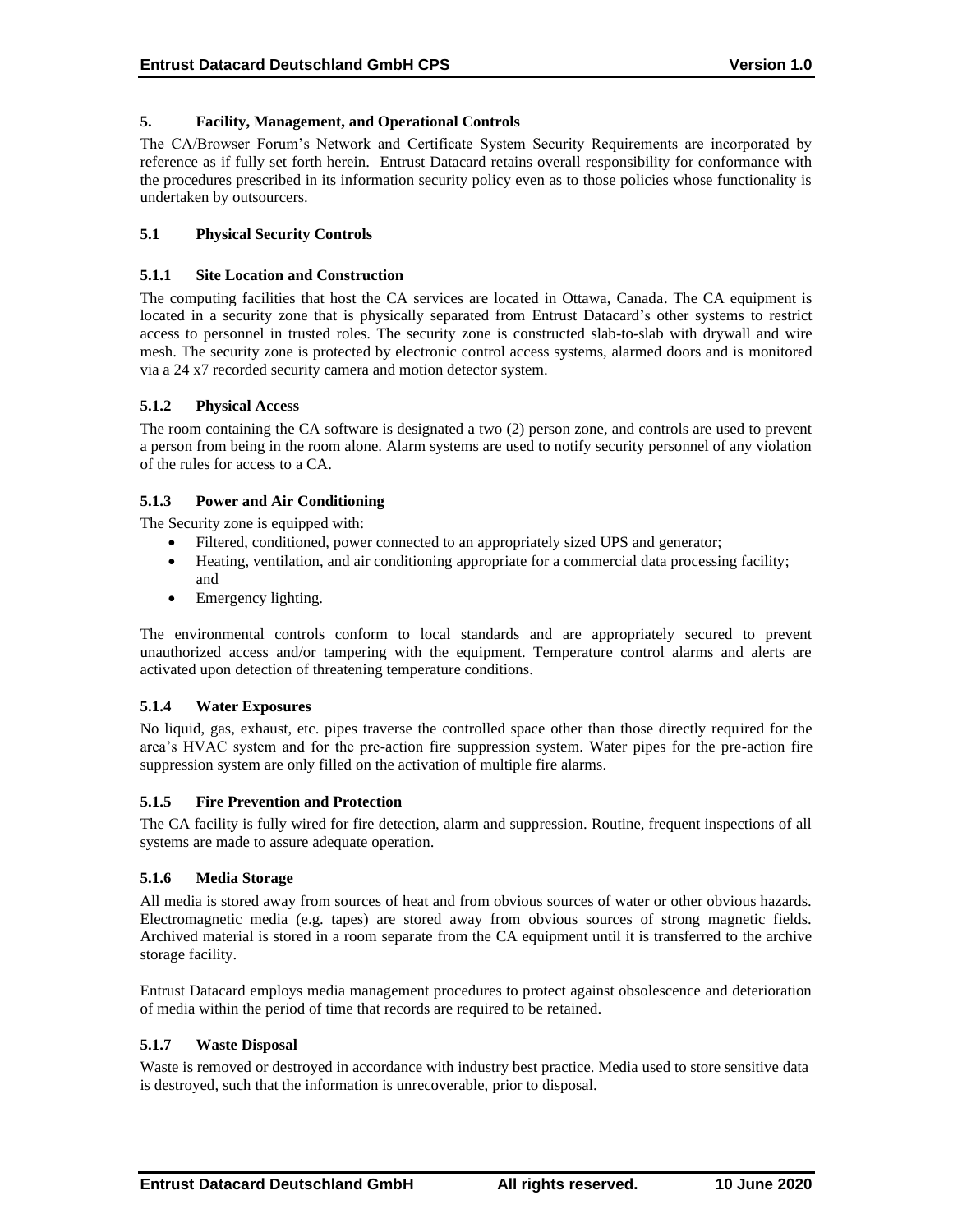### **5.1.8 Off-site Backup**

As stipulated in §5.5.

### **5.2 Procedural Controls**

### **5.2.1 Trusted Roles**

The CAs have a number of trusted roles for sensitive operations of the CA software.

### **5.2.2 Number of Persons Required per Task**

CA operations related to changing CA policy settings require more than one person with a trusted role to perform the operation.

The CA Private Keys are backed up, stored, and recovered only by personnel in trusted roles using dual control in a physically secured environment.

### **5.2.3 Identification and Authentication for Each Role**

Personnel in trusted roles must undergo background investigations and must be trained for their specific role.

### **5.2.4 Roles Requiring Separation of Duties**

No stipulation.

### **5.3 Personnel Controls**

Operational personnel for a CA will not be assigned other responsibilities that conflict with their operational responsibilities for the CA. The privileges assigned to operational personnel for a CA will be limited to the minimum required to carry out their assigned duties.

### **5.3.1 Qualifications, Experience and Clearance Requirements**

Prior to the engagement of any person in the Certificate management process, the CA or RA shall verify the identity and trustworthiness of such person.

### **5.3.2 Background Check Procedures**

No stipulation.

# **5.3.3 Training Requirements**

CAs or RAs must provide a trusted role of Validation Specialist to perform information verification duties with skills-training that covers basic PKI knowledge, authentication and vetting policies and procedures (including this CPS), common threats to the information verification process (including phishing and other social engineering tactics), and the Baseline Requirements.

Validation Specialists receive skills-training prior to commencing their job role and are required them to pass an examination on the applicable information verification requirements.

CAs maintain records of such training and ensures that personnel entrusted with Validation Specialist duties maintain an appropriate skill level.

### **5.3.4 Retraining Frequency and Requirements**

CAs and RAs provide refresher training and informational updates sufficient to ensure that all personnel in trusted roles retain the requisite degree of expertise.

### **5.3.5 Job Rotation Frequency and Sequence**

No stipulation.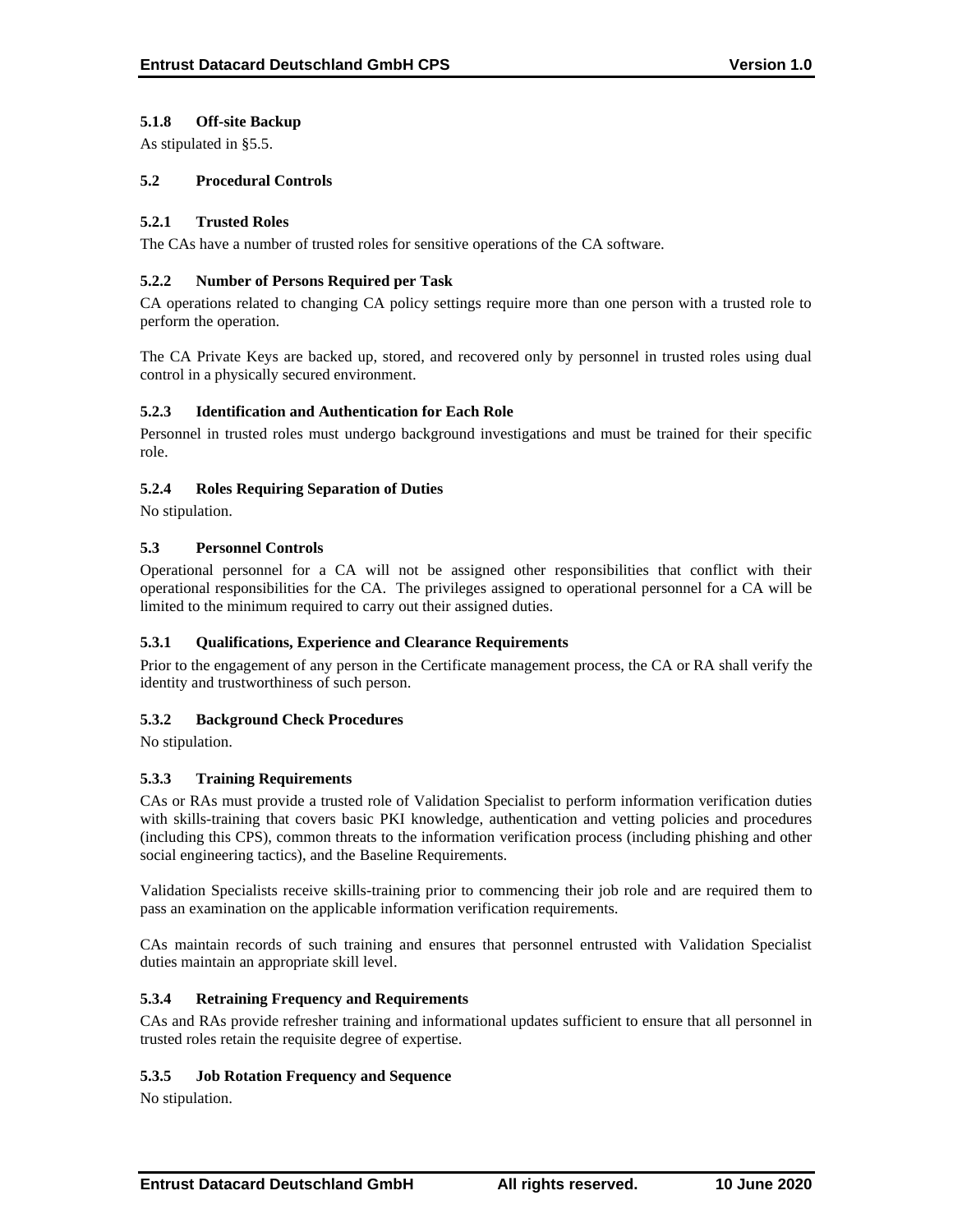# **5.3.6 Sanctions for Unauthorized Actions**

No stipulation.

### **5.3.7 Independent Contractor Requirements**

Third Party RAs personnel involved in the issuance of a Certificate shall meet the training and skills requirements of §5.3.3 and the document retention and event logging requirements of §5.4.1.

### **5.3.8 Documentation Supplied to Personnel**

No stipulation.

### **5.4 Audit Logging Procedures**

Significant security events in the CAs are automatically time-stamped and recorded as audit logs in audit trail files. The audit trail files are processed (reviewed for policy violations or other significant events) on a regular basis. Audit trail files are archived periodically. All files including the latest audit trail file are moved to backup media and stored in a secure archive facility.

Entrust Datacard synchronizes its system time at least every 24 hours using a real time value distributed by a recognized UTC(k) laboratory or National Measurement Institute.

### **5.4.1 Types of Events Recorded**

The CAs and all RAs operating under a CA record in detail every action taken to process an Certificate request and to issue an Certificate, including all information generated or received in connection with an Certificate request, and every action taken to process the Request, including time, date, and personnel involved in the action.

The foregoing record requirements include, but are not limited to, an obligation to record the following events:

- (i) CA key lifecycle management events, including:
	- a. Key generation, backup, storage, recovery, archival, and destruction; and
	- b. Cryptographic device lifecycle management events.
- (ii) CA and Certificate lifecycle management events, including:
	- c. Certificate requests, renewal and re-key requests, and revocation;
	- d. All verification activities required by this CPS;
	- e. Date, time, phone number used, persons spoken to, and end results of verification telephone calls;
	- f. Acceptance and rejection of Certificate requests;
	- g. Issuance of Certificates; and
	- Generation of Certificate Revocation Lists (CRLs) and OCSP messages.
- (iii) Security events, including:
	- i. Successful and unsuccessful PKI system access attempts;
	- j. PKI and security system actions performed;
	- k. Security profile changes;
	- l. System crashes, hardware failures, and other anomalies;
	- m. Start-up and shutdown of the logging functions; and availability and utilization of needed services;
	- n. Firewall and router activities; and
	- o. Entries to and exits from the CA facility.
- (iv) Log entries include the following elements:
	- p. Date and time of entry;
	- q. Identity of the person making the journal entry; and
	- r. Description of entry.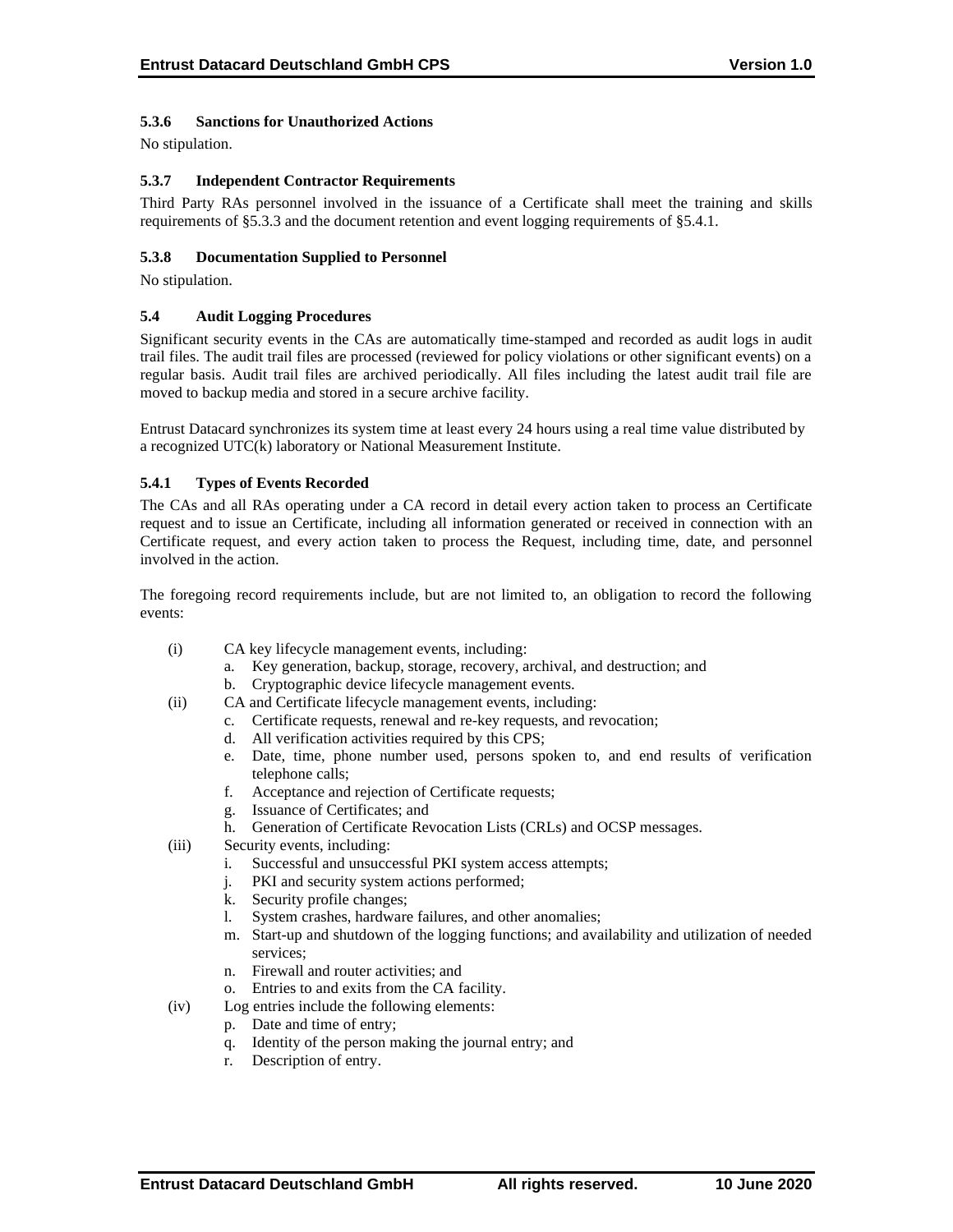# **5.4.2 Frequency of Processing Log**

No stipulation

### **5.4.3 Retention Period for Audit Log**

The CA retains any audit logs generated for at least seven years. The audit logs will be made available to the Qualified Auditor upon request.

### **5.4.4 Protection of Audit Log**

Only trusted roles have access to read or archive the logs. Audit logs are protected from destruction prior to the end of the audit log retention period and are retained securely on-site until transferred to an off-site storage location. The off-site storage location is a safe and secure location that is separate from the location where the data was generated.

### **5.4.5 Audit Log Backup Procedures**

No stipulation.

### **5.4.6 Audit Collection System**

No stipulation.

### **5.4.7 Notification to Event-causing Subject**

No stipulation.

### **5.4.8 Vulnerability Assessments**

CAs annually perform a risk assessment that:

- (i) Identifies foreseeable internal and external threats that could result in unauthorized access, disclosure, misuse, alteration, or destruction of any Certificate data or Certificate management processes;
- (ii) Assesses the likelihood and potential damage of these threats, taking into consideration the sensitivity of the Certificate data and Certificate management processes; and
- (iii) Assesses the sufficiency of the policies, procedures, information systems, technology, and other arrangements that the CA has in place to counter such threats.

Based on the risk assessment, a security plan is developed, implemented, and maintained consisting of security procedures, measures, and products designed to achieve the objectives set forth above and to manage and control the risks identified during the risk assessment. The security plan includes administrative, organizational, technical, and physical safeguards appropriate to the sensitivity of the Certificate data and Certificate management processes. The security plan also takes into account thenavailable technology and the cost of implementing the specific measures, and implements a reasonable level of security appropriate to the harm that might result from a breach of security and the nature of the data to be protected.

### **5.5 Records Archival**

### **5.5.1 Types of Records Archived**

The audit trail files, databases and revocation information for the CAs are archived.

### **5.5.2 Retention Period of for Archive**

The CA will retain all documentation relating to certificate requests and the verification thereof, and all Certificates and revocation thereof, for at least seven years after any Certificate based on that documentation ceases to be valid.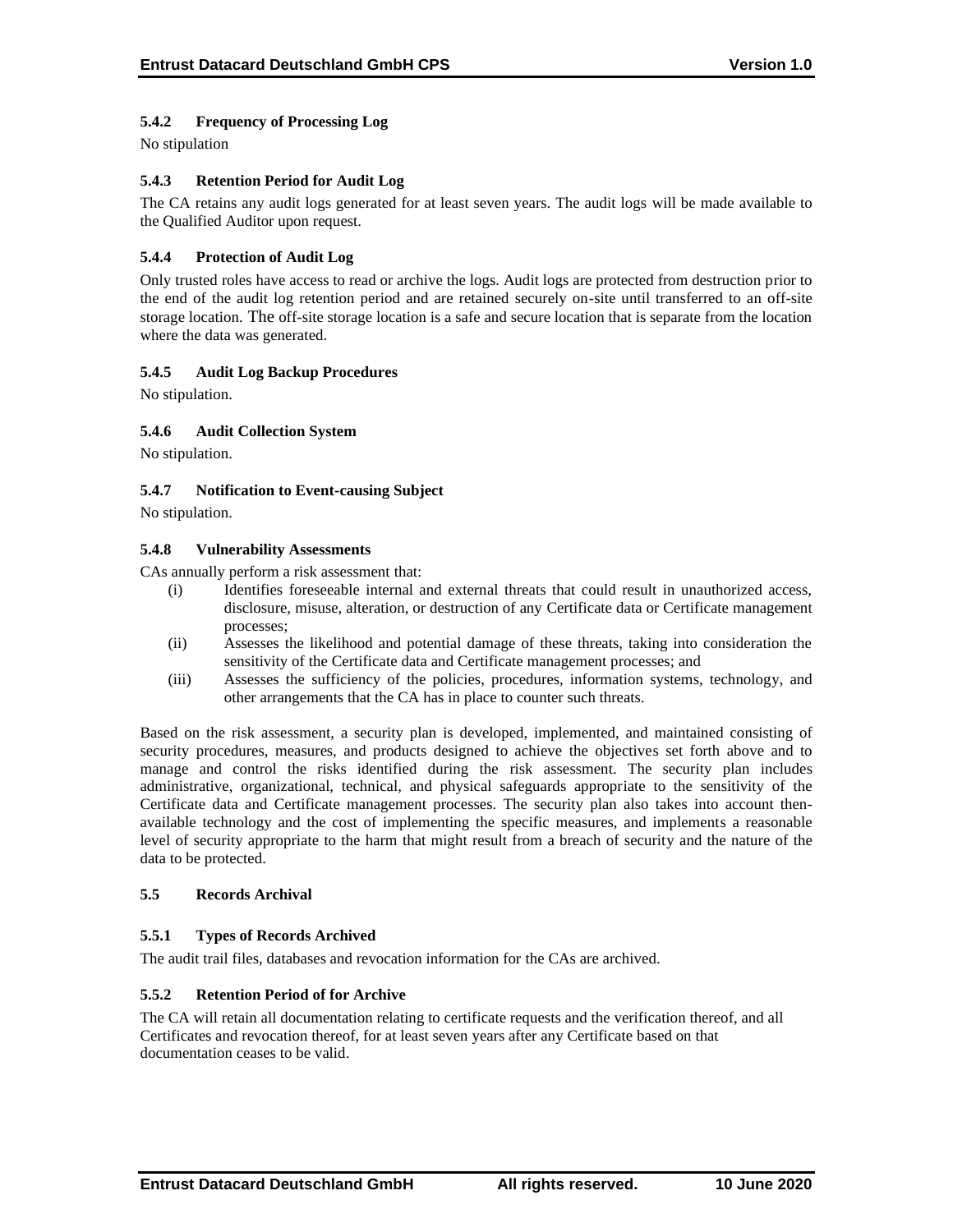### **5.5.3 Protection of Archive**

The databases for CAs are encrypted and protected by CA master keys. The archive media is protected through storage in a restricted-access facility to which only Entrust Datacard-authorized personnel have access. Archive files are backed up as they are created. Originals are stored on-site and housed with a CA system. Backup files are stored at a secure and separate geographic location.

### **5.5.4 Archive Backup Procedures**

No stipulation.

### **5.5.5 Requirements for Time-stamping of Records**

No stipulation.

### **5.5.6 Archive Collection System**

No stipulation.

### **5.5.7 Procedures to Obtain and Verify Archive Information**

No stipulation.

### **5.6 Key Changeover**

CAs' key pairs will be retired from service at the end of their respective lifetimes as defined in §6.3. New CA key pairs will be created as required to support the continuation of CA Services. Each CA will continue to publish CRLs signed with the original key pair until all Certificates issued using that original key pair have expired. The CA key changeover process will be performed such that it causes minimal disruption to Subscribers and Relying Parties.

Specifically, before expiration of any Entrust Datacard certificate which is used for signing subject keys (for example as indicated by expiration of and Entrust Datacard certificate), in case of continuing with the service:

- (i) Entrust Datacard shall generate a new certificate for signing subject key pairs, and shall apply all necessary actions to avoid disruption to the operations of any entity that may rely on the Entrust Datacard certificate;
- (ii) the new CA certificate shall also be generated and distributed in accordance with the present document.

Subsections (i) and (ii) will be performed with a suitable interval between certificate expiry date and the last certificate signed to allow all parties that have relationships with Entrust Datacard (subjects, subscribers, relying parties, CAs higher in the CA hierarchy, etc.) to be aware of this key changeover and to implement the required operations to avoid inconveniences and malfunctions. The minimum changeover period will be two years before the certificate expiry date. This does not apply if Entrust Datacard will cease its operations before its own certificate-signing certificate expiration date.

### **5.7 Compromise and Disaster Recovery**

### **5.7.1 Incident and Compromise Handling Procedures**

CAs have a security incident response plan, a disaster recovery plan, and a business continuity plan to provide for timely recovery of services in the event of a security incident, breach of security, loss of system integrity, or system outage. The address the following:

- (i) the conditions for activating the plans;
- (ii) resumption procedures;
- (iii) a maintenance schedule for the plan;
- (iv) awareness and education requirements;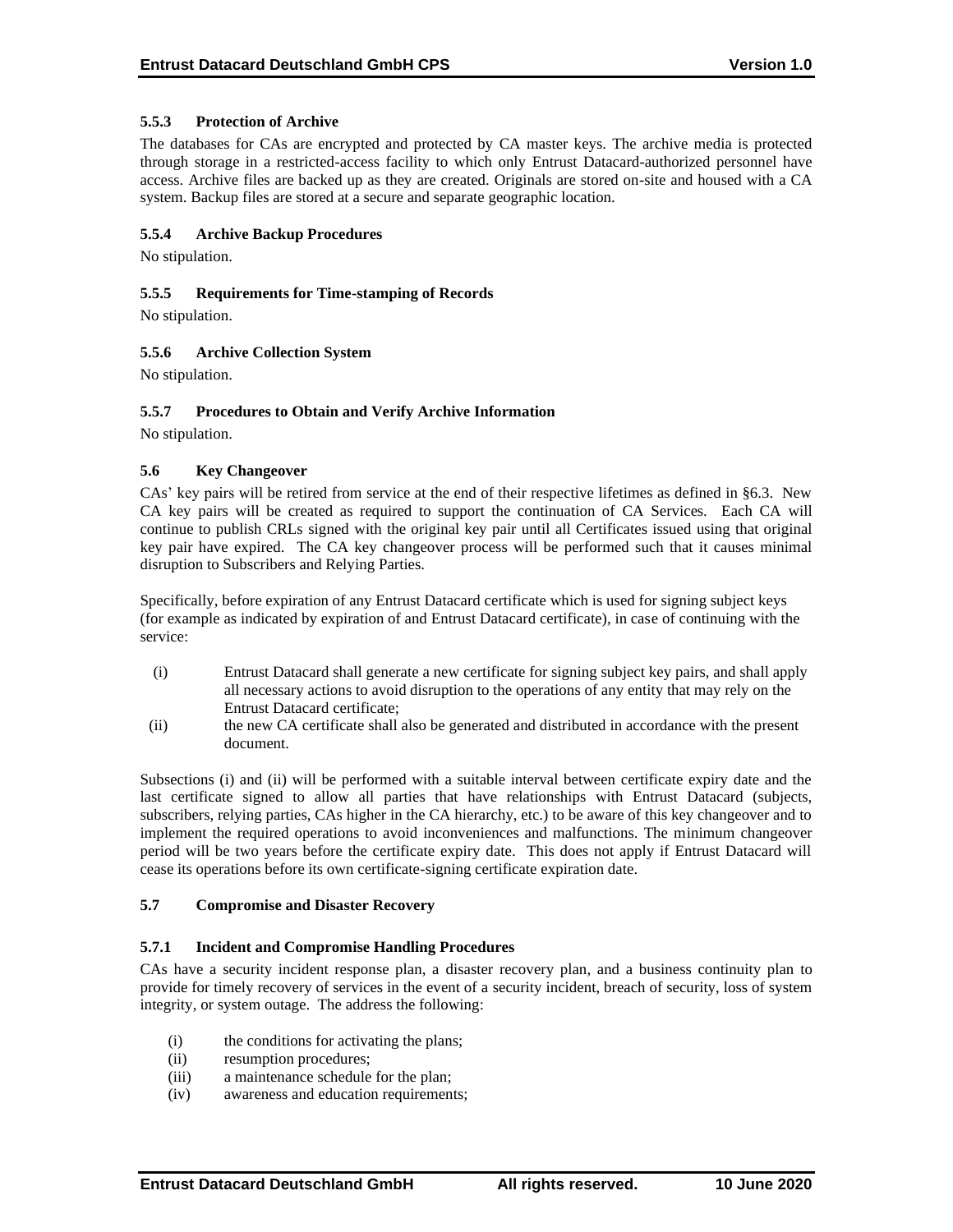- (v) the responsibilities of the individuals;
- (vi) recovery point objective (RPO) of fifteen minutes;
- (vii) recovery time objective (RTO) of 72 hours for essential CA operations which include Certificate revocation, and issuance of Certificate revocation status; and
- (viii) testing of recovery plans.

In order to mitigate the event of a disaster, the CAs have implemented the following:

- (ix) secure on-site and off-site storage of backup HSMs containing copies of all CA Private Keys
- (x) secure on-site and off-site storage of all requisite activation materials
- (xi) regular synchronization of critical data to the disaster recovery site
- (xii) regular incremental and daily backups of critical data within the primary site
- (xiii) weekly backup of critical data to a secure off-site storage facility
- (xiv) secure off-site storage of disaster recovery plan and disaster recovery procedures
- (xv) environmental controls as described in §5.1
- (xvi) high availability architecture for critical systems

Entrust Datacard has implemented a secure disaster recovery facility that is greater than 250 km from the primary secure CA facilities.

In the event of any security incident, breach of security, loss of system integrity, or system outage affecting Subscribers, ASVs, Relying Parties, or other entities with which Entrust Datacard has agreements or other form of established relations, Entrust Datacard shall inform them within 24 hours of the problem being identified by sending one or more email messages to Subscribers, ASVs and other entities with which Entrust Datacard has agreements or other form of established relations based on records of current email addresses, and will post one or more messages to Relying Parties on its website describing the nature of the problem.

If appropriate, Entrust Datacard will notify all parties that certificates and revocation status information issued using this CA key may no longer be valid include a recommendation that Subscribers replace all certificates affected by the problem, that all ASVs, other entities with which Entrust Datacard has agreements or other form of established relations, and that Relying Parties cease to rely on all certificates affected by the problem. These communications will be made by the Computer Security Incident Response Team established by Entrust Datacard's Security Incident Response Plan and according to the procedures established in such Plan, together with assistance from such other Entrust Datacard staff as may be required by the Computer Security Incident Response Team to send such notifications. Following any disaster, any security incident, breach of security, loss of system integrity, or system outage, Entrust Datacard shall, where practical, take steps to avoid repetition of the problem. Entrust Datacard shall revoke any CA certificate that has been issued for the compromised CA when Entrust Datacard is informed of the compromise of another CA (e.g., for cross-certificates).

Upon system failure, service or other factors which are not under the control of Entrust Datacard, we shall apply our commercially reasonable endeavors to ensure that the service is not unavailable for longer than a maximum period of 72 hours.

Entrust Datacard requires rigorous security controls to maintain the integrity of the CAs. The Compromise of the Private Key used by a CA is viewed by Entrust Datacard as being very unlikely; however, Entrust Datacard has policies and procedures that will be employed in the event of such a Compromise. At a minimum, all Subscribers, ASVs, and Relying Parties shall be informed as soon as practicable of such a Compromise and information shall be posted in the Repository. To inform these parties in the event of key compromise, Entrust Datacard will send one or more email messages to Subscribers and ASVs based on records of current email addresses and will post one or more messages to Relying Parties on its website describing the nature of the key compromise, stating that certificates and revocation status information issued using this CA key may no longer be valid, and recommending that Subscribers replace all certificates issued from the CA that was subject to key compromise and that all ASVs and Relying Parties cease to rely on all certificates issued from the CA that was subject to key compromise.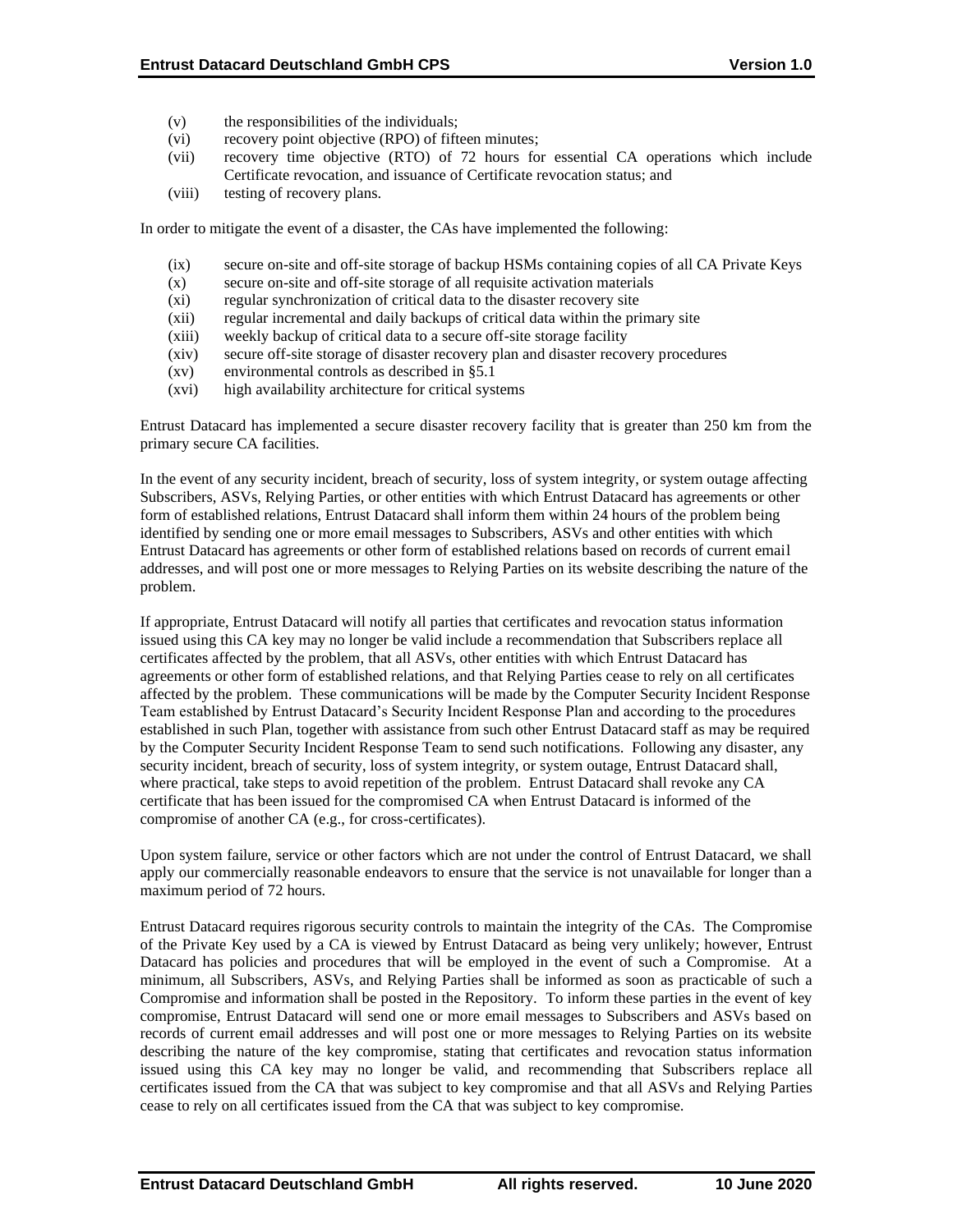# **5.7.2 Computing Resources, Software and/or Data are Corrupted**

No stipulation.

# **5.7.3 Entity Private Key Compromise Procedures**

No stipulation.

## **5.7.4 Business Continuity Capabilities after a Disaster**

No stipulation.

### **5.8 CA or RA Termination**

In the event of CA termination, Entrust will:

- (i) Provide notice and information about the CA termination by sending notice to Subscribers with unrevoked unexpired Certificates, Application Software Vendors and Relying Parties and by posting such information in the Repository and sending informational emails; and
- (ii) Transfer all responsibilities to a qualified successor entity.

If a qualified successor entity does not exist, Entrust will:

- (iii) Transfer those functions capable of being transferred to a reliable third party and arrange to preserve all relevant records with a reliable third party or a government, regulatory, or legal body with appropriate authority;
- (iv) Revoke all Certificates that are still unrevoked or unexpired on a date as specified in the notice and publish final CRLs;
- (v) Destroy all CA Private Keys; and
- (vi) Make other necessary arrangements that are in accordance with this CPS.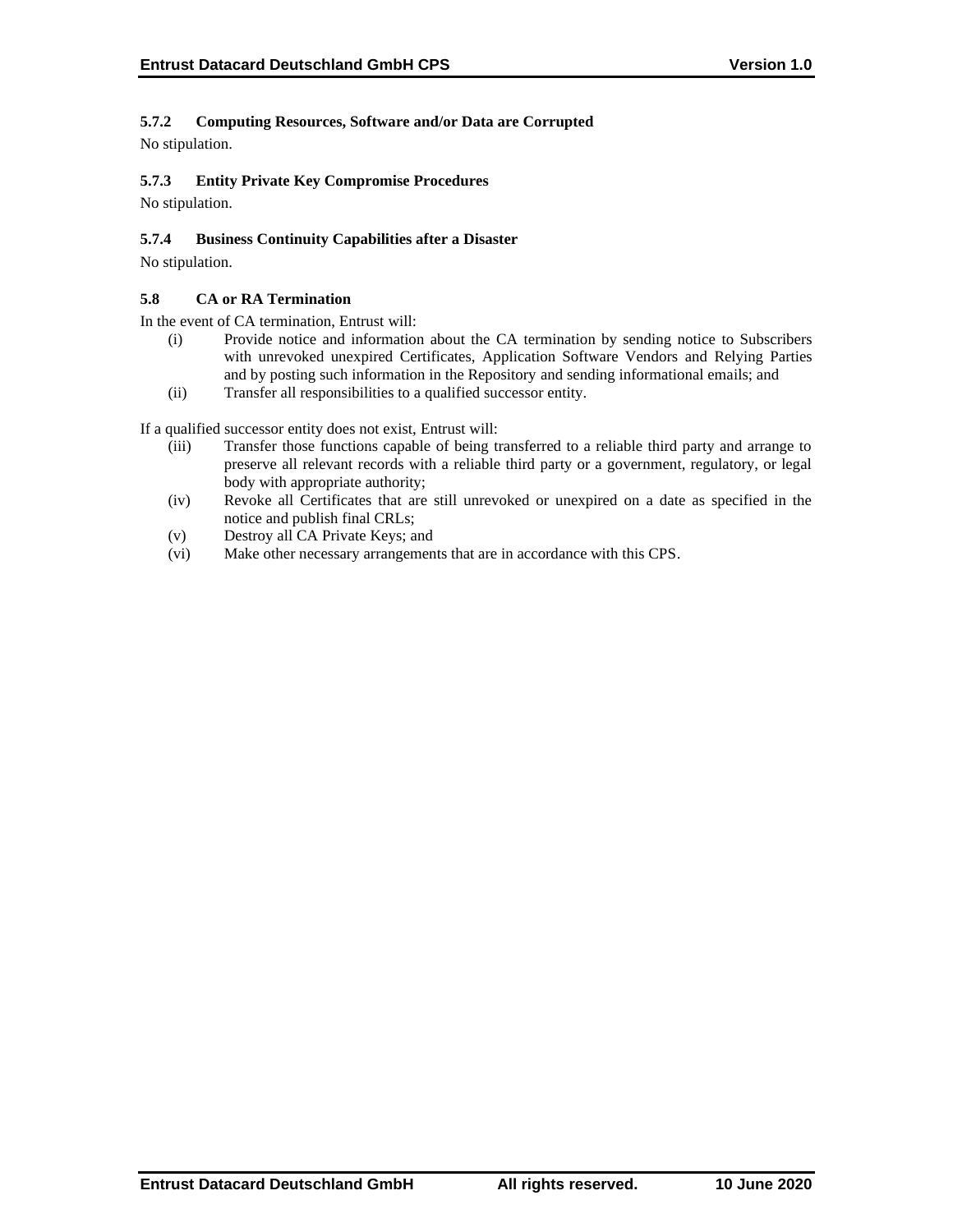## **6. Technical Security Controls**

### **6.1 Key Pair Generation and Installation**

### **6.1.1 Key Pair Generation**

### **6.1.1.1 CA Key Pair Generation**

The CAs will perform the following when generating a Key Pair for a CA:

- (i) Prepare and follow a key generation script;
- (ii) Have a qualified auditor witness the key generation process;
- (iii) Have a qualified auditor issue a report opining that the CA followed its key generation ceremony during its key generation process and the controls to ensure the integrity and confidentiality of the Key Pair;
- (iv) Generate the Key Pair in a physically secured environment;
- (v) Generate the Key Pair using personnel in trusted roles under the principles of multiple person control and split knowledge;
- (vi) Generate the Key Pair within cryptographic modules meeting the applicable requirements of §6.2.11;
- (vii) Log its key generation activities; and
- (viii) Maintain effective controls to provide reasonable assurance that the private key was generated and protected in conformance with the procedures described in this CPS and (if applicable) its key generation script.

### CA Administrators

Keys Pairs for CA administrators must be generated and protected on a cryptographic module that meets or exceeds the requirements as defined in §6.2.11. The cryptographic modules are prepared using the software provided by the module vendor. The cryptographic modules are personalized for the administrator by giving the card an identity and a password known by the administrator. The Key Pair is generated by creating the administrator as a user in the CA and performing an enrollment process which is authenticated with the administrator's module password.

# **6.1.1.2 RA Key Pair Generation**

No stipulation.

# **6.1.1.3 Subscriber Key Pair Generation**

The Applicant or Subscriber is required to generate a new, secure, and cryptographically sound Key Pair to be used in association with the Subscriber's Certificate or Applicant's Certificate Application.

The CAs will reject a Certificate request if it is known to have a weak private key (i.e., Debian weak key).

### eIDAS QSigC

Subscriber Key Pairs must be generated in a manner that ensures that the Private Key is not known to or accessible by anybody other than the Subscriber or a Subscriber's authorized representative. Subscriber Key Pairs must be generated in a cryptographic module that prevents exportation or duplication and that meets or exceed the requirements as defined in §6.2.11.

# **6.1.2 Private Key Delivery to Subscriber**

If the CA generates the Subscriber's Key Pair, the CA will have a secure process to generate the Key Pair on a secure cryptographic device. The CA will securely store and/or distribute the secure cryptographic device.

# **6.1.3 Public Key Delivery to Certificate Issuer**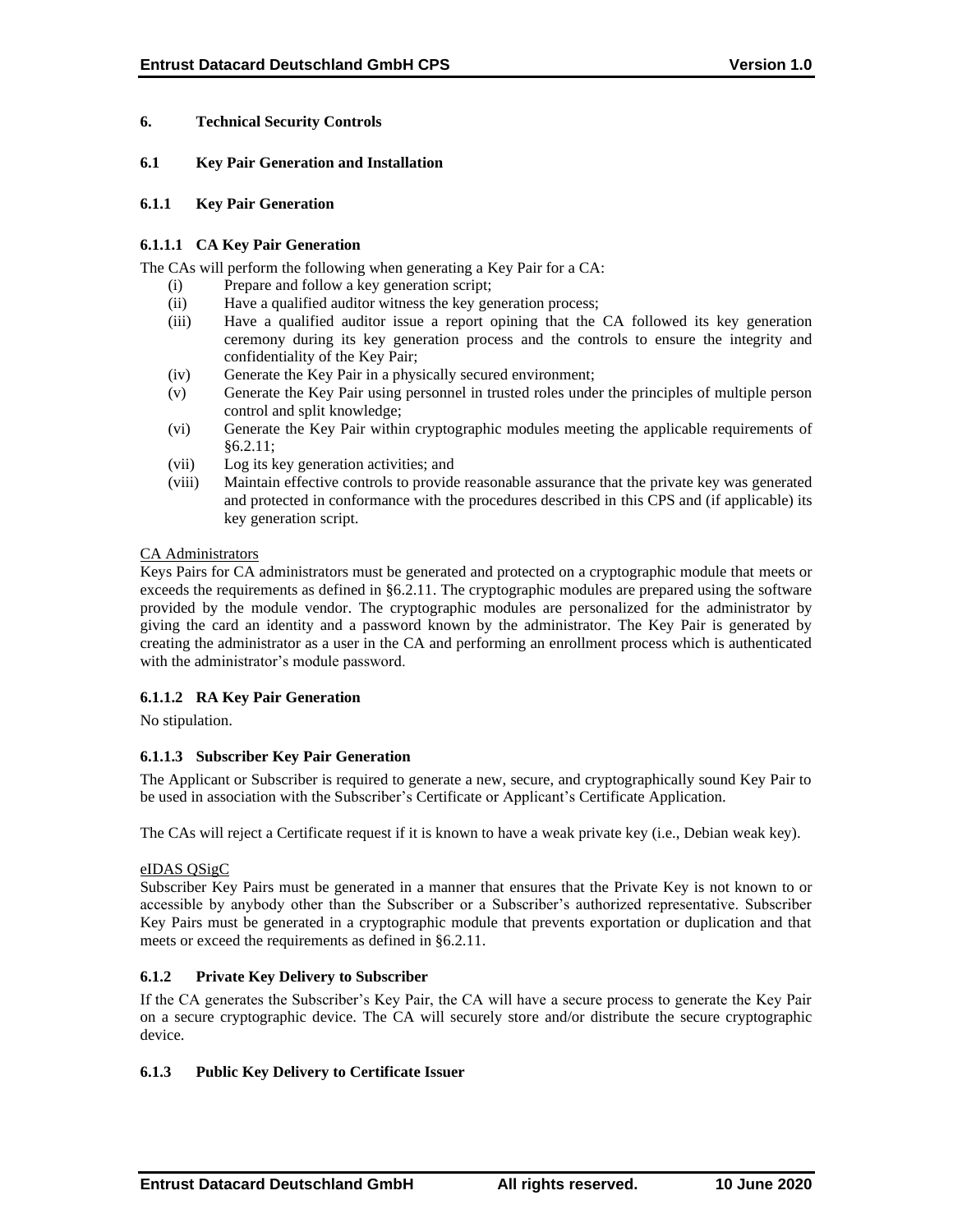The Public Key to be included in a Certificate is delivered to the CA in a signed Certificate Signing Request (CSR) as part of the Certificate Application process. The signature on the CSR will be verified by the CA prior to issuing the Certificate.

# **6.1.4 CA Public Key Delivery to Relying Parties**

The Public-Key Certificate for CAs are made available to Subscribers and Relying parties through inclusion in third party software as distributed by the applicable software manufacturers. The Public Key Certificate for cross certified Subordinate CAs is provided to the Subscriber with the Subscriber certificate.

Public Key Certificates for CAs are also available for download from the Repository.

# **6.1.5 Key Sizes**

### CA Key Size

For CAs, the minimum key size shall be no less than 2048 bit RSA.

Qualified Certificates and PSD2 Certificates

The RSA key sizes supported are 2048, 3072 and 4096-bits.

### **6.1.6 Public Key Parameters Generation and Quality Checking**

For RSA public keys, CAs shall confirm that the value of the public exponent is an odd number equal to 3 or more. Additionally, the public exponent will be in the range between  $2^{16}+1$  and  $2^{256}$ -1. The modulus will also have the following characteristics: an odd number, not the power of a prime, and have no factors smaller than 752.

Should any of the algorithms, or associated parameters, used by the CA or its Subscribers become insufficient for its remaining intended usage then the CA shall inform all Subscribers and Relying Parties with whom the CA has agreement or other form of established relations. The CA will also post this information to make available to other relying parties. Should any of the algorithms, or associated parameters, used by the CA or its Subscribers become insufficient for its remaining intended usage then the CA shall schedule a revocation of any affected certificate.

# **6.1.7 Key Usage Purposes**

Root CA Private Keys must not be used to sign Certificates except in the following cases:

- (i) Self-signed Certificates to represent the Root CA itself;
- (ii) Certificates for Subordinate CAs and Cross Certificates;
- (iii) Certificates for infrastructure purposes (e.g. administrative role certificates, internal CA operational device certificates, and OCSP Response verification Certificates); and
- (iv) Certificates issued solely for the purpose of testing products with Certificates issued by a Root CA.

# **6.2 Private Key Protection and Cryptographic Module Engineering Controls**

The CAs have implemented physical and logical safeguards to prevent unauthorized Certificate issuance. Protection of the CA Private Key outside the validated system consist of physical security, encryption, or a combination of both, implemented in a manner that prevents disclosure of the CA Private Key. The CA encrypts its Private Key with an algorithm and key-length that are capable of withstanding cryptanalytic attacks for the residual life of the encrypted key.

# **6.2.1 Cryptographic Module Standards and Controls**

### CA Private Keys

CA Private Keys must be stored and protected on cryptographic modules that meet or exceed the requirements as defined in §6.2.11. Private Keys on cryptographic modules are held in secure facilities under two-person control. RA Private Keys must be stored and protected on cryptographic modules that meet or exceed the requirements defined in §6.2.11.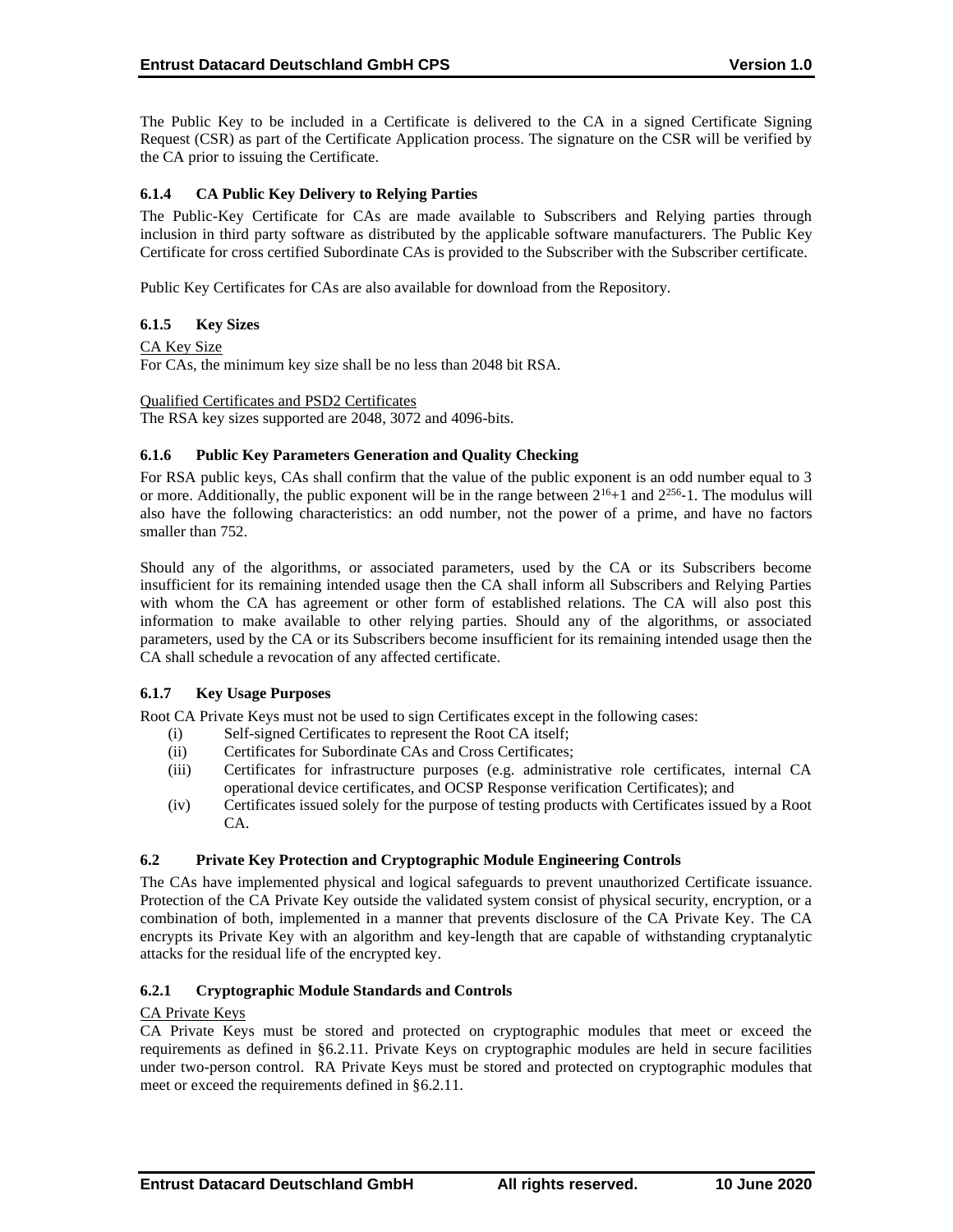If the CA generates the Key Pair on behalf of the Subject or Subscriber, the keys will be generated in a confidential process.

## eIDAS QSigC

eIDAS QSigC Private Keys must be generated, stored and protected on a secure cryptographic device that meets or exceeds the requirements defined in §6.2.11.

### **6.2.2 Private Key (N out of M) Multi-person Control**

A minimum of two-person control shall be established on any CA Private Key for all purposes including activation and backup, and may be implemented as a combination of technical and procedural controls. Persons involved in management and use of the CA Private Keys shall be designated as authorized by the CA for this purpose. The names of the parties used for two-person control shall be maintained on a controlled list.

### **6.2.3 Private Key Escrow**

Entrust Datacard does not escrow the CAs' Private Keys.

### **6.2.4 Private Key Backup**

CA Private Keys

CA Private Keys shall be backed up under the two-person control used to create the original version of the Private Keys. All copies of the CA Private Key shall be securely protected.

#### Subscriber Private Keys

Subscribers are responsible for protecting the Private Key associated with the Public Key in the Subscriber's Certificate.

### **6.2.5 Private Key Archival**

### CA Private Keys

Upon retirement of a CA, the Private Keys will be archived securely using hardware cryptographic modules that meet the requirements §6.2.11. The Key Pairs shall not be used unless the CA has been removed from retirement or the keys are required temporarily to validate historical data. Private Keys required for temporary purposes shall be removed from archive for a short period of time.

The archived CA Private Keys will be reviewed on an annual basis. After the minimum period of 5 years, the CA Private Keys may be destroyed according to the requirements in §6.2.10. The CA Private Keys must not be destroyed if they are still required for business or legal purposes.

Third parties will not archive CA Private Keys.

### **6.2.6 Private Key Transfer into or from Cryptographic Module**

CA Private Keys shall be generated by and secured in a cryptographic module. In the event that a Private Key is to be transported from one cryptographic module to another, the Private Key must be migrated using the secure methodology supported by the cryptographic module.

If the Private Key of a Subordinate CA is communicated to an unauthorized third party, then the Subordinate CA shall revoke all Certificates corresponding to Private Key.

### **6.2.7 Private Key Storage on Cryptographic Module**

CA Private Keys are stored on a cryptographic module are secured in cryptographic module as defined in §6.2.11.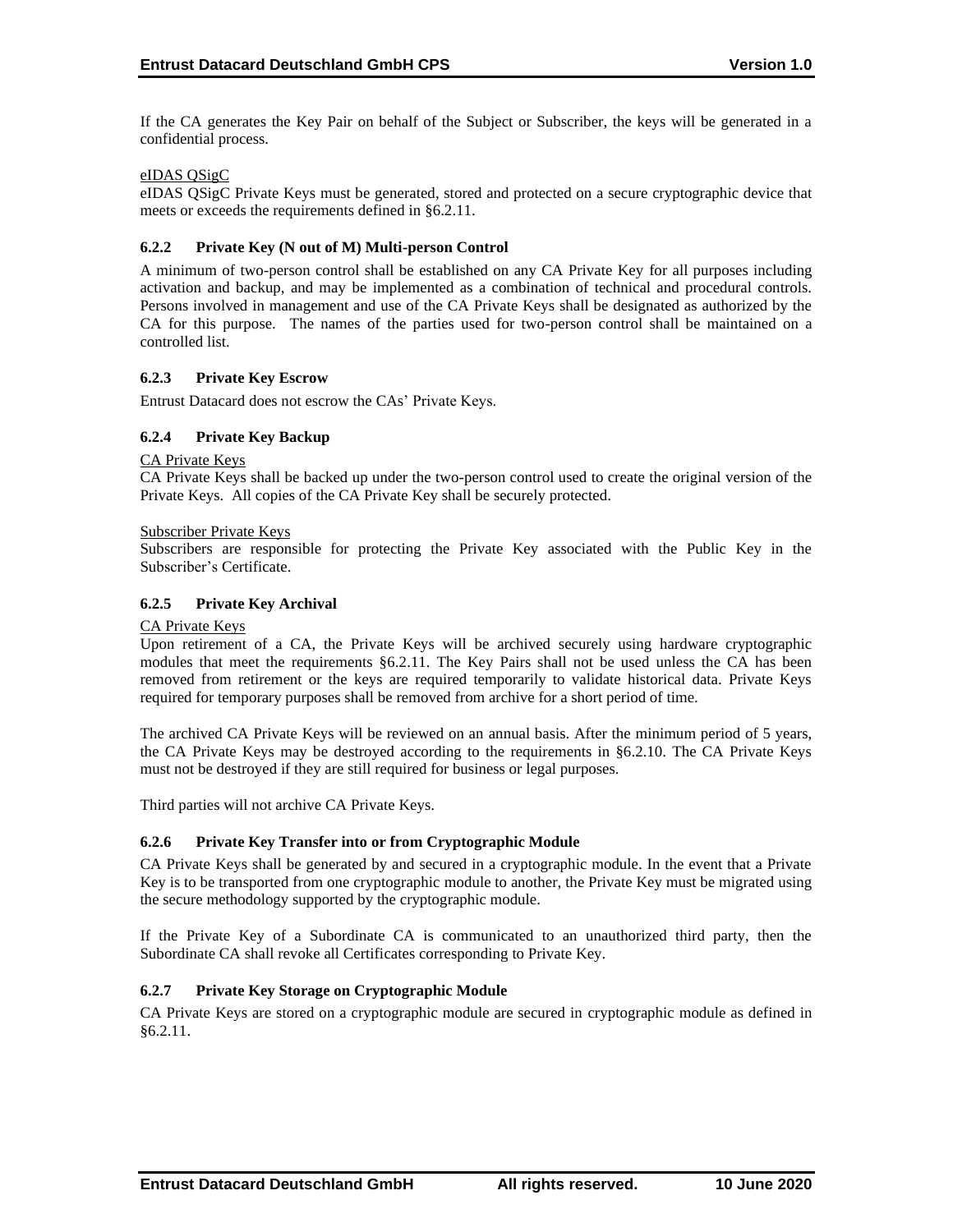## **6.2.8 Method of Activating Private Key**

### CA Private Keys

CA Private Keys shall be activated under two-person control using the methodology provided with the cryptographic module.

#### Subscriber Private Keys

Subscriber Private Keys shall be activated by the Subscriber to meet the requirements of the security software used for their applications. Subscribers shall protect their Private Keys corresponding to the requirements in §9.6.3.

### **6.2.9 Method of Deactivating Private Key**

#### CA Private Keys

CA Private Keys shall be deactivated when the CA is not required for active use. Deactivation of the Private Keys shall be done in accordance with the methodology provided with the cryptographic module.

#### CA Administrators

The administrator's identity is deactivated in the CA and the administrator's Certificate is revoked.

### **6.2.10 Method of Destroying Private Key**

#### CA Private Keys

CA Private Keys destruction will be two-person controlled and may be accomplished by executing a "zeroize" command or by destruction of the cryptographic module. Destruction of CA Private Keys must be authorized by the Policy Authority.

If the CA is removing a cryptographic module from service, then all Private Keys must be removed from the module. If the CA cryptographic module is intended to provide tamper-evident characteristics is removed from service, then the device will be destroyed.

### CA Administrators

The administrator's Private Key is destroyed by reinitializing the cryptographic module.

### **6.2.11 Cryptographic Module Rating**

### CA Key Pairs

CA Key Pairs must be generated and protected on a cryptographic module that is compliant to at least FIPS 140-2 Level 3 certification standards.

### CA Administrators

Key Pairs for CA administrators must be generated and protected on a cryptographic module that is compliant to at least FIPS 140-2 Level 2 certification standards.

#### eIDAS QSigC

Key Pairs must be generated and protected on a secure cryptographic device that is compliant to at least Common Criteria EAL 4+ certification standards or equivalent.

### **6.3 Other Aspects of Key Pair Management**

### **6.3.1 Public Key Archival**

No stipulation.

### **6.3.2 Certificate Operational Periods and Key Pair Usage Periods**

### CA Key Pairs

CA 2048-bit RSA Key Pairs may have a validity period expiring no later than 31 December 2030.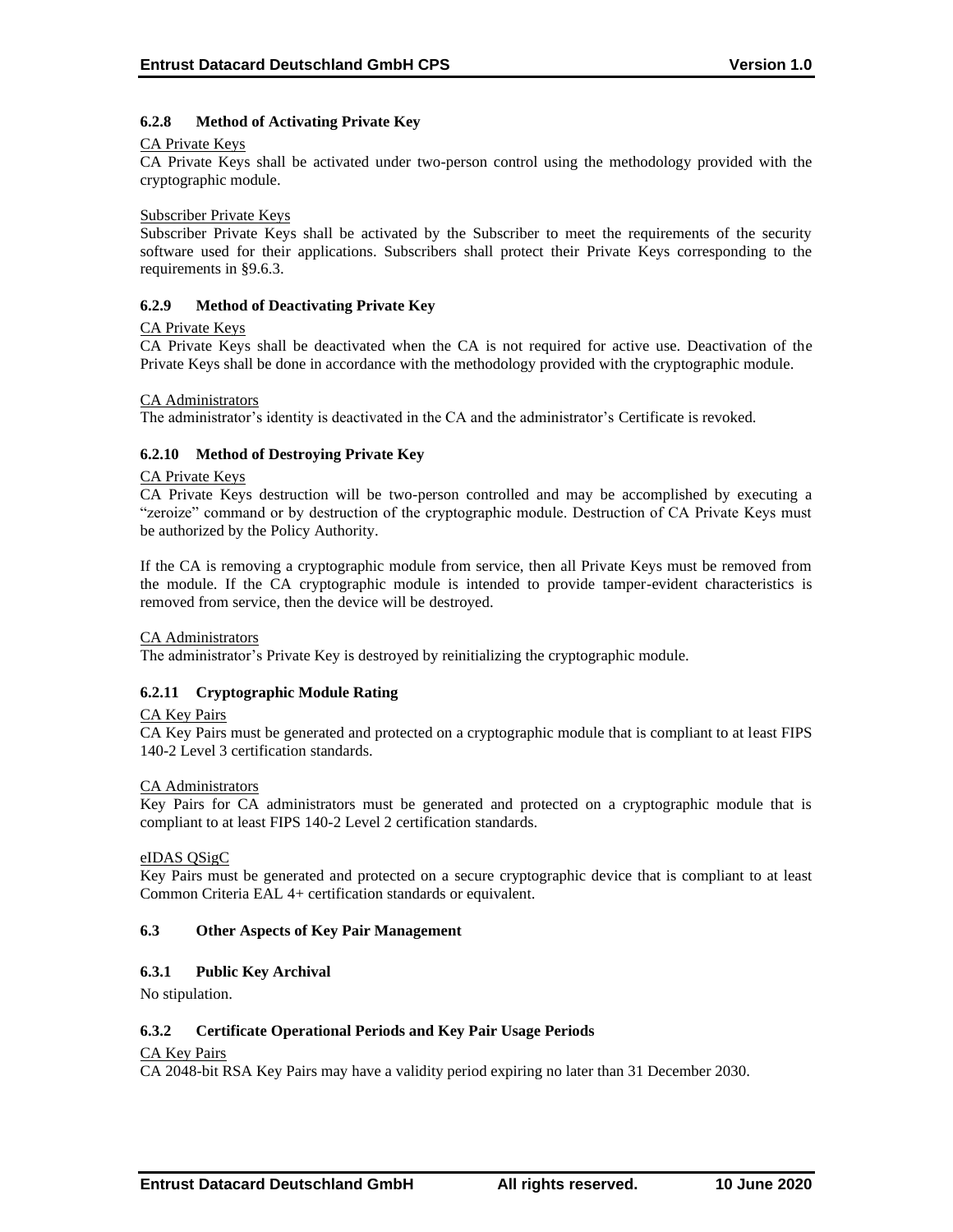### eIDAS QWAC and PSD2 QWAC

eIDAS QWAC and PSD2 QWAC may have a validity period of up to, but no more than, 825-days. Effective 1 September 2020, eIDAS QWAC and PSD2 QWAC may have a validity period of up to, but no more than, 398-days.

### eIDAS QSealC, PSD2 QSealC and eIDAS QSigC

eIDAS QSealC, PSD2 QSealC and eIDAS QSigC may have a validity period of up to, but no more than, 3 years.

### **6.4 Activation Data**

### **6.4.1 Activation Data Generation and Installation**

No stipulation.

### **6.4.2 Activation Data Protection**

No stipulation.

### **6.4.3 Other Aspects of Activation Data**

No stipulation.

### **6.5 Computer Security Controls**

### **6.5.1 Specific Computer Security Technical Requirements**

The workstations on which the CAs operate are physically secured as described in §5.1. The operating systems on the workstations on which the CAs operate enforce identification and authentication of users. Access to CA software databases and audit trails is restricted as described in this CPS. All operational personnel that are authorized to have access to the CAs are required to use hardware tokens in conjunction with a PIN to gain access to the physical room that contains the CA software being used for such CAs.

The CA enforces multi‐factor authentication for all accounts capable of directly causing Certificate issuance.

For Subscriber accounts, the CA has implemented technical controls to restrict Certificate issuance to a limited set of pre-approved domains.

### **6.5.2 Computer Security Rating**

No stipulation.

### **6.6 Life Cycle Security Controls**

### **6.6.1 System Development Controls**

The CA makes use of Commercial Off The Shelf (COTS) products for the hardware, software, and network components. Systems developed by the CA are deployed in accordance with Entrust Datacard software lifecycle development standards.

### **6.6.2 Security Management Controls**

The configuration of the CA system as well as any modifications and upgrades are documented and controlled. Methods of detecting unauthorized modifications to the CA equipment and configuration are in place to ensure the integrity of the security software, firmware, and hardware for correct operation. A formal configuration management methodology is used for installation and ongoing maintenance of the CA system and quarterly reviews.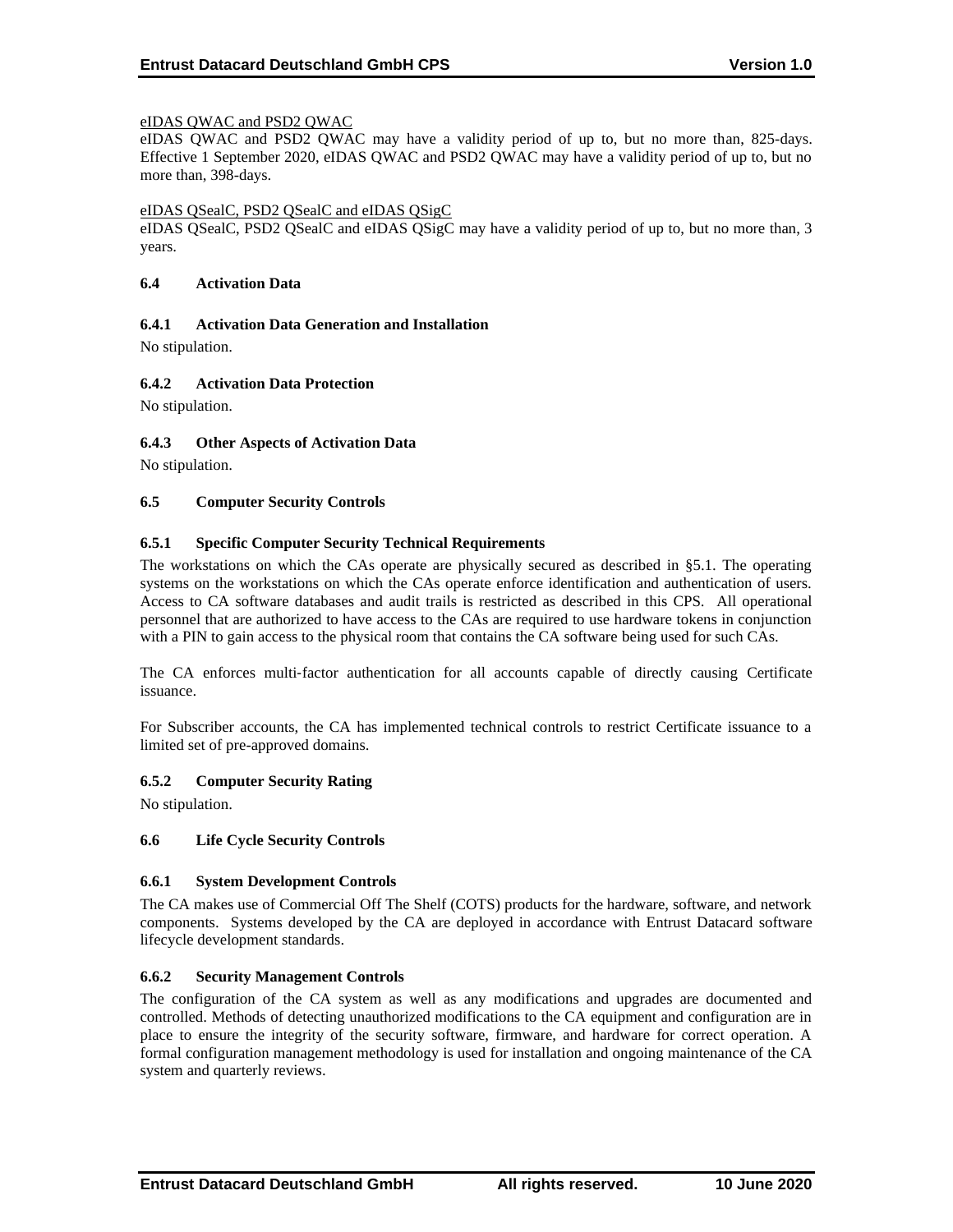When first loaded, the CA software is verified as being that supplied from the vendor, with no modifications, and be the version intended for use.

# **6.6.3 Life Cycle Security Controls**

No stipulation.

# **6.7 Network Security Controls Security Controls**

Remote access to CA application via the Administration software interface is secured.

## **6.8 Time-stamping**

No stipulation.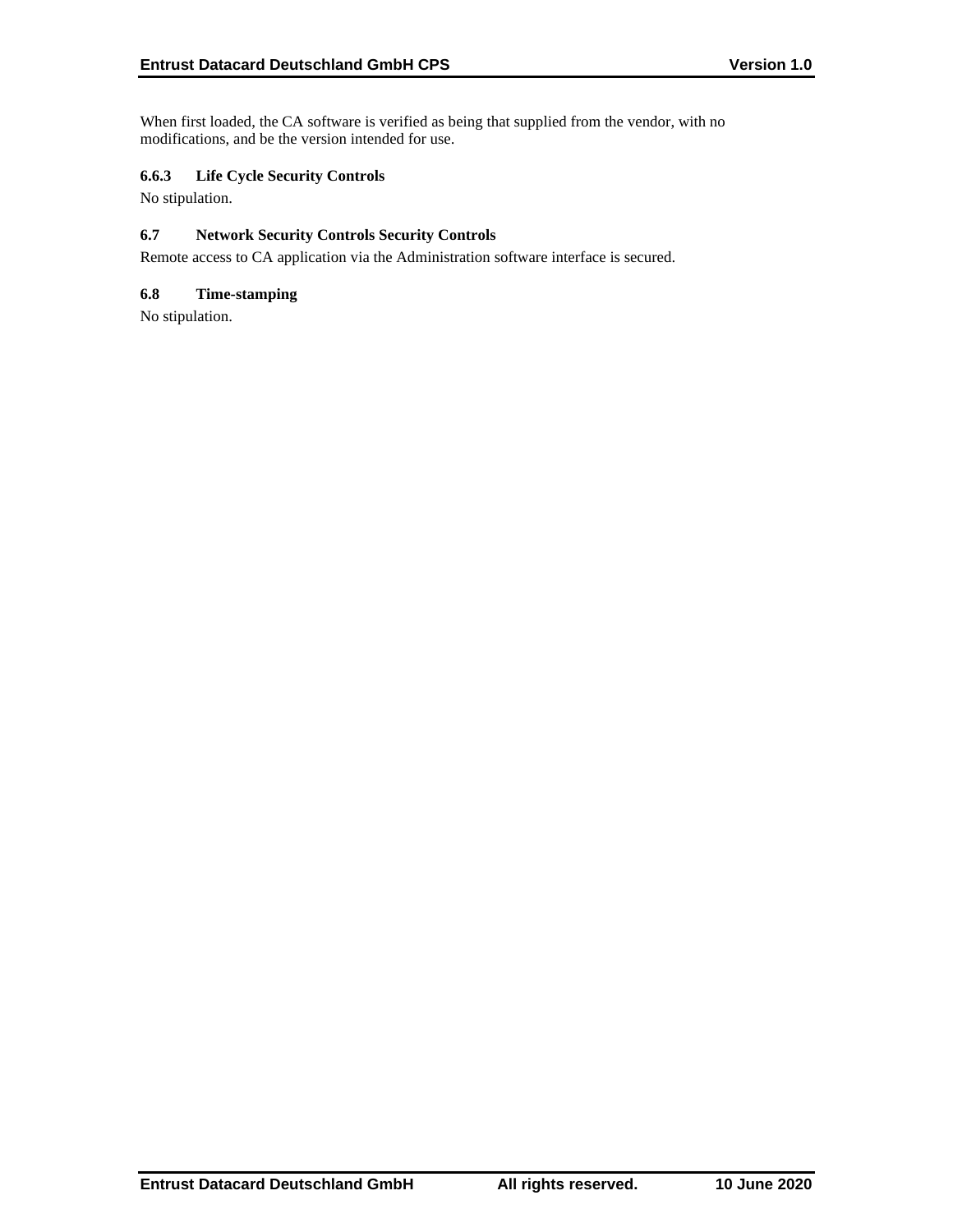## **7. Certificate, CRL and OCSP Profiles**

The profile for the Certificates and Certificate Revocation List (CRL) issued by a CA conform to the specifications contained in the IETF RFC 5280 Internet X.509 PKI Certificate and Certificate Revocation List (CRL) Profile.

### **7.1 Certificate Profile**

CAs issue Certificates in accordance with the X.509 version 3. Certificate profiles for Root CA Certificate, Subordinate CA Certificates, and Subscriber Certificates are described in Appendix A and the sections below.

Certificates have a serial number greater than zero (0) that contains at least 64 unpredictable bits.

### **7.1.1 Version Number**

All Certificates issued by the CAs are X.509 version 3 certificates.

### **7.1.2 Certificate Extensions**

### **7.1.2.1 Root CA Certificate**

Certificate extensions are as set as stipulated in IETF RFC 5280 and in accordance with Appendix A.

### **7.1.2.2 Subordinate CA Certificate**

Certificate extensions are as set as stipulated in IETF RFC 5280 and in accordance with Appendix A.

The extension requirements for extended key usage are:

- (i) Must contain an EKU extension,
- (ii) Must not include the anyExtendedKeyUsage EKU, and
- (iii) Must not include either id-kp-serverAuth, id-kp-emailProtection, id-kp-codeSigning or id-kptimeStamping EKUs in the same certificate.

### **7.1.2.3 Subscriber Certificate**

Certificate extensions are as set as stipulated in IETF RFC 5280 and in accordance with Appendix A.

### Qualified Certificates

Qualified Certificates shall include qcStatements as required by ETSI EN 319 412-5.

### PSD2 Certificates

PSD2 Certificates shall include the PSD2 qcStatement as required by ETSI EN 319 495 and include the role of the payment service provider, which maybe one or more of the following:

- (i) account servicing (PSP\_AS);
- (ii) payment initiation (PSP\_PI);
- (iii) account information (PSP\_AI);
- (iv) issuing of card-based payment instruments (PSP\_IC).

# **7.1.2.4 All Certificates**

All other fields and extensions MUST be set in accordance with RFC 5280.

### **7.1.2.5 Application of RFC 5280**

For purposes of clarification, a precertificate, as described in RFC 6962 (Certificate Transparency), shall not be considered to be a "certificate" subject to the requirements of RFC 5280.

### **7.1.3 Algorithm Object Identifiers**

The CAs issue Certificates using the SHA-2 hash algorithm. SHA‐2 Certificates will not chain up to a SHA‐1 Subordinate CA Certificate.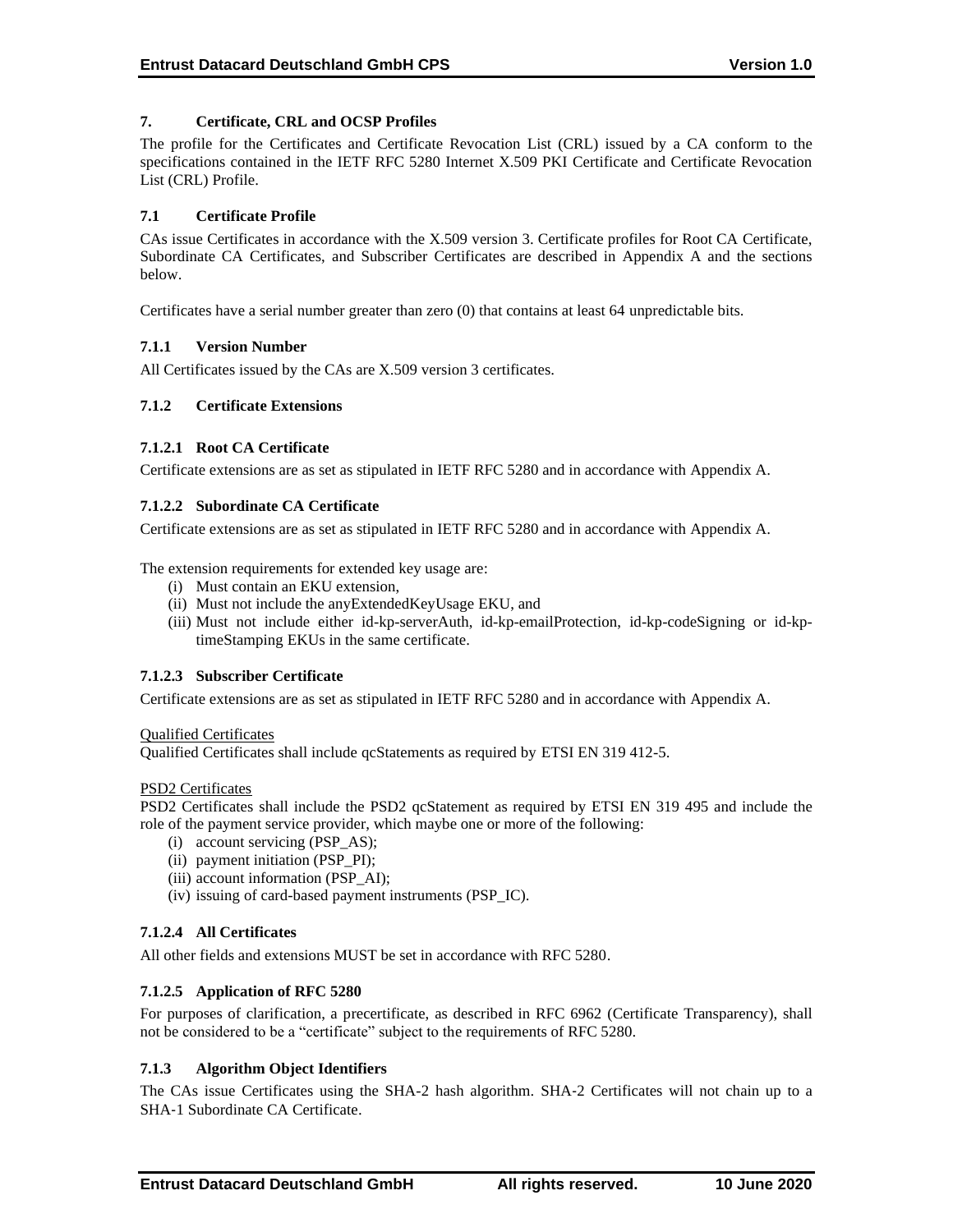The CAs will not issue any Certificates or Subordinate CA Certificates using the SHA-1 hash algorithm.

The CA will sign Certificates based on the algorithm specified in Appendix A.

### **7.1.4 Name Forms**

### **7.1.4.1 Issuer Information**

The content of the certificate issuer DN field will match the subject DN of the issuing CA to support name chaining as specified in RFC 5280, section 4.1.2.4.

### **7.1.4.2 Subject Information – Subscriber Certificates**

Subject information must meet the requirements stated in Appendix A.

Name forms for Subscriber Certificates are as stipulated in §3.1.1. All other optional attributes must contain information that has been verified by the CA or RA. Optional attributes will not contain only metadata such as '.', '-', and '' (i.e. space) characters, and/or any other indication that the value is absent, incomplete, or not applicable.

Entries in the dNSName are in the "preferred name syntax" as specified in IETF RFC 5280 and thus do not contain underscore characters.

### eIDAS QWAC and PSD2 QWAC

CAs shall not issue a Certificate with a domain name containing a Reserved IP Address or Internal Name

### **7.1.4.3 Subject Information – Root Certificates and Subordinate CA Certificates**

Subject information must meet the requirements stated in Appendix A.

### **7.1.5 Name Constraints**

CAs do not support the issuance of technically constrained Subordinate CA Certificates.

### **7.1.6 Certificate Policy Object Identifier**

### **7.1.6.1 Reserved Certificate Policy Identifiers**

Certificates must include one or more of the following reserved Certificate Policy Identifiers:

| Extended Validation (EV) SSL Certificates        | 2.23.140.1.1     |
|--------------------------------------------------|------------------|
| <b>Qualified Signature Certificates</b>          | 0.4.0.194112.1.0 |
| <b>Oualified Seal Certificates</b>               | 0.4.0.194112.1.1 |
| <b>Qualified Web Authentication Certificates</b> | 0.4.0.194112.1.4 |
| <b>PSD2</b> Certificates                         | 0.4.0.19495.3.1  |
|                                                  |                  |

### **7.1.6.2 Root CA Certificates**

Root CA Certificates do not contain the certificate policy object identifiers.

### **7.1.6.3 Subordinate CA Certificates**

Subordinate CA

Subordinate CA Certificates must include either the "any policy" certificate policy object identifier or one or more explicit certificate policy object identifiers that indicates compliance with a specific certificate policy. Certificate policy object identifiers are listed in §7.1.6.4.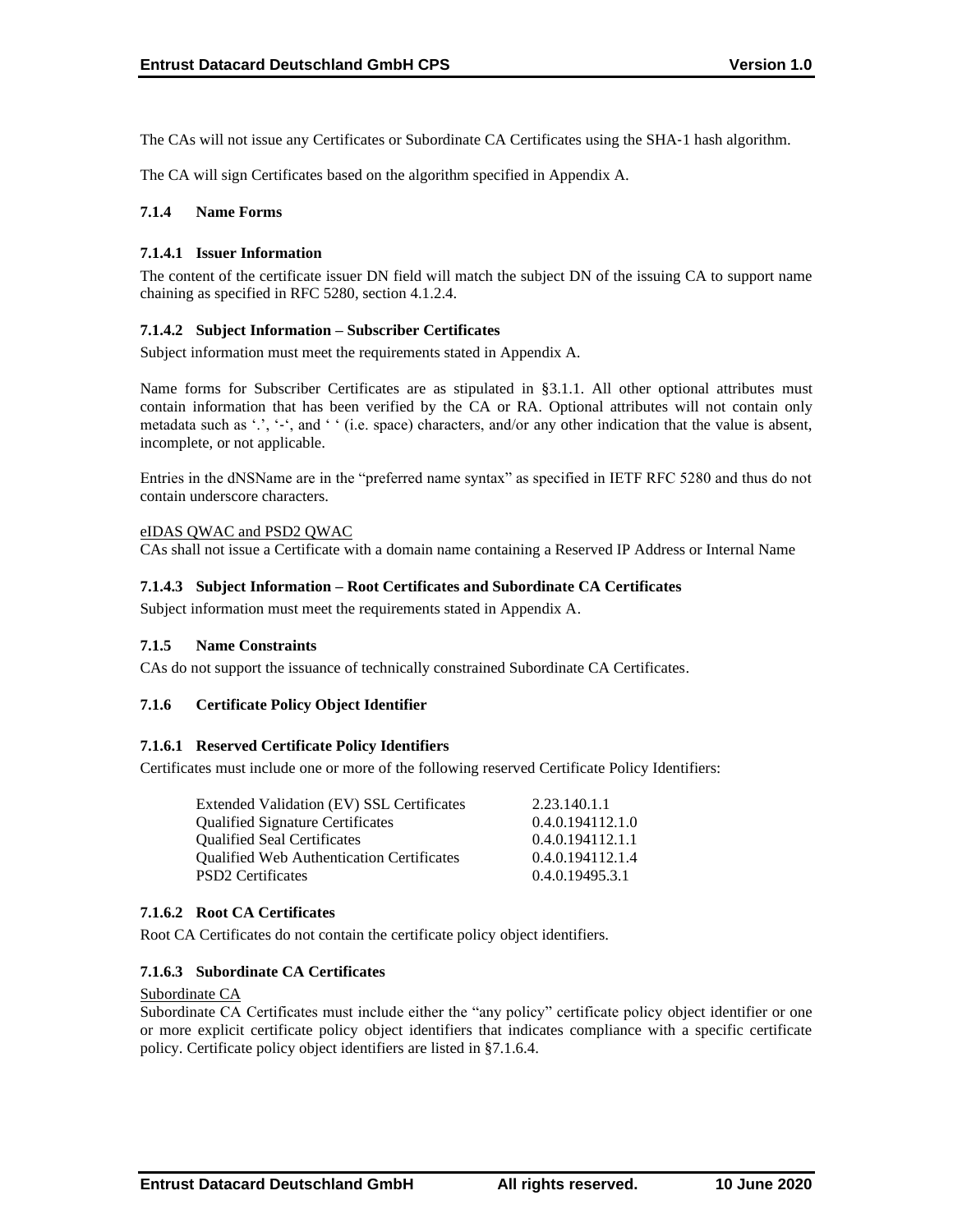# **7.1.6.4 Subscriber Certificates**

Certificates include one or more of the following certificate policy identifiers:

| 2.16.840.1.114028.10.1.2    |
|-----------------------------|
| 2.16.840.1.114028.10.1.6    |
| 2.16.840.1.114028.10.1.12.0 |
| 2.16.840.1.114028.10.1.12.1 |
| 2.16.840.1.114028.10.1.12.4 |
| 2.16.840.1.114028.10.1.12.5 |
| 2.16.840.1.114028.10.1.12.6 |
|                             |

### **7.1.7 Usage of Policy Constraints Extension**

No stipulation.

### **7.1.8 Policy Qualifiers Syntax and Semantics**

CAs include policy qualifiers in all Subscriber Certificates as stipulated in Appendix A.

### **7.1.9 Processing Semantics for the Critical Certificate Policies Extension**

Certificate policies extension is marked Not Critical

# **7.2 CRL Profile**

The following fields of the X.509 version 2 CRL format are used by the CAs:

- version: set to v2
- signature: identifier of the algorithm used to sign the CRL
- issuer: the full Distinguished Name of the CA issuing the CRL
- this update: time of CRL issuance
- next update: time of next expected CRL update
- revoked Certificates: list of revoked Certificate information

### **7.2.1 Version Number**

No stipulation.

### **7.2.2 CRL and CRL Entry Extensions**

No stipulation.

### **7.3 OCSP Profile**

The profile for the Online Certificate Status Protocol (OCSP) messages issued by a CA conform to the specifications contained in the IETF RFC 6960 Internet X.509 PKI Online Certificate Status Protocol (OCSP) Profile.

### **7.3.1 Version Number**

No stipulation.

### **7.3.2 OCSP Extensions**

No stipulation.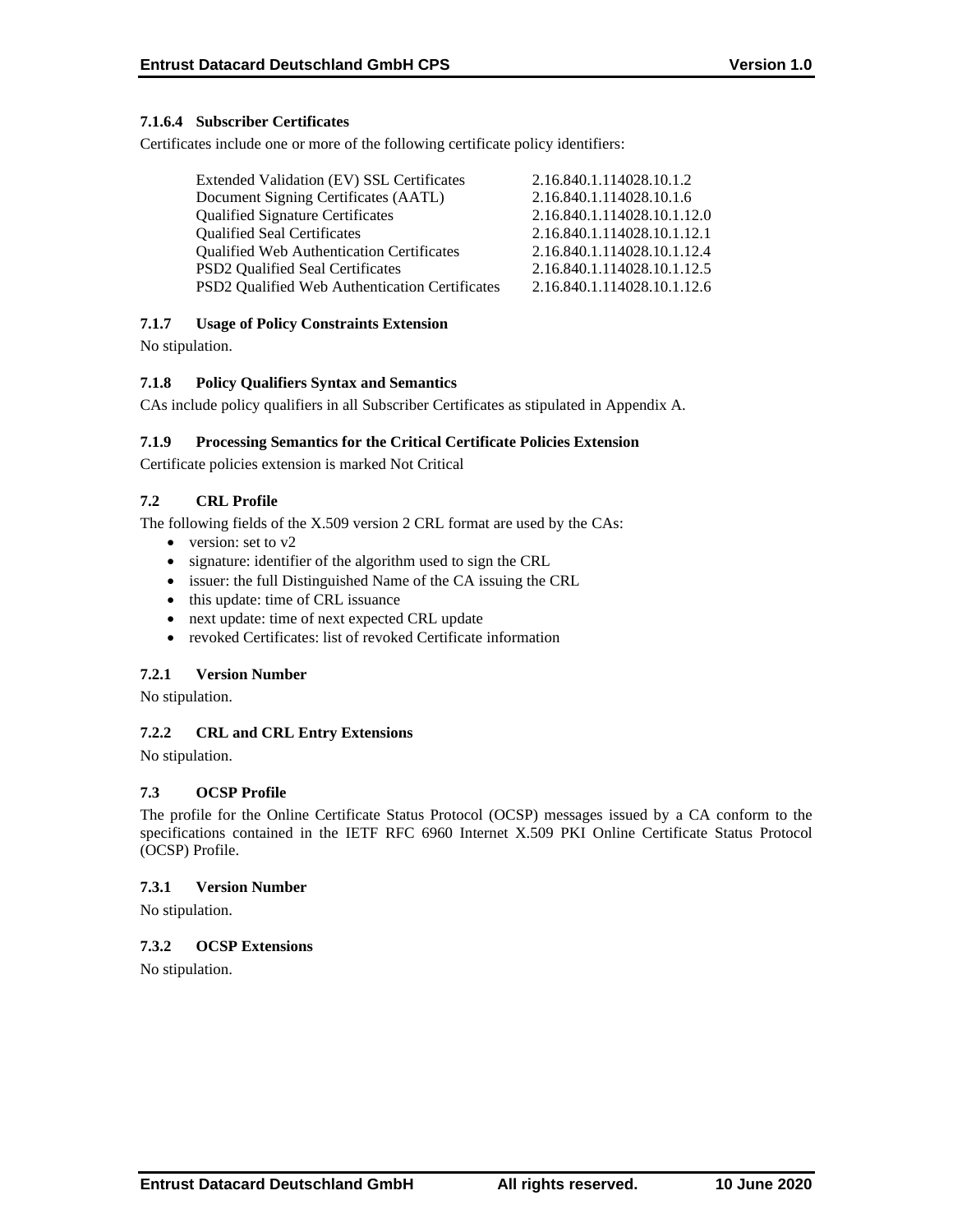### **8. Compliance Audit and Other Assessment**

### **8.1 Frequency or Circumstances of Assessment**

The CAs and RAs shall be audited for compliance with the practices and procedures set forth in the CPS. The period during which the CA issues Certificates will be divided into an unbroken sequence of audit periods. An audit period will not exceed one year in duration.

### **8.2 Identity/Qualifications of Assessor**

The compliance audit of the CAs shall be performed by an auditor which possesses the following qualifications and skills:

- i. Independence from the subject of the audit;
- ii. Ability to conduct an audit that addresses the criteria of the audit schemes specified in §8.4;
- iii. Employs individuals who have proficiency in examining PKI technology, information security tools and techniques, information technology and security auditing, and the third-party attestation function;
- iv. Performed by a licensed conformity assessment body accredited in accordance with ISO 17065 applying the requirements specified in ETSI EN 319 403;
- v. Bound by law, government regulation, or professional code of ethics; and
- vi. Maintains professional liability/errors and omissions insurance policy limits of at least one million US dollars coverage.

### **8.3 Assessor's Relationship to Assessed Entity**

The certified public accounting firm selected to perform the compliance audit for the CAs and RAs shall be independent from the entity being audited.

### **8.4 Topics Covered by Assessment**

The compliance audit shall test compliance of the CAs and RAs against the policies and procedures set forth, as applicable in:

- i. This CPS;
- ii. ETSI EN 319 411-2 and related standards documents;
- iii. ETSI TS 119 495 and related standards documents.

### **8.5 Actions Taken as a Result of Deficiency**

Upon receipt of a compliance audit that identifies any deficiencies, the audited CA or RA shall use commercially reasonable efforts to correct any such deficiencies in an expeditious manner.

### **8.6 Communication of Results**

The results of all compliance audits shall be communicated to the Policy Authority and to any third party entities which are entitled by law or regulation to receive a copy of the audit results.

The results of the most recent compliance audit will be posted within three months from the end of the audit period to the Repository.

### eIDAS QWAC and PSD2 QWAC

The audit results will also be posted to the CA Common Database (i.e., https://ccadb.force.com).

### **8.7 Self-audits**

### eIDAS QWAC and PSD2 QWAC

The CA will monitor adherences to this CPS, ETSI Guidelines, and the Baseline Requirements and strictly control its service quality by performing self-audits on at least a quarterly basis against a randomly selected sample of the greater of one Certificate or at least three percent of the Certificates issued by it during the period commencing immediately after the previous self-audit sample was taken.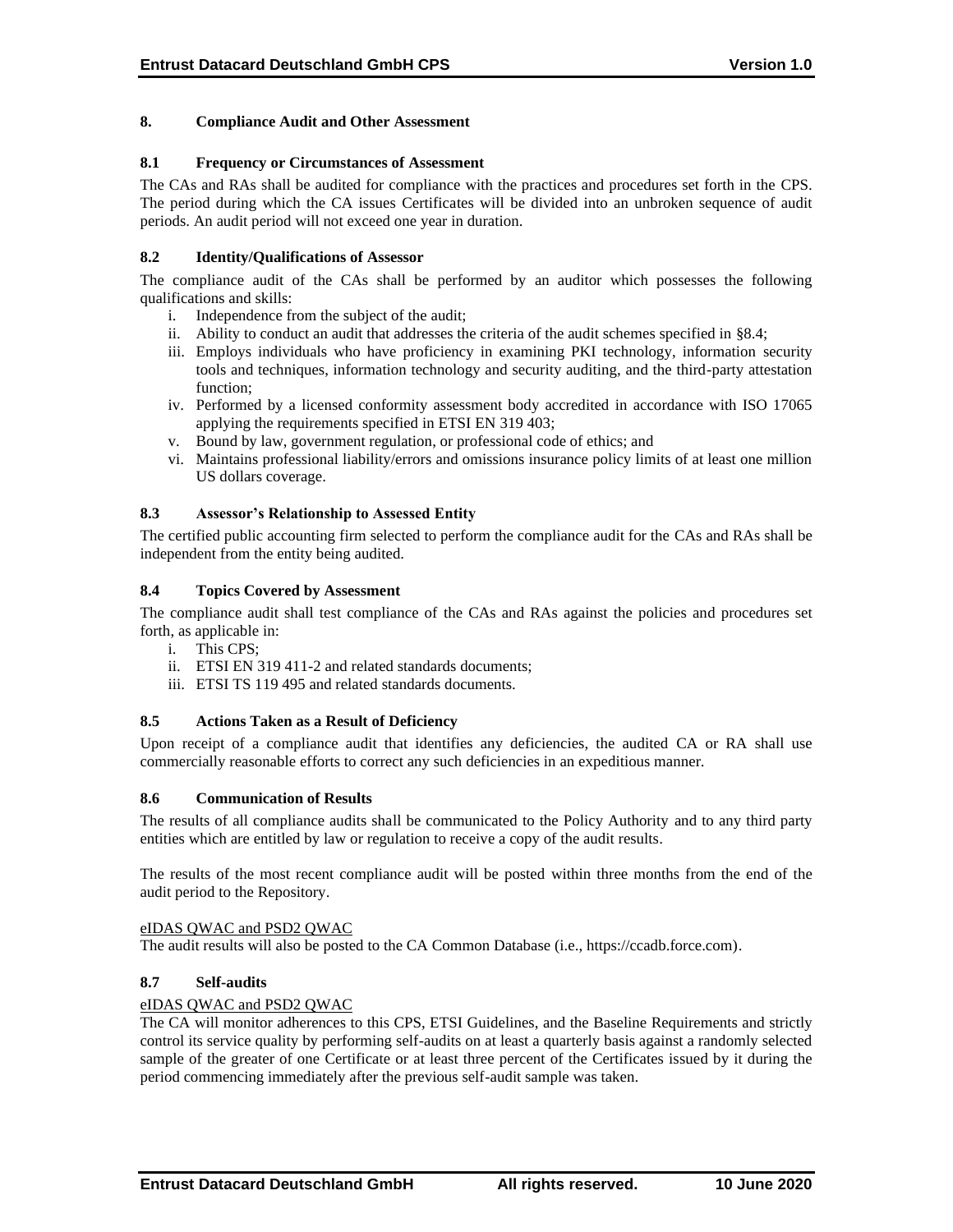### **9. Other Business and Legal Matters**

### **9.1 Fees**

Unless otherwise set out in a Subscription Agreement, the fees for services provided by Entrust Datacard in respect to Certificates are set forth in the Repository. Unless otherwise set out in a Subscription Agreement, these fees are subject to change, and any such changes shall become effective immediately after posting in the Repository. The fees for services provided by independent third-party RAs, Resellers and Co-marketers in respect to Certificates are set forth on the web sites operated by such RAs, Resellers and Co-marketers. These fees are subject to change, and any such changes shall become effective immediately after posting in such web sites.

### **9.1.1 Certificate Issuance or Renewal Fees**

See the Repository for the fees charged by Entrust Datacard. See the web sites operated by RAs operating under the CAs, Resellers, and Co-marketers for the fees charged by such RAs, Resellers, and Co-marketers.

### **9.1.2 Certificate Access Fees**

See the Repository for the fees charged by Entrust Datacard. See the web sites operated by RAs operating under the CAs, Resellers, and Co-marketers for the fees charged by such RAs, Resellers, and Co-marketers.

### **9.1.3 Revocation or Status Information Access Fees**

See the Repository for the fees charged by Entrust Datacard. See the web sites operated by RAs operating under the CAs, Resellers, and Co-marketers for the fees charged by such RAs, Resellers, and Co-marketers.

### **9.1.4 Fees for Other Services**

See the Repository for the fees charged by Entrust Datacard. See the web sites operated by RAs operating under the CAs, Resellers, and Co-marketers for the fees charged by such RAs, Resellers, and Co-marketers.

### **9.1.5 Refund Policy**

Except for a formal written Entrust Datacard refund policy, if any, neither Entrust Datacard nor any RAs operating under the CAs nor any Resellers or Co-Marketers provide any refunds for Certificates or services provided in respect to Certificates.

### **9.2 Financial Responsibility**

Subscribers and Relying Parties shall be responsible for the financial consequences to such Subscribers, Relying Parties, and to any other persons, entities, or organizations for any transactions in which such Subscribers or Relying Parties participate and which use Certificates or any services provided in respect to Certificates. Entrust Datacard makes no representations and gives no warranties or conditions regarding the financial efficacy of any transaction completed utilizing an Certificate or any services provided in respect to Certificates and the Entrust Datacard Group shall have no liability except as explicitly set forth herein in respect to the use of or reliance on an Certificate or any services provided in respect to Certificates.

### **9.2.1 Insurance Coverage**

Entrust Datacard maintains (a) Commercial General Liability insurance with policy limits of at least two million US dollars (US\$2,000,000.00) in coverage; and (b) Professional Liability/Errors and Omissions insurance, with policy limits of at least five million US dollars (US\$5,000,000.00) in coverage. Such insurance policies will be carried with companies rated no less than A- as to Policy Holder's Rating in the current edition of Best's Insurance Guide.

### **9.2.2 Other Assets**

No stipulation.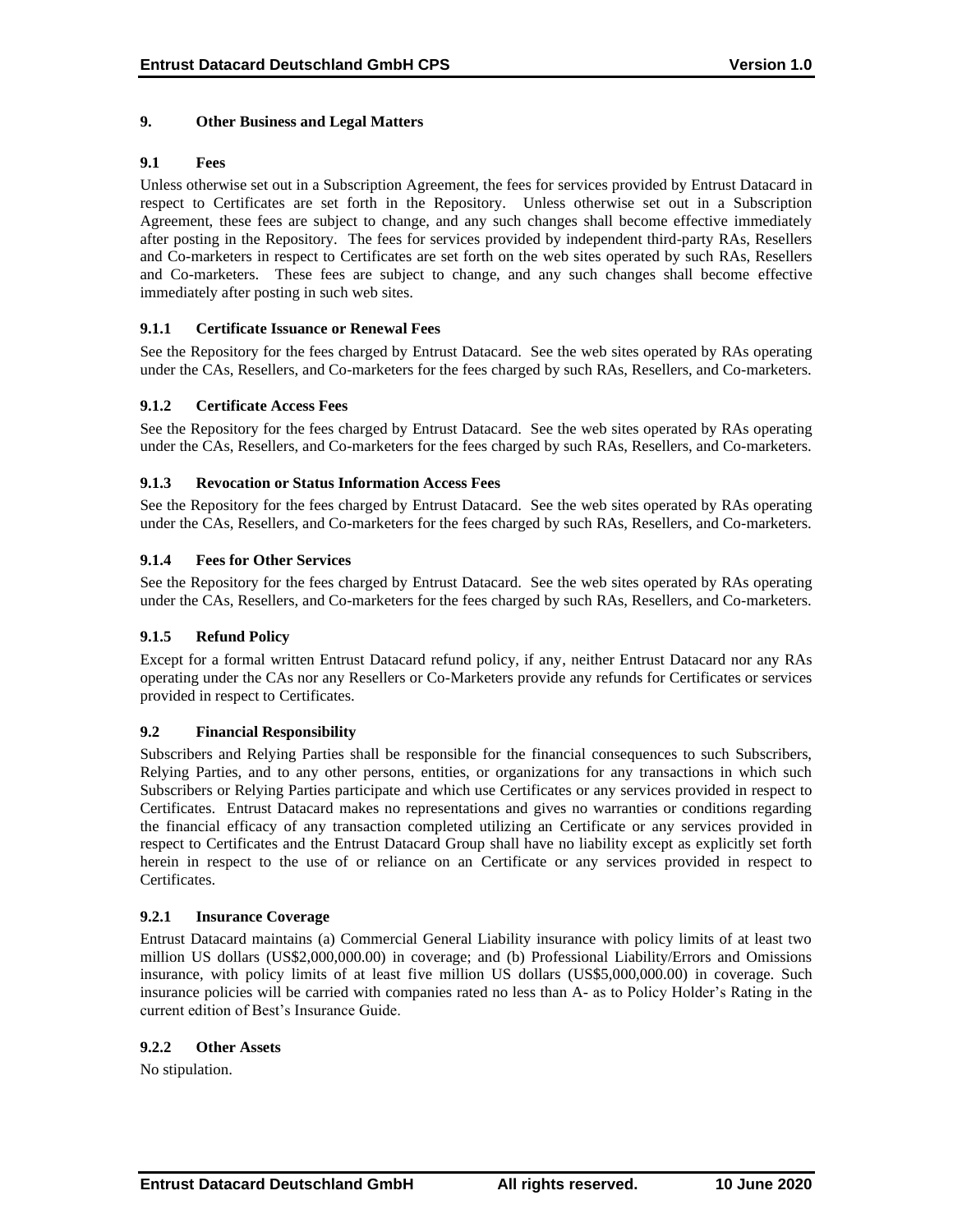# **9.2.3 Insurance or Warranty Coverage for End-entities**

No stipulation.

# **9.3 Confidentiality of Business Information**

Neither Entrust Datacard nor any independent third-party RAs operating under the CAs, nor any Resellers or Co-Marketers shall disclose or sell Applicant or Subscriber names (or other information submitted by an Applicant or Subscriber when applying for a Certificate), except in accordance with this CPS, a Subscription Agreement, or a Relying Party Agreement. Entrust Datacard and all independent third-party RAs operating under the CAs, and all Resellers and Co-Marketers shall use a commercially reasonable degree of care to prevent such information from being used or disclosed for purposes other than those set forth in the CPS, a Subscription Agreement, or a Relying Party Agreement. Notwithstanding the foregoing, Applicants and Subscribers acknowledge that some of the information supplied with a Certificate Application is incorporated into Certificates and that Entrust Datacard and all independent third-party RAs operating under the CAs, and all Resellers and Co-Marketers shall be entitled to make such information publicly available.

### **9.3.1 Scope of Confidential Information**

Information that is supplied by Applicants, Subscribers, or Relying Parties for the subscription for, use of, or reliance upon an Certificate, and which is not included in the information described in §9.3.2 below, shall be considered to be confidential. Entrust Datacard and RAs shall be entitled to disclose such information to any subcontractors or agents that are assisting in the verification of information supplied in Certificate Applications or that are assisting in the operation of the CAs or Entrust Datacard RAs. Information considered to be confidential shall not be disclosed unless compelled pursuant to legal, judicial, or administrative proceedings, or otherwise required by law. Entrust Datacard and independent third-party RAs shall be entitled to disclose information that is considered to be confidential to legal and financial advisors assisting in connection with any such legal, judicial, administrative, or other proceedings required by law, and to potential acquirers, legal counsel, accountants, banks and financing sources and their advisors in connection with mergers, acquisitions, or reorganizations.

### **9.3.2 Information not with the Scope of Confidential Information**

Information that is included in a Certificate or a Certificate Revocation List, including without limitation personal information, shall not be considered confidential. Information contained in the CPS shall not be considered confidential. Without limiting the foregoing, information that (i) was or becomes known through no fault of Entrust Datacard, an independent third-party RA under a CA, a Reseller, or a Comarketer, (ii) was rightfully known or becomes rightfully known to Entrust Datacard, an independent thirdparty RA under the CA, a Reseller, or a Co-marketer without confidential or proprietary restriction from a source other than the Subscriber, (iii) is independently developed by Entrust Datacard, an independent third-party RA under a CA, a Reseller, or a Co-marketer, or (iv) is approved by a Subscriber for disclosure, shall not be considered confidential.

# **9.3.3 Responsibility to Protect Confidential Information**

Entrust Datacard's employees, agents, and contractors are responsible for protecting confidential information and are contractually obligated to do so. Entrust Datacard systems are configured to protect confidential information.

### **9.4 Privacy or Personal Information**

### **9.4.1 Data Protection Policy**

Entrust Datacard follows the Data Protection Policy available at www.entrustdatacard.com when handling personal information.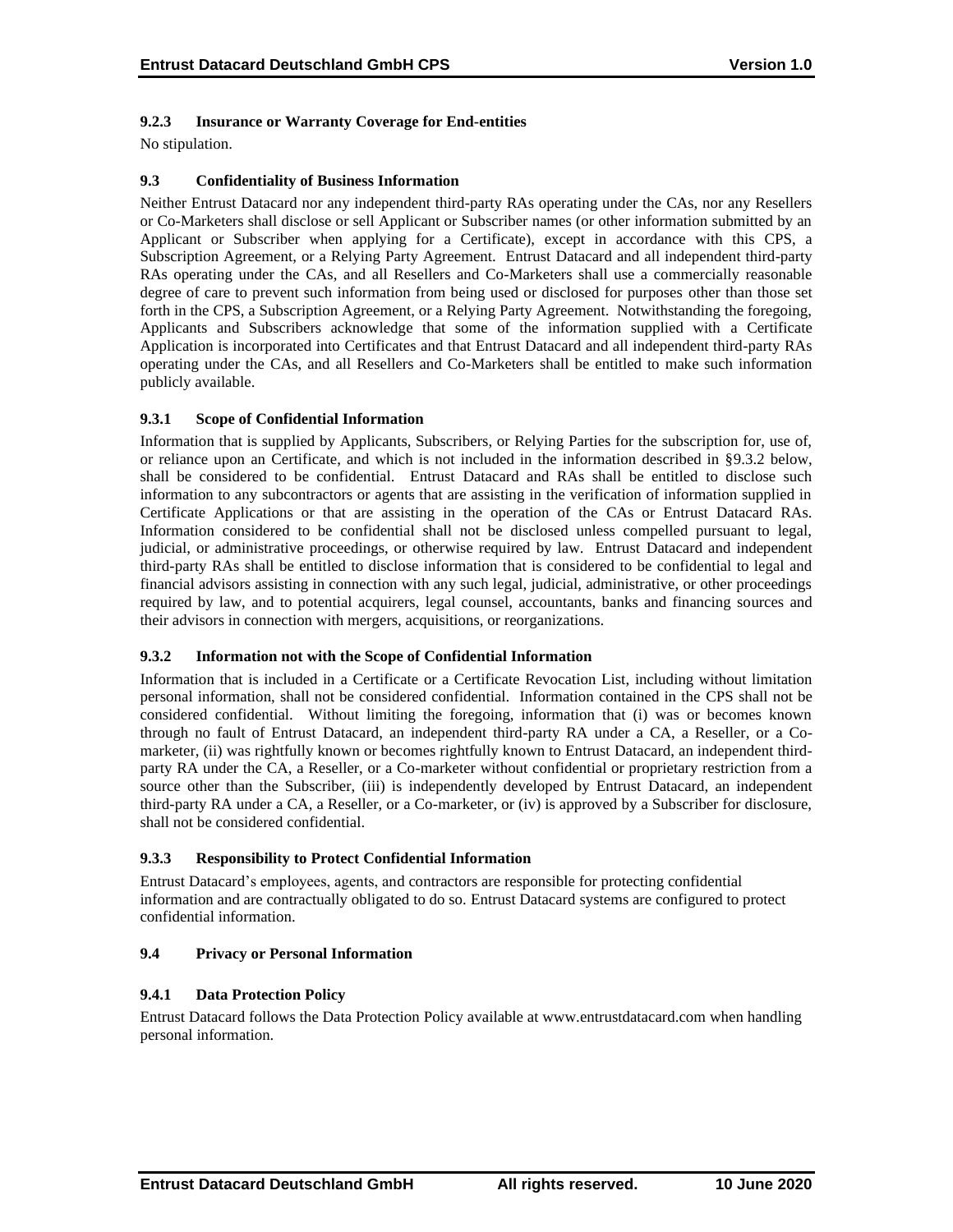### **9.4.2 Information Treated as Private**

Entrust Datacard treats all personal information about an individual as personal information in accordance with the Data Protection Policy.

### **9.4.3 Information not Deemed Private**

Certificates, CRLs, and OCSP and the personal or corporate information appearing in them are not considered confidential information.

### **9.4.4 Responsibility to Protect Private Information**

Entrust Datacard personnel are required to protect personal information in accordance with the Data Protection Policy.

### **9.4.5 Notice and Consent to Use Private Information**

Unless otherwise stated in the CPS, Data Protection Policy or other agreement (such as a Subscription Agreement or Relying Party Agreement), personal information will not be used without the consent of the subject of such personal information. Notwithstanding the foregoing, personal information contained in a Certificate may be published in online public repositories and all Subscribers consent to the global transfer of any personal data contained in the Certificate.

### **9.4.6 Disclosure Pursuant to Judicial or Administrative Process**

Entrust Datacard, independent third-party RAs under a CA, Resellers, and Co-marketers shall have the right to release information that is considered to be personal and/ or confidential to law enforcement officials in compliance with applicable law.

Entrust Datacard, independent third-party RAs under a CA, Resellers, and Co-marketers may disclose information that is considered confidential during the course of any arbitration, litigation, or any other legal, judicial, or administrative proceeding relating to such information. Any such disclosures shall be permissible provided that Entrust Datacard, the independent third-party RA, Reseller, or Co-marketer uses commercially reasonable efforts to obtain a court-entered protective order restricting the use and disclosure of any such information to the extent reasonably required for the purposes of such arbitration, litigation, or any other legal, judicial, or administrative proceeding.

### **9.4.7 Other Information Disclosure Circumstances**

Entrust Datacard, independent third-party RAs under a CA, Resellers, and Co-marketers may disclose information provided to Entrust Datacard, such RA, Reseller or Co-marketer, by an Applicant, a Subscriber, or a Relying Party upon request of such Applicant, Subscriber, or Relying Party.

If a Certificate is revoked by a CA, a serial number will be included in the Certificate Revocation List entry for the revoked Certificate.

# **9.5 Intellectual Property Rights**

Entrust Datacard retains all right, title, and interest (including all intellectual property rights), in, to and under all Certificates, except for any information that is supplied by an Applicant or a Subscriber and that is included in an Certificate, which information shall remain the property of the Applicant or Subscriber. All Applicants and Subscribers grant to Entrust Datacard and any RAs operating under the CAs a nonexclusive, worldwide, paid-up, royalty-free license to use, copy, modify, publicly display, and distribute such information, by any and all means and through any and all media whether now known or hereafter devised for the purposes contemplated under the CPS, the Subscriber's Subscription Agreement, and any Relying Party Agreements. Entrust Datacard and any RAs operating under the CAs shall be entitled to transfer, convey, or assign this license in conjunction with any transfer, conveyance, or assignment as contemplated in §9.16.2. Entrust Datacard grants to Subscribers and Relying Parties a non-exclusive, nontransferable license to use, copy, and distribute Certificates, subject to such Certificates being used as contemplated under the CPS, the Subscriber's Subscription Agreement, and any Relying Party Agreements, and further provided that such Certificates are reproduced fully and accurately and are not published in any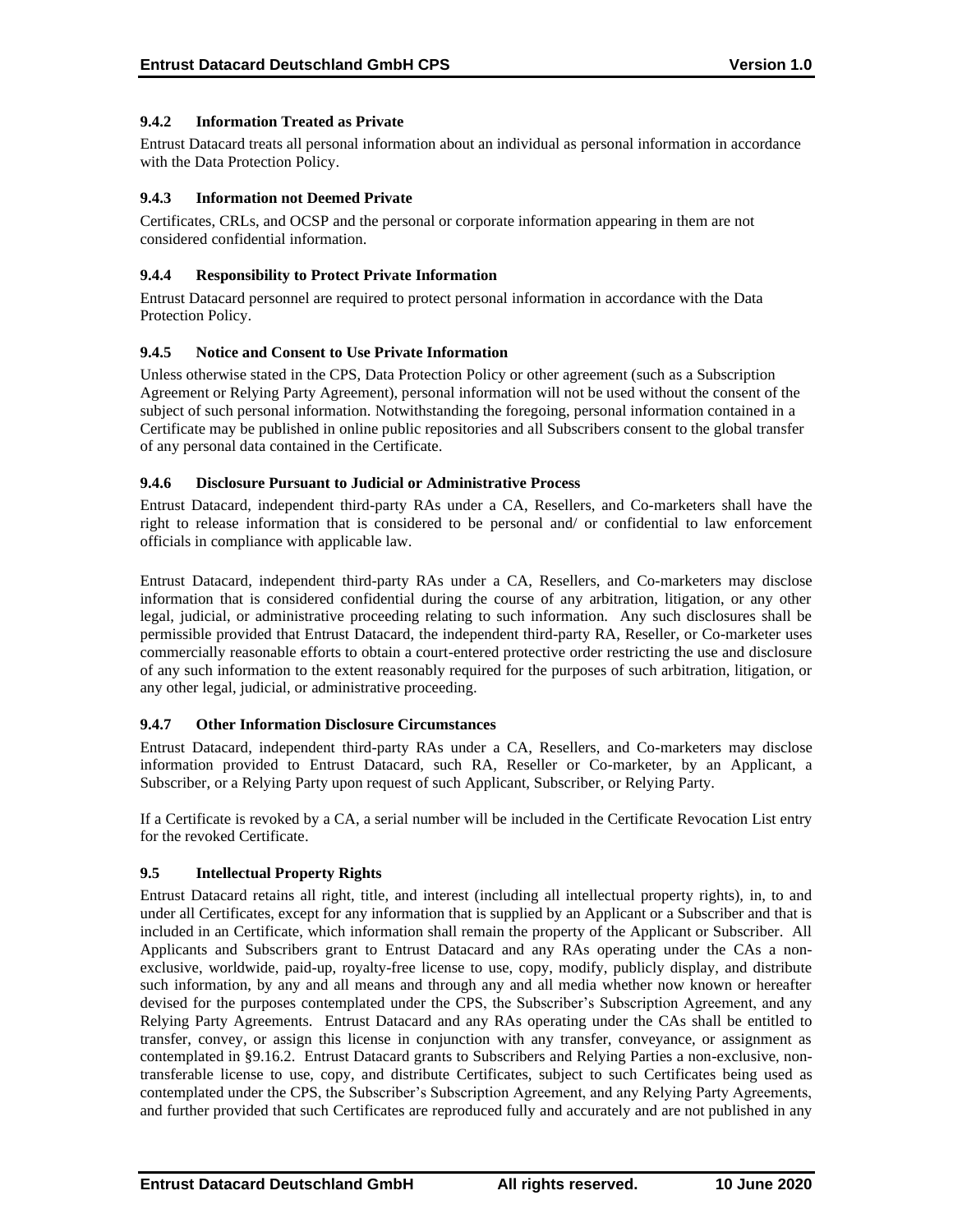publicly available database, repository, or directory without the express written permission of Entrust Datacard. Except as expressly set forth herein, no other right is or shall be deemed to be granted, whether by implication, estoppel, inference or otherwise. Subject to availability, Entrust Datacard may in its discretion make copies of one or more Subordinate CA Certificate(s) available to Subscribers for use solely with the Certificate issued to such Subscribers. Entrust Datacard retains all right, title, and interest (including all intellectual property rights), in, to and under the Subordinate CA Certificate(s).

Entrust Datacard grants permission to reproduce the CPS provided that (i) the copyright notice on the first page of this CPS is retained on any copies of the CPS, and (ii) the CPS is reproduced fully and accurately. Entrust Datacard retains all right, title, and interest (including all intellectual property rights), in, to and under the CPS.

In no event shall the Entrust Datacard Group be liable to any Applicants, Subscribers, or Relying Parties or any other third parties for any losses, costs, liabilities, expenses, damages, claims, or settlement amounts arising from or relating to claims of infringement, misappropriation, dilution, unfair competition, or any other violation of any patent, trademark, copyright, trade secret, or any other intellectual property or any other right of person, entity, or organization in any jurisdiction arising from or relating to any Certificate or arising from or relating to any services provided in relation to any Certificate.

### **9.6 Representation and Warranties**

### **9.6.1 CA Representations and Warranties**

A CA shall:

- (i) provide CA services in accordance with the terms and conditions of the CPS;
- (ii) upon receipt of a request from an RA operating under such CA, issue an Certificate in accordance with the terms and conditions of the CPS;
- (iii) make available Certificate revocation information by issuing Certificates and by issuing and making available Certificate CRLs in an Repository in accordance with the terms and conditions of the CPS;
- (iv) issue and publish Certificate CRLs on a regular schedule in accordance with the terms and conditions of the CPS; and
- (v) upon receipt of a revocation request from an RA operating under such CA, revoke the specified Certificate in accordance with the terms and conditions of the CPS.

In operating the CAs, Entrust Datacard may use one or more representatives or agents to perform its obligations under the CPS, any Subscription Agreements, or any Relying Party Agreements, provided that Entrust Datacard shall remain responsible for its performance.

### **9.6.1.1 Warranties and Limitations on Warranties**

Entrust Datacard makes the following limited warranties to Subscribers with respect to the operation of the CAs:

- (i) CAs shall provide Repository services consistent with the practices and procedures set forth in this CPS;
- (ii) CAs shall perform Certificate issuance consistent with the procedures set forth in this CPS; and
- (i) CAs shall provide revocation services consistent with the procedures set forth in this CPS.

Notwithstanding the foregoing, in no event does the Entrust Datacard Group make any representations, or provide any warranties, or conditions to any Applicants, Subscribers, Relying Parties, or any other persons, entities, or organizations with respect to (i) the techniques used in the generation and storage of the Private Key corresponding to the Public Key in an Certificate, including, whether such Private Key has been Compromised or was generated using sound cryptographic techniques, (ii) the reliability of any cryptographic techniques or methods used in conducting any act, transaction, or process involving or utilizing an Certificate, (iii) any software whatsoever, or (iv) non-repudiation of any Certificate or any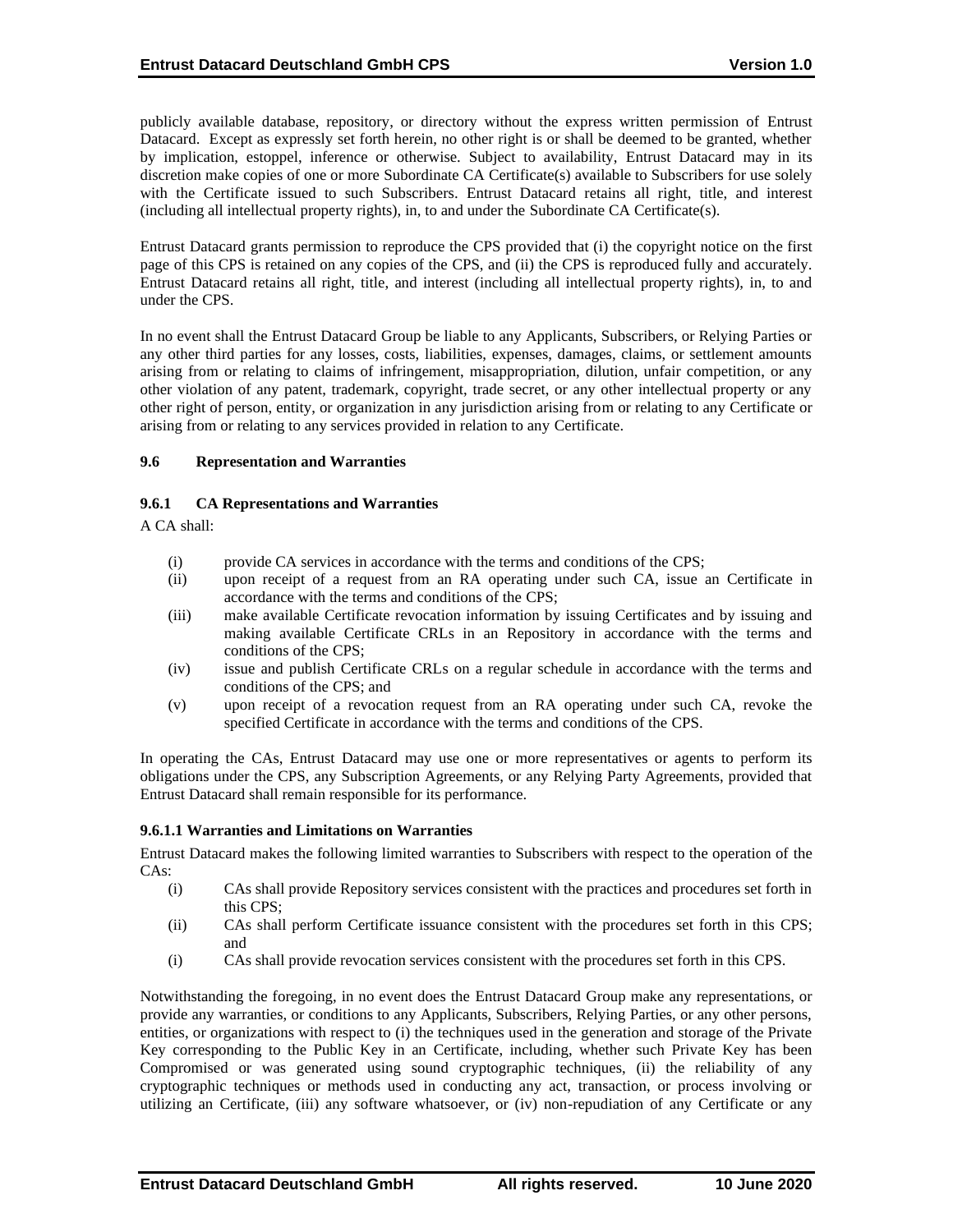transaction facilitated through the use of an Certificate, since such determination is a matter of applicable law.

Applicants, Subscribers, and Relying Parties acknowledge and agree that operations in relation to Certificates and Certificate Applications are dependent on the transmission of information over communication infrastructures such as, without limitation, the Internet, telephone and telecommunications lines and networks, servers, firewalls, proxies, routers, switches, and bridges ("Telecommunication Equipment") and that this Telecommunication Equipment is not under the control of Entrust Datacard. The Entrust Datacard Group shall not be liable for any error, failure, delay, interruption, defect, or corruption in relation to a Certificate, a Certificate CRL, OCSP message, or a Certificate Application to the extent that such error, failure, delay, interruption, defect, or corruption is caused by such Telecommunication Equipment.

### **9.6.2 RA Representations and Warranties**

RAs operating under a CA shall:

- (i) receive Certificate Applications in accordance with the terms and conditions of the CPS;
- (ii) perform, log and secure verification of information submitted by Applicants when applying for Certificates, and if such verification is successful, submit a request to a CA for the issuance of a Certificate, all in accordance with the terms and conditions of the CPS;
- (iii) receive and verify requests from Subscribers for the revocation of Certificates, and if the verification of a revocation request is successful, submit a request to a CA for the revocation of such Certificate, all in accordance with the terms and conditions of the CPS;
- (iv) notify Subscribers, in accordance with the terms and conditions of the CPS, that an Certificate has been issued to them; and
- (v) notify Subscribers, in accordance with the terms and conditions of the CPS that and Certificate issued to them has been revoked or will soon expire.

Entrust Datacard may use one or more representatives or agents to perform its obligations in respect of an Entrust Datacard RA under the CPS, any Subscription Agreements, or any Relying Party Agreements, provided that Entrust Datacard shall remain responsible for the performance of such representatives or agents under the CPS, any Subscription Agreements, or any Relying Party Agreements. Entrust Datacard may appoint independent third parties to act as RAs under a CA. Such independent third-party RAs shall be responsible for their performance under the CPS, any Subscription Agreements, or any Relying Party Agreements. Entrust Datacard shall not be responsible for the performance of such independent third-party RAs. Independent third-party RAs may use one or more representatives or agents to perform their obligations when acting as an RA under a CA. Independent third-party RAs shall remain responsible for the performance of such representatives or agents under the CPS, any Subscription Agreements, or any Relying Party Agreements. Entrust Datacard may appoint Resellers and Co-marketers for (i) Certificates, and (ii) services provided in respect to Certificates. Such Resellers and Co-marketers shall be responsible for their performance under the CPS, any Subscription Agreements, or any Relying Party Agreements. Entrust Datacard shall not be responsible for the performance of any such Resellers and Co-marketers. Resellers and Co-marketers may use one or more representatives or agents to perform their obligations under the CPS, any Subscription Agreements, or any Relying Party Agreements. Resellers and Comarketers shall remain responsible for the performance of such representatives or agents under the CPS, any Subscription Agreements, or any Relying Party Agreements. Independent third-party RAs, Resellers, and Co-marketers shall be entitled to receive all of the benefit of all (i) disclaimers of representations, warranties, and conditions, (ii) limitations of liability, (iii) representations and warranties from Applicants, Subscribers, and Relying Parties, and (iv) indemnities from Applicants, Subscribers, and Relying Parties, set forth in this CPS, any Subscription Agreements, and any Relying Party Agreements.

The same liability provisions that apply in §9.6.1 with respect to the CAs shall apply with respect to RAs.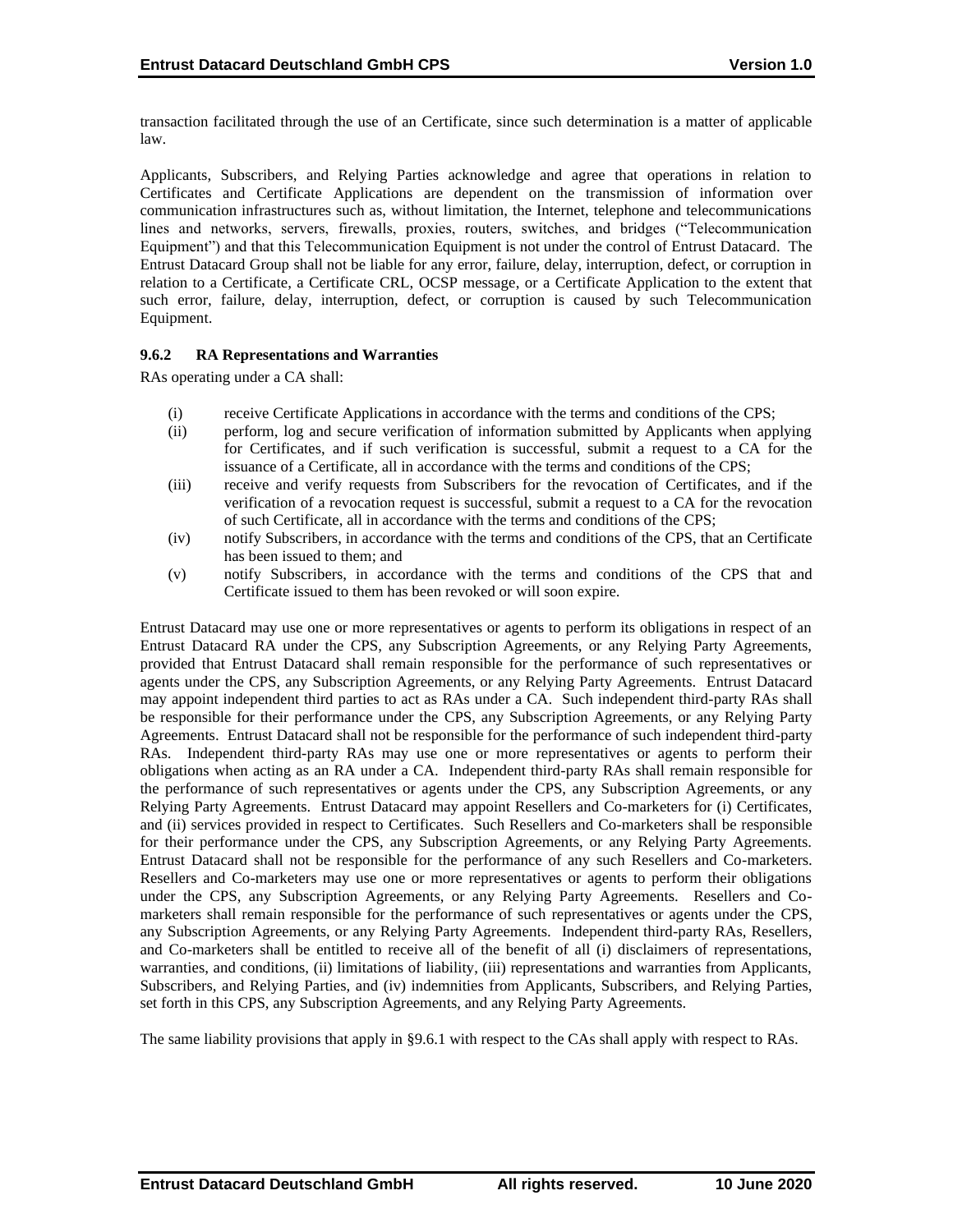### **9.6.3 Subscriber representations and Warranties**

Subscribers and Applicants shall:

- (i) understand and, if necessary, receive proper education in the use of Public-Key cryptography and Certificates including Certificates;
- (ii) provide, in any communications with Entrust Datacard or an independent third-party RA, correct information with no errors, misrepresentations, or omissions;
- (iii) provide verification information that Entrust Datacard may request, within the time period requested;
- (iv) generate a new, secure, and cryptographically sound Key Pair to be used in association with the Subscriber's Certificate or Applicant's Certificate Application, if not generated by a CA;
- (v) read and agree to all terms and conditions of the CPS and Subscription Agreement;
- (vi) refrain from modifying the contents of an Certificate;
- (vii) use Certificates exclusively for legal and authorized purposes in accordance with the terms and conditions of the CPS and applicable laws including, without limitation, laws relating to import, export, data protection and the right to include personal information in Certificates;
- (viii) only use an Certificate on behalf of the person, entity, or organization listed as the Subject in such Certificate;
- (ix) keep confidential and properly protect the Subscriber's or Applicant's Private Keys;
- (x) notify Entrust Datacard or, if Applicant submitted its Certificate Application to an independent third-party RA, such independent third-party RA, as soon as reasonably practicable of any change to any information included in the Applicant's Certificate Application or any change in any circumstances that would make the information in the Applicant's Certificate Application misleading or inaccurate;
- (xi) notify Entrust Datacard or, if Subscriber received its Certificate through an independent thirdparty RA, such independent third-party RA, as soon as reasonably practicable of any change to any information included in the Subscriber's Certificate or any change in any circumstances that would make the information in the Subscriber's Certificate misleading or inaccurate;
- (xii) immediately cease to use an Certificate if any information included in the Subscriber's Certificate or if a change in circumstances would make the information in the Subscriber's Certificate misleading or inaccurate;
- (xiii) notify Entrust Datacard or, if Subscriber received its Certificate from an independent third-party RA, such independent third-party RA, immediately of any suspected or actual Compromise of the Subscriber's or Applicant's Private Keys and request the revocation of such Certificate;
- (xiv) immediately cease to use the Subscriber's Certificate upon (a) expiration or revocation of such Certificate, or (b) any suspected or actual Compromise of the Private Key corresponding to the Public Key in such Certificate, and remove such Certificate from the devices and/or software in which it has been installed, where applicable;
- (xv) refrain from using the Subscriber's Private Key corresponding to the Public Key in the Subscriber's Certificate to sign other Certificates; and
- (xvi) use the Subscriber's or Applicant's own judgment about whether it is appropriate, given the level of security and trust provided by an Certificate, to use an Certificate in any given circumstance.

Certificates and related information may be subject to export, import, and/or use restrictions. Subscribers shall comply with all laws and regulations applicable to a Subscriber's right to export, import, and/or use Certificates and/or related information, including, without limitation, all laws and regulations in respect to nuclear, chemical or biological weapons proliferation. Subscribers shall be responsible for procuring all required licenses and permissions for any export, import, and/or use of Certificates and/or related information. Certain cryptographic techniques, software, hardware, and firmware ("Technology") that may be used in processing or in conjunction with Certificates may be subject to export, import, and/or use restrictions. Subscribers shall comply with all laws and regulations applicable to a Subscriber's right to export, import, and/or use such Technology or related information. Subscribers shall be responsible for procuring all required licenses and permissions for any export, import, and/or use of such Technology or related information.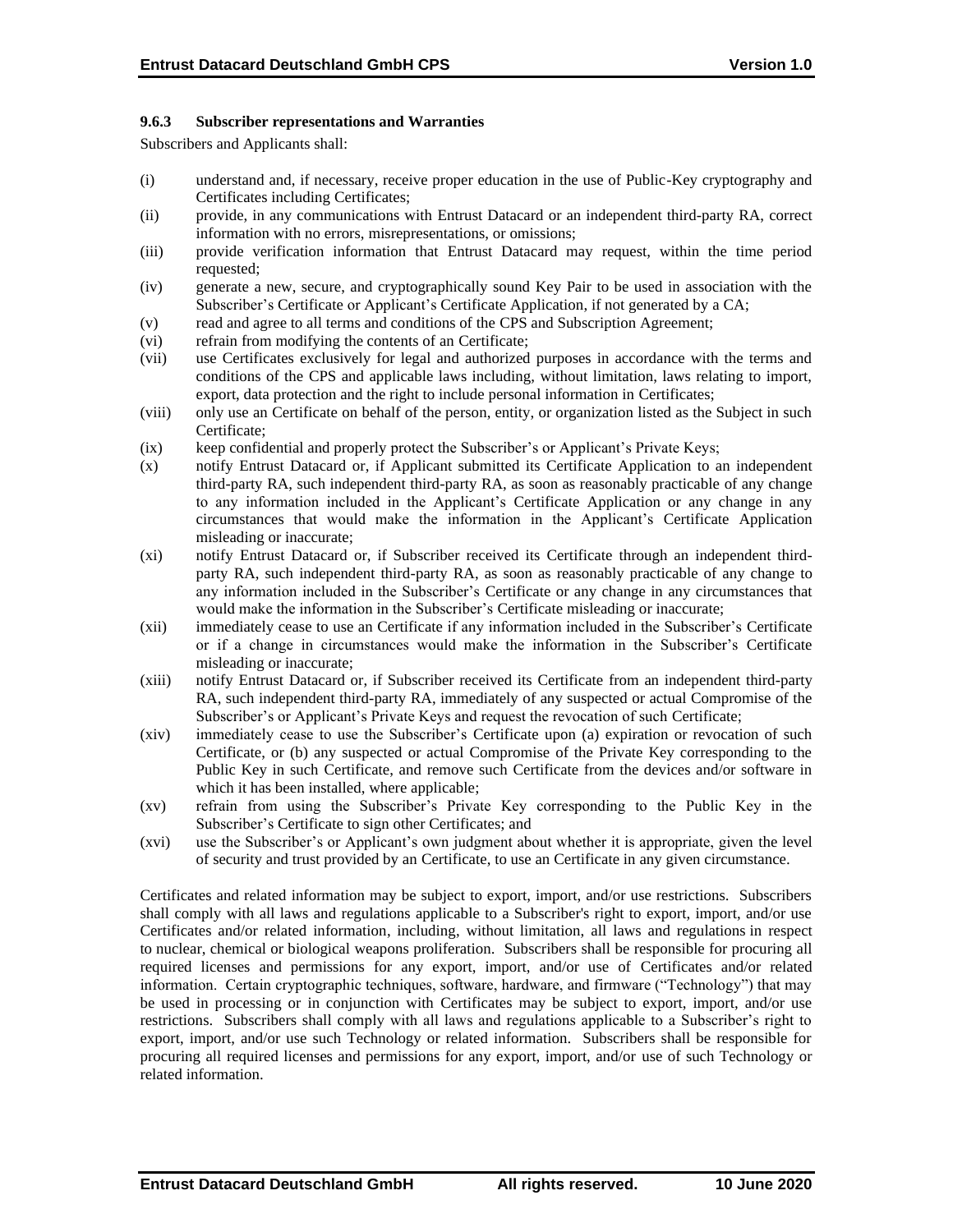Subscribers and Applicants represent and warrant to Entrust Datacard and to all Certificate Beneficiaries, that:

- (i) all information provided, and all representations made, by Subscriber in relation to any Certificates are and will be complete, accurate and truthful (and Subscriber shall promptly update such information and representations from time to time as necessary to maintain such completeness and accuracy);
- (ii) provision of verification information reasonably requested by Entrust Datacard or its delegate will not be unreasonably delayed;
- (iii) the Private Key corresponding to the Public Key submitted to Entrust Datacard in connection with an Certificate Application was created using sound cryptographic techniques, if not generated by a CA;
- (iv) all measures necessary have been taken to maintain sole control of, keep confidential, and properly protect the Private Key (and any associated access information or device – e.g., password or token) at all times;
- (v) any information provided to Entrust Datacard or to any independent third-party RAs in connection with an Certificate Application does not infringe, misappropriate, dilute, unfairly compete with, or otherwise violate the intellectual property, or other rights of any person, entity, or organization in any jurisdiction;
- (vi) the Certificate(s) will not be installed or used until it has reviewed and verified the accuracy of the data in each Certificate;
- (vii) Subscriber will immediately respond to Entrust Datacard's instructions concerning (1) compromise of the Private Key associated with any Certificate and (2) misuse or suspected misuse of an Certificate;
- (viii) all use of the Certificate and its associated Private Key shall cease immediately, and the Subscriber shall promptly notify Entrust Datacard and request the revocation of the Certificate, if (1) any information included in the Certificate changes, is or becomes incorrect or inaccurate, or if any change in any circumstances would make the information in the Certificate Application or Certificate incorrect, misleading or inaccurate; or (2) there is any actual or suspected misuse or compromise of the Private Key (or key activation data) associated with the Public Key in the Certificate;
- (ix) all use of the (1) Certificate and (2) Private Key associated with the Public Key in such Certificate shall cease upon expiration or revocation of such Certificate and such Certificate shall be removed from the devices and/or software in which it has been installed;
- (x) the Certificates will not be used for any hazardous or unlawful (including tortious) activities; and
- (xi) the subject named in the Certificate corresponds to the Subscriber, and that it legally exists as a valid entity in the jurisdiction of incorporation specified in the Certificates;
- (xii) the Certificate shall be installed only on the server accessible at the domain name listed in the Certificate, and will only be used in compliance with all applicable laws, solely for authorized company business, and solely in accordance with the Subscription Agreement and the CPS;
- (xiii) the Subscriber has the exclusive right to use the domain name listed in the Certificate; and
- (xiv) the subject named in the Certificate corresponds to the Subscriber, and that it legally exists as a valid entity in the Jurisdiction of Incorporation or Registration specified in the Certificates.

### eIDAS QSigC

In respect to eIDAS QSigC, Subscribers and Applicants represent and warrant to Entrust Datacard and to all Certificate Beneficiaries, that:

- (xv) Key Pairs shall only be used for cryptographic functions within the secure cryptographic device as defined in §6.2.11;
- (xvi) If the Subscriber or Applicant generates the Key Pair, they will be generated with the secure cryptographic device; and
- (xvii) Key Pairs shall only be used for electronic signatures.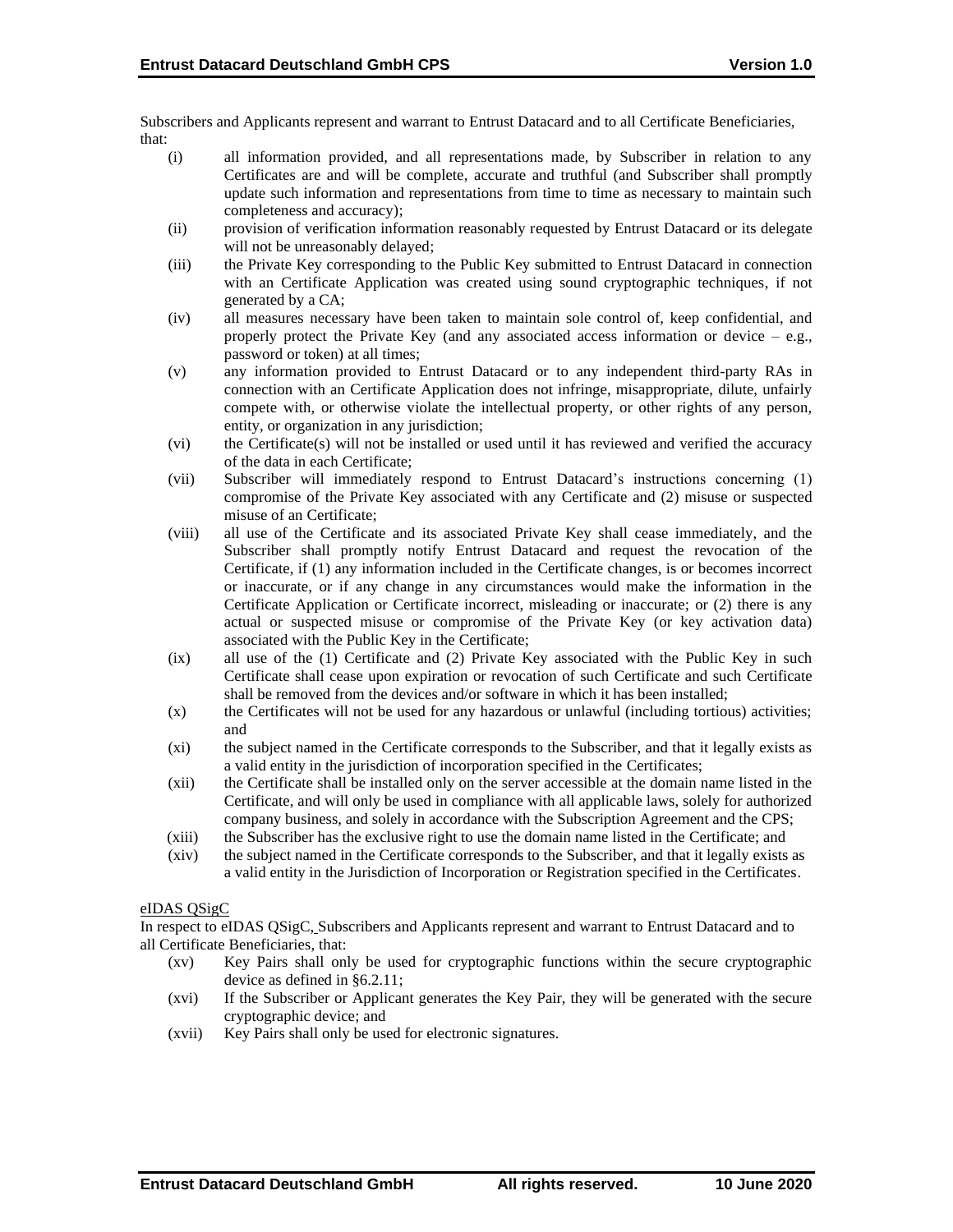eIDAS QSealC and PSD2 QSealC

In respect to eIDAS QSealC and PSD2 QSealC, Subscribers and Applicants represent and warrant to Entrust Datacard and to all Certificate Beneficiaries, that:

(xviii) Key Pairs shall only be used for electronic seals.

### **9.6.4 Relying Parties Representations and Warranties**

Relying Parties shall:

- (i) understand and, if necessary, receive proper education in the use of Public-Key cryptography and Certificates including Certificates;
- (ii) read and agree to all terms and conditions of the CPS and the Relying Party Agreement;
- (iii) verify Certificates, including use of CRLs, in accordance with the certification path validation procedure specified in ITU-T Rec. X.509:2005 | ISO/IEC 9594-8 (2005), taking into account any critical extensions and approved technical corrigenda as appropriate;
- (iv) trust and make use of a Certificate only if the Certificate has not expired or been revoked and if a proper chain of trust can be established to a trustworthy Root; and
- (v) make their own judgment and rely on a Certificate only if such reliance is reasonable in the circumstances, including determining whether such reliance is reasonable given the nature of the security and trust provided by a Certificate and the value of any transaction that may involve the use of a Certificate.
- (vi) trust and make use of a Certificate only if the Certificate has not expired or been revoked and if a proper chain of trust can be established to a trustworthy root.

Certificates and related information may be subject to export, import, and/or use restrictions. Relying Parties shall comply with all laws and regulations applicable to a Relying Party's right to use Certificates and/or related information, including, without limitation, all laws and regulations in respect to nuclear, chemical or biological weapons proliferation. Relying Parties shall be responsible for procuring all required licenses and permissions for any export, import, and/or use of Certificates and/or related information. Certain cryptographic techniques, software, hardware, and firmware ("Technology") that may be used in processing or in conjunction with Certificates may be subject to export, import, and/or use restrictions. Relying Parties shall comply with all laws and regulations applicable to a Relying Party's right to export, import, and/or use such Technology or related information. Relying Parties shall be responsible for procuring all required licenses and permissions for any export, import, and/or use of such Technology or related information.

Relying Parties represent and warrant to Entrust Datacard that:

- (i) the Relying Party shall properly validate a Certificate before making a determination about whether to rely on such Certificate, including confirmation that the Certificate has not expired or been revoked and that a proper chain of trust can be established to a trustworthy root;
- (ii) the Relying Party shall not rely on an Certificate that cannot be validated back to a trustworthy root;
- (iii) the Relying Party shall exercise its own judgment in determining whether it is reasonable under the circumstances to rely on an Certificate, including determining whether such reliance is reasonable given the nature of the security and trust provided by an Certificate and the value of any transaction that may involve the use of an Certificate; and
- (iv) the Relying Party shall not use a Certificate for any hazardous or unlawful (including tortious) activities.
- (v) the Relying Party shall not rely on a revoked or expired Certificate;

### **9.6.5 Representations and Warranties of Other Participants**

Third parties performing Certificate services shall provide those services in accordance with the requirements of the CPS.

### **9.7 Disclaimers of Warranties**

EXCEPT FOR THE LIMITED WARRANTY DESCRIBED IN §9.6.1 §9.6.1.1 ABOVE, ENTRUST DATACARD AND ENTRUST DATACARD GROUP AFFILIATES EXPRESSLY DISCLAIMS AND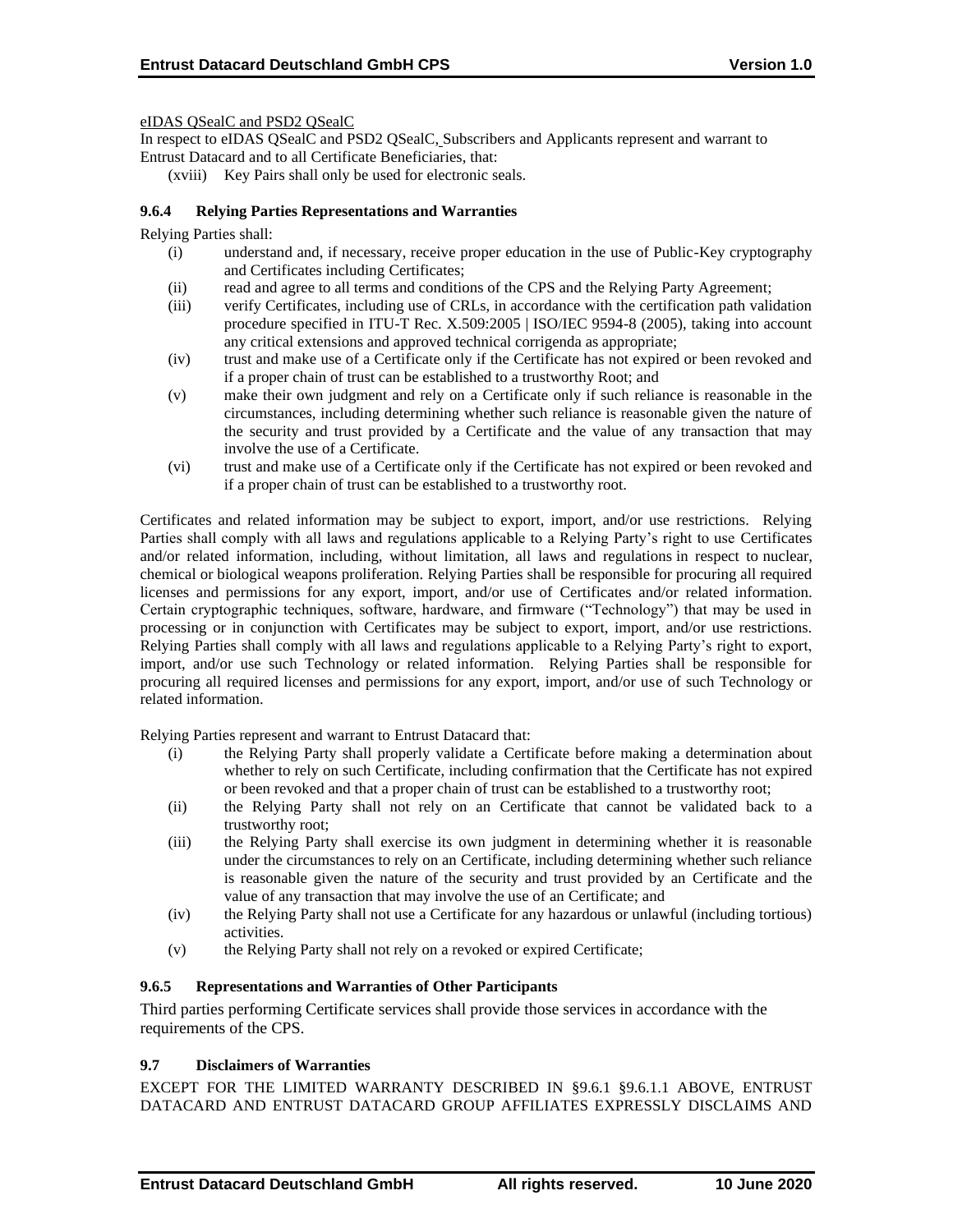MAKES NO REPRESENTATION, WARRANTY OR COVENANT OF ANY KIND, WHETHER EXPRESS OR IMPLIED, EITHER IN FACT OR BY OPERATION OF LAW, WITH RESPECT TO THIS CPS OR ANY CERTIFICATE ISSUED HEREUNDER, INCLUDING WITHOUT LIMITATION, ALL WARRANTIES OF QUALITY, MERCHANTABILITY, NON-INFRINGEMENT, TITLE AND FITNESS FOR A PARTICULAR PURPOSE, AND ALL WARRANTIES, REPRESENTATIONS, CONDITIONS, UNDERTAKINGS, TERMS AND OBLIGATIONS IMPLIED BY STATUTE OR COMMON LAW, TRADE USAGE, COURSE OF DEALING OR OTHERWISE ARE HEREBY EXCLUDED TO THE FULLEST EXTENT PERMITTED BY LAW. EXCEPT FOR THE LIMITED WARRANTY DESCRIBED ABOVE, ENTRUST DATACARD AND ENTRUST DATACARD GROUP AFFILIATES FURTHER DISCLAIM AND MAKES NO REPRESENTATION, WARRANTY OR COVENANT OF ANY KIND, WHETHER EXPRESS OR IMPLIED, EITHER IN FACT OR BY OPERATION OF LAW, TO ANY APPLICANT, SUBSCRIBER OR ANY RELYING PARTY THAT (A) THE SUBSCRIBER TO WHICH IT HAS ISSUED A CERTIFICATE IS IN THE FACT THE PERSON, ENTITY OR ORGANIZATION IT CLAIMS TO HAVE BEEN (B) A SUBSCRIBER IS IN FACT THE PERSON, ENTITY OR ORGANIZATION LISTED IN THE CERTIFICATE, OR (C) THAT THE INFORMATION CONTAINED IN THE CERTIFICATES OR IN ANY CERTIFICATE STATUS MECHANISM COMPILED, PUBLISHED OR OTHERWISE DISSEMINATED BY ENTRUST DATACARD, OR THE RESULTS OF ANY CRYPTOGRAPHIC METHOD IMPLEMENTED IN CONNECTION WITH THE CERTIFICATES IS ACCURATE, AUTHENTIC, COMPLETE OR RELIABLE.

IT IS AGREED AND ACKNOWLEDGED THAT APPLICANTS AND SUBSCRIBERS ARE LIABLE FOR ANY MISREPRESENTATIONS MADE TO ENTRUST DATACARD AND RELIED UPON BY A RELYING PARTY. ENTRUST DATACARD AND ENTRUST DATACARD GROUP AFFILIATES DO NOT WARRANT OR GUARANTEE UNDER ANY CIRCUMSTANCES THE "NON-REPUDIATION" BY A SUBSCRIBER AND/OR RELYING PARTY OF ANY TRANSACTION ENTERED INTO BY THE SUBSCRIBER AND/OR RELYING PARTY INVOLVING THE USE OF OR RELIANCE UPON A CERTIFICATE.

IT IS UNDERSTOOD AND AGREED UPON BY SUBSCRIBERS AND RELYING PARTIES THAT IN USING AND/OR RELYING UPON A CERTIFICATE THEY ARE SOLELY RESPONSIBLE FOR THEIR RELIANCE UPON THAT CERTIFICATE AND THAT SUCH PARTIES MUST CONSIDER THE FACTS, CIRCUMSTANCES AND CONTEXT SURROUNDING THE TRANSACTION IN WHICH THE CERTIFICATE IS USED IN DETERMINING SUCH RELIANCE.

THE SUBSCRIBERS AND RELYING PARTIES AGREE AND ACKNOWLEDGE THAT CERTIFICATES HAVE A LIMITED OPERATIONAL PERIOD AND MAY BE REVOKED AT ANY TIME. SUBSCRIBERS AND RELYING PARTIES ARE UNDER AN OBLIGATION TO VERIFY WHETHER A CERTIFICATE IS EXPIRED OR HAS BEEN REVOKED. ENTRUST DATACARD AND ENTRUST DATACARD GROUP AFFILIATES HEREBY DISCLAIM ANY AND ALL LIABILITY TO SUBSCRIBERS AND RELYING PARTIES WHO DO NOT FOLLOW SUCH PROCEDURES. MORE INFORMATION ABOUT THE SITUATIONS IN WHICH A CERTIFICATE MAY BE REVOKED CAN BE FOUND IN §4.9.3 OF THIS CPS.

# **9.8 Limitations of Liability**

9.8.1 IN RESPECT TO APPLICANT'S, SUBSCRIBERS AND RELYING PARTIES, THE ENTRUST GROUP'S ENTIRE LIABILITY UNDER THE CPS IS SET FORTH IN THE APPLICABLE SUBSCRIPTION AGREEMENT(S) AND/OR RELYING PARTY AGREEMENT(S). THE ENTRUST DATACARD GROUP'S ENTIRE LIABILITY TO ANY OTHER PARTY IS SET OUT IN THE AGREEMENT(S) BETWEEN ENTRUST DATACARD AND SUCH OTHER PARTY. TO THE EXTENT ENTRUST DATACARD HAS ISSUED THE CERTIFICATE IN COMPLIANCE WITH THE CPS, THE ENTRUST DATACARD GROUP SHALL HAVE NO LIABILITY TO THE SUBSCRIBER, RELYING PARTY OR ANY OTHER PARTY FOR ANY CLAIMS, DAMAGES OR LOSSES SUFFERED AS THE RESULT OF THE USE OF OR RELIANCE ON SUCH CERTIFICATE.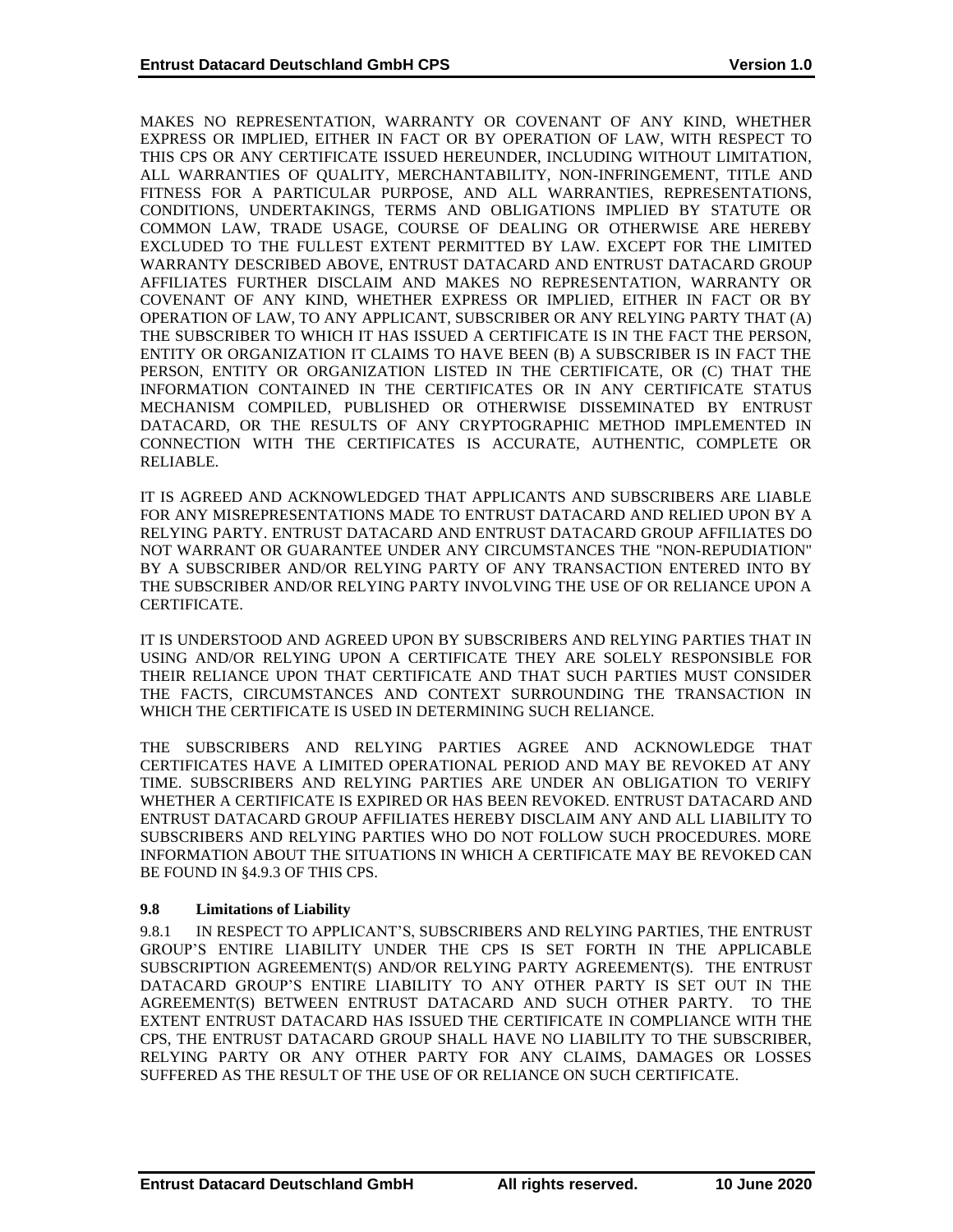FOR GREATER CERTAINTY, ENTRUST DATACARD GROUP'S ENTIRE LIABILITY UNDER THIS CPS TO: (I) AN APPLICANT OR SUBSCRIBER IS SET OUT IN THE SUBSCRIPTION AGREEMENT BETWEEN ENTRUST DATACARD (OR AN AFFILIATE OF ENTRUST DATACARD) AND SUCH SUBSCRIBER; AND (II) A RELYING PARTY IS SET OUT IN THE RELYING PARTY AGREEMENT POSTED IN THE REPOSITORY ON THE DATE THE RELYING PARTY RELIES ON SUCH CERTIFICATE.

9.8.2 TO THE EXTENT ENTRUST DATACARD HAS ISSUED THE CERTIFICATE(S) IN COMPLIANCE WITH THE CPS, THE ENTRUST DATACARD GROUP SHALL HAVE NO LIABILITY TO THE SUBSCRIBER, RELYING PARTY OR ANY OTHER PARTY FOR ANY CLAIMS, DAMAGES OR LOSSES SUFFERED AS THE RESULT OF THE USE OF OR RELIANCE ON SUCH CERTIFICATE. SUBJECT TO THE FOREGOING AND IF §9.8.1 ABOVE DOES NOT APPLY:

9.8.2.1 ENTRUST DATACARD GROUP AFFILIATES, ANY RESELLERS, CO-MARKETERS, SUBCONTRACTORS, DISTRIBUTORS, AGENTS, SUPPLIERS, AND EMPLOYEES AND DIRECTORS OF ANY OF THE FOREGOING (COLLECTIVELY, "ENTRUST DATACARD AND ITS ENTITIES") SHALL NOT BE LIABLE IN CONTRACT, TORT (INCLUDING NEGLIGENCE), STRICT LIABILITY, FOR BREACH OF A STATUTORY DUTY OR IN ANY OTHER WAY (EVEN IF ADVISED OF THE POSSIBILITY OF SUCH DAMAGES) FOR:

- (I) ANY ECONOMIC LOSS (INCLUDING, WITHOUT LIMITATION, LOSS OF REVENUES, PROFITS, CONTRACTS, BUSINESS OR ANTICIPATED SAVINGS);
- (II) TO THE EXTENT ALLOWED BY APPLICABLE LAW, ANY LOSS OR DAMAGE RESULTING FROM DEATH OR INJURY OF SUBSCRIBER AND/OR ANY RELYING PARTY OR ANYONE ELSE;
- (III) ANY LOSS OF GOODWILL OR REPUTATION;
- (IV) ANY OTHER INDIRECT, CONSEQUENTIAL, INCIDENTAL, MULTIPLE, SPECIAL, PUNITIVE, EXEMPLARY DAMAGES, OR
- V) ANY LOSS OR DAMAGE THAT IS NOT DIRECTLY ATTRIBUTABLE TO THE USE OR RELIANCE ON A CERTIFICATE OR SERVICE PROVIDED UNDER THIS CPS INCLUDING, WITHOUT LIMITATION, ANY LOSS OR DAMAGE RESULTING FROM THE COMBINATION OR INTEGRATION OF THE CERTIFICATE OR SERVICE WITH ANY SOFTWARE OR HARDWARE NOT PROVIDED BY ENTRUST DATACARD IF THE LOSS OR DAMAGE WOULD NOT HAVE OCCURRED AS A RESULT OF USE OF THE CERTIFICATE ALONE.

IN ANY CASE WHETHER OR NOT SUCH LOSSES OR DAMAGES WERE WITHIN THE CONTEMPLATION OF THE PARTIES AT THE TIME OF THE APPLICATION FOR, INSTALLATION OF, USE OF OR RELIANCE ON THE CERTIFICATE, OR AROSE OUT OF ANY OTHER MATTER OR SERVICES (INCLUDING, WITHOUT LIMITATION, ANY SUPPORT SERVICES) UNDER THIS AGREEMENT, THE APPLICABLE CPS OR WITH REGARD TO THE USE OF OR RELIANCE ON THE CERTIFICATE.

9.8.2.2 SUBJECT TO 9.8.3 BELOW, IN NO EVENT SHALL THE TOTAL AGGREGATE LIABILITY OF ENTRUST DATACARD AND ITS ENTITIES TO ANY APPLICANT, SUBSCRIBER, RELYING PARTY OR ANY OTHER PERSON, ENTITY, OR ORGANIZATION ARISING OUT OF OR RELATING TO THIS AGREEMENT, THE CPS AND ALL CERTIFICATES ISSUED (INCLUDING WITHOUT LIMITATION, THE INSTALLATION OF, USE OF OR RELIANCE UPON A CERTIFICATE) AND SERVICES PROVIDED UNDER THIS AGREEMENT UNDER ANY CAUSE OF ACTION, OR ANY CONTRACT, STRICT LIABILITY, TORT (INCLUDING NEGLIGENCE), OR OTHER LEGAL OR EQUITABLE THEORY OR IN ANY OTHER WAY, EXCEED THE GREATER OF ONE THOUSAND UNITED STATES DOLLARS (\$1,000.00 U.S.), OR (2) THE FEES PAID BY SUCH PARTY TO ENTRUST DATACARD UNDER THIS CPS DURING THE TWELVE MONTHS PRIOR TO THE INITIATION OF THE CLAIM TO A MAXIMUM OF ONE HUNDRED THOUSAND DOLLARS (\$100,000.00) ) (EXCEPT THAT FOR ANY EIDAS QUALIFIED WEB AUTHENTICATION CERTIFICATES OR PSD2 QUALIFIED WEB AUTHENTICATION CERTIFICATES ISSUED UNDER THIS CPS, ENTRUST DATACARD AND ITS ENTITIES'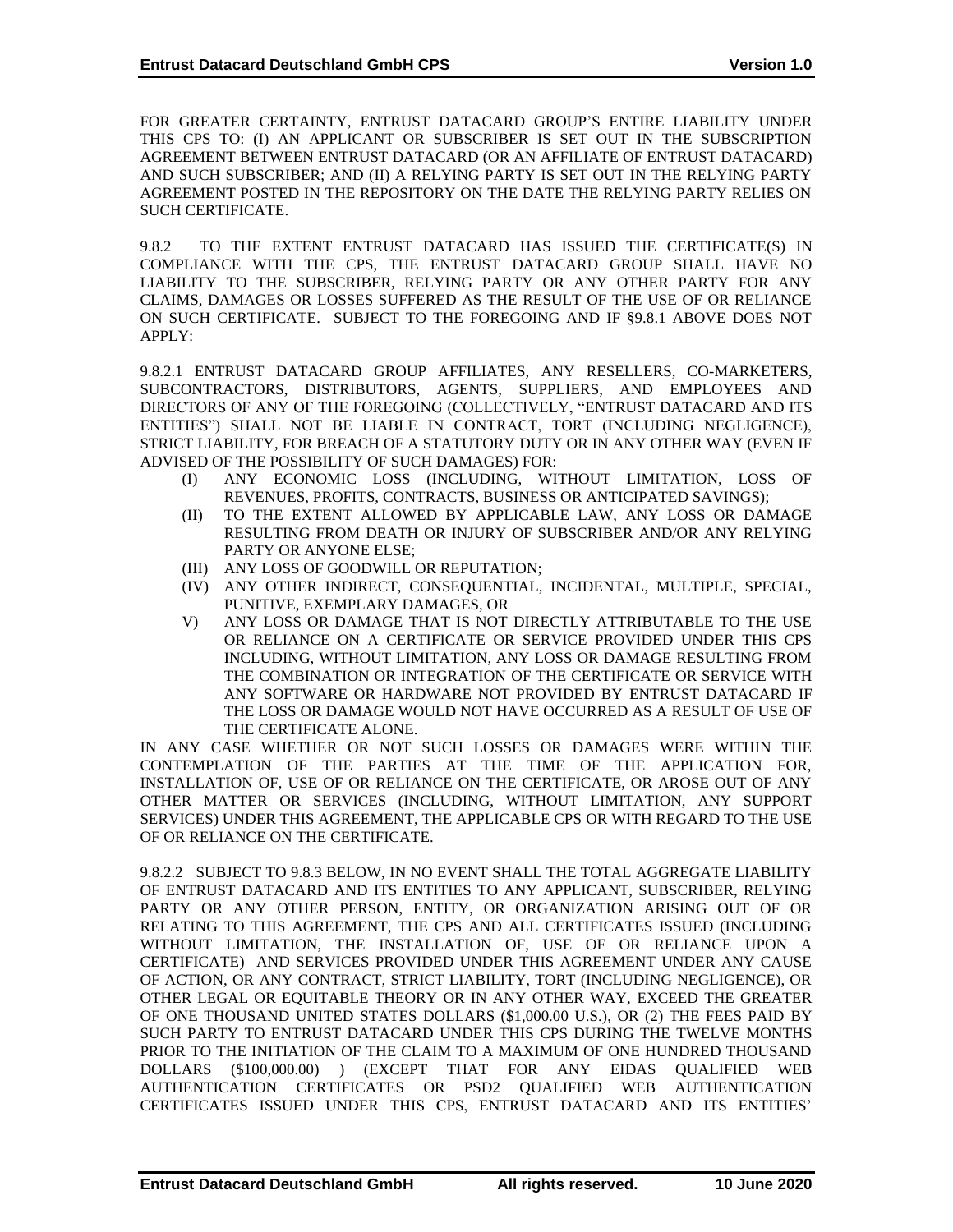AGGREGATE LIABILITY IS LIMITED TO TWO THOUSAND U.S. DOLLARS (US\$2,000.00) PER SUBSCRIBER OR RELYING PARTY PER EV SSL CERTIFICATE, UP TO A MAXIMUM OF ONE HUNDRED THOUSAND U.S. DOLLARS (US\$100,000.00).

9.8.3 BECAUSE SOME JURISDICTIONS DO NOT ALLOW THE EXCLUSION OR LIMITATION OF INCIDENTAL OR CONSEQUENTIAL DAMAGES, THE ABOVE EXCLUSIONS OF INCIDENTAL AND CONSEQUENTIAL DAMAGES MAY NOT APPLY TO AN APPLICANT, SUBSCRIBER AND/OR A RELYING PARTY BUT SHALL BE GIVEN EFFECT TO THE FULL EXTENT PERMITTED BY LAW.

9.8.4 Without limitation, the Entrust Datacard Group shall not be liable to any Applicants, Subscribers, Relying Parties or any other person, entity, or organization for any losses, costs, expenses, liabilities, damages, claims, or settlement amounts arising out of or relating to use of an Certificate or any services provided in respect to an Certificate if:

(i) the Certificate was issued as a result of errors, misrepresentations, or other acts or omissions of a Subscriber or of any other person, entity, or organization;

the Certificate has expired or has been revoked;

the Certificate has been modified or otherwise altered;

the Subscriber failed to stop using an Certificate after the information contain in such Certificate changed or after circumstances changed so that the information contained in such Certificate became misleading or inaccurate;

a Subscriber breached the CPS or the Subscriber's Subscription Agreement, or a Relying Party breached the CPS or the Relying Party's Relying Party Agreement;

the Private Key associated with the Certificate has been Compromised; or

the Certificate is used other than as permitted by the CPS or is used in contravention of applicable law.

In no event shall the Entrust Datacard Group be liable to any Applicant, Subscriber, or any other person, entity, or organization for any losses, costs, liabilities, expenses, damages, claims, or settlement amounts arising out of or relating to the refusal by Entrust Datacard to issue or request the issuance of a Certificate. In no event shall the Entrust Datacard Group be liable to any Applicant, Subscriber, or any other person, entity, or organization for any losses, costs, liabilities, expenses, damages, claims, or settlement amounts arising out of or relating to any delay by the Entrust Datacard Group, in issuing or in requesting the issuance of a Certificate.

In no event shall the Entrust Datacard Group be liable to any Subscriber, Relying Party, or any other person, entity, or organization for any losses, costs, expenses, liabilities, damages, claims, or settlement amounts arising out of or relating to any proceeding or allegation that an Certificate or any information contained in an Certificate infringes, misappropriates, dilutes, unfairly competes with, or otherwise violates any patent, trademark, copyright, trade secret, or any other intellectual property right or other right of any person, entity, or organization in any jurisdiction.

# **9.9 Indemnities**

# **9.9.1 Indemnification by CAs**

Entrust Datacard will defend, indemnify, and hold harmless each Application Software Vendor for any and all third party claims, damages, and losses suffered by such Application Software Vendor related to a Certificate issued by the CA that is not in compliance with the Baseline Requirements in effect at the time the Certificate was issued, regardless of the cause of action or legal theory involved. This does not apply, however, to any claim, damages, or loss suffered by such Application Software Vendor related to a Certificate issued by the CA where such claim, damage, or loss was directly or indirectly caused by such Application Software Vendor's software displaying as not trustworthy a Certificate that is still valid, or displaying as trustworthy: (1) a Certificate that has expired, or (2) a Certificate that has been revoked (but only in cases where the revocation status is currently available from the CA online, and the application software either failed to check such status or ignored an indication of revoked status).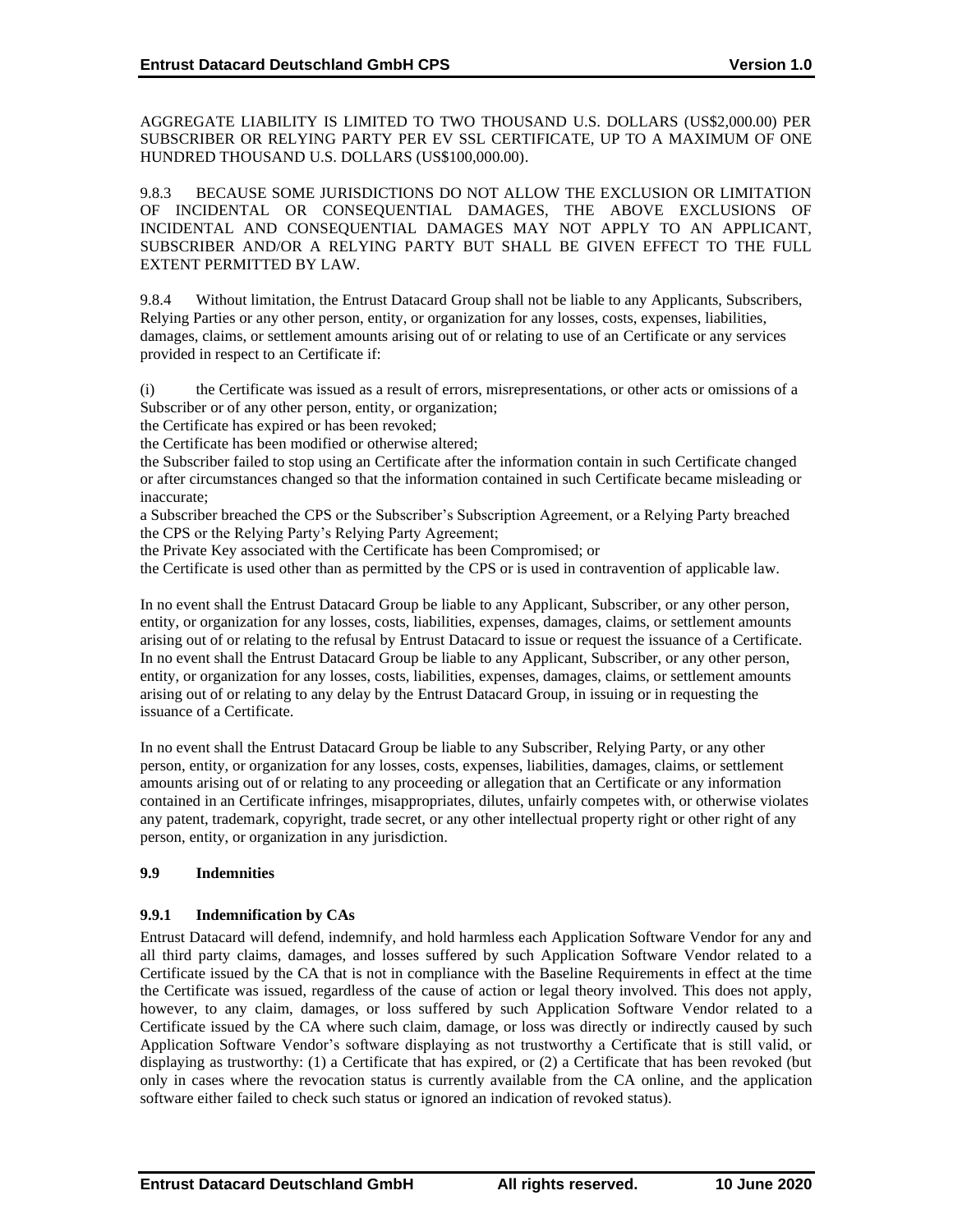# **9.9.2 Indemnification for Relying Parties**

RELYING PARTIES SHALL INDEMNIFY AND HOLD ENTRUST DATACARD AND ALL INDEPENDENT THIRD-PARTY REGISTRATION AUTHORITIES OPERATING UNDER AN CERTIFICATION AUTHORITY, AND ALL RESELLERS, CO-MARKETERS, AND ALL SUBCONTRACTORS, DISTRIBUTORS, AGENTS, APPLICATION SOFTWARE VENDORS, SUPPLIERS, EMPLOYEES, AND DIRECTORS OF ANY OF THE FOREGOING (COLLECTIVELY, THE "INDEMNIFIED PARTIES") HARMLESS FROM AND AGAINST ANY AND ALL LIABILITIES, LOSSES, COSTS, EXPENSES, DAMAGES, CLAIMS, AND SETTLEMENT AMOUNTS (INCLUDING REASONABLE ATTORNEY'S FEES, COURT COSTS, AND EXPERT'S FEES) ARISING OUT OF OR RELATING TO ANY USE OR RELIANCE BY A RELYING PARTY ON ANY CERTIFICATE OR ANY SERVICE PROVIDED IN RESPECT TO CERTIFICATES, INCLUDING (I) LACK OF PROPER VALIDATION OF AN CERTIFICATE BY A RELYING PARTY, (II) RELIANCE BY THE RELYING PARTY ON AN EXPIRED OR REVOKED CERTIFICATE, (III) USE OF AN CERTIFICATE OTHER THAN AS PERMITTED BY THE CPS, THE SUBSCRIPTION AGREEMENT, ANY RELYING PARTY AGREEMENT, AND APPLICABLE LAW, (IV) FAILURE BY A RELYING PARTY TO EXERCISE REASONABLE JUDGMENT IN THE CIRCUMSTANCES IN RELYING ON AN CERTIFICATE, OR (V) ANY CLAIM OR ALLEGATION THAT THE RELIANCE BY A RELYING PARTY ON AN CERTIFICATE OR THE INFORMATION CONTAINED IN AN CERTIFICATE INFRINGES, MISAPPROPRIATES, DILUTES, UNFAIRLY COMPETES WITH, OR OTHERWISE VIOLATES THE RIGHTS INCLUDING INTELLECTUAL PROPERTY RIGHTS OR ANY OTHER RIGHTS OF ANYONE IN ANY JURISDICTION. NOTWITHSTANDING THE FOREGOING, RELYING PARTIES SHALL NOT BE OBLIGATED TO PROVIDE ANY INDEMNIFICATION TO AN INDEMNIFIED PARTY IN RESPECT TO ANY LIABILITIES, LOSSES, COSTS, EXPENSES, DAMAGES, CLAIMS, AND SETTLEMENT AMOUNTS (INCLUDING REASONABLE ATTORNEY'S FEES, COURT COSTS AND EXPERT'S FEES) TO THE EXTENT THAT SUCH LIABILITIES, LOSSES, COSTS, EXPENSES, DAMAGES, CLAIMS, AND SETTLEMENT AMOUNTS (INCLUDING REASONABLE ATTORNEY'S FEES, COURT COSTS, AND EXPERT'S FEES) ARISE OUT OF OR RELATE TO ANY WILLFUL MISCONDUCT BY SUCH INDEMNIFIED PARTY.

# **9.9.3 Indemnification by Subscribers**

SUBSCRIBERS SHALL INDEMNIFY AND HOLD ENTRUST DATACARD AND ALL INDEPENDENT THIRD-PARTY REGISTRATION AUTHORITIES OPERATING UNDER A CERTIFICATION AUTHORITY, AND ALL RESELLERS, CO-MARKETERS, AND ALL SUBCONTRACTORS, DISTRIBUTORS, AGENTS, APPLICATION SOFTWARE VENDORS, SUPPLIERS, EMPLOYEES, OR DIRECTORS OF ANY OF THE FOREGOING (COLLECTIVELY, THE "INDEMNIFIED PARTIES") HARMLESS FROM AND AGAINST ANY AND ALL LIABILITIES, LOSSES, COSTS, EXPENSES, DAMAGES, CLAIMS, AND SETTLEMENT AMOUNTS (INCLUDING REASONABLE ATTORNEY'S FEES, COURT COSTS, AND EXPERT'S FEES) ARISING OUT OF OR RELATING TO ANY RELIANCE BY A RELYING PARTY ON ANY CERTIFICATE OR ANY SERVICE PROVIDED IN RESPECT TO CERTIFICATES, INCLUDING ANY (I) ERROR, MISREPRESENTATION OR OMISSION MADE BY A SUBSCRIBER IN USING OR APPLYING FOR AN CERTIFICATE, (II) MODIFICATION MADE BY A SUBSCRIBER TO THE INFORMATION CONTAINED IN AN CERTIFICATE, (III) USE OF AN CERTIFICATE OTHER THAN AS PERMITTED BY THE CPS, THE SUBSCRIPTION AGREEMENT, ANY RELYING PARTY AGREEMENT, AND APPLICABLE LAW, (IV) FAILURE BY A SUBSCRIBER TO TAKE THE NECESSARY PRECAUTIONS TO PREVENT LOSS, DISCLOSURE, COMPROMISE OR UNAUTHORIZED USE OF THE PRIVATE KEY CORRESPONDING TO THE PUBLIC KEY IN SUCH SUBSCRIBER'S CERTIFICATE, OR (V) ALLEGATION THAT THE USE OF A SUBSCRIBER'S CERTIFICATE OR THE INFORMATION CONTAINED IN A SUBSCRIBER'S CERTIFICATE INFRINGES, MISAPPROPRIATES, DILUTES, UNFAIRLY COMPETES WITH, OR OTHERWISE VIOLATES THE RIGHTS INCLUDING INTELLECTUAL PROPERTY RIGHTS OR ANY OTHER RIGHTS OF ANYONE IN ANY JURISDICTION. NOTWITHSTANDING THE FOREGOING, A SUBSCRIBER SHALL NOT BE OBLIGATED TO PROVIDE ANY INDEMNIFICATION TO AN INDEMNIFIED PARTY IN RESPECT TO ANY LIABILITIES, LOSSES,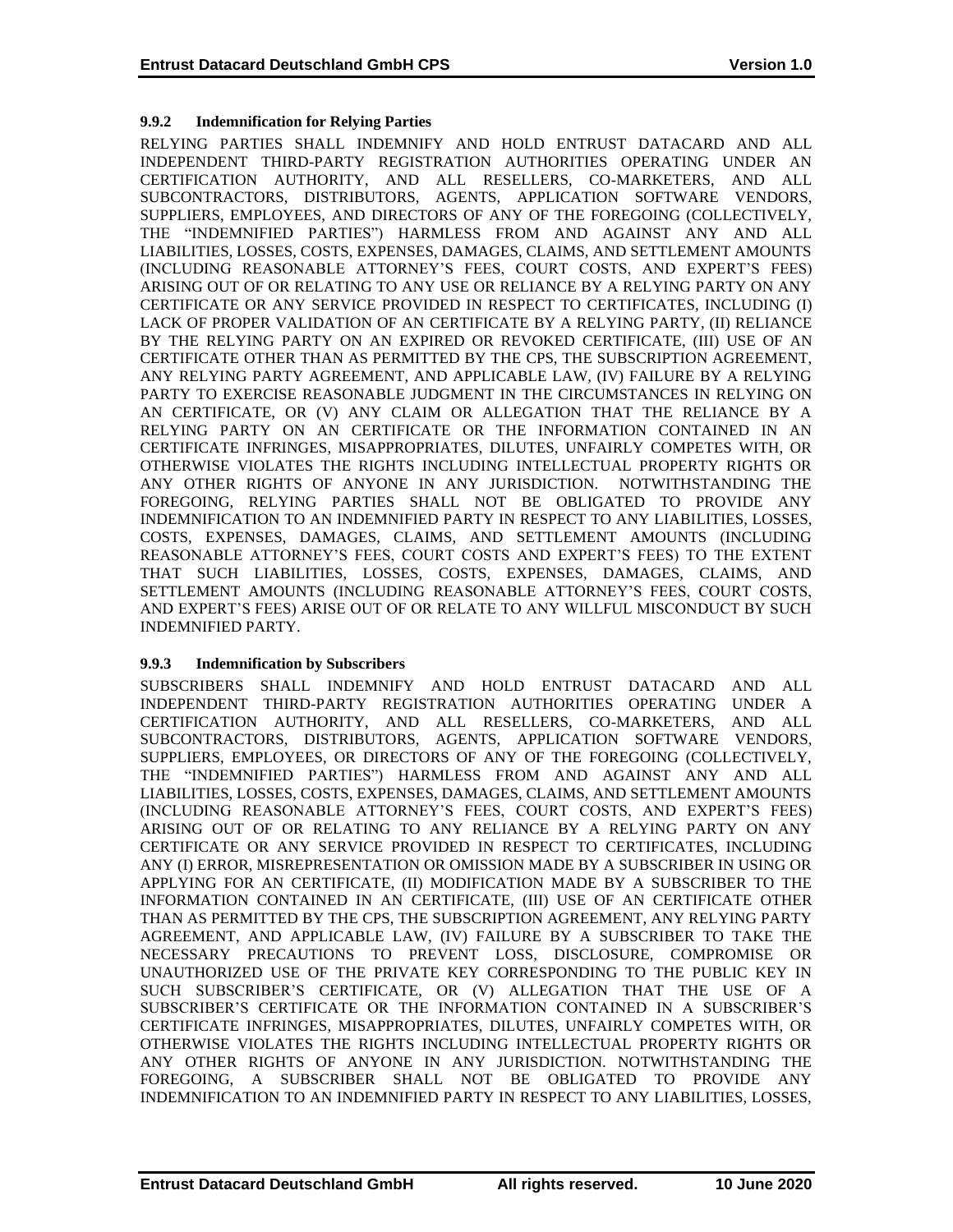COSTS, EXPENSES, DAMAGES, CLAIMS, AND SETTLEMENT AMOUNTS (INCLUDING REASONABLE ATTORNEY'S FEES, COURT COSTS AND EXPERTS FEES) TO THE EXTENT THAT SUCH LIABILITIES, LOSSES, COSTS, EXPENSES, DAMAGES, CLAIMS, AND SETTLEMENT AMOUNTS (INCLUDING REASONABLE ATTORNEY'S FEES, COURT COSTS, AND EXPERT'S FEES) ARISE OUT OF OR RELATE TO ANY WILLFUL MISCONDUCT BY SUCH INDEMNIFIED PARTY.

# **9.10 Term and Termination**

### **9.10.1 Term**

This CPS will be effective on the date this CPS is published in the Repository and will continue until a newer version of the CPS is published.

### **9.10.2 Termination**

This CPS will remain in effect until replaced by a newer version.

### **9.10.3 Effect of Termination and Survival**

The provisions of sections 1.6, 3.1.6, 5.5, 9.1, 9.3, 9.4, 9.5, 9.7, 9.8, 9.9.2, 9.9.3, 9.10.3, 9.13, 9.14 and 9.16 shall survive termination or expiration of the CPS, any Subscription Agreements, and any Relying Party Agreements. All references to sections that survive termination of the CPS, any Subscription Agreements, and any Relying Party Agreements, shall include all sub-sections of such sections. All payment obligations shall survive any termination or expiration of the CPS, any Subscription Agreements, and any Relying Party Agreements.

# **9.11 Individual Notices and Communications with Participants**

Unless otherwise set out in in a Subscription Agreement or Relying Party Agreement, any notice to be given to Entrust Datacard under this CPS, a Subscription Agreement, or a Relying Party Agreement shall be given in writing to the address specified in §1.5.2 by prepaid receipted mail, overnight courier or email, and shall be effective as follows (i) in the case of courier or email, on the next Business Day, and (ii) in the case of receipted mail, five (5) Business Days following the date of deposit in the mail. Any notice to be given by Entrust Datacard under the CPS, any Subscription Agreement, or any Relying Party Agreement shall be given by email or courier to the last address or email address for the Subscriber on file with Entrust Datacard. The notice shall become effective on the next Business Day.

# **9.12 Amendments**

### **9.12.1 Procedure for Amendment**

Entrust Datacard may, in its discretion, modify the CPS and the terms and conditions contained herein from time to time. Entrust Datacard shall modify the CPS to stay concurrent with the latest version of the Baseline Requirements, EV SSL Guidelines, and ETSI Guidelines.

# **9.12.2 Notification Mechanism and Period**

Modifications to the CPS shall be published in the Repository. Such modifications shall become effective immediately upon publication in the Repository and remain valid until the duration of such publication. In the event that Entrust Datacard makes a significant modification to CPS, the version number of the CPS shall be updated. Unless a Subscriber ceases to use, removes, and requests revocation of such Subscriber's Certificate(s) prior to the date on which an updated version of the CPS becomes effective, such Subscriber shall be deemed to have consented to the terms and conditions of such updated version of the CPS and shall be bound by the terms and conditions of such updated version of the CPS.

# **9.12.3 Circumstances Under which OID must be Changed**

No stipulation.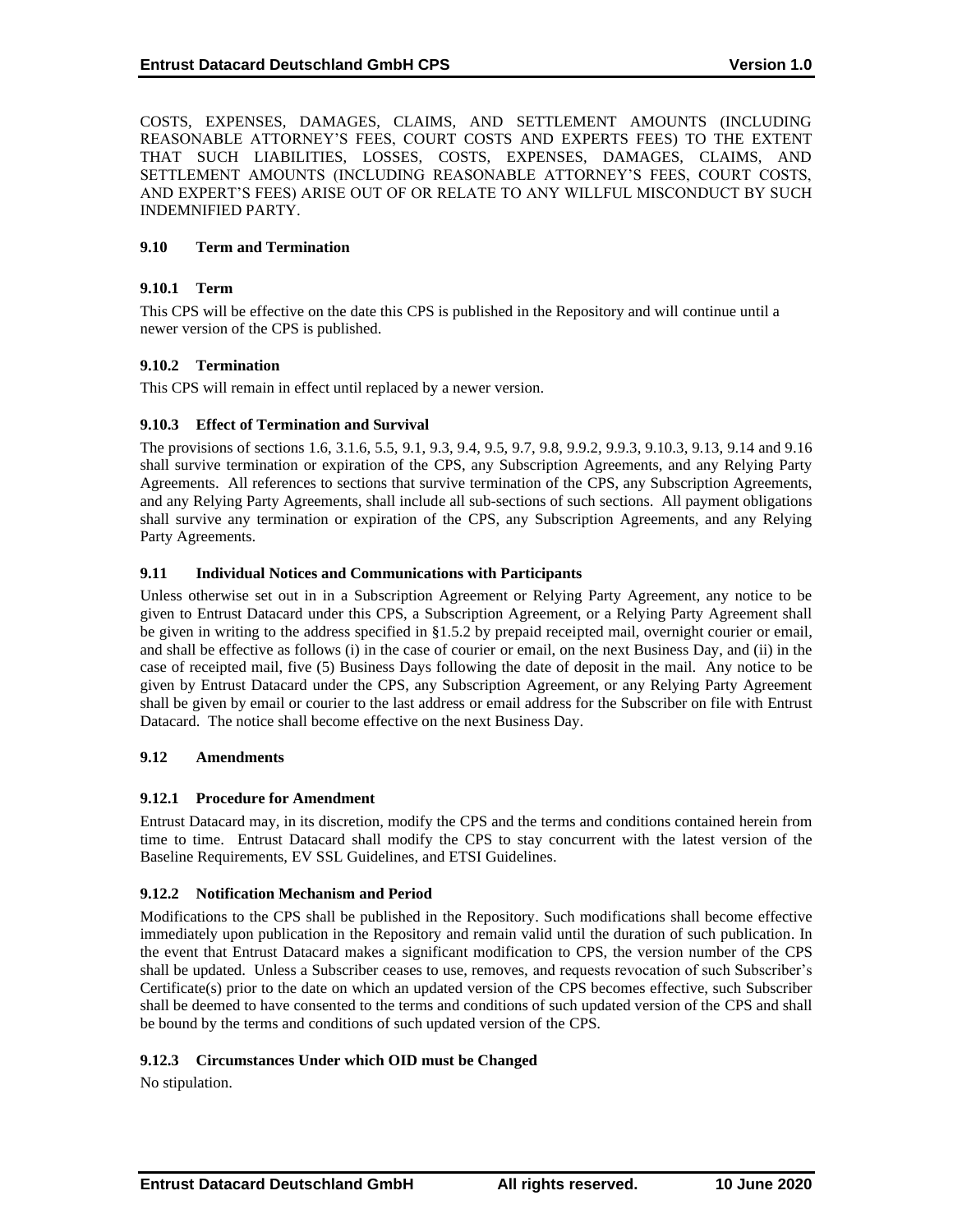# **9.13 Dispute Resolution Provisions**

Unless otherwise set out in in a Subscription Agreement or Relying Party Agreement, any disputes between a Subscriber or an Applicant and Entrust Datacard or any third-party RAs operating under the CAs, or a Relying Party and Entrust Datacard or any third-party RAs operating under the CAs, shall be submitted to mediation in accordance with the Commercial Mediation Rules of the American Arbitration Association which shall take place in English in Ottawa, Ontario. In the event that a resolution to such dispute cannot be achieved through mediation within thirty (30) days, the dispute shall be submitted to binding arbitration. The arbitrator shall have the right to decide all questions of arbitrability. The dispute shall be finally settled by arbitration in accordance with the rules of the American Arbitration Association, as modified by this provision. Such arbitration shall take place in English in Ottawa, Ontario, before a sole arbitrator appointed by the American Arbitration Association (AAA) who shall be appointed by the AAA from its Technology Panel and shall be reasonably knowledgeable in electronic commerce disputes. The arbitrator shall apply the laws of the Province of Ontario, without regard to its conflict of laws provisions, and shall render a written decision within thirty (30) days from the date of close of the arbitration hearing, but no more than one (1) year from the date that the matter was submitted for arbitration. The decision of the arbitrator shall be binding and conclusive and may be entered in any court of competent jurisdiction. In each arbitration, the prevailing party shall be entitled to an award of all or a portion of its costs in such arbitration, including reasonable attorney's fees actually incurred. Nothing in the CPS, or in any Subscription Agreement, or any Relying Party Agreement shall preclude Entrust Datacard or any third-party RAs operating under the CAs from applying to any court of competent jurisdiction for temporary or permanent injunctive relief, without breach of this §9.13 and without any abridgment of the powers of the arbitrator, with respect to any (i) alleged Compromise that affects the integrity of an Certificate, or (ii) alleged breach of the terms and conditions of the CPS, any Subscription Agreement, or any Relying Party Agreement. The institution of any arbitration or any action shall not relieve an Applicant, Subscriber or Relying Party of its obligations under the CPS, any Subscription Agreement, or any Relying Party Agreement.

Any and all arbitrations or legal actions in respect to a dispute that is related to an Certificate or any services provided in respect to an Certificate shall be commenced prior to the end of one (1) year after (i) the expiration or revocation of the Certificate in dispute, or (ii) the date of provision of the disputed service or services in respect to the Certificate in dispute, whichever is sooner. If any arbitration or action in respect to a dispute that is related to an Certificate or any service or services provided in respect to an Certificate is not commenced prior to such time, any party seeking to institute such an arbitration or action shall be barred from commencing or proceeding with such arbitration or action.

# **9.14 Governing Law**

Unless otherwise set out in in a Subscription Agreement or Relying Party Agreement, the laws of the Province of Ontario, Canada,, excluding its conflict of laws rules, shall govern the construction, validity, interpretation, enforceability and performance of the CPS, all Subscription Agreements and all Relying Party Agreements. The application of the United Nations Convention on Contracts for the International Sale of Goods to the CPS, any Subscription Agreements, and any Relying Party Agreements is expressly excluded. Any dispute arising out of or in respect to the CPS, any Subscription Agreement, any Relying Party Agreement, or in respect to any Certificates or any services provided in respect to any Certificates that is not resolved by alternative dispute resolution, shall be brought in the provincial or federal courts sitting in Ottawa, Ontario, and each person, entity, or organization hereby agrees that such courts shall have personal and exclusive jurisdiction over such disputes. In the event that any matter is brought in a provincial or federal court, Applicants, Subscribers, and Relying Parties waive any right that such Applicants, Subscribers, and Relying Parties may have to a jury trial.

# **9.15 Compliance with Applicable Law**

Subscribers and Relying Parties acknowledge and agree to use Certificates in compliance with all applicable laws and regulations, including without limitation all applicable export laws and regulations. Entrust Datacard may refuse to issue or may revoke Certificates if in the reasonable opinion of Entrust Datacard such issuance or the continued use of such Certificates would violate applicable laws and regulations.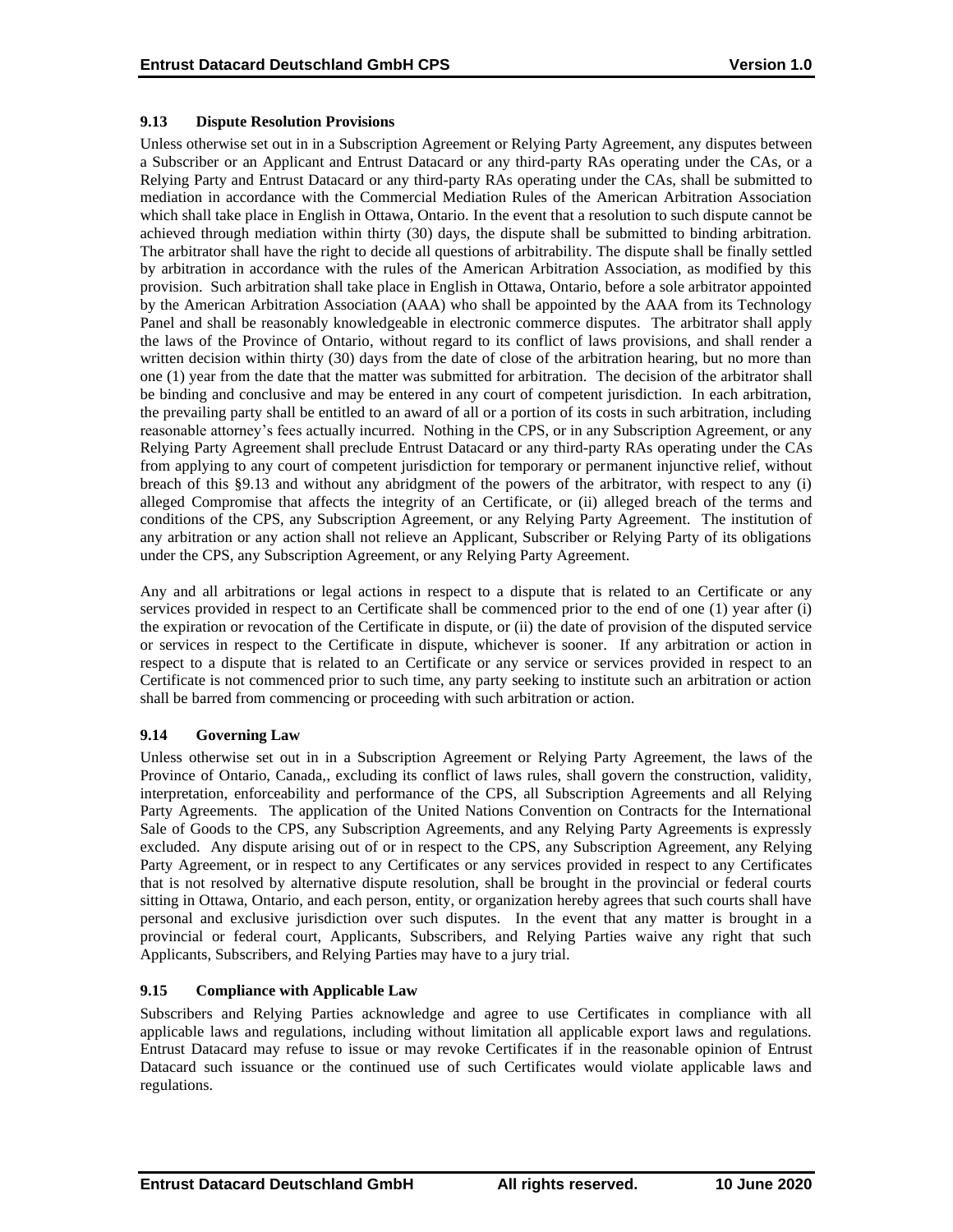Entrust Datacard shall ensure that it operates in a legal and trustworthy manner. In particular, Entrust Datacard shall comply with all the applicable legal requirements (such as the General Data Protection Regulation (GDPR)) by maintaining a competent and licensed legal department staff that is knowledgeable about all applicable laws and regulations, performs ongoing continuing legal education as to new laws and regulations, updates Entrust Datacard internal policies and practices (including this CPS) to comply with applicable laws and regulations, and trains other Entrust Datacard staff (as applicable) in all new laws and regulations pertaining to their functions and duties.

## **9.16 Miscellaneous Provisions**

#### **9.16.1 Entire Agreement**

No stipulation.

### **9.16.2 Assignment**

Certificates and the rights granted under the CPS, any Subscription Agreement, or any Relying Party Agreement are personal to the Applicant, Subscriber, or Relying Party that entered into the Subscription Agreement or Relying Party Agreement and cannot be assigned, sold, transferred, or otherwise disposed of, whether voluntarily, involuntarily, by operation of law, or otherwise, without the prior written consent of Entrust Datacard or the relevant RA under a CA. Any attempted assignment or transfer without such consent shall be void and shall automatically terminate such Applicant's, Subscriber's or Relying Party's rights under the CPS, any Subscription Agreement, or any Relying Party Agreement. Entrust Datacard may assign, sell, transfer, or otherwise dispose of the CPS, any Subscription Agreements, or any Relying Party Agreements together with all of its rights and obligations under the CPS, any Subscription Agreements, and any Relying Party Agreements (i) to an Affiliate, or (ii) as part of a sale, merger, or other transfer of all or substantially all the assets or stock of the business of Entrust Datacard to which the CPS, the Subscription Agreements, and Relying Party Agreements relate. Subject to the foregoing limits, this CPS and terms and conditions of any Subscription Agreement, or any Relying Party Agreement shall be binding upon and shall inure to the benefit of permitted successors and assigns of Entrust Datacard, any third-party RAs operating under the CAs, Applicants, Subscribers, and Relying Parties, as the case may be.

The CPS, the Subscription Agreements, and the Relying Party Agreements state all of the rights and obligations of the Entrust Datacard Group, any Applicant, Subscriber, or Relying Party and any other persons, entities, or organizations in respect to the subject matter hereof and thereof and such rights and obligations shall not be augmented or derogated by any prior agreements, communications, or understandings of any nature whatsoever whether oral or written. The rights and obligations of the Entrust Datacard Group may not be modified or waived orally and may be modified only in a writing signed or authenticated by a duly authorized representative of Entrust Datacard.

#### **9.16.3 Severability**

Whenever possible, each provision of the CPS, any Subscription Agreements, and any Relying Party Agreements shall be interpreted in such a manner as to be effective and valid under applicable law. If the application of any provision of the CPS, any Subscription Agreements, or any Relying Party Agreements or any portion thereof to any particular facts or circumstances shall be held to be invalid or unenforceable by an arbitrator or court of competent jurisdiction, then (i) the validity and enforceability of such provision as applied to any other particular facts or circumstances and the validity of other provisions of the CPS, any Subscription Agreements, or any Relying Party Agreements shall not in any way be affected or impaired thereby, and (ii) such provision shall be enforced to the maximum extent possible so as to effect its intent and it shall be reformed without further action to the extent necessary to make such provision valid and enforceable.

#### **9.16.4 Enforcement**

No stipulation.

#### **9.16.5 Force Majeure**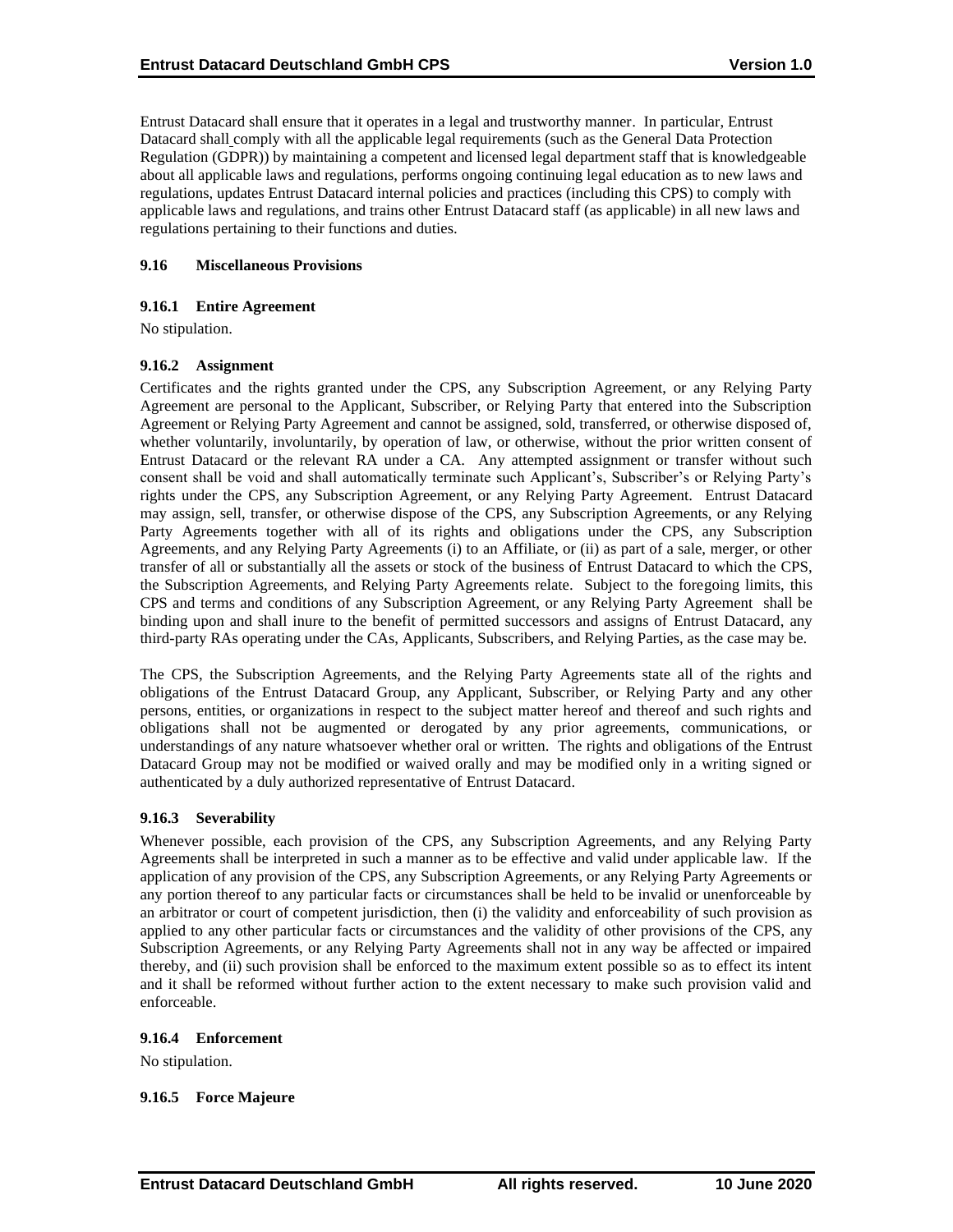The Entrust Datacard Group shall not be in default hereunder or liable for any losses, costs, expenses, liabilities, damages, claims, or settlement amounts arising out of or related to delays in performance or from failure to perform or comply with the terms of the CPS, any Subscription Agreement, or any Relying Party Agreement due to any causes beyond its reasonable control, which causes can include (without limitation) acts of God or the public enemy, riots and insurrections, war, accidents, fire, strikes and other labor difficulties (whether or not Entrust Datacard is in a position to concede to such demands), embargoes, judicial action, failure or default of any superior CA, lack of or inability to obtain export permits or approvals, necessary labor, materials, energy, utilities, components or machinery, acts of civil or military authorities.

#### **9.17 Other Provisions**

### **9.17.1 Conflict of Provisions**

In the event of any inconsistency between the provisions of this CPS and the provisions of any Subscription Agreement or any Relying Party Agreement, the terms and conditions of this CPS shall govern.

### **9.17.2 Fiduciary Relationships**

Nothing contained in this CPS, or in any Subscription Agreement, or any Relying Party Agreement shall be deemed to constitute the Entrust Datacard Group as the fiduciary, partner, agent, trustee, or legal representative of any Applicant, Subscriber, Relying Party or any other person, entity, or organization or to create any fiduciary relationship between the Entrust Datacard Group and any Subscriber, Applicant, Relying Party or any other person, entity, or organization, for any purpose whatsoever. Nothing in the CPS, or in any Subscription Agreement or any Relying Party Agreement shall confer on any Subscriber, Applicant, Relying Party, or any other third party, any authority to act for, bind, or create or assume any obligation or responsibility, or make any representation on behalf of the Entrust Datacard Group.

### **9.17.3 Waiver**

The failure of Entrust Datacard to enforce, at any time, any of the provisions of this CPS, a Subscription Agreement with Entrust Datacard, or a Relying Party Agreement with Entrust Datacard or the failure of Entrust Datacard to require, at any time, performance by any Applicant, Subscriber, Relying Party or any other person, entity, or organization of any of the provisions of this CPS, a Subscription Agreement with Entrust Datacard, or a Relying Party Agreement with Entrust Datacard, shall in no way be construed to be a present or future waiver of such provisions, nor in any way affect the ability of Entrust Datacard to enforce each and every such provision thereafter. The express waiver by Entrust Datacard of any provision, condition, or requirement of this CPS, a Subscription Agreement with Entrust Datacard, or a Relying Party Agreement with Entrust Datacard shall not constitute a waiver of any future obligation to comply with such provision, condition, or requirement. The failure of an independent third-party RA or Reseller operating under a CA to enforce, at any time, any of the provisions of a this CPS, any Subscription Agreement with such RA, or any Relying Party Agreement with such RA or the failure to require by such RA, at any time, performance by any Applicant, Subscriber, Relying Party or any other person, entity, or organization of this CPS, any Subscription Agreement with such RA, or any Relying Party Agreement with such RA shall in no way be construed to be a present or future waiver of such provisions, nor in any way affect the ability of such RA to enforce each and every such provision thereafter. The express waiver by a RA of any provision, condition, or requirement of a Subscription Agreement with such RA or a Relying Party Agreement with such RA shall not constitute a waiver of any future obligation to comply with such provision, condition, or requirement.

#### **9.17.4 Interpretation**

All references in this CPS to "section" or "§" refer to the sections of this CPS unless otherwise stated. As used in this CPS, neutral pronouns and any variations thereof shall be deemed to include the feminine and masculine and all terms used in the singular shall be deemed to include the plural, and vice versa, as the context may require. The words "hereof", "herein", and "hereunder" and other words of similar import refer to this CPS as a whole, as the same may from time to time be amended or supplemented, and not to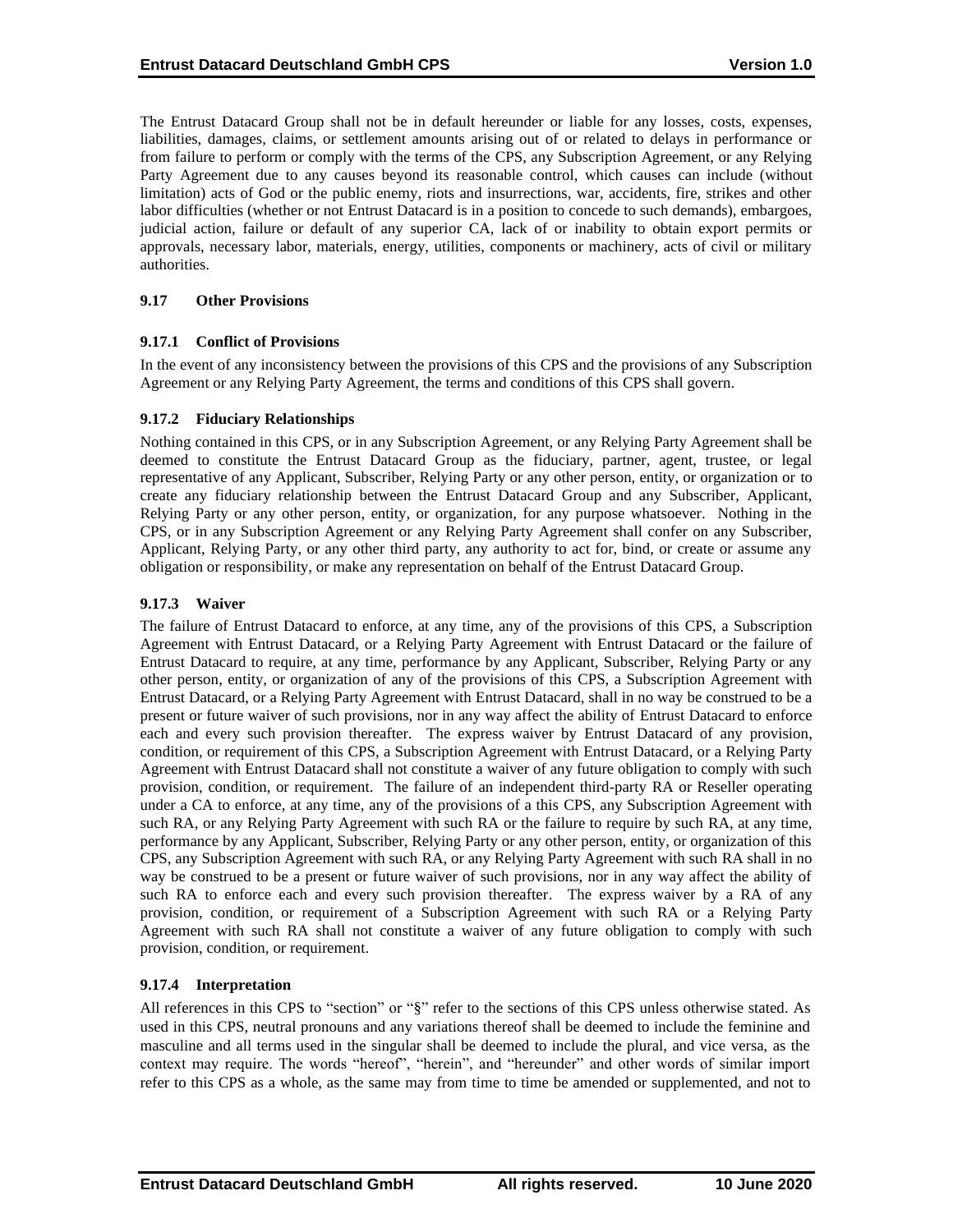any subdivision contained in this CPS. The word "including" when used herein is not intended to be exclusive and means "including, without limitation".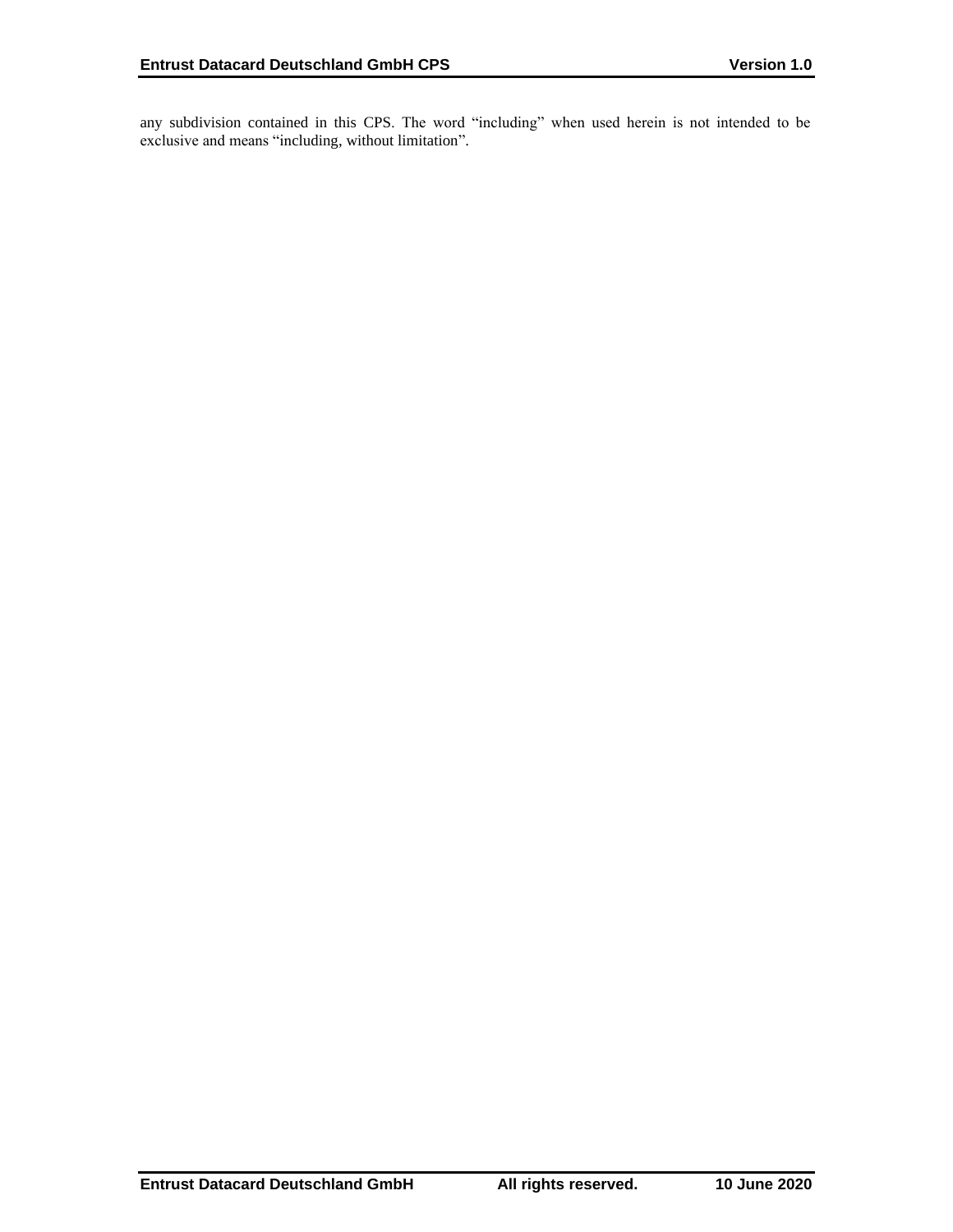# **Appendix A – Certificate Profiles**

### **Root Certificate**

| <b>Root Certificate Field</b>   | <b>Critical</b><br><b>Extension</b> | <b>Content</b>                                                 |
|---------------------------------|-------------------------------------|----------------------------------------------------------------|
| <i>Issuer</i>                   |                                     | Must match subject                                             |
| Subject                         |                                     | Must contain country Name, organization Name and<br>commonName |
| Extension: subjectKeyIdentifier | Not critical                        | 160-bit SHA-1 hash of subjectPublicKey per RFC<br>5280         |
| Extension: basicConstraints     | Critical                            | cA is TRUE; pathLenConstraint is not present                   |
| Extension: keyUsage             | Critical                            | key Certsign and cRLSign bits are set                          |

# **Subordinate CA Certificate**

| Field                             | <b>Critical</b><br><b>Extension</b> | <b>Content</b>                                                                                                                                                                                                                            |
|-----------------------------------|-------------------------------------|-------------------------------------------------------------------------------------------------------------------------------------------------------------------------------------------------------------------------------------------|
| Validity: notAfter                |                                     | Not later than the notAfter of the signing certificate                                                                                                                                                                                    |
| Subject                           |                                     | Must contain countryName, organizationName and<br>commonName and may contain<br>organizationIdentifier                                                                                                                                    |
| Extension: subjectKeyIdentifier   | Not critical                        | 160-bit SHA-1 hash of subjectPublicKey per RFC<br>5280                                                                                                                                                                                    |
| Extension: authorityKeyIdentifier | Not critical                        | Matches subjectKeyIdentifier of signing certificate                                                                                                                                                                                       |
| Extension: certificatePolicies    | Not critical                        | Must contain at least one set of policyInformation<br>containing at least a policyIdentifier                                                                                                                                              |
| Extension: basicConstraints       | Critical                            | cA is TRUE                                                                                                                                                                                                                                |
| Extension: keyUsage               | Critical                            | keyCertsign and cRLSign bits are set                                                                                                                                                                                                      |
| Extension: extKeyUsage            | Not critical                        | Must be present when associated with public trust<br>roots                                                                                                                                                                                |
| Extension: authorityInfoAccess    | Not critical                        | Must contain one AccessDescription with an<br>accessMethod of caIssuers and a Location of type<br>uniformResourceIdentifier and one<br>AccessDescription with an accessMethod of ocsp and<br>a Location of type uniformResourceIdentifier |
| Extension: cRLDistributionPoints  | Not critical                        | Must have at least one DistributionPoint containing a<br>fullName of type uniformResourceIdentifier                                                                                                                                       |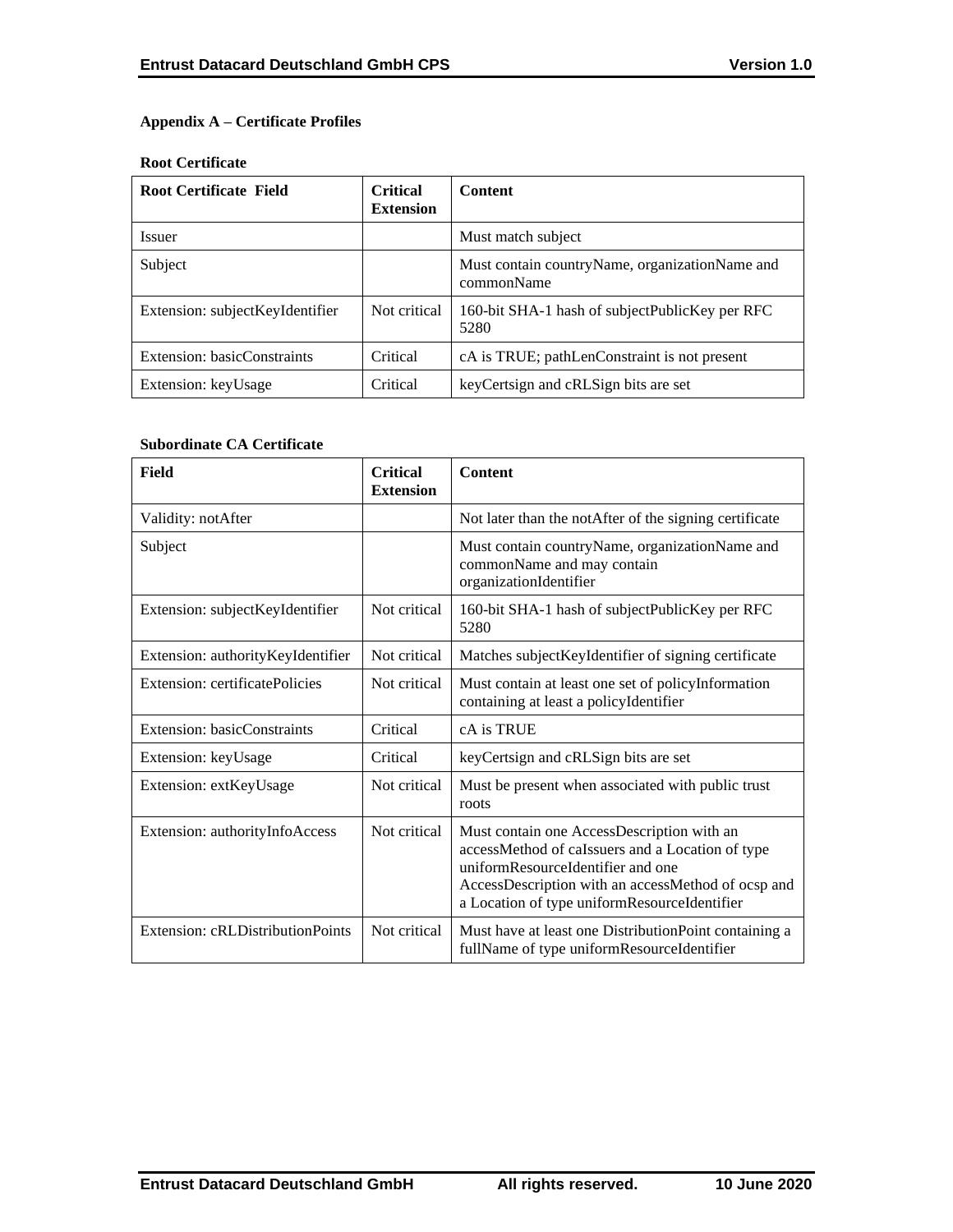| <b>Field</b>                           |                 | <b>Value</b>                                                                                                                                                                                                                                                                                                                                                                                                                                                                                                                                                                                                      |
|----------------------------------------|-----------------|-------------------------------------------------------------------------------------------------------------------------------------------------------------------------------------------------------------------------------------------------------------------------------------------------------------------------------------------------------------------------------------------------------------------------------------------------------------------------------------------------------------------------------------------------------------------------------------------------------------------|
| <b>Attributes</b>                      |                 |                                                                                                                                                                                                                                                                                                                                                                                                                                                                                                                                                                                                                   |
| Version                                |                 | V <sub>3</sub>                                                                                                                                                                                                                                                                                                                                                                                                                                                                                                                                                                                                    |
| Serial Number                          |                 | Unique number with 64-bit entropy                                                                                                                                                                                                                                                                                                                                                                                                                                                                                                                                                                                 |
| <b>Issuer Signature</b>                |                 | $sha-256$                                                                                                                                                                                                                                                                                                                                                                                                                                                                                                                                                                                                         |
| Algorithm                              |                 |                                                                                                                                                                                                                                                                                                                                                                                                                                                                                                                                                                                                                   |
| <b>Issuer DN</b>                       |                 | $CN =$ Entrust Certification Authority – DE QSig1<br>OrganizationIdentifier = VATDE-119264316<br>$O =$ Entrust Datacard Deutschland GmbH                                                                                                                                                                                                                                                                                                                                                                                                                                                                          |
| <b>Validity Period</b>                 |                 | $C = DE$<br>notBefore and notAfter are specified<br>$\leq$ 3 years                                                                                                                                                                                                                                                                                                                                                                                                                                                                                                                                                |
| Subject DN                             |                 | $CN = \langle common\$ name which is commonly used by the<br>subject to represent itself><br>serialNumber $(2.5.4.5) = \langle$ randomly generated><br>givenName $(2.5.4.42) = \langle$ validated first name><br>surname $(2.5.4.4) = \text{{{validated surname}}$<br>$OU = coganization unit of subscripter > (optional)$<br>$O = \left\langle \text{full legal name of subscripter} \right\rangle$<br>$L =$ <locality of="" subscriber=""> (optional)<br/><math>S = \text{state}</math> or province of subscriber &gt; (optional)<br/><math>C = \langle \text{country of subscripter} \rangle</math></locality> |
| Subject Public Key Info                |                 | 2048, 3072 or 4096-bit RSA                                                                                                                                                                                                                                                                                                                                                                                                                                                                                                                                                                                        |
|                                        |                 |                                                                                                                                                                                                                                                                                                                                                                                                                                                                                                                                                                                                                   |
| <b>Extension</b>                       | <b>Critical</b> | <b>Value</b>                                                                                                                                                                                                                                                                                                                                                                                                                                                                                                                                                                                                      |
| Authority Key Identifier               | N <sub>o</sub>  | Hash of the CA public key                                                                                                                                                                                                                                                                                                                                                                                                                                                                                                                                                                                         |
| Subject Key Identifier                 | N <sub>o</sub>  | Hash of the subjectPublicKey in this certificate                                                                                                                                                                                                                                                                                                                                                                                                                                                                                                                                                                  |
| Key Usage                              | Yes             | nonRepudiation, digitalSignature                                                                                                                                                                                                                                                                                                                                                                                                                                                                                                                                                                                  |
| <b>Extended Key Usage</b>              | N <sub>o</sub>  | Document Signing (1.3.6.1.4.1.311.10.3.12)<br>Adobe Authentic Documents Trust (1.2.840.113583.1.1.5)                                                                                                                                                                                                                                                                                                                                                                                                                                                                                                              |
| <b>Certificate Policies</b>            | No              | [1] Certificate Policy:<br>Policy Identifier= 2.16.840.1.114028.10.1.12.0<br>[1,1]Policy Qualifier Info:<br>Policy Qualifier Id=CPS<br>Qualifier: https://www.entrust.net/rpa<br>[2] Certificate Policy:<br>Policy Identifier=0.4.0.194112.1.0<br>[3]Certificate Policy:<br>Policy Identifier=2.16.840.1.114028.10.1.6                                                                                                                                                                                                                                                                                            |
| <b>Basic Constraints</b>               | Yes             | Subject Type = End Entity<br>Path Length Constraint = None                                                                                                                                                                                                                                                                                                                                                                                                                                                                                                                                                        |
| <b>Authority Information</b><br>Access |                 | [1] Authority Info Access<br>Access Method = On-line Certificate Status Protocol<br>(1.3.6.1.5.5.7.48.1)<br>Alternative Name: uri=http://ocsp.entrust.net<br>[2] Authority Info Access<br>Access Method=Certification Authority Issuer<br>(1.3.6.1.5.5.7.48.2)<br>Alternative Name: URL= http://aia.entrust.net/esqsig1-<br>g4.cer                                                                                                                                                                                                                                                                                |

# **eIDAS Qualified Signature Certificate**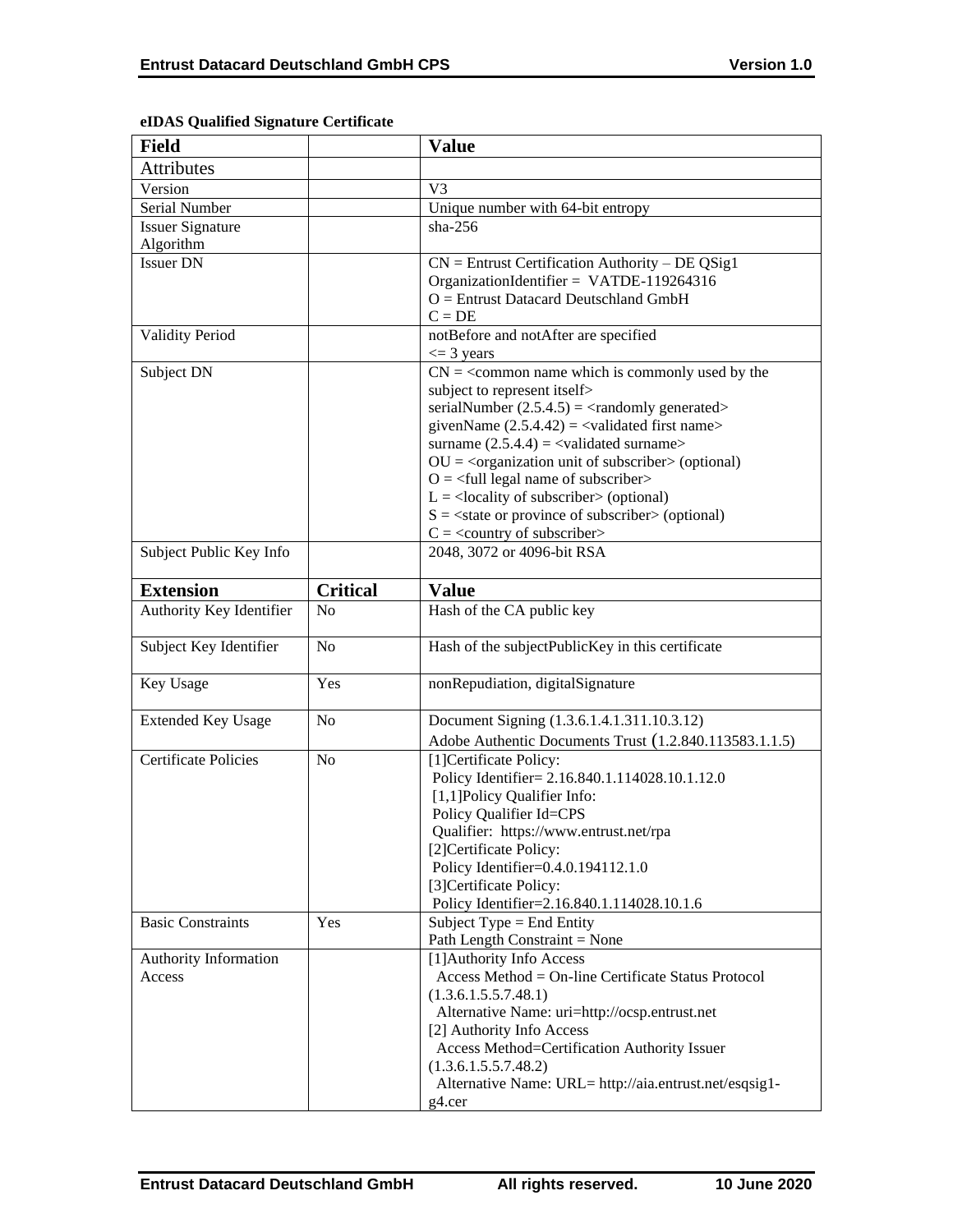| <b>CRL</b> Distribution Points | N <sub>0</sub>  | uri: http://crl.entrust.net/esqsig1ca.crl                      |
|--------------------------------|-----------------|----------------------------------------------------------------|
| <b>qcStatements</b>            | <b>Critical</b> | Value                                                          |
| id-etsi-qcs-                   | N <sub>0</sub>  | id-etsi-qcs-1 (0.4.0.1862.1.1)                                 |
| QcCompliance                   |                 | esi4-qcStatement-1: Claim that the certificate is an EU        |
| (0.4.0.1862.1.1)               |                 | Qualified Certificate in accordance with Regulation EU No      |
|                                |                 | 910/2014                                                       |
| id-etsi-qcs-QcType             | N <sub>0</sub>  | id-etsi-qcs-6 (0.4.0.1862.1.6)                                 |
| (0.4.0.1862.1.6)               |                 | esi4-qcStatement-6 : Type of certificate                       |
|                                |                 | id-etsi-qcs-QcType $1 =$ Certificate for electronic signatures |
|                                |                 | as defined in Regulation EU No 910/2014                        |
| id-etsi-qcs-QcPDS              | N <sub>0</sub>  | id-etsi-qcs-5 (0.4.0.1862.1.5)                                 |
| (0.4.0.1862.1.5)               |                 | URL= http://www.entrust.net/rpa                                |
|                                |                 | Language $=$ en                                                |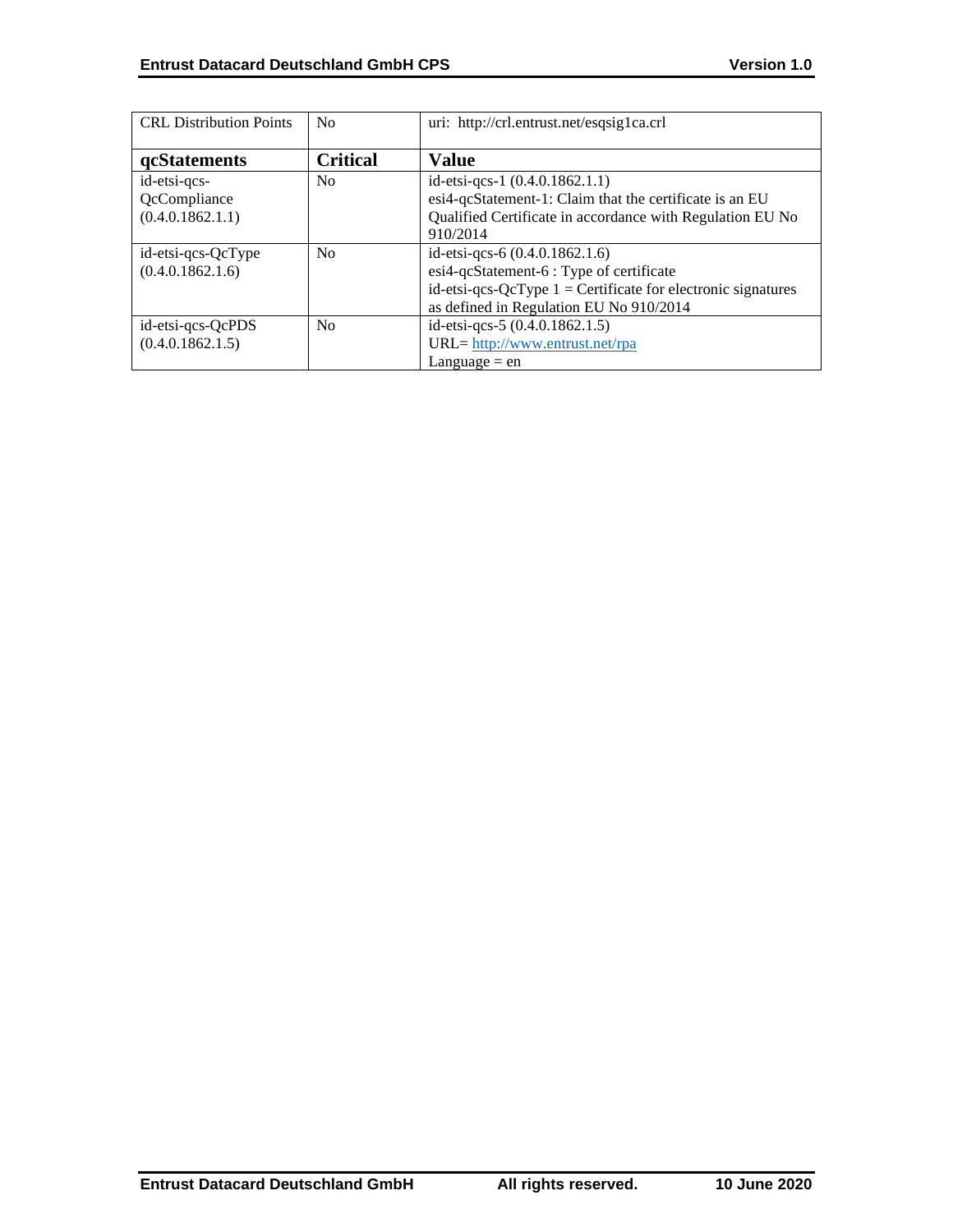| <b>Field</b>                   |                 | <b>Value</b>                                                           |
|--------------------------------|-----------------|------------------------------------------------------------------------|
| <b>Attributes</b>              |                 |                                                                        |
| Version                        |                 | V <sub>3</sub>                                                         |
| Serial Number                  |                 | Unique number to PKI domain                                            |
| <b>Issuer Signature</b>        |                 | $sha-256$                                                              |
| Algorithm                      |                 |                                                                        |
| <b>Issuer DN</b>               |                 | $CN =$ Entrust Certification Authority – DE QSeal1                     |
|                                |                 | OrganizationIdentifier = VATDE-119264316                               |
|                                |                 | $O =$ Entrust Datacard Deutschland GmbH                                |
|                                |                 | $C = DE$                                                               |
| <b>Validity Period</b>         |                 | notBefore and notAfter are specified                                   |
|                                |                 | $\leq$ 3 years                                                         |
| Subject DN                     |                 | $CN = \langle common\$ name which is commonly used by the              |
|                                |                 | subject to represent itself>                                           |
|                                |                 | $OU = coequation unit of subscripts (optional)$                        |
|                                |                 | $OrgID = <$ organization identifier>                                   |
|                                |                 | $O = \left\langle \text{full legal name of subscripter} \right\rangle$ |
|                                |                 | $L =$ <locality of="" subscriber=""> (optional)</locality>             |
|                                |                 | $S = \text{state}$ or province of subscriber > (optional)              |
|                                |                 | $C = \langle$ country of subscriber>                                   |
| Subject Public Key Info        |                 | 2048-bit RSA                                                           |
| <b>Extension</b>               | <b>Critical</b> | <b>Value</b>                                                           |
| Authority Key Identifier       | N <sub>0</sub>  | Hash of the CA public key                                              |
|                                |                 |                                                                        |
| Subject Key Identifier         | N <sub>o</sub>  | Hash of the subjectPublicKey in this certificate                       |
| Key Usage                      | Yes             | Non Repudiation                                                        |
| <b>Extended Key Usage</b>      | No              | Document Signing (1.3.6.1.4.1.311.10.3.12)                             |
|                                |                 | Adobe Authentic Documents Trust (1.2.840.113583.1.1.5)                 |
| <b>Certificate Policies</b>    | No              | [1]Certificate Policy:                                                 |
|                                |                 | Policy Identifier= 2.16.840.1.114028.10.1.12.1                         |
|                                |                 | [1,1] Policy Qualifier Info:                                           |
|                                |                 |                                                                        |
|                                |                 | Policy Qualifier Id=CPS                                                |
|                                |                 | Qualifier: https://www.entrust.net/rpa                                 |
|                                |                 | [2]Certificate Policy:                                                 |
|                                |                 | Policy Identifier=0.4.0.194112.1.1                                     |
|                                |                 | [3]Certificate Policy:                                                 |
|                                |                 | Policy Identifier=2.16.840.1.114028.10.1.6 (Optional)                  |
| <b>Basic Constraints</b>       | No              | Subject Type = End Entity                                              |
|                                |                 | Path Length Constraint = None                                          |
| Authority Information          |                 | [1] Authority Info Access                                              |
| Access                         |                 | Access Method = On-line Certificate Status Protocol                    |
|                                |                 | (1.3.6.1.5.5.7.48.1)                                                   |
|                                |                 | Alternative Name: uri=http://ocsp.entrust.net                          |
|                                |                 | [2] Authority Info Access                                              |
|                                |                 | Access Method=Certification Authority Issuer                           |
|                                |                 | (1.3.6.1.5.5.7.48.2)                                                   |
|                                |                 | Alternative Name: URL= http://aia.entrust.net/esqseal1-                |
| <b>CRL Distribution Points</b> | $\rm No$        | g4.cer<br>uri: http://crl.entrust.net/esqseal1ca.crl                   |

# **eIDAS Qualified Seal Certificate**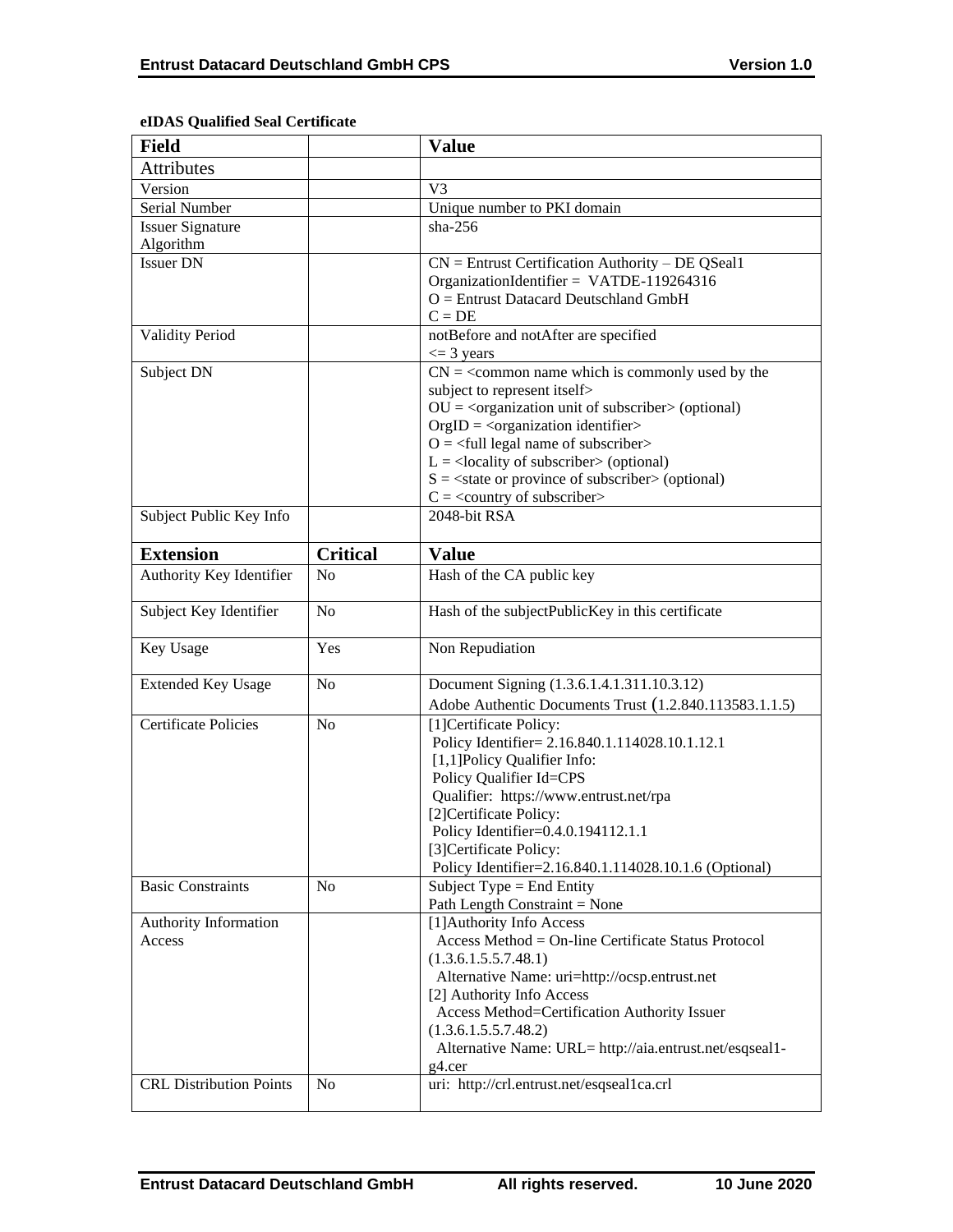| <b>qcStatements</b> | <b>Critical</b> | <b>Value</b>                                                 |
|---------------------|-----------------|--------------------------------------------------------------|
| id-etsi-qcs-        | N <sub>0</sub>  | id-etsi-qcs-1 (0.4.0.1862.1.1)                               |
| QcCompliance        |                 | esi4-qcStatement-1: Claim that the certificate is an EU      |
| (0.4.0.1862.1.1)    |                 | Qualified Certificate in accordance with Regulation EU No    |
|                     |                 | 910/2014                                                     |
| id-etsi-qcs-QcType  | N <sub>0</sub>  | id-etsi-qcs-6 $(0.4.0.1862.1.6)$                             |
| (0.4.0.1862.1.6)    |                 | esi4-qcStatement-6 : Type of certificate                     |
|                     |                 | id-etsi-qcs-QcType $2$ = Certificate for electronic Seals as |
|                     |                 | defined in Regulation EU No 910/2014                         |
| id-etsi-qcs-QcPDS   | No              | id-etsi-qcs-5 (0.4.0.1862.1.5)                               |
| (0.4.0.1862.1.5)    |                 | URL= http://www.entrust.net/rpa                              |
|                     |                 | Language $=$ en                                              |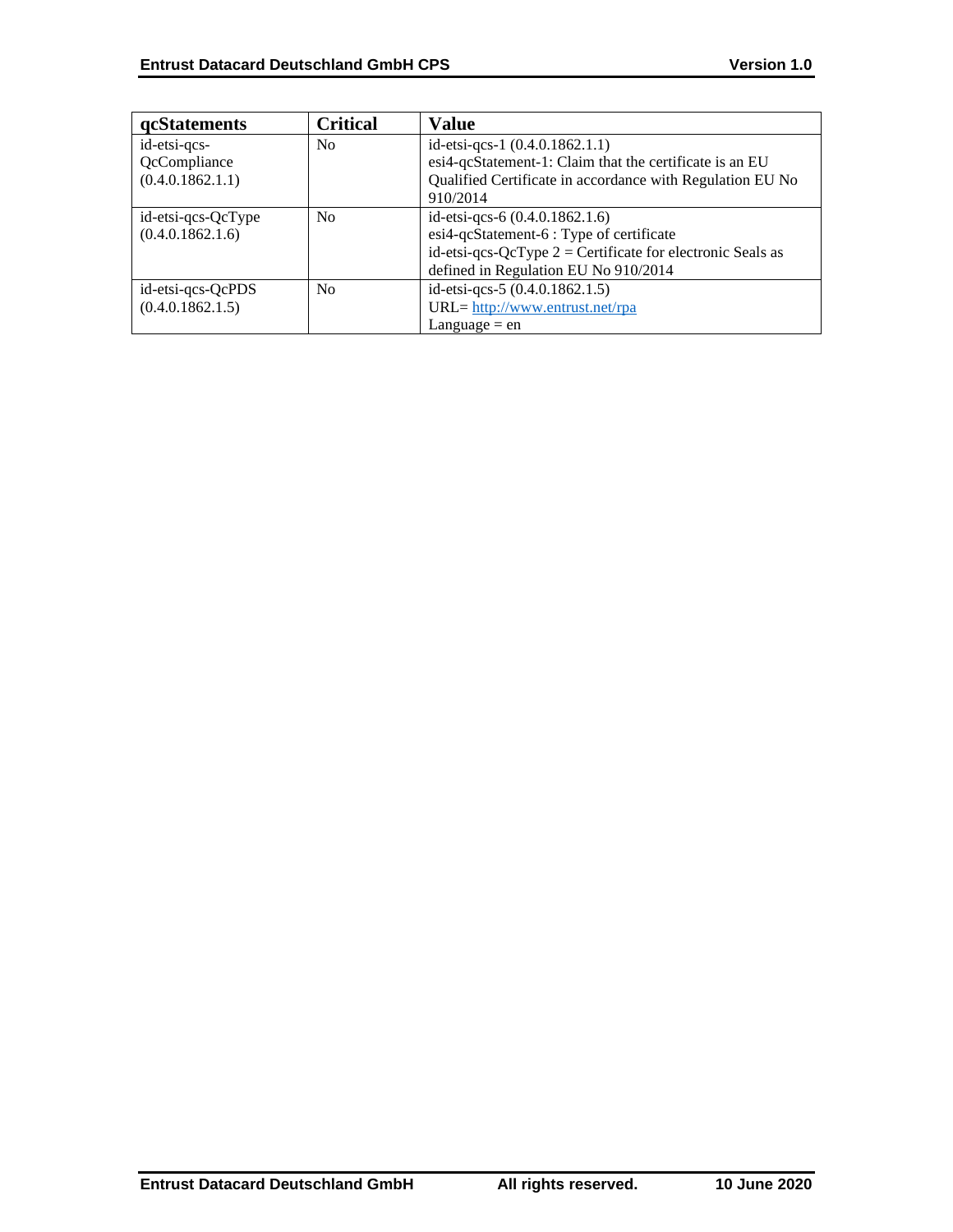# **Field Value Attributes** Version V3 Serial Number  $\vert$  Unique number to PKI domain Issuer Signature Algorithm sha-256 Issuer DN CN = Entrust Certification Authority – DE QSeal1 OrganizationIdentifier = VATDE-119264316 O = Entrust Datacard Deutschland GmbH  $C = DE$ Validity Period notBefore and notAfter are specified  $\leq$  3 years Subject DN  $\vert$  CN = <common name which is commonly used by the subject to represent itself>  $OU = <sub>cor</sub>$  comparization unit of subscriber  $>$  (optional)  $OrgID = <$ organization identifier $>$  $O = \text{Hill legal name of subscripts}$  $L =$  <locality of subscriber > (optional)  $S = \text{state or province of subscriber} > \text{(optional)}$  $C = \langle$  country of subscriber $>$ Subject Public Key Info 2048-bit RSA **Extension Critical Value** Authority Key Identifier No Hash of the CA public key Subject Key Identifier  $\begin{array}{|l|l|}\n\hline\n\end{array}$  No  $\begin{array}{|l|l|}\n\hline\n\end{array}$  Hash of the subjectPublicKey in this certificate Key Usage Yes Non Repudiation Extended Key Usage  $\vert$  No  $\vert$  Document Signing  $(1.3.6.1.4.1.311.10.3.12)$ Adobe Authentic Documents Trust (1.2.840.113583.1.1.5) Certificate Policies No [1]Certificate Policy: Policy Identifier= 2.16.840.1.114028.10.1.12.5 [1,1]Policy Qualifier Info: Policy Qualifier Id=CPS Qualifier: https://www.entrust.net/rpa [2]Certificate Policy: Policy Identifier=0.4.0.194112.1.1 Basic Constraints  $\log N_0$   $\log N_0$  Subject Type = End Entity Path Length Constraint = None Authority Information Access [1]Authority Info Access Access Method = On-line Certificate Status Protocol (1.3.6.1.5.5.7.48.1) Alternative Name: uri=http://ocsp.entrust.net [2] Authority Info Access Access Method=Certification Authority Issuer (1.3.6.1.5.5.7.48.2) Alternative Name: URL= http://aia.entrust.net/esqseal1 g4.cer CRL Distribution Points No uri: http://crl.entrust.net/esqseal1ca.crl **qcStatements Critical Value** id-etsi-qcs- No id-etsi-qcs-1 (0.4.0.1862.1.1)

## **PSD2 Qualified Seal Certificate**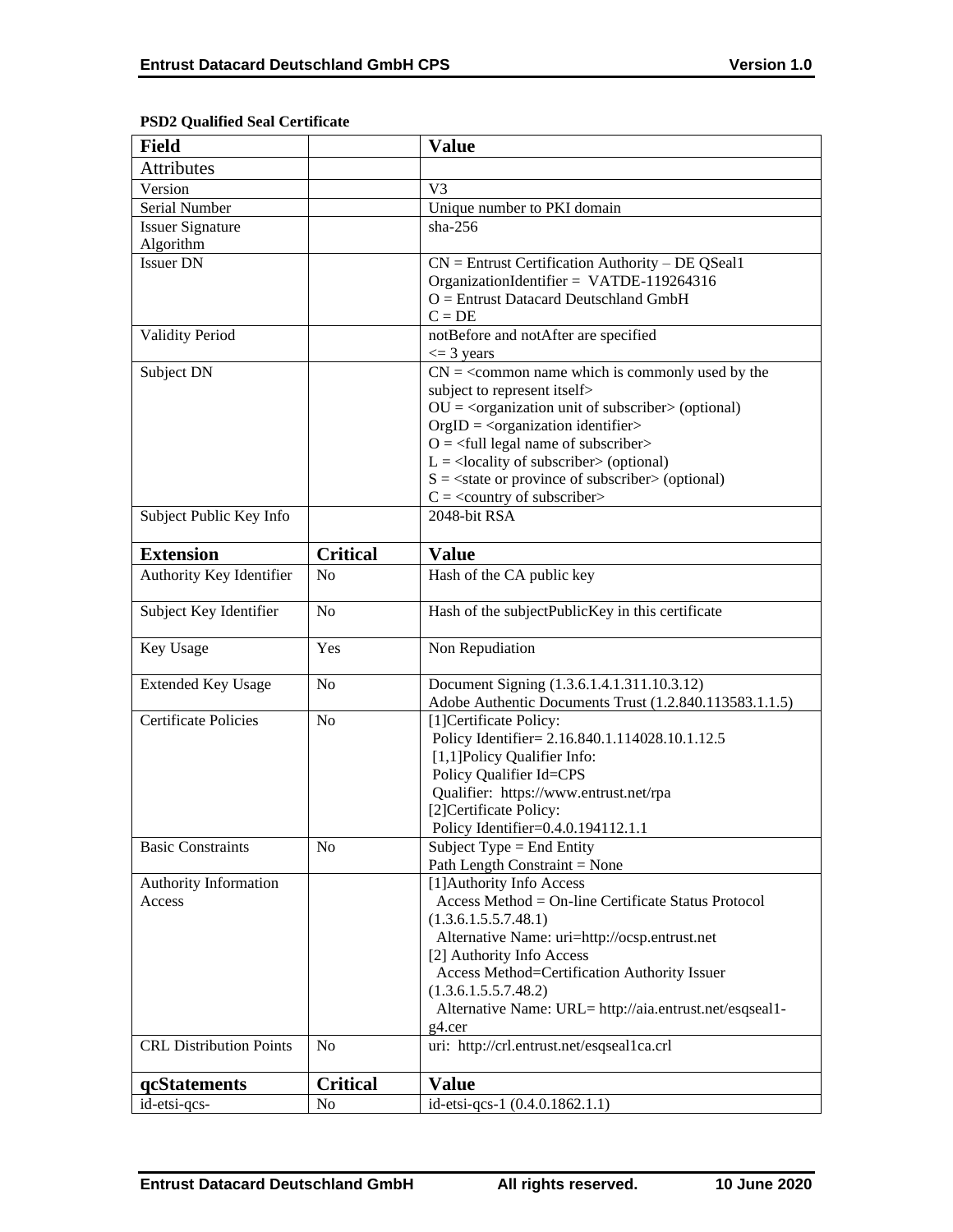| QcCompliance             |                | esi4-qcStatement-1: Claim that the certificate is an EU      |
|--------------------------|----------------|--------------------------------------------------------------|
| (0.4.0.1862.1.1)         |                | Qualified Certificate in accordance with Regulation EU No    |
|                          |                | 910/2014                                                     |
| id-etsi-qcs-QcType       | N <sub>0</sub> | id-etsi-qcs-6 (0.4.0.1862.1.6)                               |
| (0.4.0.1862.1.6)         |                | esi4-qcStatement-6 : Type of certificate                     |
|                          |                | id-etsi-qcs-QcType $2$ = Certificate for electronic Seals as |
|                          |                | defined in Regulation EU No 910/2014                         |
| id-etsi-qcs-QcPDS        | No             | id-etsi-qcs-5 (0.4.0.1862.1.5)                               |
| (0.4.0.1862.1.5)         |                | $URL = \frac{http://www.entrust.net/rpa}{}$                  |
|                          |                | $L$ anguage = $EN$                                           |
| id-etsi-psd2-qcStatement | N <sub>0</sub> | (ONLY for PSD2 per ETSI TS 119 495, 5.1)                     |
| (0.4.0.19495.2)          |                | $PSD2QcType ::= SEQUENCE$                                    |
|                          |                | rolesOfPSP<br>RolesOfPSO.                                    |
|                          |                | NCAName,<br>nCAName                                          |
|                          |                | NCAId<br>nCAId                                               |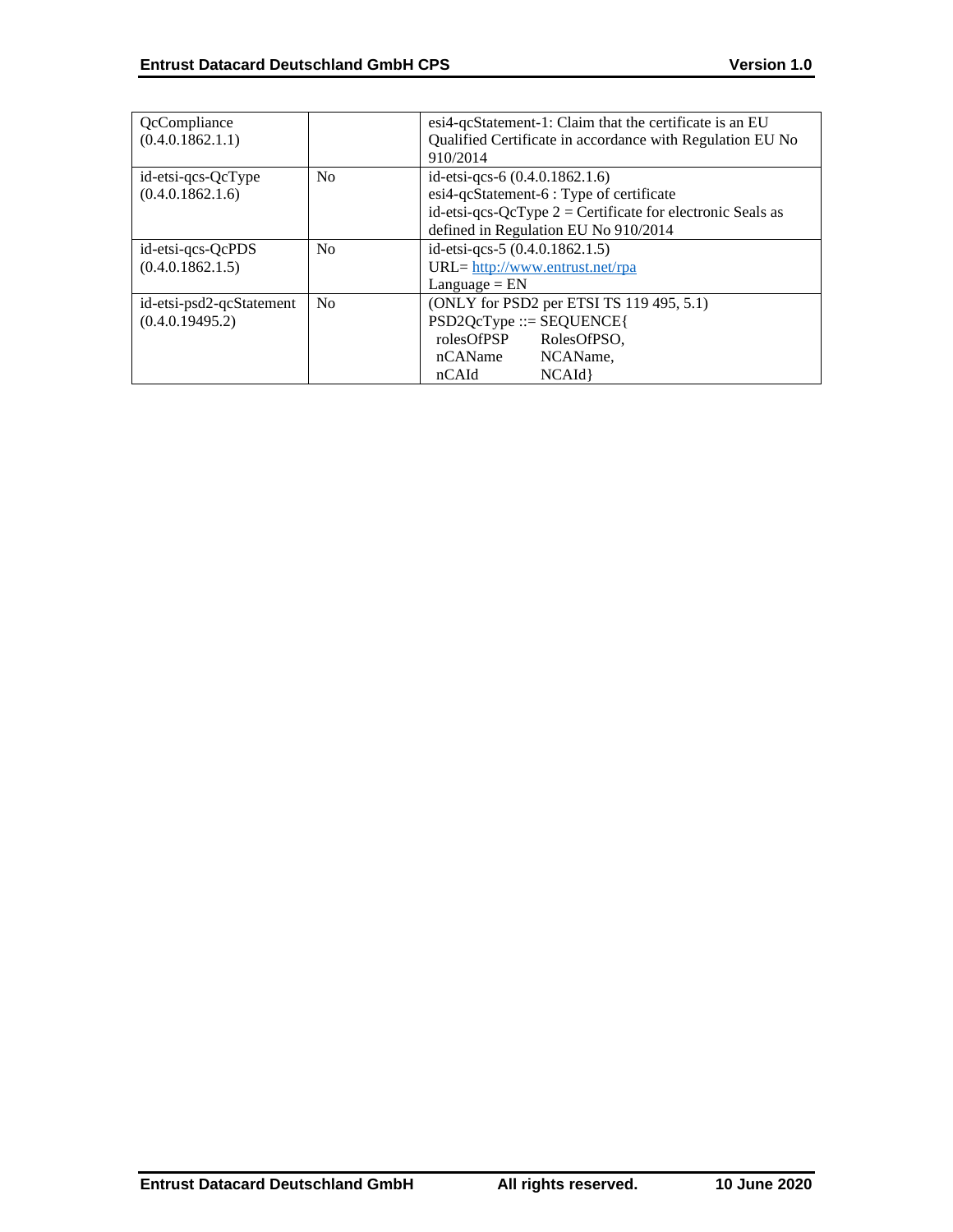| Field                       |                 | <b>Value</b>                                                                                        |
|-----------------------------|-----------------|-----------------------------------------------------------------------------------------------------|
| Attributes                  |                 |                                                                                                     |
| Version                     |                 | V <sub>3</sub>                                                                                      |
| Serial Number               |                 | Unique number to PKI domain                                                                         |
| <b>Issuer Signature</b>     |                 | $sha-256$                                                                                           |
| Algorithm                   |                 |                                                                                                     |
| <b>Issuer DN</b>            |                 | $CN =$ Entrust Certification Authority - DE QWAC1                                                   |
|                             |                 | OrganizationIdentifier = VATDE-119264316                                                            |
|                             |                 | $O =$ Entrust Datacard Deutschland GmbH                                                             |
|                             |                 | $C = DE$                                                                                            |
| <b>Validity Period</b>      |                 | notBefore and notAfter are specified                                                                |
| Subject DN                  |                 | $CN = <$ DNS name of secure server>                                                                 |
|                             |                 | serialNumber= <registration number="" of="" subscriber=""></registration>                           |
|                             |                 |                                                                                                     |
|                             |                 | businessCategory= <ev business="" category=""></ev>                                                 |
|                             |                 | $OU = corganization unit of subscripter > (optional)$                                               |
|                             |                 | $O = \frac{1}{2}$ legal name of subscriber                                                          |
|                             |                 | jurisdictionOfIncorporationLocalityName (if applicable) =                                           |
|                             |                 | <jurisdiction incorporation="" locality="" of="" of<="" or="" registration="" td=""></jurisdiction> |
|                             |                 | subscriber>                                                                                         |
|                             |                 | jurisdicationOfIncorporationStateOrProvinceName (if                                                 |
|                             |                 | $applicable) = \langle$ jurisdiction of registration or incorporation                               |
|                             |                 | state or province of subscriber>                                                                    |
|                             |                 | jurisdicationOfIncorporationCountry = $\langle$ jurisdiction of                                     |
|                             |                 | registration or incorporation country of subscriber>                                                |
|                             |                 | $L =$ <locality of="" subscriber=""> (optional)</locality>                                          |
|                             |                 | $S = \text{state}$ or province of subscriber (if applicable)                                        |
|                             |                 | $C = \langle$ country of subscriber>                                                                |
| Subject Public Key Info     |                 | Minimum 2048-bit RSA key modulus                                                                    |
|                             |                 | rsaEncryption {1.2.840.113549.1.1.1}                                                                |
| <b>Extension</b>            | <b>Critical</b> | <b>Value</b>                                                                                        |
| Authority Key Identifier    | N <sub>o</sub>  | Hash of the CA public key                                                                           |
| Subject Key Identifier      | N <sub>o</sub>  | Hash of the subjectPublicKey in this certificate                                                    |
| Subject Alternative         | No              | $DNS$ name(s) of secure server                                                                      |
| Name                        |                 |                                                                                                     |
| Certificate Transparency    | No              | (1.3.6.1.4.1.11129.2.4.2) MAY include two or more                                                   |
|                             |                 | Certificate Transparency proofs from approved CT Logs                                               |
| Key Usage                   | Yes             | Digital Signature                                                                                   |
|                             |                 | Key Encipherment                                                                                    |
| <b>Extended Key Usage</b>   | No              | Server Authentication (1.3.6.1.5.5.7.3.1)                                                           |
|                             |                 | Client Authentication (1.3.6.1.5.5.7.3.2)                                                           |
| <b>Certificate Policies</b> | No              | [1] Certificate Policy:                                                                             |
|                             |                 | Policy Identifier= 2.16.840.1.114028.10.1.12.4                                                      |
|                             |                 | [1,1]Policy Qualifier Info:                                                                         |
|                             |                 | Policy Qualifier Id=CPS                                                                             |
|                             |                 | Qualifier: http://www.entrust.net/rpa                                                               |
|                             |                 | [2] Certificate Policy:                                                                             |
|                             |                 | Policy Identifier=0.4.0.194112.1.4                                                                  |
|                             |                 | [3] Certificate Policy:                                                                             |
|                             |                 | Policy Identifier=2.16.840.1.114028.10.1.2                                                          |
|                             |                 |                                                                                                     |
|                             |                 |                                                                                                     |
|                             |                 | [4] Certificate Policy:                                                                             |
| <b>Basic Constraints</b>    | No              | Policy Identifier=2.23.140.1.1<br>Subject Type $=$ End Entity                                       |

# **eIDAS Qualified Web Authentication Certificate**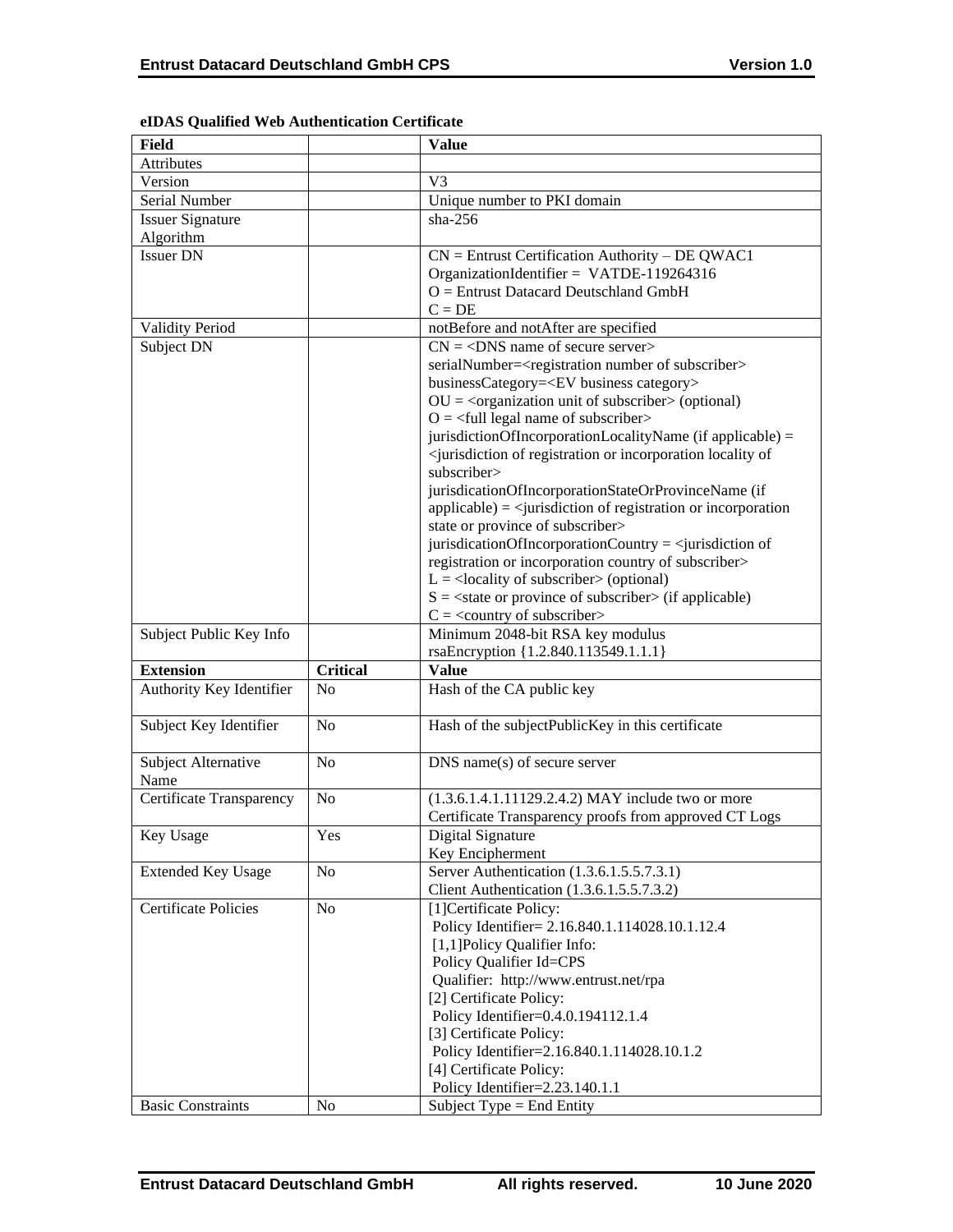|                                 |                 | Path Length Constraint = None                                                                                                                                                                                                                                                                          |
|---------------------------------|-----------------|--------------------------------------------------------------------------------------------------------------------------------------------------------------------------------------------------------------------------------------------------------------------------------------------------------|
| Authority Information<br>Access |                 | Access Method = On-line Certificate Status Protocol<br>$\bullet$<br>(1.3.6.1.5.5.7.48.1)<br>Alternative Name: URL=http://ocsp.entrust.net<br>Access Method=Certification Authority Issuer<br>$\bullet$<br>(1.3.6.1.5.5.7.48.2)<br>Alternative Name: URL= http://aia.entrust.net/qtsp1-<br>chain256.cer |
| <b>CRL</b> Distribution Points  | N <sub>0</sub>  | uri: http://crl.entrust.net/qtsp1.crl                                                                                                                                                                                                                                                                  |
| qcStatements                    | <b>Critical</b> | <b>Value</b>                                                                                                                                                                                                                                                                                           |
| id-etsi-qcs-<br>QcCompliance    | N <sub>0</sub>  | id-etsi-qcs-1 $(0.4.0.1862.1.1)$<br>esi4-qcStatement-1: Claim that the certificate is an EU<br>Qualified Certificate in accordance with Regulation EU No<br>910/2014                                                                                                                                   |
| id-etsi-qcs-QcType              | No              | id-etsi-qcs-6 $(0.4.0.1862.1.6)$<br>esi4-qcStatement-6 : Type of certificate<br>Id-etsi-qct-web $(0.4.0.1862.1.6.3)$<br>id-etsi-qcs-QcType $3$ = Certificate for website authentication<br>as defined in Regulation EU No 910/2014                                                                     |
| id-etsi-qcs-QcPDS               | N <sub>0</sub>  | id-etsi-qcs-5 (0.4.0.1862.1.5)<br>URL= http://www.entrust.net/CPS<br>Language $=$ en                                                                                                                                                                                                                   |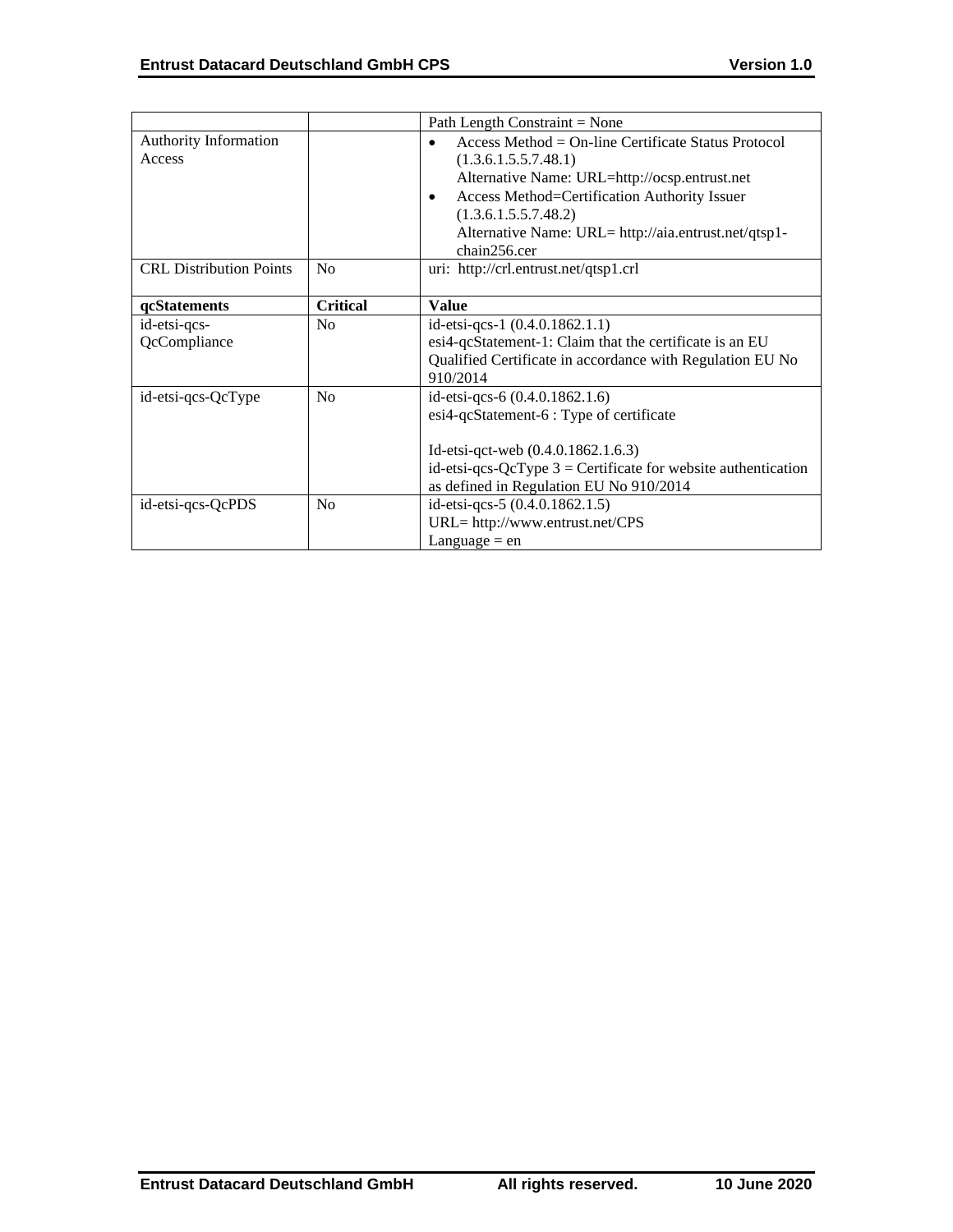| <b>Field</b>                    |                 | <b>Value</b>                                                                                        |
|---------------------------------|-----------------|-----------------------------------------------------------------------------------------------------|
| Attributes                      |                 |                                                                                                     |
| Version                         |                 | V <sub>3</sub>                                                                                      |
| Serial Number                   |                 | Unique number to PKI domain                                                                         |
| <b>Issuer Signature</b>         |                 | $sha-256$                                                                                           |
| Algorithm                       |                 |                                                                                                     |
| <b>Issuer DN</b>                |                 | $CN =$ Entrust Certification Authority – DE QWAC1                                                   |
|                                 |                 | OrganizationIdentifier = VATDE-119264316                                                            |
|                                 |                 | $O =$ Entrust Datacard Deutschland GmbH                                                             |
|                                 |                 | $C = DE$                                                                                            |
| <b>Validity Period</b>          |                 | notBefore and notAfter are specified                                                                |
| Subject DN                      |                 | $CN = <$ DNS name of secure server>                                                                 |
|                                 |                 | serialNumber= <registration number="" of="" subscriber=""></registration>                           |
|                                 |                 | businessCategory= <ev business="" category=""></ev>                                                 |
|                                 |                 | $OU = corganization unit of subscripter > (optional)$                                               |
|                                 |                 | OrgID $(2.23.140.3.1)$ = < Organization ID>                                                         |
|                                 |                 | $O = \frac{1}{2}$ legal name of subscriber                                                          |
|                                 |                 | organizationIdentifier = <organization assigned<="" identifier="" td=""></organization>             |
|                                 |                 | by applicable NCA>                                                                                  |
|                                 |                 | <jurisdiction incorporation="" locality="" of="" of<="" or="" registration="" td=""></jurisdiction> |
|                                 |                 | subscriber>                                                                                         |
|                                 |                 | jurisdictionOfIncorporationLocalityName (if applicable) =                                           |
|                                 |                 | jurisdicationOfIncorporationStateOrProvinceName (if                                                 |
|                                 |                 | $applicable) = \langle$ invisible in of registration or incorporation                               |
|                                 |                 | state or province of subscriber>                                                                    |
|                                 |                 | jurisdicationOfIncorporationCountry = $\le$ jurisdiction of                                         |
|                                 |                 | registration or incorporation country of subscriber>                                                |
|                                 |                 | $L =$ <locality of="" subscriber=""> (optional)</locality>                                          |
|                                 |                 | $S = \text{state}$ or province of subscriber (if applicable)                                        |
|                                 |                 | $C = \langle$ country of subscriber>                                                                |
| Subject Public Key Info         |                 | Minimum 2048-bit RSA key modulus                                                                    |
|                                 |                 | rsaEncryption {1.2.840.113549.1.1.1}                                                                |
| <b>Extension</b>                | <b>Critical</b> | <b>Value</b>                                                                                        |
| Authority Key Identifier        | N <sub>0</sub>  | Hash of the CA public key                                                                           |
|                                 |                 |                                                                                                     |
| Subject Key Identifier          | N <sub>0</sub>  | Hash of the subjectPublicKey in this certificate                                                    |
|                                 |                 |                                                                                                     |
| <b>Subject Alternative Name</b> | No              | $DNS$ name(s) of secure server                                                                      |
| <b>Certificate Transparency</b> | No              | (1.3.6.1.4.1.11129.2.4.2) MAY include two or more                                                   |
|                                 |                 | Certificate Transparency proofs from approved CT Logs                                               |
| Key Usage                       | Yes             | Digital Signature                                                                                   |
|                                 |                 | Key Encipherment                                                                                    |
| <b>Extended Key Usage</b>       | N <sub>o</sub>  | Server Authentication (1.3.6.1.5.5.7.3.1)                                                           |
|                                 |                 | Client Authentication (1.3.6.1.5.5.7.3.2)                                                           |
| <b>Certificate Policies</b>     | N <sub>0</sub>  | [1]Certificate Policy:                                                                              |
|                                 |                 | Policy Identifier= 2.16.840.1.114028.10.1.12.6                                                      |
|                                 |                 | [1,1] Policy Qualifier Info:                                                                        |
|                                 |                 | Policy Qualifier Id=CPS                                                                             |
|                                 |                 | Qualifier: http://www.entrust.net/rpa                                                               |
|                                 |                 | [2] Certificate Policy:                                                                             |
|                                 |                 | Policy Identifier=0.4.0.194112.1.4                                                                  |
|                                 |                 | [3] Certificate Policy                                                                              |
|                                 |                 | Policy identifier=2.16.840.1.114028.10.1.2                                                          |
|                                 |                 | [4] Certificate Policy:                                                                             |

# **PSD2 Qualified Web Authentication Certificate**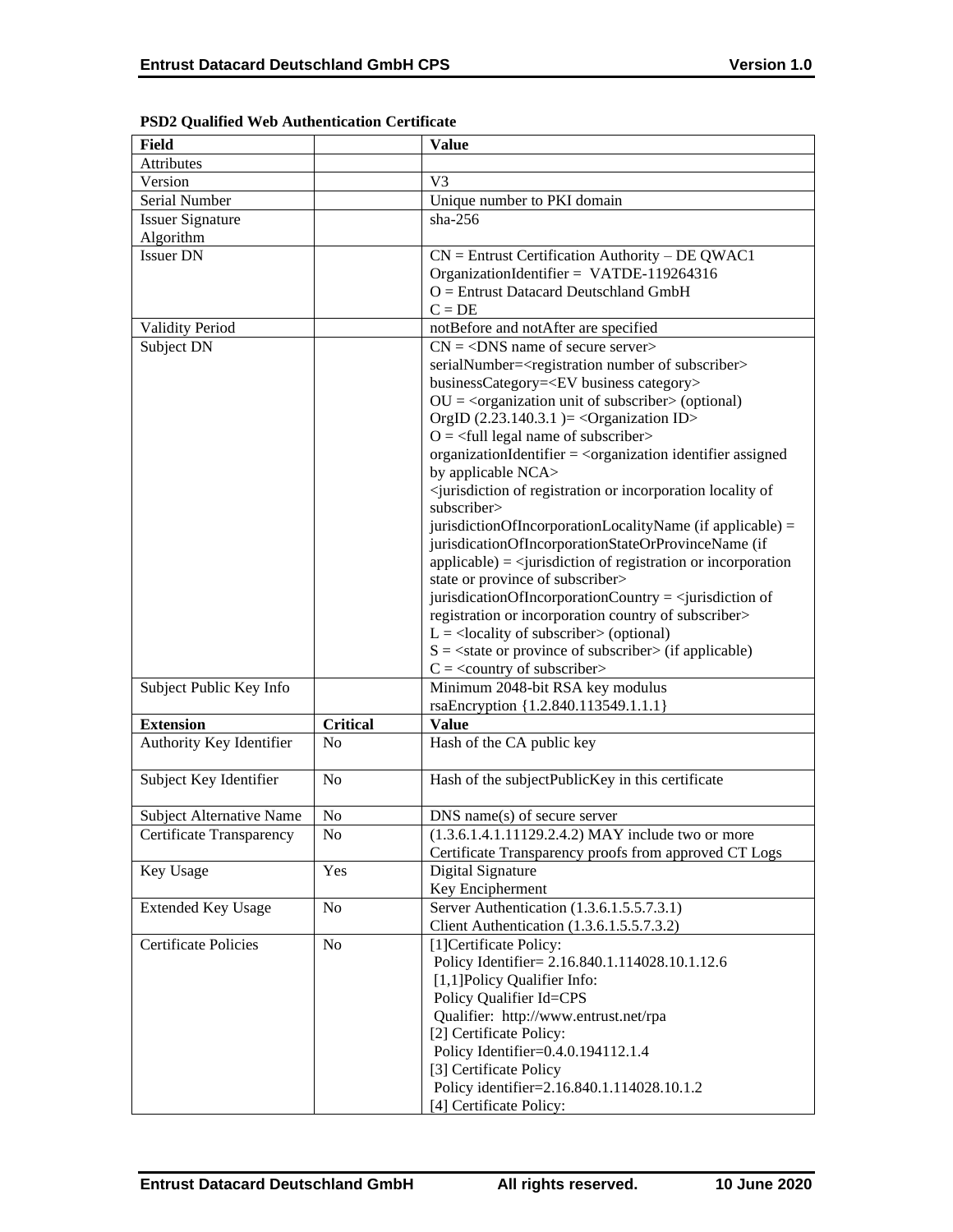|                                |                 | Policy Identifier=2.23.140.1.1                              |
|--------------------------------|-----------------|-------------------------------------------------------------|
|                                |                 | [5] Certificate Policy                                      |
|                                |                 | Policy Identifier=0.4.0.19495.3.1                           |
|                                |                 |                                                             |
| <b>Basic Constraints</b>       | N <sub>0</sub>  | Subject Type $=$ End Entity                                 |
|                                |                 | Path Length Constraint = None                               |
| Authority Information          |                 | Access Method = $On$ -line Certificate Status Protocol      |
| Access                         |                 | (1.3.6.1.5.5.7.48.1)                                        |
|                                |                 | Alternative Name: URL=http://ocsp.entrust.net               |
|                                |                 | Access Method=Certification Authority Issuer<br>$\bullet$   |
|                                |                 | (1.3.6.1.5.5.7.48.2)                                        |
|                                |                 | Alternative Name: URL= http://aia.entrust.net/qtsp1-        |
|                                |                 | chain256.cer                                                |
| <b>CRL Distribution Points</b> | No              | uri: http://crl.entrust.net/qtsp1.crl                       |
|                                |                 |                                                             |
| cabfOrganizationIdentifier     | N <sub>o</sub>  | $2.23.140.3.1 =$ Organization ID encoded in compliance with |
|                                |                 | the CAB Forum EV SSL Guidelines                             |
| qcStatements                   | <b>Critical</b> | <b>Value</b>                                                |
| id-etsi-qcs-QcCompliance       | N <sub>o</sub>  | id-etsi-qcs-1 (0.4.0.1862.1.1)                              |
|                                |                 | esi4-qcStatement-1: Claim that the certificate is an EU     |
|                                |                 | Qualified Certificate in accordance with Regulation EU No   |
|                                |                 | 910/2014                                                    |
| id-etsi-qcs-QcType             | N <sub>o</sub>  | id-etsi-qcs-6 (0.4.0.1862.1.6)                              |
|                                |                 | esi4-qcStatement-6 : Type of certificate                    |
|                                |                 |                                                             |
|                                |                 | Id-etsi-qct-web (0.4.0.1862.1.6.3)                          |
|                                |                 | $id-etsi-qcs-QcType$ 3 = Certificate for website            |
|                                |                 | authentication as defined in Regulation EU No 910/2014      |
| id-etsi-qcs-QcPDS              | N <sub>0</sub>  | id-etsi-qcs-5 (0.4.0.1862.1.5)                              |
|                                |                 | URL= http://www.entrust.net/CPS                             |
|                                |                 | Language $=$ en                                             |
| id-etsi-psd2-qcStatement       | N <sub>o</sub>  | Id-etsi-psd2-qcStatement (0.4.0.19495.2)                    |
|                                |                 | $PSD2QcType ::= SEQUENCE$                                   |
|                                |                 | rolesOfPSP RolesOfPSP,                                      |
|                                |                 | nCAName NCAName,                                            |
|                                |                 | nCAId NCAId }                                               |